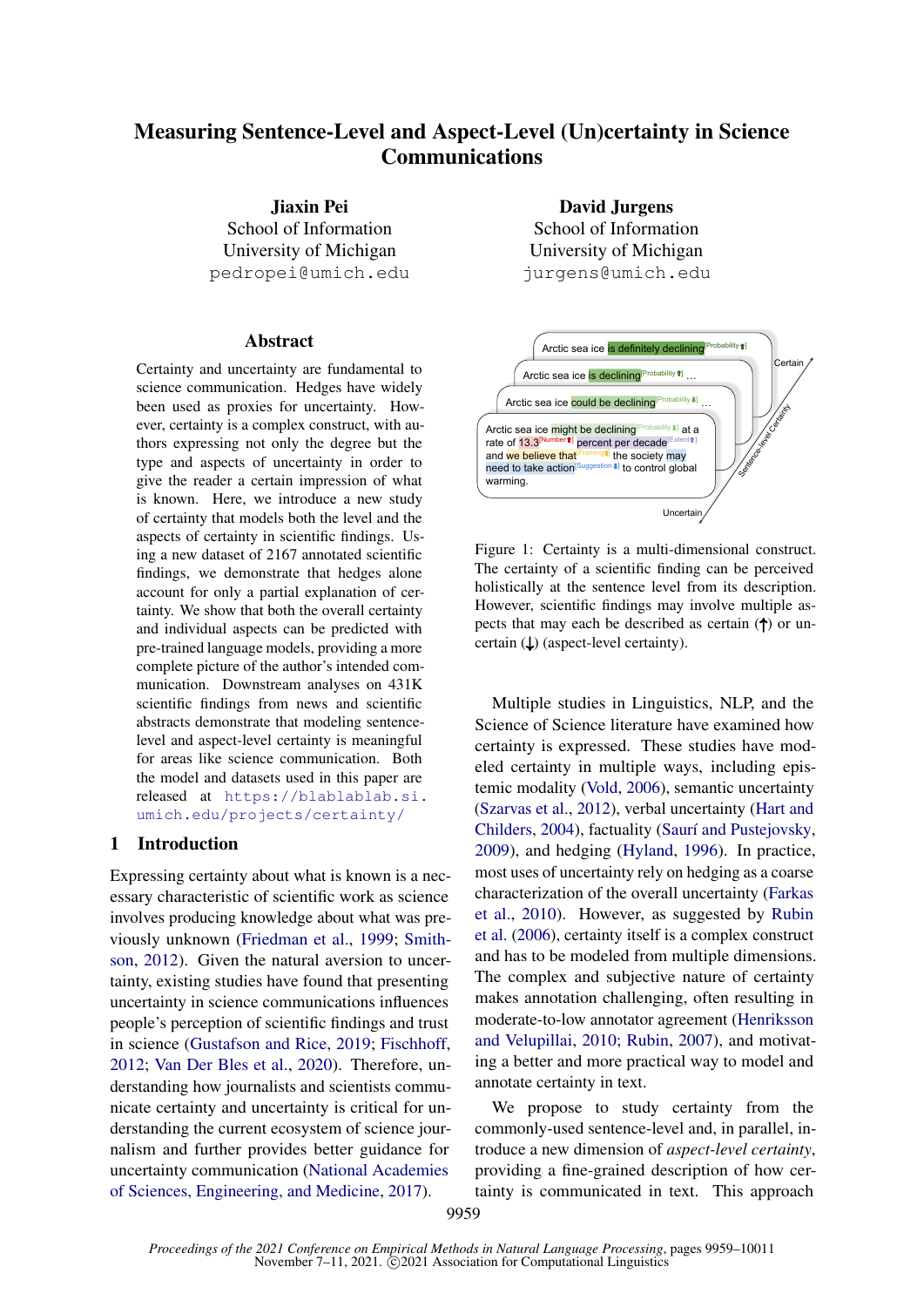is analogous to work in sentiment analysis that models both holistic [\(Meena and Prabhakar,](#page-10-5) [2007\)](#page-10-5), and aspect-level valence [\(Schouten and Frasincar,](#page-11-6) [2015\)](#page-11-6)—and their interactions. Based on existing categorizations of certainty, we compile six aspects of scientific findings including: NUMBER, EXTENT, PROBABILITY, FRAMING, CONDITION, and SUGGESTION. Following carefully designed annotation guidelines and after extensive annotator training, we introduce a new annotated corpus of 2200 scientific findings equally, sampled from news and scientific abstracts for both sentencelevel and aspect-level certainty, and attained reliable inter-annotator agreements. Analysis with this dataset suggests that the number of hedges can only partially explain the variance of the overall sentence-level of certainty (Pearson's  $r=0.55$ ). Therefore, to better model certainty in scientific findings, we fine-tuned a SciBERT [\(Beltagy et al.,](#page-9-4) [2019\)](#page-9-4) for the two tasks and it achieves 0.63 Pearson's r for sentence-level certainty and an average of 0.66 binary-F1 for aspect-level certainty.

Our paper offers the following three contributions. First, we provide the first dataset of scientific findings annotated with both sentence-level and aspect-level certainty and fine-tune neural language models to predict certainty in scientific findings. Second, using our best-performing model, we infer the sentence-level and aspect-level certainty for 431K scientific findings in news and abstracts and show that the sentence-level certainty of findings in abstracts is associated with journal impact factor and team size. Regression analysis reveals that low-impact journals and large teams often present scientific findings with higher sentencelevel certainty. Third, using 6586 findings from abstracts paired with their description in news, we find that news reports a finding with lower certainty than its corresponding description in the abstract. Fine-grained regression analysis over aspect-level certainty further reveals that journalists describe some key aspects with less certainty. Despite some studies suggest that news reports tend to describe uncertain findings as more certain (e.g., [Weiss and](#page-11-7) [Singer,](#page-11-7) [1988;](#page-11-7) [Fahnestock,](#page-9-5) [2009\)](#page-9-5), our study indicates that journalists may actually play down the certainty when reporting scientific findings.

## 2 Modeling Certainty

Communicating certainty involves qualifying parts of a statement to indicate what is known and what

the speaker's beliefs are. Multiple approaches have proposed models for this property of language. The majority of these studies have focused on the degree or level of certainty [\(Rubin et al.,](#page-11-5) [2006\)](#page-11-5). Within this approach, hedges have been considered effective proxies for uncertainty [\(Farkas et al.,](#page-9-3) [2010\)](#page-9-3) across multiple fields including linguistics [\(Recasens et al.,](#page-10-6) [2013\)](#page-10-6), economics [\(Ahir et al.,](#page-9-6) [2018\)](#page-9-6), and psychology [\(Tausczik and Pennebaker,](#page-11-8) [2010\)](#page-11-8), where the frequent use of hedges indicates more uncertainty and absence indicates certainty. Other work has proposed examining which aspects of language contribute to the perception of uncertainty. For example, [Rubin et al.](#page-11-5) [\(2006\)](#page-11-5) proposed a four dimension model of certainty, including perspective, focus, timeline, and level, and each dimension contains several sub-categories. Following, we synthesize multiple approaches for measuring sentence-level and aspect-level certainty and proposed a representative categorization.

Sentence-level Certainty Prior research has assumed that the level of certainty for a finding is presented, perceived, and further analyzed within one or several sentences [\(Holmes,](#page-10-7) [1982;](#page-10-7) [Henriks](#page-10-3)[son and Velupillai,](#page-10-3) [2010;](#page-10-3) [Rubin,](#page-10-4) [2007\)](#page-10-4). This aggregate perception represents a unified perception of various information expressed in the given piece of text and is the primary judgment of certainty along a continuum from uncertain to certain [\(Rubin](#page-11-5) [et al.,](#page-11-5) [2006\)](#page-11-5). This perception of this overall level of certainty is known to influence people's following actions in many contexts [\(Corley and Wedeking,](#page-9-7) [2014;](#page-9-7) [Wood and Eagly,](#page-11-9) [2009\)](#page-11-9). Therefore, in modeling certainty, we include a sentence-level estimate of the certainty for a scientific finding's description.

Aspect-level Certainty In describing a finding, authors may contextualize which aspects are more or less certain. Many categorizations have been proposed to model the complex nature of these descriptions of certainty and uncertainty including types of uncertainty [\(Szarvas et al.,](#page-11-3) [2012;](#page-11-3) [Thunnissen,](#page-11-10) [2003\)](#page-11-10), sources of uncertainty [\(Politi et al.,](#page-10-8) [2007\)](#page-10-8), issues of uncertainty [\(Han et al.,](#page-9-8) [2011\)](#page-9-8), forms of uncertainty [\(French,](#page-9-9) [1995\)](#page-9-9), focus and perspective of certainty [\(Rubin,](#page-10-4) [2007\)](#page-10-4). While prior work focuses on various aspects of certainty, their categorizations are often domain-specific [\(Politi et al.,](#page-10-8) [2007;](#page-10-8) [Han et al.,](#page-9-8) [2011\)](#page-9-8) or overly limited in scope to cover common aspects appearing in scientific findings [\(Szarvas et al.,](#page-11-3) [2012;](#page-11-3) [Rubin,](#page-10-4) [2007\)](#page-10-4). Here, we synthesize prior approaches and propose six repre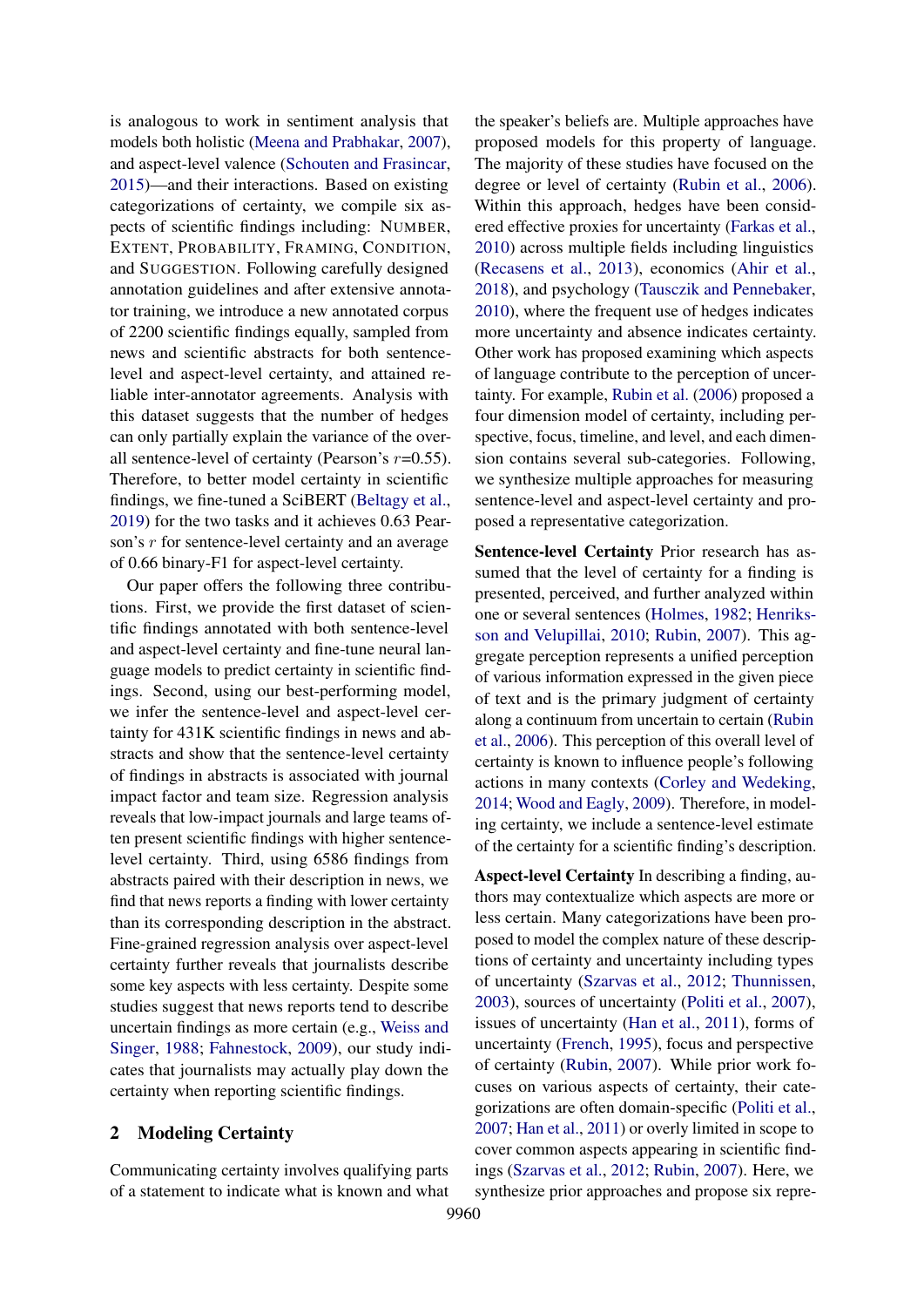sentative aspects of scientific findings which could involve certainty or uncertainty, with a goal of creating a comprehensive scheme that captures most of what is seen in knowledge-intensive corpora.

NUMBER refers to certainty towards specific quantities. For example, "approximately 250 individuals participated in this study" is uncertain towards NUMBER. Numerical information is vitally important in science communication as it is found to be the best way to promote scientific understanding in situations like climate change [\(Bude](#page-9-10)[scu et al.,](#page-9-10) [2009\)](#page-9-10) and health [\(Peters et al.,](#page-10-9) [2014a\)](#page-10-9). Accordingly, the imprecision of numbers or the inaccuracy of calculations are usually considered as a form of uncertainty [\(French,](#page-9-9) [1995\)](#page-9-9). How to effectively communicate numerical information in scientific findings has been identified as one of the major challenges of science communication [\(Pe](#page-10-10)[ters et al.,](#page-10-10) [2014b\)](#page-10-10). Identifying certainty regarding NUMBER in scientific findings could help to understand how journalists and scientists communicate certainty about numbers and inspire better ways to communicate this information.

EXTENT refers to certainty about the proportion/ratio of properties that make up an object/event or the extent of a change. For example, "This bridge is mainly composed of agate" and "We observe a moderate increase of suicide in Winter" involves uncertainty towards EXTENT. EXTENT can be described with numbers in certain situations. For example, "The average sea level across the world increased by approximately 30%" expresses extent via a number. However, unlike numbers that focus on specific quantities, EXTENT focuses on the components of an object, substance, or the extent of a change/effect. Previously, EXTENT was not explicitly proposed as a source of uncertainty, although some studies have brought up similar ideas. For example, [French](#page-9-9) [\(1995\)](#page-9-9) considers "Uncertainty about how much [the] impacts matter" as a form of uncertainty and [Phillips et al.](#page-10-11) [\(2009\)](#page-10-11) propose uncertainty about the strength or validity of evidence about risks, which may not be described with specific quantities. Existing studies suggest that journalists may misreport the extent of scientific findings to which it is supported by evidence [\(Dixon and](#page-9-11) [Clarke,](#page-9-11) [2013\)](#page-9-11), motivating its inclusion here.

PROBABILITY refers to certainty about the probability that something will occur, has occurred, or is associated with another factor. For example, "This medicine could possibly cure cancer" and

"A is possibly associated with B" involves uncertainty about PROBABILITY. PROBABILITY has been widely recognized as one major source of uncertainty [\(Howard,](#page-10-12) [1988;](#page-10-12) [Mosleh and Bier,](#page-10-13) [1996;](#page-10-13) [Politi et al.,](#page-10-8) [2007\)](#page-10-8) and how to communicate probabilities effectively has long been an important question in science communication [\(Budescu et al.,](#page-9-12) [2012;](#page-9-12) [Sinayev et al.,](#page-11-11) [2015\)](#page-11-11).

CONDITION refers to the situation where something depends on a specific condition, and the condition involves certainty or uncertainty [\(Szarvas](#page-11-3) [et al.,](#page-11-3) [2012\)](#page-11-3). Scientific findings are often qualified by specific conditions under which the result is valid, which may themselves be certain or uncertain [\(Friedman et al.,](#page-9-0) [1999\)](#page-9-0). For example, "Cancer could be cured if the medicine can be made shelfstable" is uncertain regarding CONDITION.

FRAMING refers to the certainty about how scientists or journalists themselves frame or interpret the scientific finding. For example, "We suspect A has effects on B" involves the uncertainty from the authors while "We conclude that A has effects on B" frames the finding with conviction. This aspect is related to expressions about epistemic uncertainty(the speaker having or lacking knowledge [Szarvas et al.,](#page-11-3) [2012;](#page-11-3) [Fox and Ülkümen,](#page-9-13) [2011\)](#page-9-13) and psychological uncertainty in the Psychology literature [\(Windschitl and Wells,](#page-11-12) [1996\)](#page-11-12). In the news, journalists actively add their interpretations about the original information [\(Lin et al.,](#page-10-14) [2006\)](#page-10-14) and different framing may further affect people's perception of the overall certainty of the presented information [\(Soni et al.,](#page-11-13) [2014\)](#page-11-13). Therefore, identifying the certainty about FRAMING could help us to better understand how journalist's framing affects people's perceptions of scientific findings.

SUGGESTION refers to certainty or uncertainty about the implications or future actions for the public or science community. Scientific findings do not only describe facts, but can also communicate practical implications for people's daily life [\(Bat](#page-9-14)[teux et al.,](#page-9-14) [2021\)](#page-9-14). For example, "Patients probably need more medicine to cure this disease" involves uncertainty regarding future actions. Uncertainty about SUGGESTION was previously identified as dynamic uncertainty in [Szarvas et al.](#page-11-3) [\(2012\)](#page-11-3).

A single scientific finding may include multiple aspects with their own certainties. For example, "The vaccine is effective for 76% of chances" is uncertain regarding PROBABILITY while is certain about the specific NUMBER. Similarly, "The sci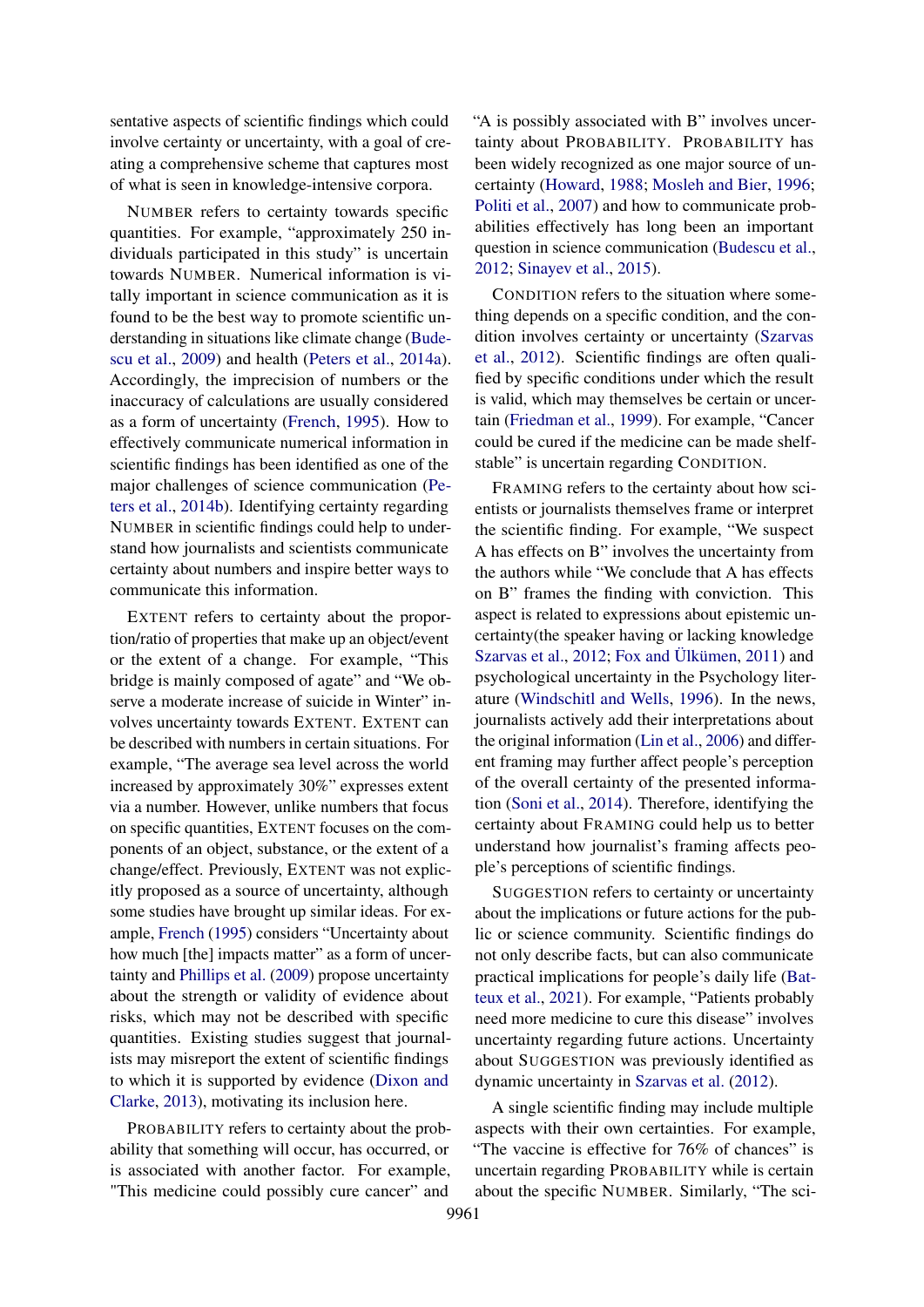entists need to do more research to understand the effect of A on B" indicates the uncertainty about PROBABILITY but is certain about SUGGESTION.

## 3 Data

To study certainty, we construct a dataset of scientific findings reported in news and research articles. News data comes from Altmetrics, which tracks mentions of scientific articles in news outlets. We restrict our analysis to U.S.-based outlets where we could retrieve the full text of the article and where the DOI for the scientific article was recorded in the Microsoft Academic Graph (MAG), which provides metadata on the article (e.g., authors, abstract, and publication venue). Supplemental material [§A](#page-12-0) contains additional details on preprocessing steps. A total of 128,942 news/article pairs were collected, spanning 273 different news outlets and 57,807 different scientific articles.

For scientific articles, we extract the findings from the abstract reported in the MAG using the abstract parser developed by [Prabhakaran et al.](#page-10-15) [\(2016\)](#page-10-15), which labels sentences as background, method, introduction, result, and conclusion. We use sentences labeled as result or conclusion in our analysis. For news, we adopt a heuristic approach and identify all sentences containing a discoveryrelated keyword (e.g., find, conclude). We retain the subjective clause after the verb as the finding. Examples of findings produced by each method, as well as additional details, are reported in Supplemental Material [§C.](#page-12-1) This process finally leads to 608,694 unique scientific findings from abstracts and 106,612 unique scientific findings from news reports. Among the 128,942 news-paper pairs, 52,406 have both identified findings from news and paper abstracts.

## 4 Annotating Certainty

We annotate scientific findings for both their sentence-level certainty and the presence and certainty of each of the six aspects. Given subjectivity in perception, the same expression of certainty may evoke different perceptions [\(Druzdzel,](#page-9-15) [1989\)](#page-9-15). Prior work in annotating uncertainty has generally reported low to moderate inter-annotator agreement [\(Henriksson and Velupillai,](#page-10-3) [2010;](#page-10-3) [Rubin,](#page-10-4) [2007\)](#page-10-4); for example, [Rubin](#page-10-4) [\(2007\)](#page-10-4) reports Cohen's  $\kappa$ =0.41 when annotating news certainty with a five-level Likert scale. To mitigate these challenges, we carefully designed the annotation procedures which are

described in this section.

Annotation Setup Annotators were recruited from a US university and received initial one-hour training. All annotators are fluent in English and have extensive experience in reading scientific news and research articles. Annotators who attained high IAA with our gold standard were retained and then went through four additional rounds of pilot annotation and discussions (2 rounds for sentence-level and 2 for aspect-level) to build consensus. All annotators were paid \$15/hr for training and annotation.

Annotation was performed in three phases. In the first phase, the initial data was sampled in a way to be more balanced across levels of certainty. Markers of certainty are not equally distributed throughout scientific communication [\(Rubin et al.,](#page-11-5) [2006\)](#page-11-5); for example, 87% of the data labeled in [Henriksson and Velupillai](#page-10-3) [\(2010\)](#page-10-3) were found to be very certain. Therefore, in the initial data, we sample 1000 findings equally from news and paper abstracts where 50% scientific findings containing no hedges, 35% with one hedge, and 15% with 2+ hedges. The hedge words are collected from [Hyland](#page-10-16) [\(2005\)](#page-10-16).

The annotators were first asked to rate how certain they perceived the finding on a six-point Likert scale as the sentence-level certainty. Aspect-based ratings were performed in a separate round so as not to potentially bias annotators towards focusing their sentence-level judgments on the basis of aspects. For each aspect, annotators were asked to assess whether that aspect was present and, if so, whether the language for the aspect was certain or uncertain. For instances that are clearly not scientific findings, the annotators were instructed to label it as BAD-TEXT. Each finding was rated by at least two annotators for sentence-level and, due to increased variance observed during training, three annotators for aspect-level. In this phase, 2349 sentence-level and 3209 aspect-level annotations were collected for 1000 findings. Annotators had a high agreement in both sentence-level and aspect-level tasks. For sentence-level, annotators attained a Krippendorff's  $\alpha$ =0.67, which is substantially higher than IAA for the closest comparable task [\(Rubin,](#page-10-4) [2007,](#page-10-4) Cohen's  $\kappa$ =0.4[1](#page-3-0)).<sup>1</sup> The final sentence-level rating is computed as the average across all annotators' scores. For aspect-level cer-

<span id="page-3-0"></span><sup>&</sup>lt;sup>1</sup>While Cohen's  $\kappa$  and Krippendorff's  $\alpha$  are not directly comparable, both are chance-corrected scores in [-1,1] and we still view rough comparisons of magnitude useful to provide insight into annotators' relative agreement.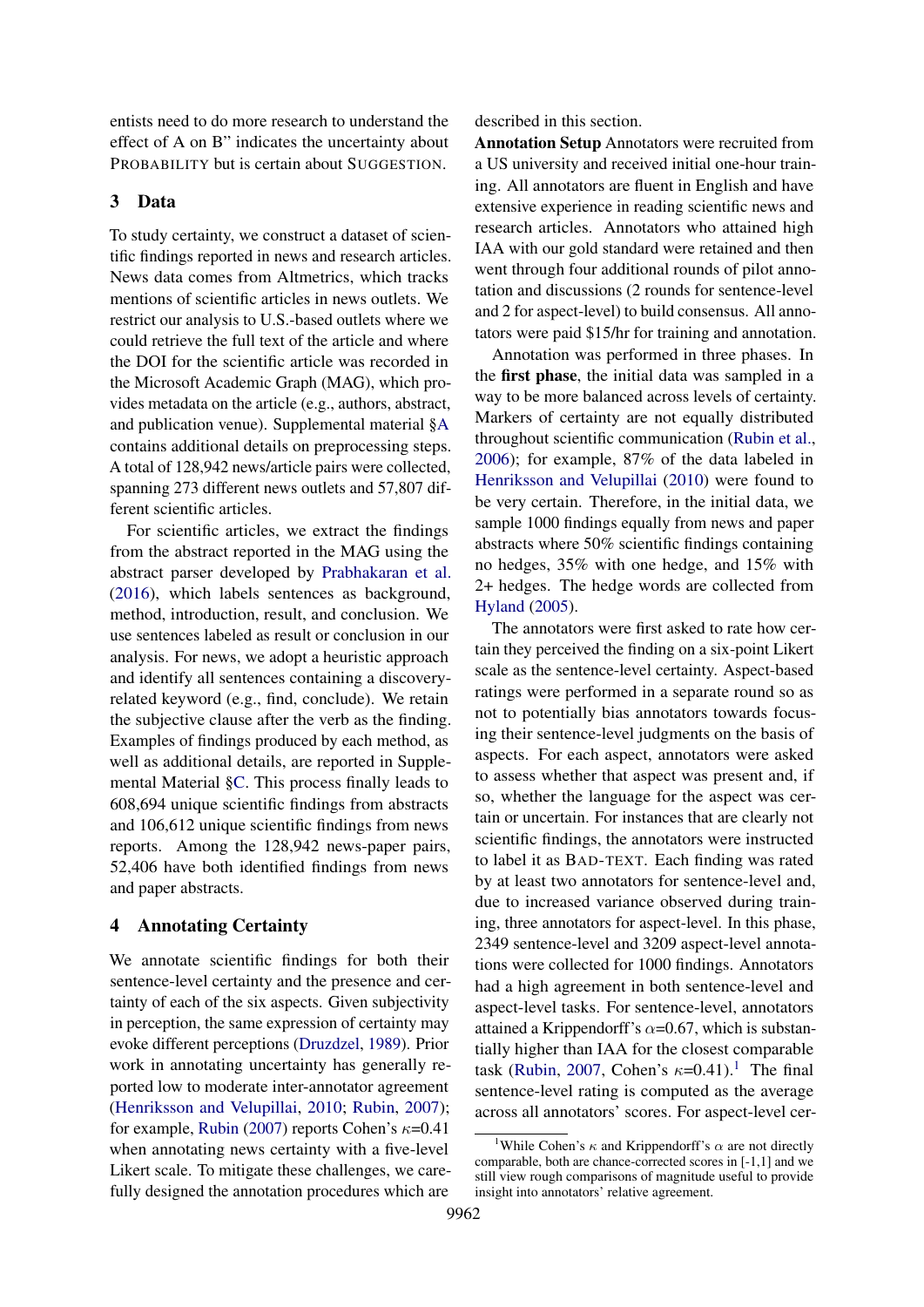<span id="page-4-0"></span>

Figure 2: (Top) The number of hedges shows a moderate correlation with sentence-level certainty, while (Bottom) hedges vary in frequency across aspects.

tainty, the average Krippendorff's  $\alpha$  is 0.57 for the six aspects, indicating moderate to high agreement. Supplemental material [§D](#page-12-2) contains more details about agreement scores. We take the majority label as the final label for aspect-level certainty.

In the second phase, given the label imbalance in both sentence-level and aspect-level certainty, we sample additional data for annotation based on model predictions using different sampling strategies for sentence-level and aspect-level certainties. For sentence-level certainty, we fine-tuned a roberta-base classification model and predicted all the extracted findings with sentence-level certainty. We further sampled 400 findings with low model confidence equally from news and abstracts for the second-phase annotation. For aspect-level certainty, we fine-tuned a SciBERT classification model and up-sampled 600 findings for less frequent aspects, including SUGGESTION, EXTENT, CONDITION, and FRAMING.

Given that the first and second phase data do not reflect the distribution of certainty in a natural sample, we further randomly sampled 200 findings from all the extracted findings as to the third phase. Given that the annotators were capable of doing reliable annotations after the first phase, annotators independently annotated 1200 findings for the second and third phases.

Results The final annotated dataset contains 6958 labels for 2200 findings. After removing find-

<span id="page-4-1"></span>

Figure 3: Relative sentence-level certainty when each aspect is certain/uncertain. The overall certainty of scientific findings is majorly affected by PROBABILITY and SUGGESTION, while are less affected by other aspects like NUMBER and EXTENT

ings that are labeled as BAD-TEXT, we obtained 1551 findings labeled with sentence-level certainty and 1760 findings labeled with aspect-level certainty, among which 1144 findings are labeled with both sentence-level and aspect-level certainty. Supplemental [§E](#page-12-3) present examples and distribution of the data. Previously, [Szarvas et al.](#page-11-3) [\(2012\)](#page-11-3) considers CONDITION as one type of uncertainty, however, in the annotated data, less than 10% of CONDITION is labeled as uncertain. This difference indicates that previously proposed types of uncertainty may not be considered as uncertain in knowledge-intensive corpus like scientific findings and demonstrates the value of aspect-level certainty.

To what degree do hedges capture certainty? Comparing the sentence-level certainty with the number of hedges (Figure [2,](#page-4-0) top) shows only a *moderate* correlation between hedging and certainty,  $r=0.55$ , despite their widespread use as a proxy. For example, "Further research is necessary to understand whether this is a causal relationship" contains zero hedges but explicitly expresses strong uncertainty towards the causal relationship, suggesting that many descriptions of certainty are not well capture by simple hedge-based lexicons. Further, authors vary in how frequently they employ hedges when describing the different aspects of certainty (Figure [2,](#page-4-0) bottom). This variance in their distribution suggests that hedges are less effective as proxies for capturing uncertainty for all aspects.

What is the association between aspect-level and sentence-level certainty? Figure [3](#page-4-1) shows the relative sentence-level certainty for each as-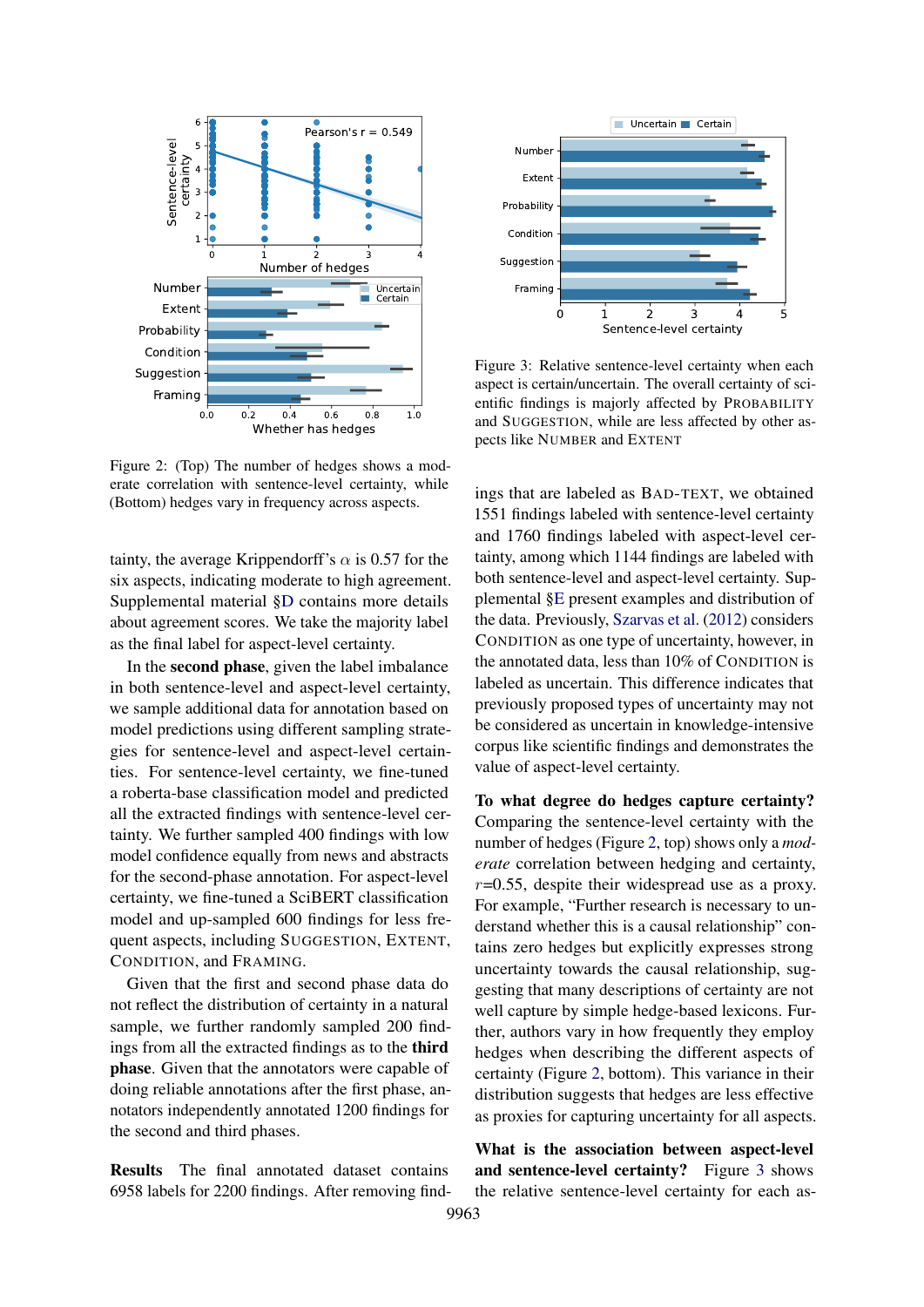<span id="page-5-0"></span>

|                           | Model $r$ on full test set $r$ on random set |                  |
|---------------------------|----------------------------------------------|------------------|
| $LR + Hedges \quad -0.02$ |                                              | $-0.02$          |
| $LR + B0W$                | 0.55                                         | 0.44             |
| RoBERTa-base              | $0.62 \pm 0.051$                             | $0.55 \pm 0.067$ |
| <b>SciBERT</b>            | $0.63 \pm 0.061$                             | $0.57 \pm 0.065$ |

Table 1: Sentence-level certainty performance

pect. Uncertainties about PROBABILITY and SUG-GESTION are associated with a sharp decrease of sentence-level certainty. However, the uncertainties about NUMBER and EXTENT are only associated with a small decrease of sentence-level certainty. This result indicates that the descriptions of aspects vary in how they contribute to the perception of the overall certainty of scientific findings.

# 5 Predicting Certainty

In this section, we build models to predict sentenceand aspect-level certainty in scientific findings to support downstream analyses of certainty. We test two linear baseline models and two deep-learning models based on neural language models. As linear baselines, we include a model using bag-of-words (BoW) features and another based on the frequency of each hedging word. For neural models, we use SciBERT [\(Beltagy et al.,](#page-9-4) [2019\)](#page-9-4), and RoBERTa model [\(Liu et al.,](#page-10-17) [2019\)](#page-10-17) as the base models and fine-tune them over our annotated dataset. For both sentence-level and aspect-level certainty, the data labeled in phase 1 and phase 2 are split 8:1:1 into training, validation, and test. To better reflect the expected performance generalization, the test is made from the random set annotated in Phase 3 and the 10% test partition of Phases 1 and 2. For all the models, we also report their performance on the random test set to demonstrate their performance over the natural samples. Supplemental Section [§B](#page-12-4) describes additional training details.

Sentence-level Certainty We formulate sentence-level certainty prediction as a regression task for all the models and Table [1](#page-5-0) shows the model performance. We find that a linear weighting of the hedges is unable to predict the overall sentence-level certainty when tested on the random sample, largely due to the relatively low ratio of findings containing hedges. In comparison, linear regression with bag-of-words features is better able to capture overall certainty with Pearson's  $r=0.55$ , suggesting that other cues in addition to hedges also affect the overall certainty in the natural

<span id="page-5-1"></span>

Figure 4: Binary-F1 for predicting aspect-level certainty. SciBERT outperforms all the other baselines.

sample. Compared with the two baselines, the two neural models based on pre-trained language models achieve better performance. Both neural models are run five times with different random seeds, showing that the performance improvements over the baselines are statistically significant  $(p<0.05$  paired t-test). The SciBERT model performs slightly better than the RoBERTa-base model, indicating domain-specific pre-training is helpful though not to the point of significance. We use the best-performing SciBERT model  $(r=0.70)$ as the regressor for sentence-level certainty in the following analyses.

Aspect-level Certainty For each aspect-level certainty, we predict whether a scientific finding is *Not-Present*, *Certain* or *Uncertain*. For the two neural models, we use shared pre-trained language models but independent classification heads for each aspect. Figure [4](#page-5-1) shows the binary-F1 scores for predicting aspect-level certainty. The SciBERT model consistently outperforms other baselines over the six aspects, indicating that aspect-level certainty prediction requires more domain-specific and context information. However, given that uncertainties about CONDITION and SUGGESTION are relatively rare in the annotated dataset, the SciBERT model does not capture well the uncertainty about CON-DITION and shows high variance when predicting uncertainty about SUGGESTION. In the following analysis, we use the best-performing SciBERT model (mean F1=0.71) as the classifier for aspectlevel certainty.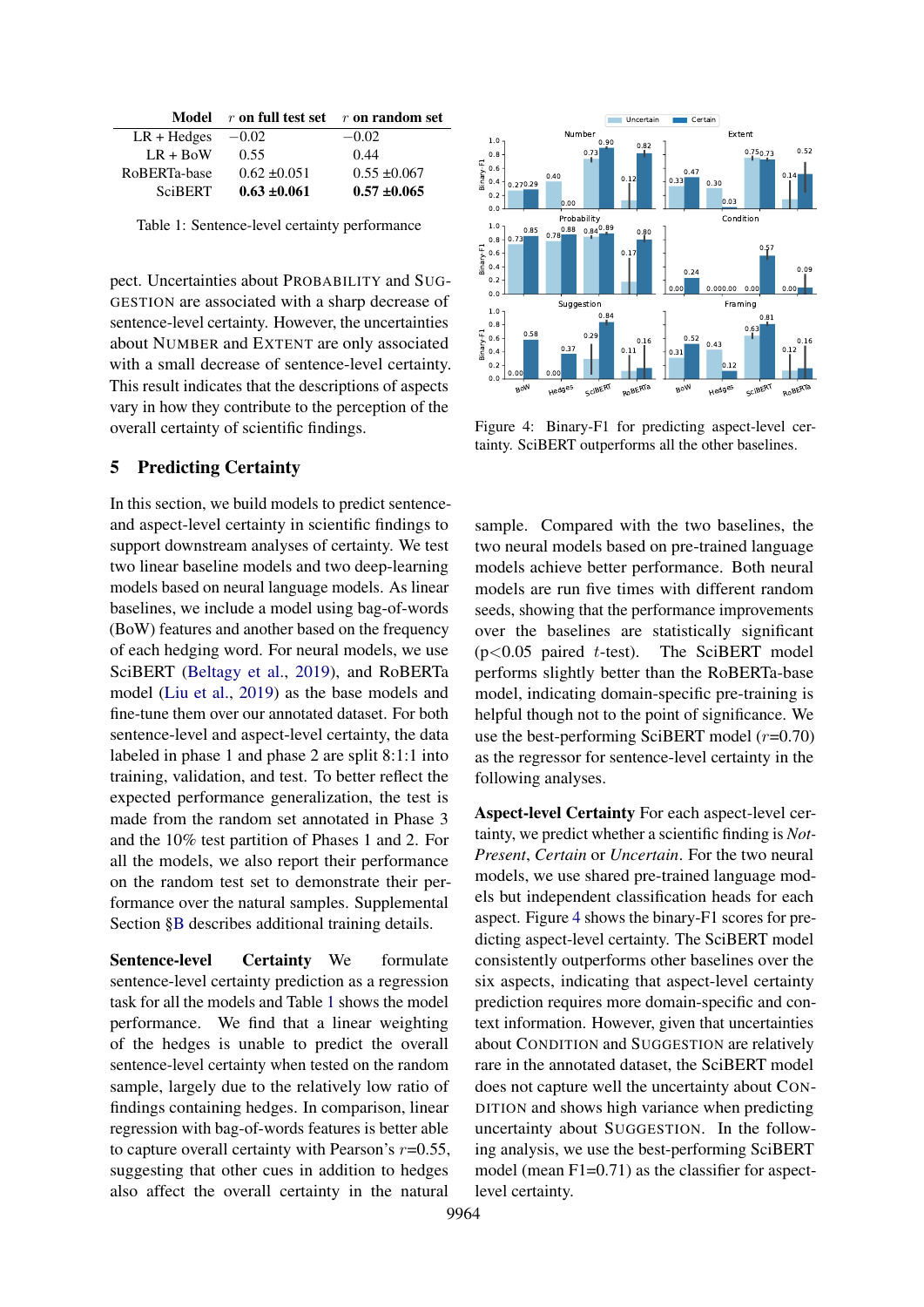## 6 Certainty in Science Communications

Certainty is a core aspect of science communication [\(Friedman et al.,](#page-9-0) [1999\)](#page-9-0) and presenting certainty in different forms (i.e., aspects) may further affect people's perception and future action about a series of issues including climate change [\(Fortner et al.,](#page-9-16) [2000\)](#page-9-16) and the Covid-19 vaccine [\(Batteux et al.,](#page-9-14) [2021\)](#page-9-14). Our models and dataset enable us to study how journalists and scientists present certainty in science communications. Here, we focus on the following five research questions. RQ1: Are findings in science news more certain than those in paper abstracts? RQ2: Do journalists and scientists differ in their use of aspect-level certainty? RQ3: Does aspect-level certainty in abstract findings affect the sentence-level certainty in news findings? RQ4: Does journal impact factor affect the certainty of scientific findings and how they are covered in news reports? RQ5: Does team size affect the certainty of scientific findings and how they are covered in news reports?

RQ1–RQ3 focus on changes to the description of certainty in the science communication process. While studies have found that news reports tend to describe uncertain findings as more certain [\(Weiss](#page-11-7) [and Singer,](#page-11-7) [1988;](#page-11-7) [Fahnestock,](#page-9-5) [2009\)](#page-9-5), some studies suggest that news articles may also add more uncertainty to science finding in some cases [\(Friedman](#page-9-0) [et al.,](#page-9-0) [1999\)](#page-9-0). Our model and dataset allow us to study (1) if certainty is changed, (2) if so, what aspects are changed, and (3) what drives the change. RQ4–RQ5 examine external factors that may affect how journalists and scientists present certainty. We focus on  $(4)$  the prestige/quality of the journal, asking whether lower- or higher-quality journals differ in how certain their findings are, and (5) in the era of team science [\(Stokols et al.,](#page-11-14) [2008;](#page-11-14) [Hall](#page-9-17) [et al.,](#page-9-17) [2018\)](#page-9-17), whether team size influences how certain the authors describe the results, given known differences in the nature of team science research outputs [\(Wu et al.,](#page-11-15) [2019;](#page-11-15) [Sud and Thelwall,](#page-11-16) [2016;](#page-11-16) [Thelwall and Sud,](#page-11-17) [2016\)](#page-11-17).

Data and method For RQ1 and RQ2, to control the effects of the content of the finding, we propose a method to match the same scientific finding in news and paper abstracts. For each extracted finding in a paper abstract, we identify the paraphrased findings in the corresponding news article reporting on that paper. We first remove all punctuation and stop words and then stem all the words in each sentence. Next, we calculate the overlap and Jaccard

similarity between each pair of findings in the news and abstract. We manually evaluated the matched findings and set word overlap  $>=$  3 and Jaccard similarity  $>0.3$  as the threshold. Based on the findings from 52,406 news-paper pairs, we identify 6,586 unique finding pairs from news and abstracts. We manually annotated 70 matched finding pairs, and 63 (90%) refer to the same science finding, indicating high precision of our matching process. Supplemental Material [§F](#page-12-5) shows a random sample of the matched finding pairs. We construct separate regressions predicting the sentence-level (RQ1) and each aspect-level (RQ2) certainty in findings with the source of the finding (i.e., news or abstract). We further control the fields, author and affiliation ranking, journal impacts, finding length, and Flesch reading ease score. For RQ3, we construct a regression predicting the overall sentence-level certainty in news findings with the aspect-level certainty in the corresponding finding from the paper abstract. Except for all the IVs above, we further control the news outlet and the sentence-level certainty of the finding in the abstract.

For RQ4 and RQ5, we construct a regression predicting the sentence-level certainty in 265,758 findings presented in 55,178 paper abstracts using journal impacts factors and the number of authors. Recognizing its limitations [\(Kurmis,](#page-10-18) [2003\)](#page-10-18), we use journal impact factor as a proxy for the quality of science based on prior use [\(Saha et al.,](#page-11-18) [2003\)](#page-11-18). We include controls the field of the research, author, and affiliation ranking extracted from the Microsoft Academic Graph [\(Wang et al.,](#page-11-19) [2019\)](#page-11-19), finding length and Flesch reading ease score to remove the potential confounds. To test the connection between certainty in news findings and external factors, we construct another regression to predict the level of uncertainty in 72,013 findings presented in 27,000 news articles. Besides all the IVs regarding abstract and authors, we also control the outlet to remove potential confounds.

RQ1: Are findings in news more certain than those in paper abstracts? The regression analysis (details in Supplemental Table [6\)](#page-17-0) indicates that news descriptions have *lower* overall sentence-level certainty than abstract descriptions of the same finding  $(p<0.01)$ . Although existing studies suggest that science news tends to remove hedges and describe science findings with increased certainty (e.g., [Weiss and Singer,](#page-11-7) [1988;](#page-11-7) [Fahnestock,](#page-9-5) [2009\)](#page-9-5), our study over the paired findings finds the oppo-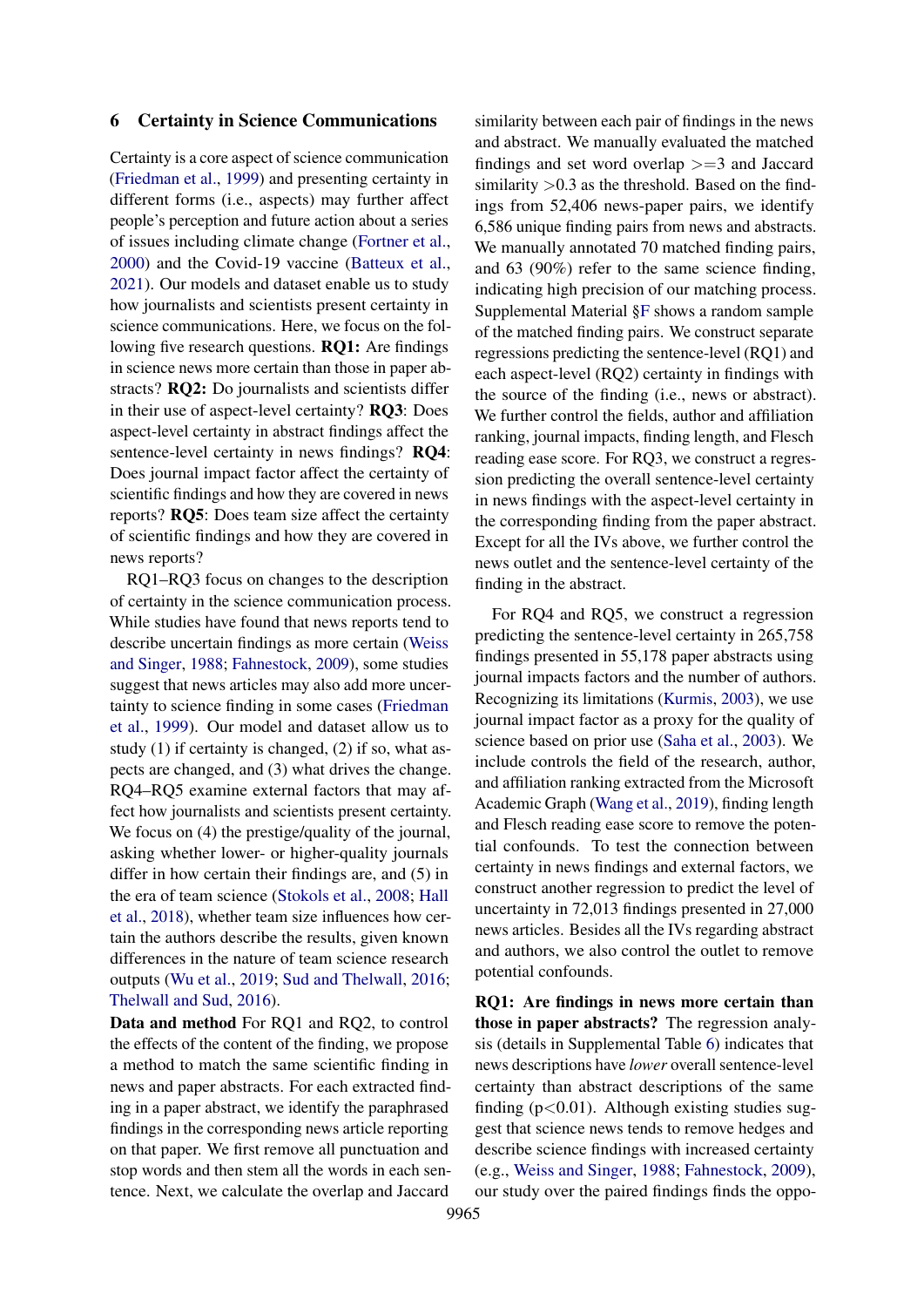<span id="page-7-0"></span>

Figure 5: Controlling for multiple factors in RQ2 (e.g., topic, news outlet), the marginal effects show the relative probability of finding each aspect described in the abstract (left) versus news (right), revealing that some aspects like numeric certainty are much more likely to be described in one source.

site: findings in news are less certain compared with findings in abstract, even when controlling the content and many contextual factors.

RQ2: Do journalists and scientists differ in their use of aspect-level certainty? Yes, as shown in Figure [5,](#page-7-0) findings in abstracts are associated with more certainties about FRAMING and NUMBER. Findings in news are associated with uncertainties about PROBABILITY, EXTENT and NUMBER, indicating that the journalists tend to play down the certainty of some aspects, especially regarding numeric information. Existing studies suggest that laypeople with lower numeracy tend to focus more on narrative instead of numeric information [\(Dieck](#page-9-18)[mann et al.,](#page-9-18) [2009\)](#page-9-18); one potential explanation for this difference is that journalists could be intentionally simplifying numerical information with hedges like "roughly " instead of the detailed number to better engage the lay audiences. Further, journalists are more likely to discard expressions of the scholar's uncertainty (FRAMING) when presenting the results, potentially aiming to make the work seem more objective. Our result suggests a potential mechanism for lower sentence-level certainty in news compared with abstracts.

RQ3: Does aspect-level certainty in abstract findings affect the sentence-level certainty in news findings? As shown in figure [6,](#page-7-1) uncertainty about NUMBER and FRAMING are associated with decreased certainty in news findings, indicating that their uncertainty expressions are readily perceived by journalists. However, we also find that the certainty about SUGGESTION in abstracts are

<span id="page-7-1"></span>

Figure 6: Averaged marginal effects of aspect-level certainty in abstract findings on the level of certainty for matched news findings.

also associated with decreased certainty in news, suggesting that journalists may play down the certainty when presenting the findings involving suggestions or future actions even when it is certain. While existing studies suggest that journalists may exaggerate the potential benefits of science [\(Wilson](#page-11-20) [et al.,](#page-11-20) [2010\)](#page-11-20), our result indicates that journalists can be very careful when reporting findings involving suggestions or future actions.

RQ4: Are findings in high-impact journals more certain than findings in low-impact journals? No. As shown in Figure [7,](#page-8-0) findings in the *lower*-impact journals are written with the highest level of certainty, while findings appearing in relatively higher-impact journals are described with comparatively less certainty. One potential explanation for this phenomenon is that high-quality papers published in journals with more strict reviewing processes<sup>[2](#page-7-2)</sup> present certainty more precisely, which leads to a lower overall certainty compared with findings in low-impact journals. As a comparison, the certainty of findings written by journalists is not significantly associated with journal impact factors, suggesting that the prestige of a journal does not affect how journalists present scientific findings.

RQ5: Are findings from small teams more certain than findings from large teams? We find a linear relationship between the number of authors and the overall level of certainty in scientific findings (Figure [7\)](#page-8-0), even with controls for fields and authors. Multiple mechanisms may explain this behavior. Larger teams may themselves be more capable of producing more certain results due to

<span id="page-7-2"></span><sup>2</sup> Journals with higher impact factors generally have longer reviews than low impact journals [\(Publons,](#page-10-19) [2018,](#page-10-19) p. 36).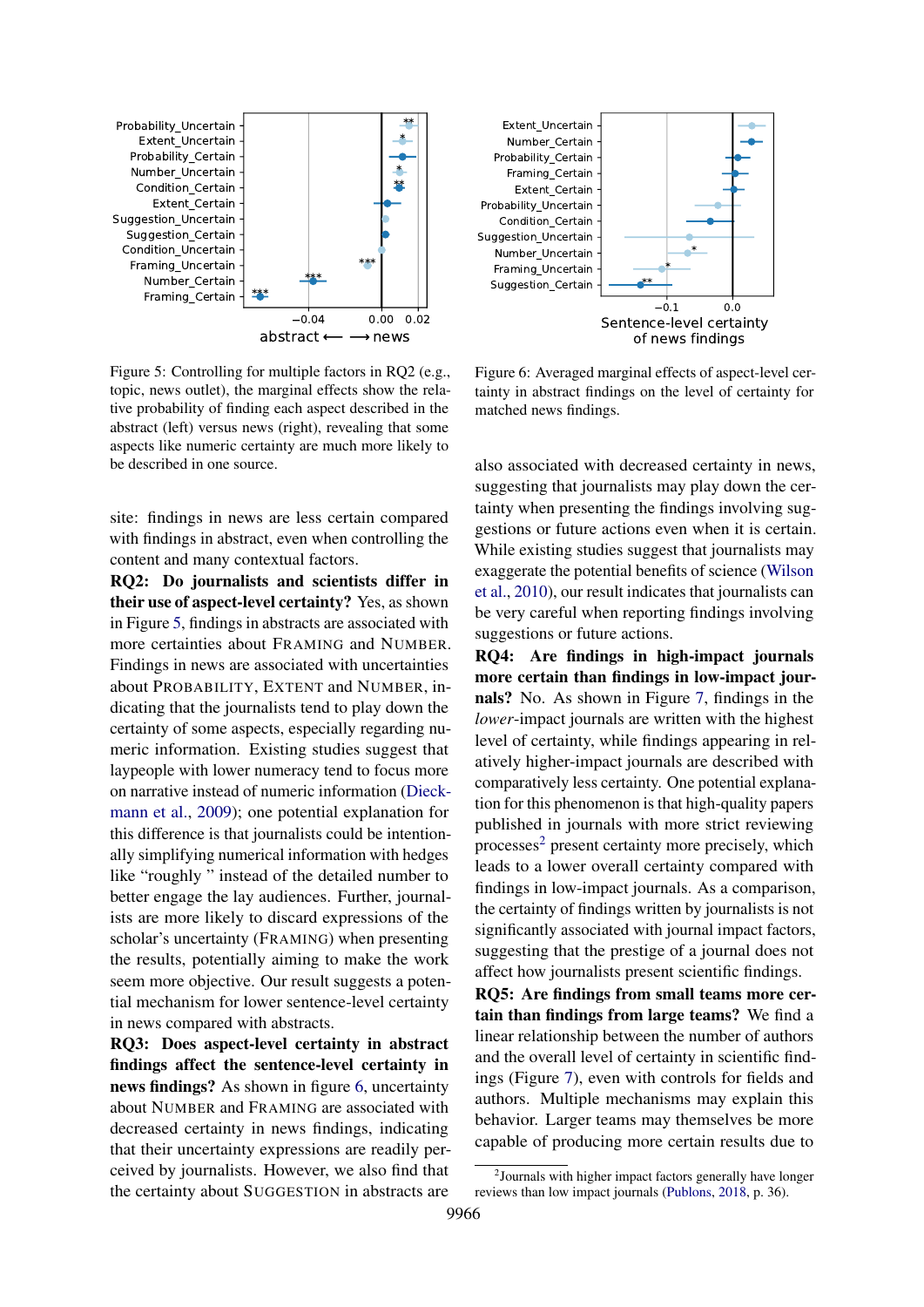<span id="page-8-0"></span>

Figure 7: Averaged marginal effects of journal impact factors on level of certainty. Findings appearing on journals with lower impact factors are associated with higher levels of certainty.

more individuals participating and checking results or due to the scale of the experiments capable in team science [\(Bozeman and Corley,](#page-9-19) [2004;](#page-9-19) [Jeong](#page-10-20) [and Choi,](#page-10-20) [2015\)](#page-10-20). Furthermore, our result also connects to [Wu et al.](#page-11-15) [\(2019\)](#page-11-15)'s finding that small teams generate new disruptive ideas while large teams tend to develop old, existing ideas, as new ideas are often associated with more uncertainties. Alternatively, larger teams likely have more authors who are further away from the experiments and therefore may not be able to describe certainty with the same nuance and precision as smaller teams (or single individuals) who are intimately familiar with the methodological details [\(MacKenzie,](#page-10-21) [1998\)](#page-10-21); this distance may increase the perception of certainty when writing. However, this linear trend does not persist in science news; instead, the sentence-level certainty of findings in science news stays relatively steady across different numbers of authors. While team size has been found to be associated with the novelty and impact of science [\(Lee et al.,](#page-10-22) [2015;](#page-10-22) [Thelwall and Sud,](#page-11-17) [2016;](#page-11-17) [Sud and Thelwall,](#page-11-16) [2016\)](#page-11-16), our results indicate that the journalist is largely not influenced by the size of the research team in describing the certainty of their findings.

Across these results, our study suggests that the journalists report scientific findings with *less* certainty than scientists (RQ1). This result contradicts the existing findings that the journalists are overstating science [\(Weiss and Singer,](#page-11-7) [1988;](#page-11-7) [Fahnestock,](#page-9-5) [2009\)](#page-9-5). The fine-grained analysis over aspect-level certainty provides further details for such a change: journalists may play down the certainty about several core aspects of science findings like SUGGES-TION even when they are certain in the abstract (RQ2,3). Moreover, we find that the certainty of scientific findings in research articles varies with journal impact factors and team size, while such a



Figure 8: Averaged marginal effects of number of authors on level of certainty. Findings written by more authors are associated with a higher level of certainty, while such a pattern does not persist in science news.

pattern does not persist in science news (RQ4,5), suggesting that journalists may not alter scientific uncertainty according to these factors.

#### 7 Discussion

In this paper, we propose a new taxonomy, data, and models for certainty in science communications. Using the model, we analyzed a large scientific finding dataset and answered a series of important research questions on science communications. However, we also note the following limitations of our study. (1) We only use the abstract rather than the full text of research articles due to open access restrictions from copyright. Although authors normally present the core findings in the abstract, findings in abstracts could still be presented differently from findings in the main texts. (2) We use report verbs to extract findings in science news, which may miss findings that are presented without them. How to identify scientific findings in science news is still an open question and we call for future studies in this direction. (3) In our analysis, we use word-based heuristic methods (word overlap and Jaccard similarity) to match findings in news and abstracts, while the same scientific finding can be paraphrased with different sets of words. In future studies, we will develop better methods to identify paraphrases of scientific findings.

## 8 Conclusion

Our study represents a new step towards modeling certainty in text and demonstrates that sentencelevel and aspect-level certainty are natural and feasible ways to model and annotate certainty. The proposed computational framework for certainty in scientific findings could support and inspire new studies on certainty in general language as well as new approaches to study science communication.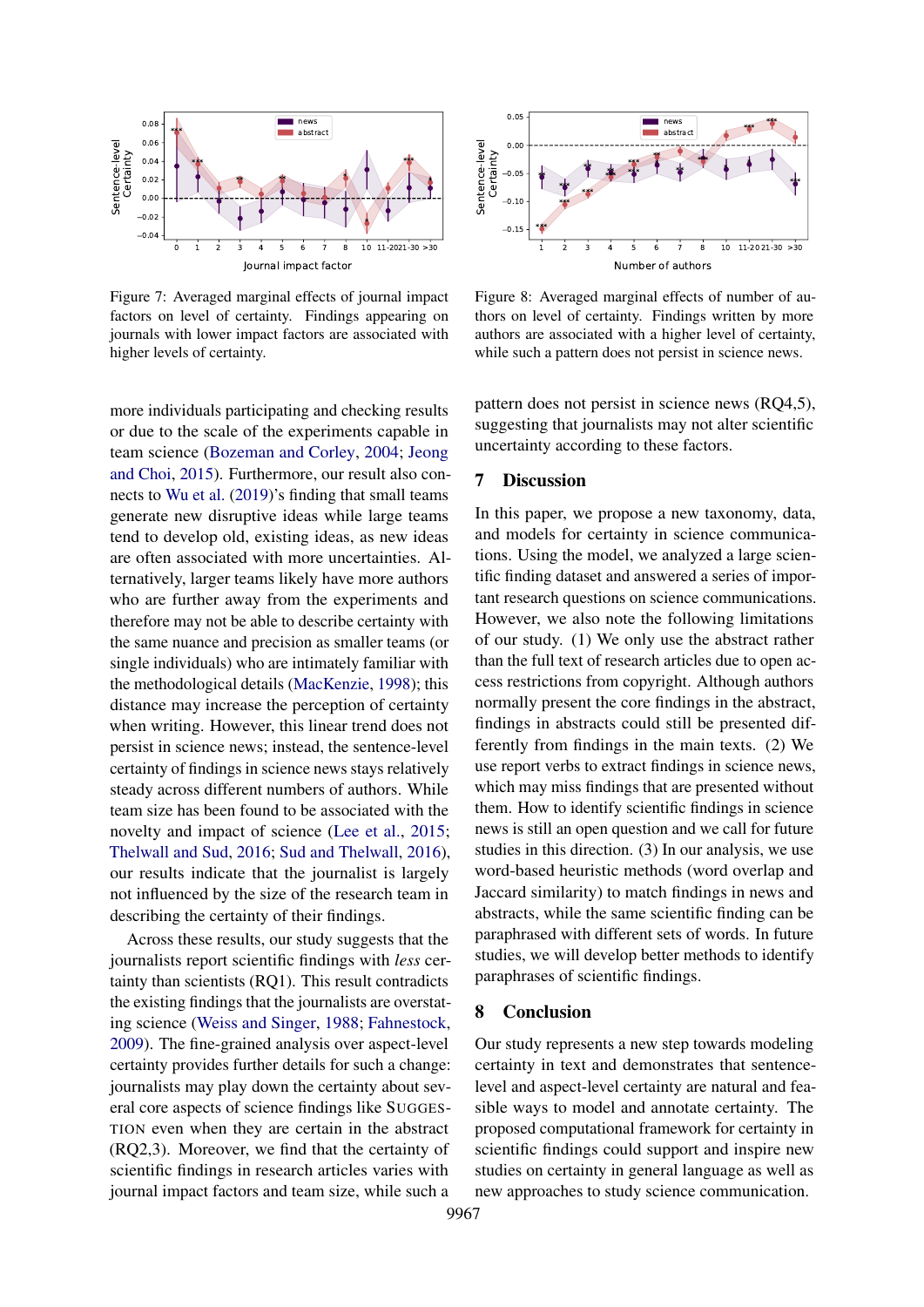## Acknowledgments

We thank Yumi Kim, Elizabeth Loeher, and Cassie Tian for data annotation. We thank Altmetric.com for sharing science journalism data and Hao Peng for building the preliminary data pipeline. We thank Misha Teplitskiy, Daniel Romero, Jian Zhu, Zuoyu Tian, Yian Yin for their helpful comments. We thank anonymous reviewers and area chairs for their helpful suggestions during the review process. This material is based upon work supported by the National Science Foundation under Grant No. 1850221, the Volkswagen Foundation, and Rackham Graduate Student Research Grant at the University of Michigan.

#### References

- <span id="page-9-6"></span>Hites Ahir, Nicholas Bloom, and Davide Furceri. 2018. The world uncertainty index. *Available at SSRN 3275033*.
- <span id="page-9-14"></span>Eleonore Batteux, Bilovich Avri, Samuel GB Johnson, and David Tuckett. 2021. The negative consequences of failing to communicate uncertainties during a pandemic: The case of covid-19 vaccines. *medRxiv*.
- <span id="page-9-4"></span>Iz Beltagy, Kyle Lo, and Arman Cohan. 2019. [SciB-](https://doi.org/10.18653/v1/D19-1371)[ERT: A pretrained language model for scientific text.](https://doi.org/10.18653/v1/D19-1371) In *Proceedings of the 2019 Conference on Empirical Methods in Natural Language Processing and the 9th International Joint Conference on Natural Language Processing (EMNLP-IJCNLP)*, pages 3615– 3620, Hong Kong, China. Association for Computational Linguistics.
- <span id="page-9-19"></span>Barry Bozeman and Elizabeth Corley. 2004. Scientists' collaboration strategies: implications for scientific and technical human capital. *Research policy*, 33(4):599–616.
- <span id="page-9-10"></span>David V Budescu, Stephen Broomell, and Han-Hui Por. 2009. Improving communication of uncertainty in the reports of the intergovernmental panel on climate change. *Psychological science*, 20(3):299–308.
- <span id="page-9-12"></span>David V Budescu, Han-Hui Por, and Stephen B Broomell. 2012. Effective communication of uncertainty in the ipcc reports. *Climatic change*, 113(2):181–200.
- <span id="page-9-7"></span>Pamela C Corley and Justin Wedeking. 2014. The (dis) advantage of certainty: The importance of certainty in language. *Law & Society Review*, 48(1):35–62.
- <span id="page-9-18"></span>Nathan F Dieckmann, Paul Slovic, and Ellen M Peters. 2009. The use of narrative evidence and explicit likelihood by decisionmakers varying in numeracy. *Risk Analysis: An International Journal*, 29(10):1473– 1488.
- <span id="page-9-11"></span>Graham N Dixon and Christopher E Clarke. 2013. Heightening uncertainty around certain science: Media coverage, false balance, and the autism-vaccine controversy. *Science Communication*, 35(3):358– 382.
- <span id="page-9-15"></span>Marek J Druzdzel. 1989. Verbal uncertainty expressions: Literature review. *Pittsburgh, PA: Carnegie Mellon University, Department of Engineering and Public Policy*, pages 1–13.
- <span id="page-9-5"></span>Jeanne Fahnestock. 2009. The rhetoric of the natural sciences. *The SAGE handbook of rhetorical studies*, pages 175–195.
- <span id="page-9-3"></span>Richárd Farkas, Veronika Vincze, György Móra, János Csirik, and György Szarvas. 2010. [The CoNLL-](https://aclanthology.org/W10-3001)[2010 shared task: Learning to detect hedges and](https://aclanthology.org/W10-3001) [their scope in natural language text.](https://aclanthology.org/W10-3001) In *Proceedings of the Fourteenth Conference on Computational Natural Language Learning – Shared Task*, pages 1–12, Uppsala, Sweden. Association for Computational Linguistics.
- <span id="page-9-2"></span>Baruch Fischhoff. 2012. Communicating uncertainty: Fulfilling the duty to inform. *Issues in Science and Technology*, 28.
- <span id="page-9-16"></span>Rosanne W Fortner, Jae-Young Lee, Jeffrey R Corney, Samantha Romanello, Joseph Bonnell, Brian Luthy, Claudia Figuerido, and Nyathi Ntsiko. 2000. Public understanding of climate change: Certainty and willingness to act. *Environmental Education Research*, 6(2):127–141.
- <span id="page-9-13"></span>Craig R Fox and Gülden Ülkümen. 2011. Distinguishing two dimensions of uncertainty. *Perspectives on thinking, judging, and decision making*, 14.
- <span id="page-9-9"></span>Simon French. 1995. Uncertainty and imprecision: modelling and analysis. *Journal of the Operational Research Society*, 46(1):70–79.
- <span id="page-9-0"></span>Sharon M Friedman, Sharon Dunwoody, and Carol L Rogers. 1999. *Communicating uncertainty: Media coverage of new and controversial science*. Routledge.
- <span id="page-9-1"></span>Abel Gustafson and Ronald E Rice. 2019. The effects of uncertainty frames in three science communication topics. *Science Communication*, 41(6):679– 706.
- <span id="page-9-17"></span>Kara L Hall, Amanda L Vogel, Grace C Huang, Katrina J Serrano, Elise L Rice, Sophia P Tsakraklides, and Stephen M Fiore. 2018. The science of team science: A review of the empirical evidence and research gaps on collaboration in science. *American Psychologist*, 73(4):532.
- <span id="page-9-8"></span>Paul KJ Han, William MP Klein, and Neeraj K Arora. 2011. Varieties of uncertainty in health care: a conceptual taxonomy. *Medical Decision Making*, 31(6):828–838.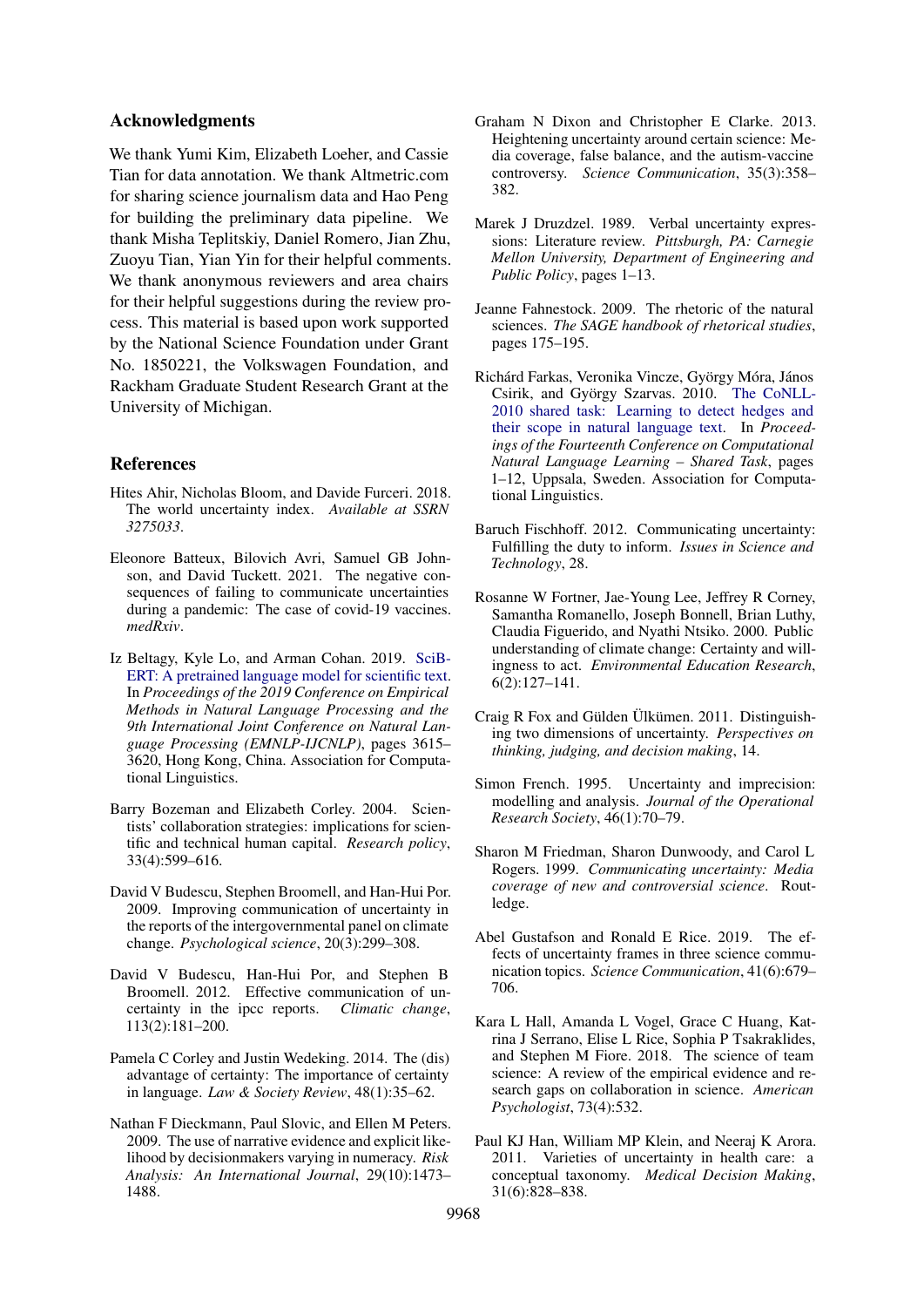- <span id="page-10-1"></span>Roderick P Hart and Jay P Childers. 2004. Verbal certainty in american politics: An overview and extension. *Presidential Studies Quarterly*, 34(3):516– 535.
- <span id="page-10-3"></span>Aron Henriksson and Sumithra Velupillai. 2010. [Lev](https://aclanthology.org/W10-3107)[els of certainty in knowledge-intensive corpora: an](https://aclanthology.org/W10-3107) [initial annotation study.](https://aclanthology.org/W10-3107) In *Proceedings of the Workshop on Negation and Speculation in Natural Language Processing*, pages 41–45, Uppsala, Sweden. University of Antwerp.
- <span id="page-10-7"></span>Janet Holmes. 1982. Expressing doubt and certainty in english. *RELC journal*, 13(2):9–28.
- <span id="page-10-12"></span>Ronald A Howard. 1988. Uncertainty about probability: A decision analysis perspective. *Risk Analysis*, 8(1):91–98.
- <span id="page-10-2"></span>Ken Hyland. 1996. Writing without conviction? hedging in science research articles. *Applied linguistics*, 17(4):433–454.
- <span id="page-10-16"></span>Ken Hyland. 2005. *Metadiscourse: Exploring interaction in writing*. Bloomsbury Publishing.
- <span id="page-10-20"></span>Seongkyoon Jeong and Jae Young Choi. 2015. Collaborative research for academic knowledge creation: How team characteristics, motivation, and processes influence research impact. *Science and Public Policy*, 42(4):460–473.
- <span id="page-10-24"></span>Diederik P. Kingma and Jimmy Ba. 2015. [Adam: A](http://arxiv.org/abs/1412.6980) [method for stochastic optimization.](http://arxiv.org/abs/1412.6980) In *3rd International Conference on Learning Representations, ICLR 2015, San Diego, CA, USA, May 7-9, 2015, Conference Track Proceedings*.
- <span id="page-10-18"></span>Andrew P Kurmis. 2003. Understanding the limitations of the journal impact factor. *JBJS*, 85(12):2449–2454.
- <span id="page-10-22"></span>You-Na Lee, John P Walsh, and Jian Wang. 2015. Creativity in scientific teams: Unpacking novelty and impact. *Research policy*, 44(3):684–697.
- <span id="page-10-14"></span>Wei-Hao Lin, Theresa Wilson, Janyce Wiebe, and Alexander Hauptmann. 2006. [Which side are you](https://aclanthology.org/W06-2915) [on? identifying perspectives at the document and](https://aclanthology.org/W06-2915) [sentence levels.](https://aclanthology.org/W06-2915) In *Proceedings of the Tenth Conference on Computational Natural Language Learning (CoNLL-X)*, pages 109–116, New York City. Association for Computational Linguistics.
- <span id="page-10-17"></span>Yinhan Liu, Myle Ott, Naman Goyal, Jingfei Du, Mandar Joshi, Danqi Chen, Omer Levy, Mike Lewis, Luke Zettlemoyer, and Veselin Stoyanov. 2019. [Roberta: A robustly optimized bert pretraining ap](https://arxiv.org/abs/1907.11692)[proach.](https://arxiv.org/abs/1907.11692) *arXiv preprint arXiv:1907.11692*.
- <span id="page-10-21"></span>Donald MacKenzie. 1998. The certainty trough. In *Exploring expertise*, pages 325–329. Springer.
- <span id="page-10-5"></span>Arun Meena and TV Prabhakar. 2007. Sentence level sentiment analysis in the presence of conjuncts using linguistic analysis. In *European conference on information retrieval*, pages 573–580. Springer.
- <span id="page-10-13"></span>Ali Mosleh and Vicki M Bier. 1996. Uncertainty about probability: a reconciliation with the subjectivist viewpoint. *IEEE Transactions on Systems, Man, and Cybernetics-Part A: Systems and Humans*, 26(3):303–310.
- <span id="page-10-0"></span>National Academies of Sciences, Engineering, and Medicine. 2017. Communicating science effectively: A research agenda.
- <span id="page-10-23"></span>Fabian Pedregosa, Gaël Varoquaux, Alexandre Gramfort, Vincent Michel, Bertrand Thirion, Olivier Grisel, Mathieu Blondel, Peter Prettenhofer, Ron Weiss, Vincent Dubourg, et al. 2011. Scikit-learn: Machine learning in python. *the Journal of machine Learning research*, 12:2825–2830.
- <span id="page-10-9"></span>Ellen Peters, P Sol Hart, Martin Tusler, and Liana Fraenkel. 2014a. Numbers matter to informed patient choices: a randomized design across age and numeracy levels. *Medical Decision Making*, 34(4):430–442.
- <span id="page-10-10"></span>Ellen Peters, Louise Meilleur, and Mary Kate Tompkins. 2014b. Numeracy and the affordable care act: Opportunities and challenges. In *Health literacy and numeracy: Workshop summary*. National Academies Press (US).
- <span id="page-10-11"></span>Katherine W Phillips, Nancy P Rothbard, and Tracy L Dumas. 2009. To disclose or not to disclose? status distance and self-disclosure in diverse environments. *Academy of Management Review*, 34(4):710–732.
- <span id="page-10-8"></span>Mary C Politi, Paul KJ Han, and Nananda F Col. 2007. Communicating the uncertainty of harms and benefits of medical interventions. *Medical Decision Making*, 27(5):681–695.
- <span id="page-10-15"></span>Vinodkumar Prabhakaran, William L. Hamilton, Dan McFarland, and Dan Jurafsky. 2016. [Predicting the](https://doi.org/10.18653/v1/P16-1111) [rise and fall of scientific topics from trends in their](https://doi.org/10.18653/v1/P16-1111) [rhetorical framing.](https://doi.org/10.18653/v1/P16-1111) In *Proceedings of the 54th Annual Meeting of the Association for Computational Linguistics (Volume 1: Long Papers)*, pages 1170– 1180, Berlin, Germany. Association for Computational Linguistics.
- <span id="page-10-19"></span>Publons. 2018. The 2018 global state of peer review. <https://publons.com/community/gspr>.
- <span id="page-10-6"></span>Marta Recasens, Cristian Danescu-Niculescu-Mizil, and Dan Jurafsky. 2013. [Linguistic models for an](https://aclanthology.org/P13-1162)[alyzing and detecting biased language.](https://aclanthology.org/P13-1162) In *Proceedings of the 51st Annual Meeting of the Association for Computational Linguistics (Volume 1: Long Papers)*, pages 1650–1659, Sofia, Bulgaria. Association for Computational Linguistics.
- <span id="page-10-4"></span>Victoria L. Rubin. 2007. [Stating with certainty or](https://aclanthology.org/N07-2036) [stating with doubt: Intercoder reliability results for](https://aclanthology.org/N07-2036) [manual annotation of epistemically modalized state](https://aclanthology.org/N07-2036)[ments.](https://aclanthology.org/N07-2036) In *Human Language Technologies 2007: The Conference of the North American Chapter of the Association for Computational Linguistics; Companion Volume, Short Papers*, pages 141–144,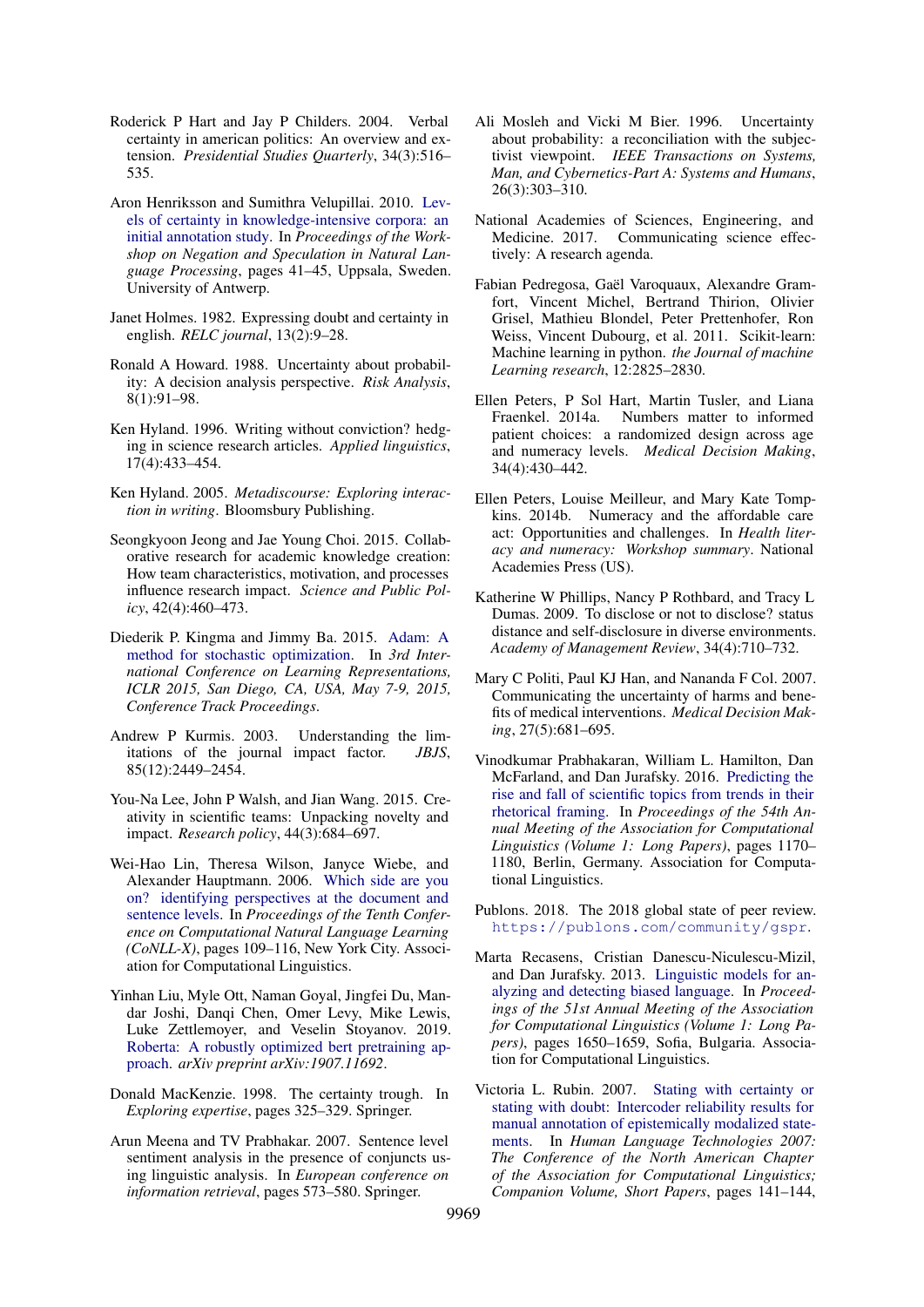Rochester, New York. Association for Computational Linguistics.

- <span id="page-11-5"></span>Victoria L Rubin, Elizabeth D Liddy, and Noriko Kando. 2006. Certainty identification in texts: Categorization model and manual tagging results. In *Computing attitude and affect in text: Theory and applications*, pages 61–76. Springer.
- <span id="page-11-18"></span>Somnath Saha, Sanjay Saint, and Dimitri A Christakis. 2003. Impact factor: a valid measure of journal quality? *Journal of the Medical Library Association*, 91(1):42.
- <span id="page-11-4"></span>Roser Saurí and James Pustejovsky. 2009. Factbank: a corpus annotated with event factuality. *Language resources and evaluation*, 43(3):227–268.
- <span id="page-11-6"></span>Kim Schouten and Flavius Frasincar. 2015. Survey on aspect-level sentiment analysis. *IEEE Transactions on Knowledge and Data Engineering*, 28(3):813– 830.
- <span id="page-11-11"></span>Aleksandr Sinayev, Ellen Peters, Martin Tusler, and Liana Fraenkel. 2015. Presenting numeric information with percentages and descriptive risk labels: a randomized trial. *Medical decision making*, 35(8):937–947.
- <span id="page-11-0"></span>Michael Smithson. 2012. *Ignorance and uncertainty: Emerging paradigms*. Springer Science & Business Media.
- <span id="page-11-13"></span>Sandeep Soni, Tanushree Mitra, Eric Gilbert, and Jacob Eisenstein. 2014. [Modeling factuality judgments in](https://doi.org/10.3115/v1/P14-2068) [social media text.](https://doi.org/10.3115/v1/P14-2068) In *Proceedings of the 52nd Annual Meeting of the Association for Computational Linguistics (Volume 2: Short Papers)*, pages 415– 420, Baltimore, Maryland. Association for Computational Linguistics.
- <span id="page-11-14"></span>Daniel Stokols, Kara L Hall, Brandie K Taylor, and Richard P Moser. 2008. The science of team science: overview of the field and introduction to the supplement. *American journal of preventive medicine*, 35(2):S77–S89.
- <span id="page-11-16"></span>Pardeep Sud and Mike Thelwall. 2016. Not all international collaboration is beneficial: The m endeley readership and citation impact of biochemical research collaboration. *Journal of the Association for Information Science and Technology*, 67(8):1849– 1857.
- <span id="page-11-3"></span>György Szarvas, Veronika Vincze, Richárd Farkas, György Móra, and Iryna Gurevych. 2012. [Cross](https://doi.org/10.1162/COLI_a_00098)[genre and cross-domain detection of semantic uncer](https://doi.org/10.1162/COLI_a_00098)[tainty.](https://doi.org/10.1162/COLI_a_00098) *Computational Linguistics*, 38(2):335–367.
- <span id="page-11-8"></span>Yla R Tausczik and James W Pennebaker. 2010. The psychological meaning of words: Liwc and computerized text analysis methods. *Journal of language and social psychology*, 29(1):24–54.
- <span id="page-11-17"></span>Mike Thelwall and Pardeep Sud. 2016. Mendeley readership counts: An investigation of temporal and disciplinary differences. *Journal of the Association for Information Science and Technology*, 67(12):3036– 3050.
- <span id="page-11-10"></span>Daniel P Thunnissen. 2003. Uncertainty classification for the design and development of complex systems. In *3rd annual predictive methods conference*, pages 1–16. Newport Beach CA.
- <span id="page-11-1"></span>Anne Marthe Van Der Bles, Sander van der Linden, Alexandra LJ Freeman, and David J Spiegelhalter. 2020. The effects of communicating uncertainty on public trust in facts and numbers. *Proceedings of the National Academy of Sciences*, 117(14):7672–7683.
- <span id="page-11-2"></span>Eva Thue Vold. 2006. Epistemic modality markers in research articles: a cross-linguistic and crossdisciplinary study. *International Journal of Applied Linguistics*, 16(1):61–87.
- <span id="page-11-19"></span>Kuansan Wang, Zhihong Shen, Chiyuan Huang, Chieh-Han Wu, Darrin Eide, Yuxiao Dong, Junjie Qian, Anshul Kanakia, Alvin Chen, and Richard Rogahn. 2019. A review of microsoft academic services for science of science studies. *Frontiers in Big Data*, 2:45.
- <span id="page-11-7"></span>Carol Weiss and Eleanor Singer. 1988. *Reporting of social science in the national media*. Russell Sage Foundation.
- <span id="page-11-20"></span>Amanda Wilson, Jane Robertson, Patrick McElduff, Alison Jones, and David Henry. 2010. Does it matter who writes medical news stories? *PLOS medicine*, 7(9):e1000323.
- <span id="page-11-12"></span>Paul D Windschitl and Gary L Wells. 1996. Measuring psychological uncertainty: Verbal versus numeric methods. *Journal of Experimental Psychology: Applied*, 2(4):343.
- <span id="page-11-21"></span>Thomas Wolf, Julien Chaumond, Lysandre Debut, Victor Sanh, Clement Delangue, Anthony Moi, Pierric Cistac, Morgan Funtowicz, Joe Davison, Sam Shleifer, et al. 2020. Transformers: State-of-theart natural language processing. In *Proceedings of the 2020 Conference on Empirical Methods in Natural Language Processing: System Demonstrations*, pages 38–45.
- <span id="page-11-9"></span>Wendy Wood and Alice H Eagly. 2009. Advantages of certainty and uncertainty. *The handbook of research synthesis and meta-analysis*, 2:455–472.
- <span id="page-11-15"></span>Lingfei Wu, Dashun Wang, and James A Evans. 2019. Large teams develop and small teams disrupt science and technology. *Nature*, 566(7744):378–382.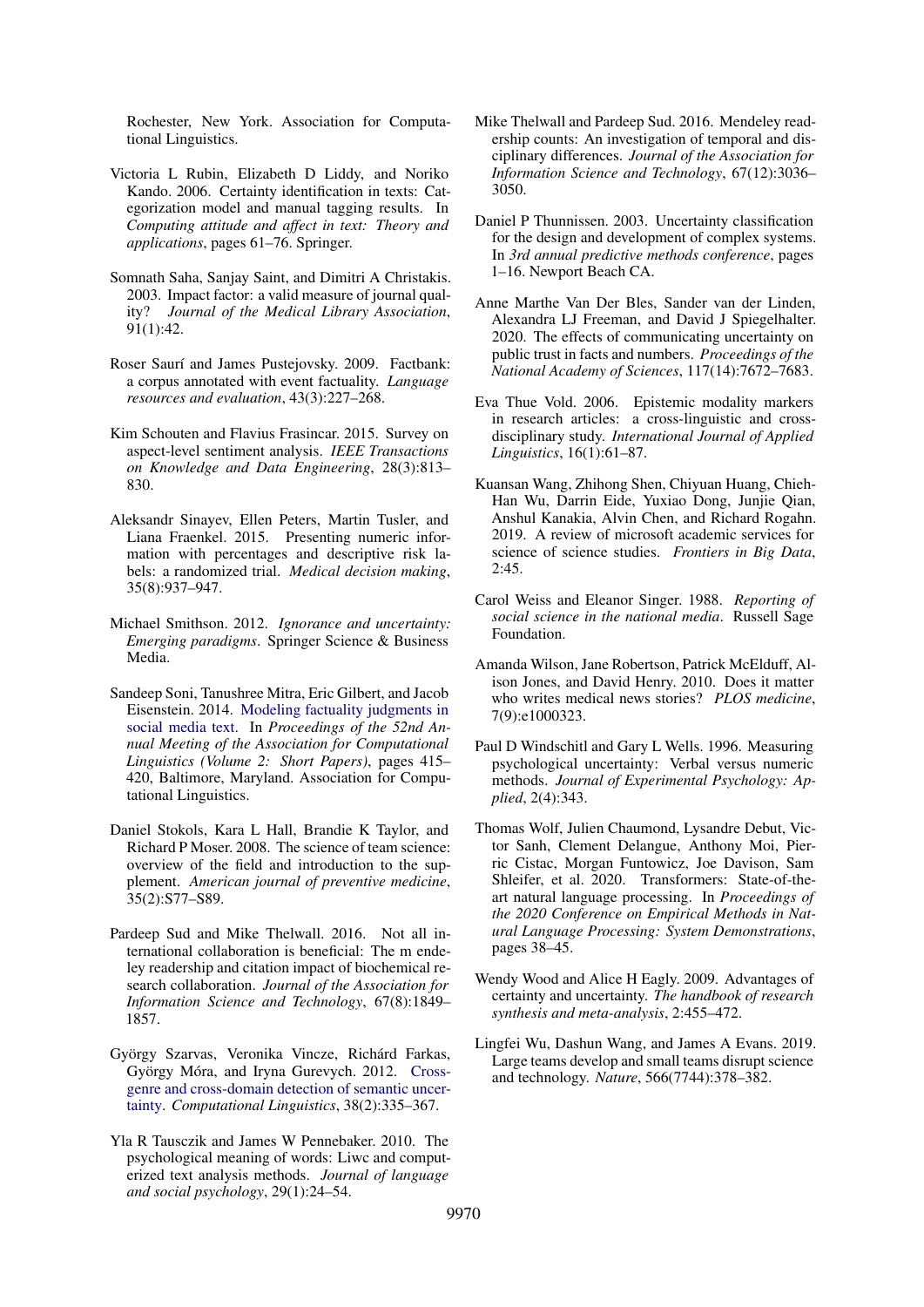## <span id="page-12-0"></span>A Data Preprocessing

Altmetric mention data  $\Delta$ ltmetric<sup>[3](#page-12-6)</sup> tracks a variety of sources for mentions of research papers, including coverage from over 2,000 news outlets around the world. To control for differences in the frequency of scientific reporting and potential confounds from variations in journalistic practices across different countries, the list of news outlets was curated to 423 U.S.-based news media outlets, with each having at least 1,000 mentions in the Altmetric database. Location data for each outlet is provided by Altmetric. This initial dataset consists of 2.4M mentions of 521K papers by 1.7M news articles before 2019-10-06. Each mention in the Altmetric data has associated metadata that allows us to retrieve the original citing news story as well as the DOI for the paper itself.

News processing During data processing, we notice that some very long news articles are usually policy documents. Therefore, we removed news longer than 1392 words (top 5%). To ensure that each news is specifically written about a single research paper's findings, we keep news only linked to one research paper. This leads to 128,942 newspaper pairs spanning 273 different news outlets and 57,807 different scientific articles. For all the news stories, we first remove references and paragraphs containing quotes as they might bias our analysis of uncertainty (e.g., a scientist describes their own work as uncertain in a quote).

## <span id="page-12-4"></span>B Model Details

We use scikit-learn version 0.23.1 to build the linear regression model [\(Pedregosa et al.,](#page-10-23) [2011\)](#page-10-23). Specifically, for the linear model, we use ridge regressor and classifier with default settings. The built-in CountVectorizer of scikit-learn is used to vectorize the unigram, bigram, and trigram of each input question. The size of the bag-of-words feature vector is set as 40000.

For both the SciBERT and RoBERTa models, we use Hugging Face<sup>[4](#page-12-7)</sup> transformers [\(Wolf et al.,](#page-11-21) [2020\)](#page-11-21) and set the batch size as 128 and learning rate as 0.0001. We set max\_len=60. Adam [\(Kingma](#page-10-24) [and Ba,](#page-10-24) [2015\)](#page-10-24) is used for optimization. All the other hyperparameters and the model size are the same as the default roberta-base model and the SciBERT model. We train both models for 50 epochs and choose the model with the lowest loss on the validation set. All the code, datasets, and parameters of our best-performing model are released and one could easily reproduce all the experiments.

# <span id="page-12-1"></span>C Additional Details on Extracting Scientific Findings

We use the following lexicons to extract scientific findings in news:

found that, find that, finds that, reveal that, reveals that, revealed that, suggest that, suggested that, suggests that, discover that, discovers that, discovered that, show that, shows that, showed that, conclude that, concludes that, concluded that, indicate that, indicates that, indicated that, claim that, claims that, claimed that, argue that, argues that, argued that

We manually annotate 50 extracted findings and only 1 of them does not fully counted as a scientific finding, indicating high precision of our approach. Table [4](#page-15-0) presents the extracted findings from news and abstract.

## <span id="page-12-2"></span>D Annotation agreement

Figure [10](#page-13-0) presents the Krippendorff's  $\alpha$  for aspectlevel certainty annotation.

## <span id="page-12-3"></span>E Annotated data

Figure [11](#page-14-0) presents the distribution of aspect-level certainty score in annotated dataset. Figure [9](#page-13-1) presents the distribution of sentence-level certainty across data splits. Table [2](#page-13-2) and Table [3](#page-14-1) presents the annotated findings for sentence-level and aspectlevel certainty.

## <span id="page-12-5"></span>F Matched finding samples

Table [5](#page-16-0) presents the samples for matched findings.

## G Detailed regression results

Table [6](#page-17-0) presents the regression results for RQ1. Table [7](#page-19-0) presents the regression results for RQ2. Table [8](#page-40-0) presents the regression results for RQ3. Table [9](#page-44-0) and Table [10](#page-50-0) present the regression results for RQ4-5.

<span id="page-12-6"></span><sup>3</sup> https://www.altmetric.com/

<span id="page-12-7"></span><sup>4</sup><https://huggingface.co/>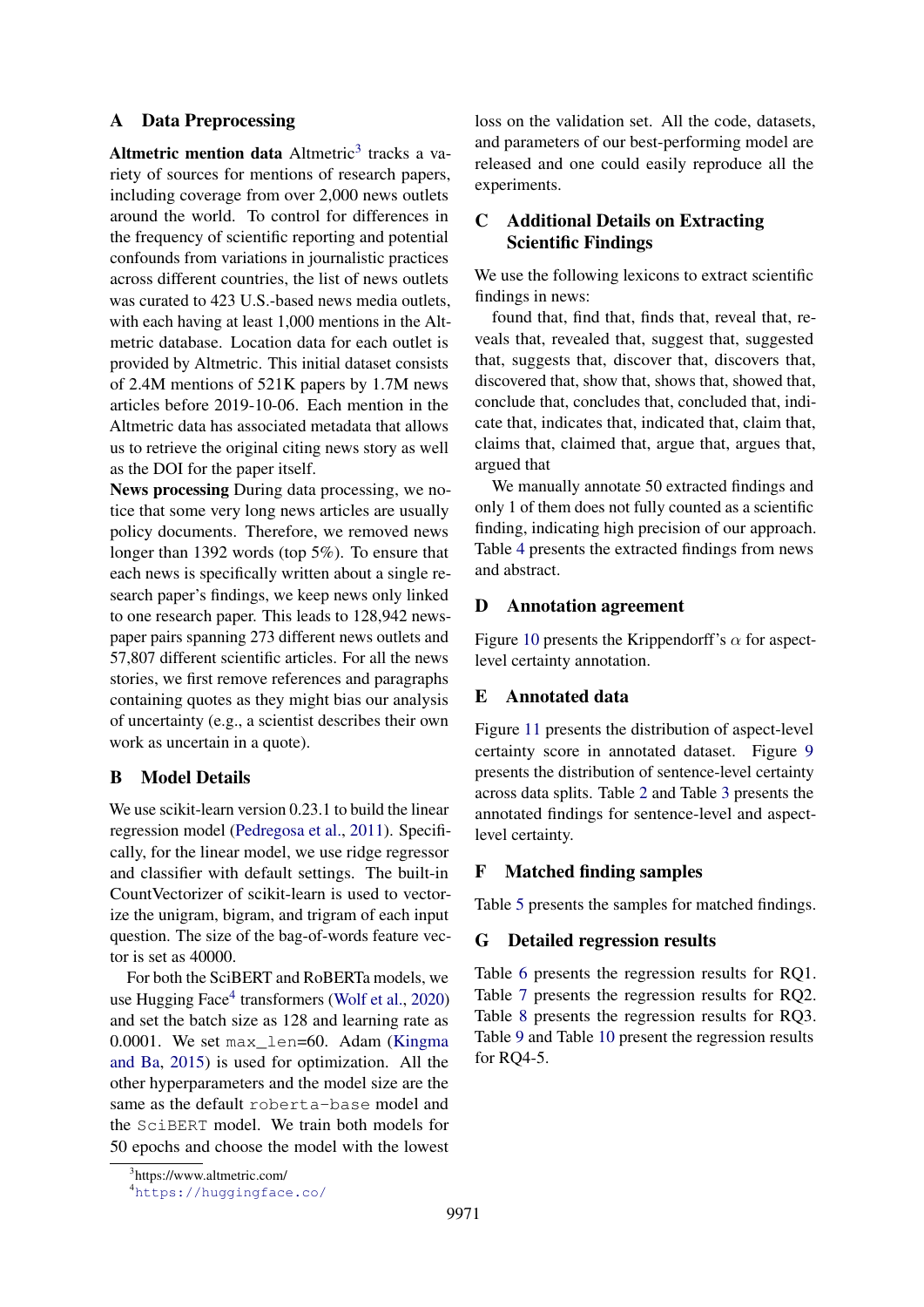<span id="page-13-1"></span>

Figure 9: The distribution of sentence-level certainty score across the annotated dataset

<span id="page-13-0"></span>

Figure 10: Agreement scores for annotating aspectlevel certainty

<span id="page-13-2"></span>

| # Hedges           | Text                                                                                                                                                                            | Score |
|--------------------|---------------------------------------------------------------------------------------------------------------------------------------------------------------------------------|-------|
| 4                  | Based on these observations, we pro-<br>pose that the <b>apparent</b> receding contact<br>angle should be used for characterizing<br>superliquid-repellent surfaces rather than | 4.0   |
|                    | the <b>apparent</b> advancing contact angle and<br>hysteresis.                                                                                                                  |       |
| 3                  | The nondemented subjects with Alzheimer<br>pathology <b>may</b> have had "preclinical" AD,<br>or numerous cortical plaques may occur in                                         | 1.5   |
|                    | some elderly subjects who would never de-                                                                                                                                       |       |
| $\mathfrak{D}_{1}$ | velop clinical dementia.<br>These mouthwashes <b>may</b> be of modest ben-<br>efit, it is <b>unclear</b> if a certain subset of pa-                                             | 2.0   |
|                    | tients showed a large response while others<br>derived no benefit.                                                                                                              |       |
| 1                  | Circadian rhythm disruptions, such as jet<br>lag, might be linked with an increased risk                                                                                        | 1.0   |
|                    | of cancer, she said.                                                                                                                                                            |       |
| 0                  | Further research is necessary to understand<br>whether this is a causal relationship.                                                                                           | 1.5   |

Table 2: Annotated sentence-level certainty for findings with different numbers of hedges. The number of hedges does not necessarily reflect the overall perception of certainty.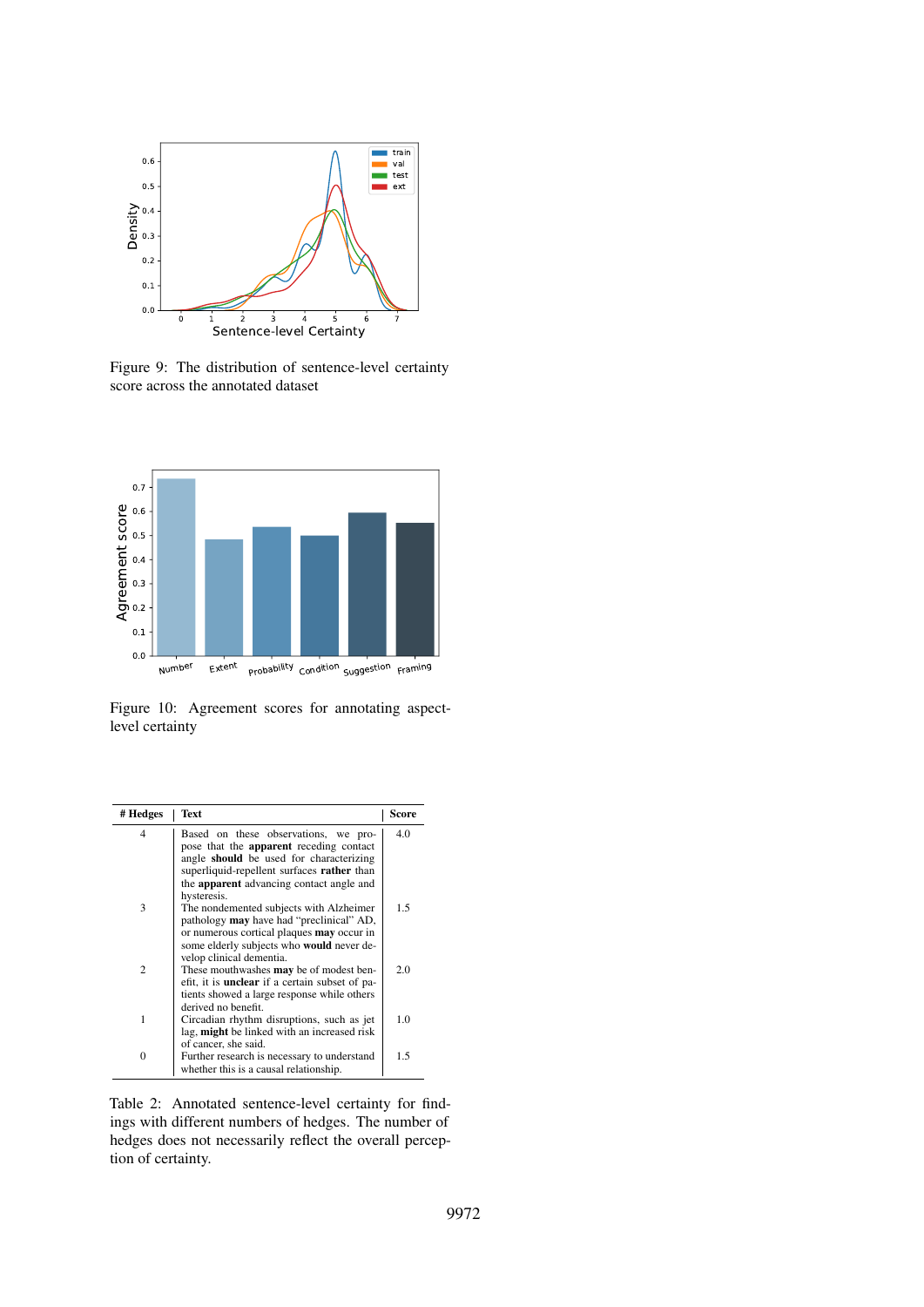<span id="page-14-0"></span>

Figure 11: The distribution of aspect-level certainty scores in the annotated dataset



Figure 12: Aspect-level certainty prediction results over the random sample.

<span id="page-14-1"></span>

| <b>Finding</b>                                     | Uncertain   | Certain            |
|----------------------------------------------------|-------------|--------------------|
| Arctic sea ice is declining at a rate of nearly 13 | NUMBER, EX- | <b>PROBABILITY</b> |
| percent per decade.                                | <b>TENT</b> |                    |
| Some functions show decreases with potentially     | EXTENT,     |                    |
| irreversible global impacts                        | PROBABILITY |                    |
| There were 365 cases of maternal sepsis, giving    |             | NUMBER, EX-        |
| an incidence of severe maternal sepsis of 4.7      |             | <b>TENT</b>        |
| women per 100,000.                                 |             |                    |
| The practice may actually drive away qualified     | PROBABILITY |                    |
| applicants who feel that their privacy has been    |             |                    |
| compromised.                                       |             |                    |
| More research is needed on how cryptic post-       | PROBABILITY | SUGGESTION         |
| copulatory and post-zygotic processes con-         |             |                    |
| tribute to determining paternity and bridging      |             |                    |
| the behavioural and genetic mating systems of      |             |                    |
| viviparous species.                                |             |                    |

Table 3: Annotated aspect-level certainty for sampled findings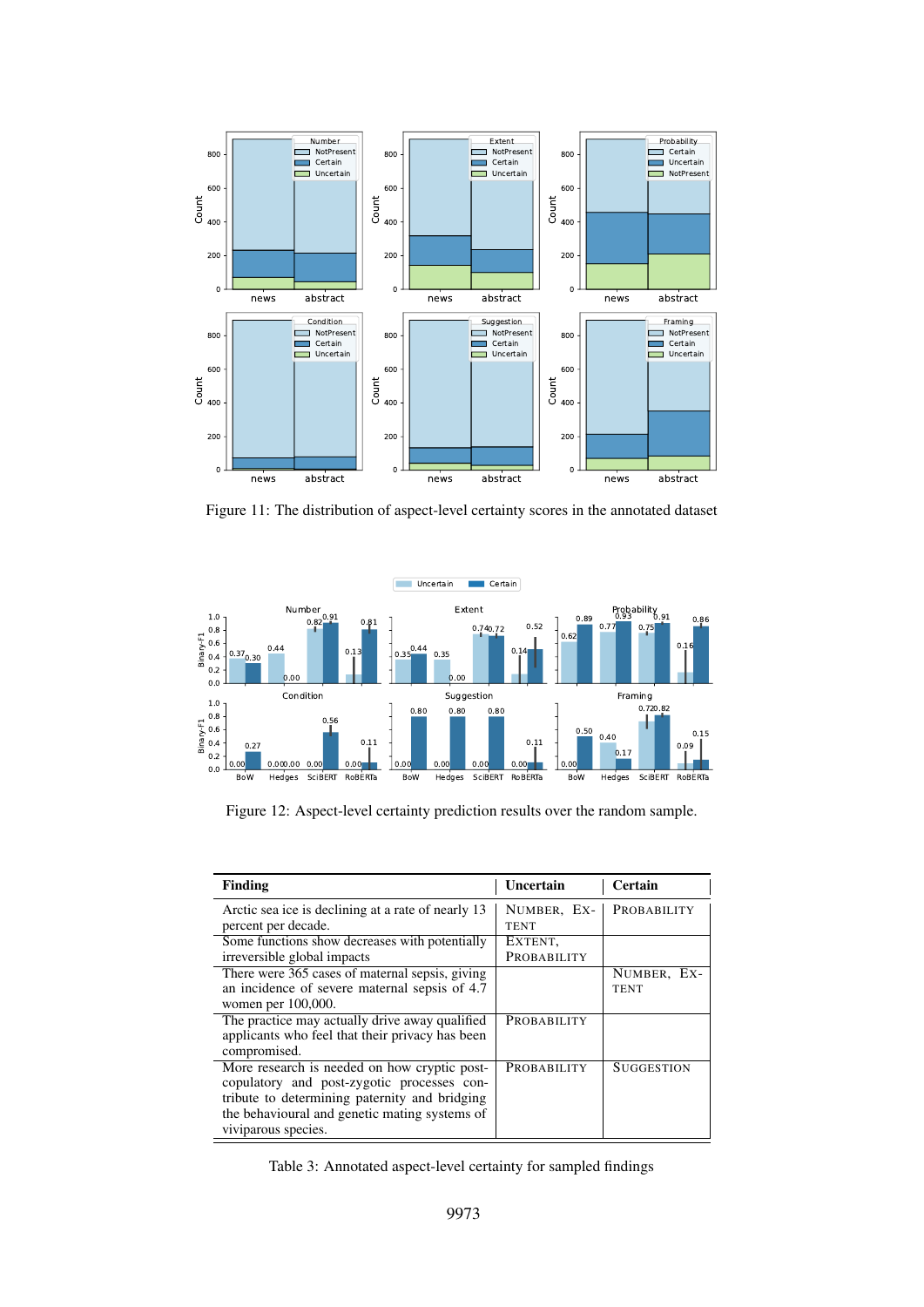<span id="page-15-0"></span>

| <b>Original text</b>                                                                                                                                                                                                                                                                                                                                                                                              | <b>Extracted finding</b>                                                                                                                                                                                                                                                                                                      | <b>Keyword</b> | Source   |
|-------------------------------------------------------------------------------------------------------------------------------------------------------------------------------------------------------------------------------------------------------------------------------------------------------------------------------------------------------------------------------------------------------------------|-------------------------------------------------------------------------------------------------------------------------------------------------------------------------------------------------------------------------------------------------------------------------------------------------------------------------------|----------------|----------|
| In addition, liver procurement data such as WIT<br>showed that organs with less than 30 mins WIT<br>led to significantly reduced yield, but no impact<br>was found on viability.                                                                                                                                                                                                                                  | Organs with less than 30 mins wit led to signifi-<br>cantly reduced yield, but no impact was found<br>on viability.                                                                                                                                                                                                           | showed         | news     |
| I conclude that we live in one of infinitely many<br>universes - one for each value of the gravitational<br>constant.                                                                                                                                                                                                                                                                                             | We live in one of infinitely many universes - one<br>for each value of the gravitational constant.                                                                                                                                                                                                                            | conclude       | news     |
| They found that the findings were specific to<br>ADHD, with no associations observed between<br>the other two disorders.                                                                                                                                                                                                                                                                                          | The findings were specific to adhd, with no as-<br>sociations observed between the other two disor-<br>ders.                                                                                                                                                                                                                  | found          | news     |
| The Irish investigators of that meta-analysis<br>found that methotrexate was associated with a<br>small albeit statistically significant 10% increase<br>in the risk of all adverse respiratory events and<br>an 11% increase in the risk of respiratory infec-<br>tion.                                                                                                                                          | Methotrexate was associated with a small albeit<br>statistically significant 10% increase in the risk<br>of all adverse respiratory events and an 11%<br>increase in the risk of respiratory infection.                                                                                                                       | found          | news     |
| The study, in the current issue of Research in<br>Nursing & Health, revealed that while physical<br>environment had no direct influence on job sat-<br>isfaction, it did have a significant indirect influ-<br>ence because the environment affected whether<br>nurses could complete tasks without interrup-<br>tions, communicate easily with other nurses and<br>physicians, and/or do their jobs efficiently. | While physical environment had no direct in-<br>fluence on job satisfaction, it did have a signifi-<br>cant indirect influence because the environment<br>affected whether nurses could complete tasks<br>without interruptions, communicate easily with<br>other nurses and physicians, and/or do their jobs<br>efficiently. | revealed       | news     |
| Mixed-species neighbourhoods did not signifi-<br>cantly affect tree ring growth in normal years.                                                                                                                                                                                                                                                                                                                  | Mixed-species neighbourhoods did not signifi-<br>cantly affect tree ring growth in normal years.                                                                                                                                                                                                                              |                | abstract |
| Statistical tests (ordinary least squares, quantile,<br>robust regressions, Akaike information criterion<br>model tests) document independence from phy-<br>logeny, and a previously unrecognized strong<br>and significant correlation of $\sigma$ 13C enrichment<br>with body mass for all mammalian herbivores.                                                                                                | Statistical tests (ordinary least squares, quantile,<br>robust regressions, Akaike information criterion<br>model tests) document independence from phy-<br>logeny, and a previously unrecognized strong<br>and significant correlation of $\sigma$ 13C enrichment<br>with body mass for all mammalian herbivores.            |                | abstract |
| There were no differences in socioeconomic sta-<br>tus, cognitive reserve, general cognitive status,<br>or lipid and TSH profiles between the groups.                                                                                                                                                                                                                                                             | There were no differences in socioeconomic sta-<br>tus, cognitive reserve, general cognitive status,<br>or lipid and TSH profiles between the groups.                                                                                                                                                                         |                | abstract |
| Much remains unknown and multiple research<br>disciplines are needed to address this: forest<br>scientists and other biologists have a major role<br>to play.                                                                                                                                                                                                                                                     | Much remains unknown and multiple research<br>disciplines are needed to address this: forest<br>scientists and other biologists have a major role<br>to play.                                                                                                                                                                 |                | abstract |
| The co-administration of the energy drink with<br>alcohol did not alter the alcohol-induced impair-<br>ment on these objective measures.                                                                                                                                                                                                                                                                          | The co-administration of the energy drink with<br>alcohol did not alter the alcohol-induced impair-<br>ment on these objective measures.                                                                                                                                                                                      |                | abstract |

| Table 4: Extracted findings from news and abstracts |  |  |  |
|-----------------------------------------------------|--|--|--|
|-----------------------------------------------------|--|--|--|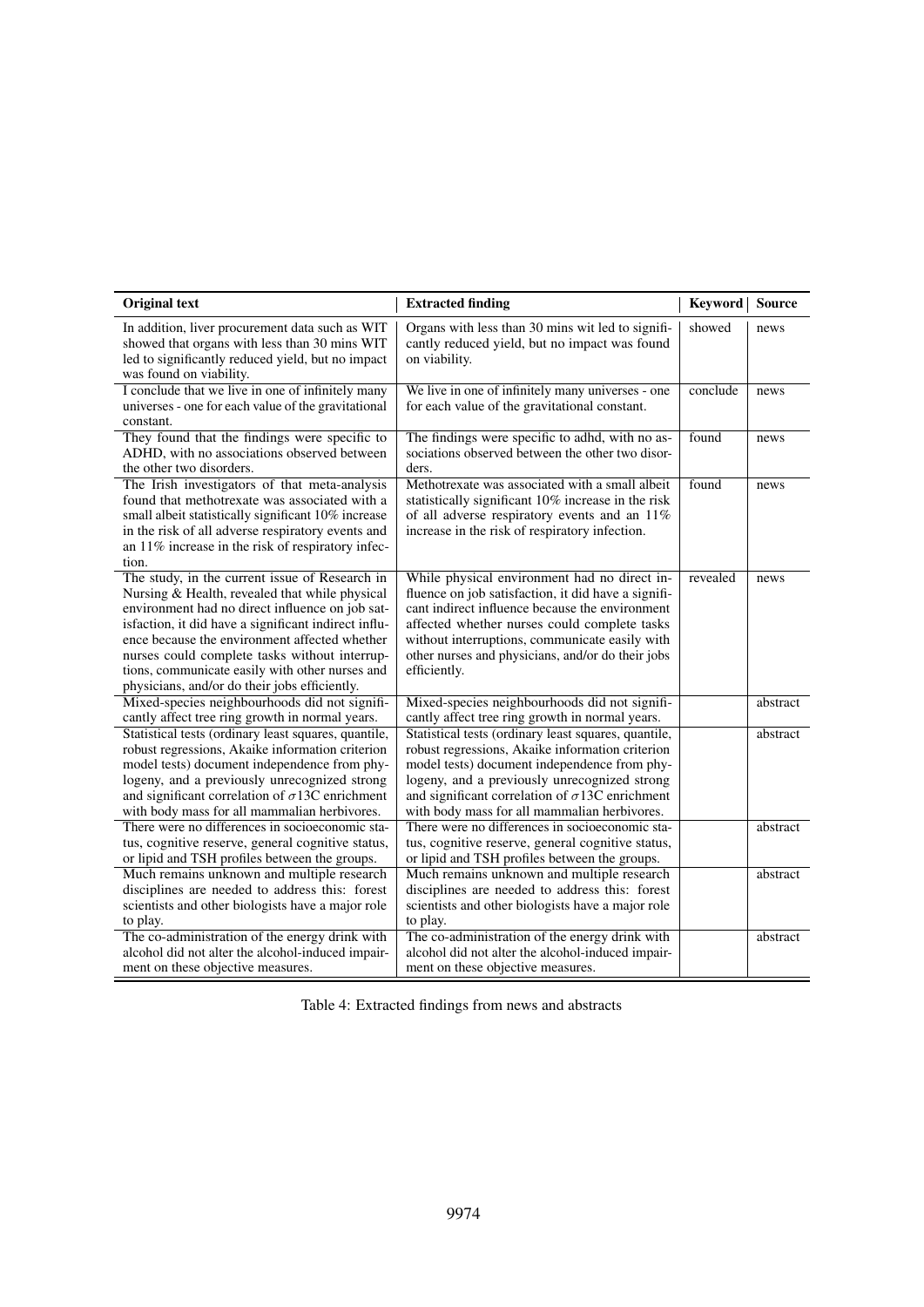<span id="page-16-0"></span>

| <b>News finding</b>                                                                                                                                                                                                                                                                                                    | <b>Abstract finding</b>                                                                                                                                                                                                                                              | <b>Jaccard</b><br>Simi- | Word<br>Over-  |
|------------------------------------------------------------------------------------------------------------------------------------------------------------------------------------------------------------------------------------------------------------------------------------------------------------------------|----------------------------------------------------------------------------------------------------------------------------------------------------------------------------------------------------------------------------------------------------------------------|-------------------------|----------------|
|                                                                                                                                                                                                                                                                                                                        |                                                                                                                                                                                                                                                                      | larity                  | lap            |
| For children with low self-esteem, high praise<br>may be more harmful than helpful.                                                                                                                                                                                                                                    | Inflated praise decreases challenge seeking in<br>children with low self-esteem and has the oppo-<br>site effect on children with high self-esteem.                                                                                                                  | 0.36                    | 5              |
| Breast-feeding might be no more beneficial than<br>bottle-feeding for 10 of 11 long-term health and<br>well-being outcomes in children age 4 to 14.                                                                                                                                                                    | Children aged 4 to 14 who were breast- as op-<br>posed to bottle-fed did significantly better on 10<br>of the 11 outcomes studied.                                                                                                                                   | 0.35                    | 7              |
| While our first impressions of educators might<br>affect our ratings of them, ultimately the quality<br>of their instruction matters the most in student<br>evaluations.                                                                                                                                               | Quality of instruction is the strongest determi-<br>nant of student factual and conceptual learning,<br>but that both instructional quality and first im-<br>pressions affect evaluations of the instructor.                                                         | 0.39                    | 7              |
| Even in the absence of symptoms, trauma may<br>have an enduring effect on brain function.                                                                                                                                                                                                                              | Trauma has a measurable, enduring effect upon<br>the functional dynamics of the brain, even in<br>individuals who experience trauma but do not<br>develop ptsd.                                                                                                      | 0.38                    | 6              |
| Being bullied may increase the risk for parasom-<br>nias.                                                                                                                                                                                                                                                              | Being bullied increases the risk for having para-<br>somnias.                                                                                                                                                                                                        | 0.67                    | 4              |
| Dried fruits may lower the gi of white bread<br>through displacement of high gi carbohydrate.                                                                                                                                                                                                                          | When displacing half the available carbohydrate<br>in white bread, all dried fruit lowered the GI;<br>however, only dried apricots $(GI_{-} = .575)$<br>showed a significant displacement effect $(P_$ =<br>$(0.025)$ .                                              | 0.36                    | $\overline{8}$ |
| Although the biological mechanisms of these<br>associations need to be explored in future re-<br>search, these new data may shed new light on<br>the long-observed epidemiological associations<br>between personality, physical health, and human<br>longevity.                                                       | The present data shed new light on the<br>long-observed epidemiological associations be-<br>tween personality, physical health, and human<br>longevity.                                                                                                              | 0.57                    | 12             |
| Late colonies more frequently rejected both<br>young and old non-nestmates, suggesting that<br>risk of acceptance may be too high at this stage.                                                                                                                                                                       | Young non-nestmates were more frequently ac-<br>cepted in early than in late colonies.                                                                                                                                                                               | 0.43                    | 6              |
| Only graphic warning labels reduced the per-<br>centage of sugary drinks purchased, and that the<br>public may support the use of graphic labels if<br>they are informed that only graphic labels are<br>effective.                                                                                                    | Graphic warning labels reduced the share of sug-<br>ary drinks purchased in a cafeteria from 21.4%<br>at baseline to 18.2% effect driven by substitution<br>of water for sugary drinks.                                                                              | 0.36                    | 8              |
| The kenyan runners are able to maintain their<br>cerebral oxygenation within a stable range,<br>which may contribute to their success in long-<br>distance races.                                                                                                                                                      | Kenyan runners from the kalenjin tribe are able<br>to maintain their cerebral oxygenation within a<br>stable range during a self-paced maximal 5-km<br>time trial, but not during an incremental maximal<br>test.                                                    | 0.39                    | $\overline{9}$ |
| The world might be closer to exceeding the bud-<br>get for the long-term target of the paris climate<br>agreement than previously thought.                                                                                                                                                                             | The world is closer to exceeding the budget for $\vert$ 0.92<br>the long-term target of the paris climate agree-<br>ment than previously thought.                                                                                                                    |                         | 11             |
| Src may be associated with longer overall sur-<br>vival.                                                                                                                                                                                                                                                               | Higher src activity is associated with longer over-<br>all survival.                                                                                                                                                                                                 | 0.625                   | $\overline{5}$ |
| Pg-free mel may not reduce short-term compli-<br>cations or improve outcomes after asct for mm.                                                                                                                                                                                                                        | In summary, we demonstrate that switching to<br>PG-free MEL did not significantly reduce short-<br>term complications of ASCT or improve out-<br>comes in MM.                                                                                                        | 0.64                    | $\overline{9}$ |
| Higher adenoma detection rates may be associ-<br>ated with up to 50 percent to 60 percent lower<br>lifetime colorectal cancer incidence and death<br>without higher overall costs, despite a higher<br>number of colonoscopies and potential compli-<br>cations, according to a study in the june 16 issue<br>of jama. | this microsimulation modeling study,<br>In<br>higher adenoma detection rates in screening<br>colonoscopy were associated with lower lifetime<br>risks of colorectal cancer and colorectal cancer<br>mortality without being associated with higher<br>overall costs. | 0.39                    | 14             |
| Long-term ppi use may increase the risk of hip<br>fracture.                                                                                                                                                                                                                                                            | The increased risk of hip fracture was evident<br>only in short-term proton pump inhibitor use,<br>but no association was found for long-term or<br>cumulative use.                                                                                                  | 0.38                    | 6              |

Table 5: Matched findings from news and abstracts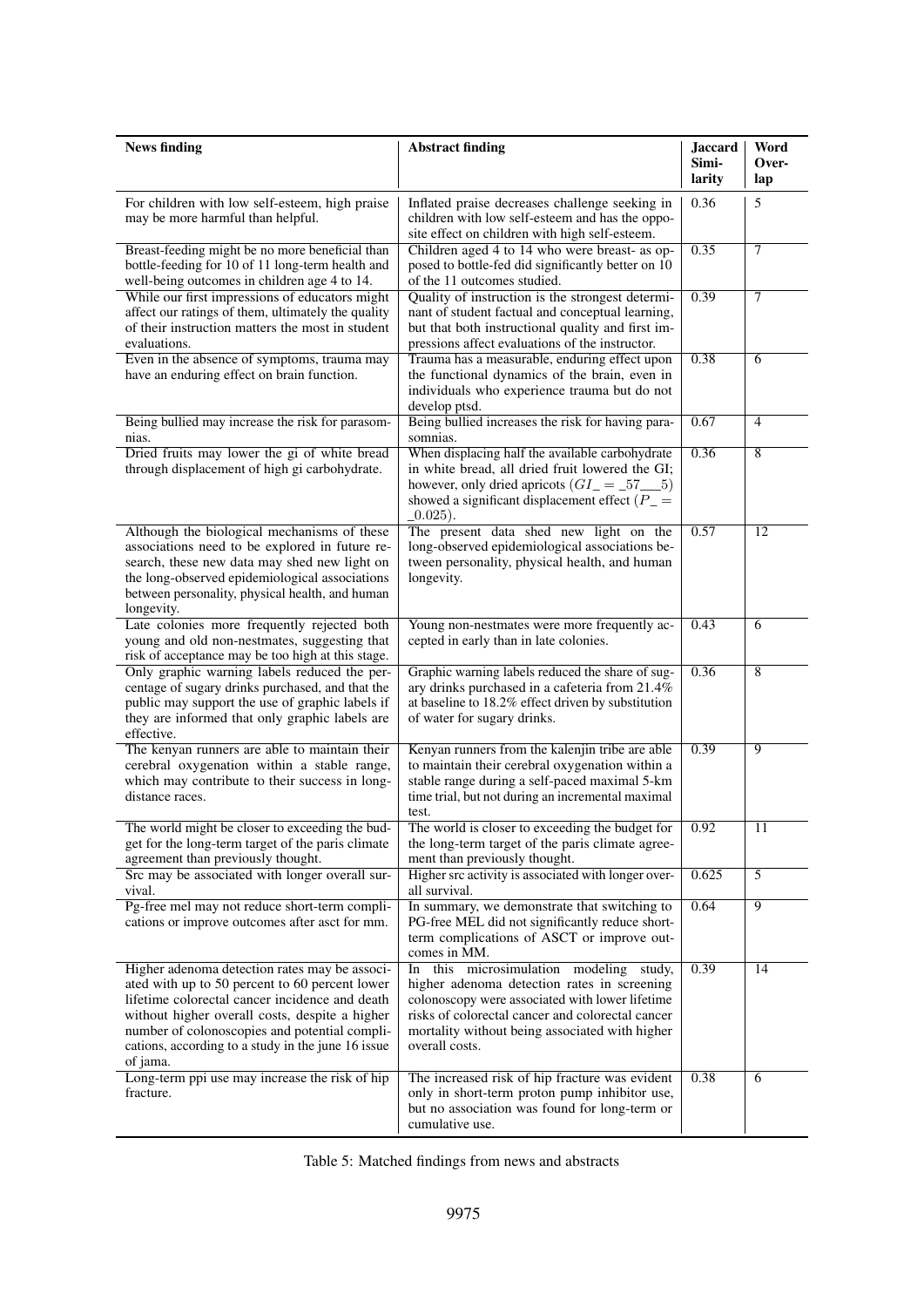<span id="page-17-0"></span>

|                  | index                                       | coeff                           | SЕ                           | p value                      |               |
|------------------|---------------------------------------------|---------------------------------|------------------------------|------------------------------|---------------|
| $\boldsymbol{0}$ | Intercept                                   | 4.611216e+00                    | 7.331098e-02                 | $0.000000e+00$               | ***           |
| $\mathbf{1}$     | source[T.news]                              | -3.152504e-02                   | 1.030003e-02                 | 2.212871e-03                 | $***$         |
| $\overline{c}$   | finding_len                                 | -3.606883e-03                   | 5.813032e-04                 | 5.641478e-10                 | ***           |
| 3                | flesch_reading_ease                         | $-8.410694e-04$                 | 2.318612e-04                 | 2.873043e-04                 | ***           |
| $\overline{4}$   | first_author_rank                           | 6.160764e-06                    | 2.968990e-06                 | 3.800262e-02                 | *             |
| 5                | affi_rank                                   | 4.904435e-06                    | 2.961068e-06                 | 9.768389e-02                 | ***           |
| 6                | journal_impact                              | 1.831817e-03                    | 4.162222e-04                 | 1.085809e-05                 | **            |
| 7<br>8           | num_authors<br>Law                          | 1.120942e-03<br>-4.923866e-01   | 4.036951e-04<br>2.018834e-01 | 5.499123e-03<br>1.474259e-02 | *             |
| 9                | Condensed_matter_physics                    | -4.078086e-01                   | 4.113205e-01                 | 3.214785e-01                 |               |
| 10               | Biomedical_engineering                      | 4.695178e-01                    | 3.885994e-01                 | 2.269804e-01                 |               |
| 11               | Hydrology                                   | 4.014678e-01                    | 3.408326e-01                 | 2.388568e-01                 |               |
| 12               | Atomic_physics                              | 3.464856e-01                    | 4.837765e-01                 | 4.738745e-01                 |               |
| 13               | Development_economics                       | 6.620255e-01                    | 5.505248e-01                 | 2.291780e-01                 |               |
| 14               | Optics                                      | 7.390099e-02                    | 6.006107e-01                 | 9.020749e-01                 |               |
| 15               | Public_policy                               | 4.924301e-01                    | 3.695244e-01                 | 1.826846e-01                 |               |
| 16               | Lung_cancer                                 | -1.486488e-01                   | 8.772435e-02                 | 9.019439e-02                 |               |
| 17               | Electronic_engineering                      | 1.039881e+00                    | $1.009401e+00$               | 3.029366e-01                 |               |
| 18<br>19         | Artificial_intelligence<br>Machine_learning | 5.493533e-01<br>$-2.278651e+00$ | 5.104198e-01<br>5.406896e-01 | 2.818231e-01<br>2.521916e-05 | ***           |
| $20\,$           | Gender_studies                              | 6.166049e-01                    | 3.250722e-01                 | 5.787315e-02                 |               |
| 21               | Chemical_engineering                        | 4.877528e-01                    | 3.794780e-01                 | 1.987013e-01                 |               |
| $22\,$           | <b>Biophysics</b>                           | $-1.122923e-01$                 | 2.328199e-01                 | 6.295908e-01                 |               |
| 23               | Analytical_chemistry                        | $-2.179638e-02$                 | 4.128484e-01                 | 9.578960e-01                 |               |
| 24               | Computer_science                            | $-2.618102e-02$                 | 2.719240e-01                 | 9.232991e-01                 |               |
| 25               | Radiology                                   | 2.196766e-01                    | 9.690635e-02                 | 2.341285e-02                 | $\ast$        |
| 26               | Urology                                     | 6.425612e-01                    | 1.465147e-01                 | 1.165494e-05                 | ***           |
| 27               | Architecture                                | -1.176468e-01                   | 3.326552e-01                 | 7.235995e-01                 |               |
| $28\,$           | Quantum_mechanics                           | 4.168358e-01                    | 1.317573e+00                 | 7.517295e-01                 |               |
| 29               | Particle_physics                            | $-1.460230e+00$                 | 1.140169e+00                 | 2.003172e-01                 |               |
| 30<br>31         | Materials_science<br>Computational_biology  | 2.811691e-02<br>-4.444091e-01   | 1.965188e-01<br>4.838163e-01 | 8.862333e-01<br>3.583483e-01 |               |
| 32               | Agronomy                                    | -8.468680e-01                   | 2.590309e-01                 | 1.080660e-03                 | **            |
| 33               | Environmental_resource_management           | -1.147462e-01                   | 1.494174e-01                 | 4.425267e-01                 |               |
| 34               | Molecular_biology                           | 3.467210e-01                    | 9.677645e-02                 | 3.412987e-04                 | ***           |
| 35               | Dermatology                                 | 4.811503e-01                    | 1.318250e-01                 | 2.633475e-04                 | ***           |
| 36               | Engineering                                 | -8.098552e-02                   | 3.509610e-01                 | 8.175098e-01                 |               |
| 37               | Surgery                                     | 2.220879e-01                    | 4.921727e-02                 | 6.465843e-06                 | ***           |
| 38               | Public_health                               | $-2.742082e-01$                 | 6.707385e-02                 | 4.374232e-05                 | ***<br>$\ast$ |
| 39               | Molecular_physics<br>Bioinformatics         | $-1.015549e+00$                 | 4.841792e-01                 | 3.597167e-02                 | $\ast$        |
| 40<br>41         | Physics                                     | 4.398066e-01<br>3.112521e-01    | 2.218647e-01<br>2.519723e-01 | 4.746451e-02<br>2.167548e-01 |               |
| 42               | Cognitive_psychology                        | -3.977321e-03                   | 1.263384e-01                 | 9.748860e-01                 |               |
| 43               | Oncology                                    | 1.807840e-01                    | 8.691933e-02                 | 3.755370e-02                 | *             |
| 44               | Pathology                                   | $-1.228369e-01$                 | 9.014961e-02                 | 1.730356e-01                 |               |
| 45               | Biochemistry                                | $-1.430021e-01$                 | 1.234545e-01                 | 2.467472e-01                 |               |
| 46               | Social_science                              | -9.696063e-02                   | 4.913855e-01                 | 8.435795e-01                 |               |
| 47               | Climatology                                 | -1.757612e-01                   | 1.364930e-01                 | 1.978755e-01                 |               |
| 48               | Pharmacology                                | -3.788565e-01                   | 1.970273e-01                 | 5.451898e-02                 |               |
| 49               | Agriculture                                 | $-1.528354e-01$                 | 1.592398e-01                 | 3.371831e-01                 | ***           |
| 50               | Neuroscience                                | 4.510360e-01                    | 1.059519e-01                 | 2.086479e-05                 |               |
| 51<br>52         | Fishery<br>Virology                         | $-3.954242e-01$<br>2.989246e-01 | 2.267028e-01<br>1.022268e-01 | 8.114069e-02<br>3.460129e-03 | $**$          |
| 53               | Microbiology                                | -2.883729e-02                   | 1.520552e-01                 | 8.495863e-01                 |               |
| 54               | Communication                               | $-2.240787e-01$                 | 1.561387e-01                 | 1.512752e-01                 |               |
| 55               | Endocrinology                               | -2.385909e-02                   | 5.034799e-02                 | 6.355909e-01                 |               |
| 56               | Epigenetics                                 | -2.909352e-01                   | 1.507975e-01                 | 5.371396e-02                 |               |
| 57               | Marketing                                   | 4.620001e-02                    | 1.626733e-01                 | 7.764112e-01                 |               |
| 58               | Global_health                               | $-3.791645e-01$                 | 2.389615e-01                 | 1.126007e-01                 |               |
| 59               | Agroforestry                                | 3.715963e-01                    | 2.087886e-01                 | 7.513637e-02                 |               |
| 60               | Chemistry                                   | 9.905706e-02                    | 1.744052e-01                 | 5.700645e-01                 |               |
| 61<br>62         | Mathematics                                 | 8.543681e-01                    | 5.082665e-01                 | 9.279750e-02                 |               |
| 63               | Gynecology<br>Gerontology                   | -9.194586e-03<br>1.440034e-01   | 8.338434e-02<br>8.837044e-02 | 9.121989e-01<br>1.032223e-01 |               |
| 64               | Meteorology                                 | $-1.050708e-02$                 | 2.642057e-01                 | 9.682782e-01                 |               |
| 65               | Veterinary_medicine                         | $-3.906032e-01$                 | 6.031535e-01                 | 5.172541e-01                 |               |
| 66               | Government                                  | -3.794836e-02                   | 1.773865e-01                 | 8.306047e-01                 |               |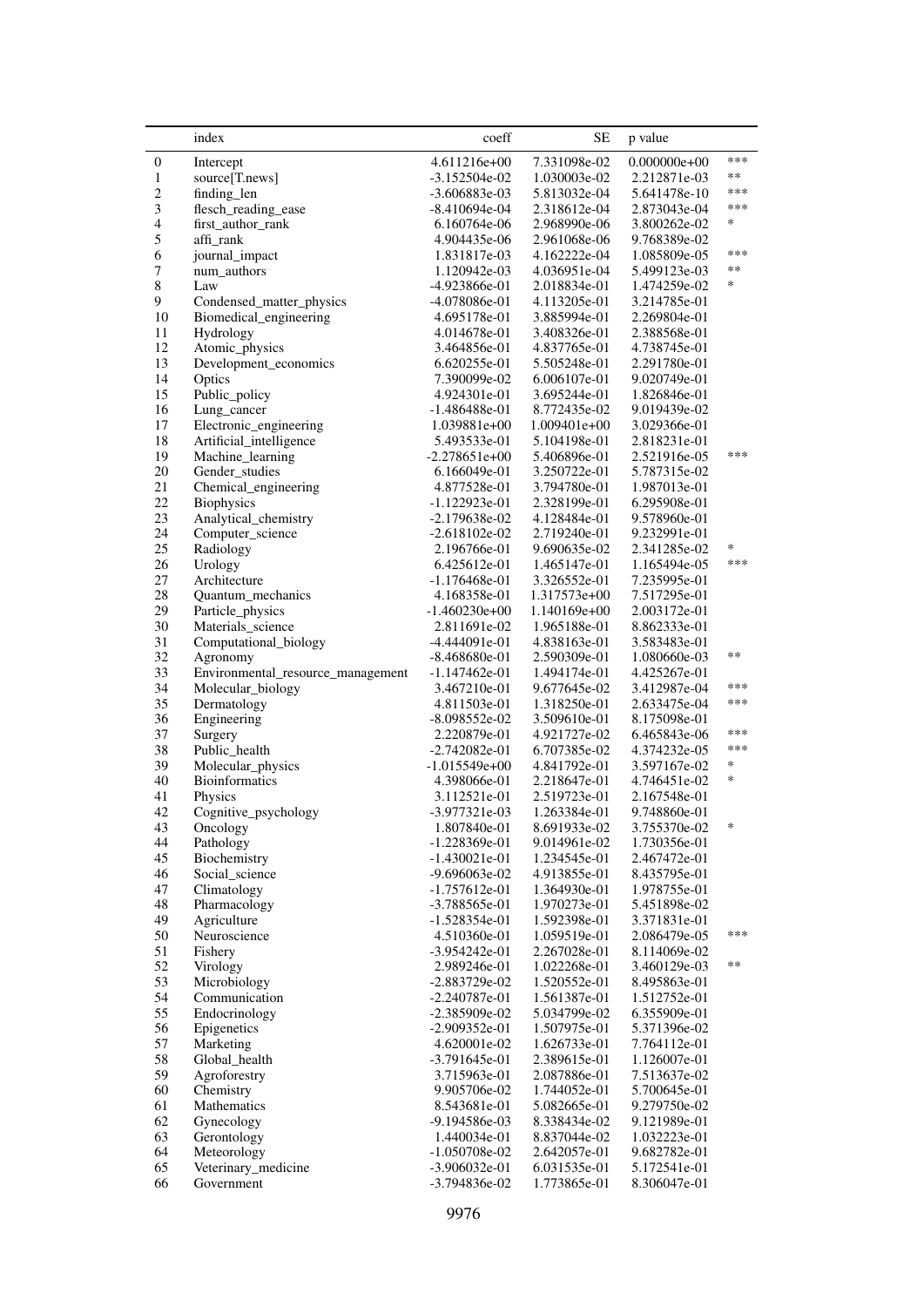| 67  | Dentistry                 | $-6.139550e-01$ | 3.270224e-01 | 6.048427e-02 |            |
|-----|---------------------------|-----------------|--------------|--------------|------------|
| 68  | Microeconomics            | -8.877093e-02   | 2.779616e-01 | 7.494556e-01 |            |
| 69  | Sociology                 | 1.694921e-02    | 3.468505e-01 | 9.610268e-01 |            |
| 70  | Emergency_medicine        | 1.935680e-03    | 7.395207e-02 | 9.791183e-01 |            |
| 71  | Pediatrics                | 7.633896e-02    | 5.940183e-02 | 1.987703e-01 |            |
| 72  | Advertising               | 3.952515e-02    | 1.609798e-01 | 8.060510e-01 |            |
| 73  | Oceanography              | $-5.073750e-01$ | 2.453483e-01 | 3.866173e-02 | $\ast$     |
| 74  | Developmental_psychology  | -1.730768e-01   | 8.870048e-02 | 5.104864e-02 |            |
| 75  | Internal_medicine         | 1.950306e-01    | 4.852633e-02 | 5.875713e-05 | ***        |
| 76  | Cardiology                | 1.617686e-01    | 7.721665e-02 | 3.619051e-02 | $\ast$     |
| 77  | Environmental_engineering | $-2.655198e-02$ | 2.328470e-01 | 9.092143e-01 |            |
| 78  | General_surgery           | 1.466085e-01    | 9.005376e-02 | 1.035468e-01 |            |
| 79  | Environmental_science     | $-3.470646e-01$ | 1.834293e-01 | 5.850123e-02 |            |
|     |                           | -4.657077e-01   |              |              |            |
| 80  | Geophysics                |                 | 4.762229e-01 | 3.281322e-01 |            |
| 81  | Immunology                | 1.767732e-02    | 6.367703e-02 | 7.813169e-01 |            |
| 82  | Clinical_psychology       | $-8.542353e-02$ | 9.191893e-02 | 3.527324e-01 | $\ast$     |
| 83  | Toxicology                | 5.989579e-01    | 2.967383e-01 | 4.356253e-02 |            |
| 84  | Ecology                   | -1.713938e-01   | 7.081201e-02 | 1.551673e-02 | *          |
| 85  | Biology                   | $-6.912513e-04$ | 1.357552e-01 | 9.959374e-01 |            |
| 86  | Epidemiology              | -4.553402e-02   | 7.454185e-02 | 5.413084e-01 |            |
| 87  | Physical_therapy          | 1.308848e-01    | 4.849343e-02 | 6.963346e-03 | $\ast\ast$ |
| 88  | Physiology                | 4.251861e-01    | 1.872337e-01 | 2.317023e-02 | $\ast$     |
| 89  | <b>Statistics</b>         | $-3.464209e-02$ | 5.993134e-01 | 9.539065e-01 |            |
| 90  | Psychopathology           | 1.303805e-02    | 2.173315e-01 | 9.521633e-01 |            |
| 91  | Animal_science            | 6.525120e-01    | 3.395244e-01 | 5.464749e-02 |            |
| 92  | Nursing                   | 5.183049e-02    | 8.807419e-02 | 5.562158e-01 |            |
| 93  | Seismology                | $-1.004412e-01$ | 3.724409e-01 | 7.874080e-01 |            |
| 94  | History                   | 9.556569e-01    | 1.042109e+00 | 3.591378e-01 |            |
| 95  | Psychiatry                | 6.389302e-02    | 6.174125e-02 | 3.007575e-01 |            |
| 96  | Zoology                   | $-2.183456e-01$ | 1.619297e-01 | 1.775540e-01 |            |
| 97  | Psychology                | $-1.452703e-03$ | 1.347180e-01 | 9.913965e-01 |            |
| 98  | Etiology                  | 3.201071e-01    | 1.727141e-01 | 6.384867e-02 |            |
| 99  | Geomorphology             | 1.084731e-01    | 2.031706e-01 | 5.934189e-01 |            |
| 100 | Atmospheric_sciences      | 2.414889e-01    | 2.179970e-01 | 2.679848e-01 |            |
| 101 | Geography                 | 4.013778e-01    | 1.873654e-01 | 3.219426e-02 | $\ast$     |
| 102 | Demography                | $-7.158830e-02$ | 5.693158e-02 | 2.086152e-01 |            |
| 103 | Geology                   | $-5.614338e-01$ | 2.036943e-01 | 5.854819e-03 | **         |
| 104 | Medicine                  | 1.566053e-01    | 1.160822e-01 | 1.773316e-01 |            |
| 105 | Family_medicine           | $-1.136435e-01$ | 5.803649e-02 | 5.023495e-02 |            |
| 106 | Evolutionary_biology      | $-1.564941e-01$ | 1.447539e-01 | 2.796704e-01 |            |
| 107 | Astrobiology              | 1.057965e+00    | 3.082093e-01 | 5.996371e-04 | ***        |
| 108 |                           | $-1.179102e-01$ | 2.312251e-01 | 6.101043e-01 |            |
|     | Astronomy                 |                 |              |              |            |
| 109 | Astrophysics              | $-1.491296e-01$ | 3.566812e-01 | 6.758784e-01 |            |
| 110 | Geochemistry              | $-3.557819e-01$ | 3.462387e-01 | 3.041748e-01 |            |
| 111 | <b>Business</b>           | $-2.892817e-01$ | 1.977081e-01 | 1.434432e-01 |            |
| 112 | Finance                   | -3.413238e-02   | 2.094405e-01 | 8.705451e-01 |            |
| 113 | Management_science        | $-2.236258e-12$ | 2.638928e-12 | 3.967813e-01 |            |
| 114 | Social_psychology         | 2.732630e-02    | 6.779648e-02 | 6.869080e-01 |            |
| 115 | Political_science         | 9.537054e-02    | 3.149729e-01 | 7.620550e-01 |            |
| 116 | Archaeology               | $-1.895027e-01$ | 3.063191e-01 | 5.361612e-01 |            |
| 117 | Economics                 | $-1.445690e-01$ | 1.547289e-01 | 3.501470e-01 |            |
| 118 | Paleontology              | -3.775348e-01   | 1.895223e-01 | 4.638818e-02 | *          |
| 119 | Criminology               | 1.236535e+00    | 4.413599e-01 | 5.091708e-03 | $\ast\ast$ |

Table 6: Regression coefficients for predicting sentence-level certainty with the source of the finding (RQ1).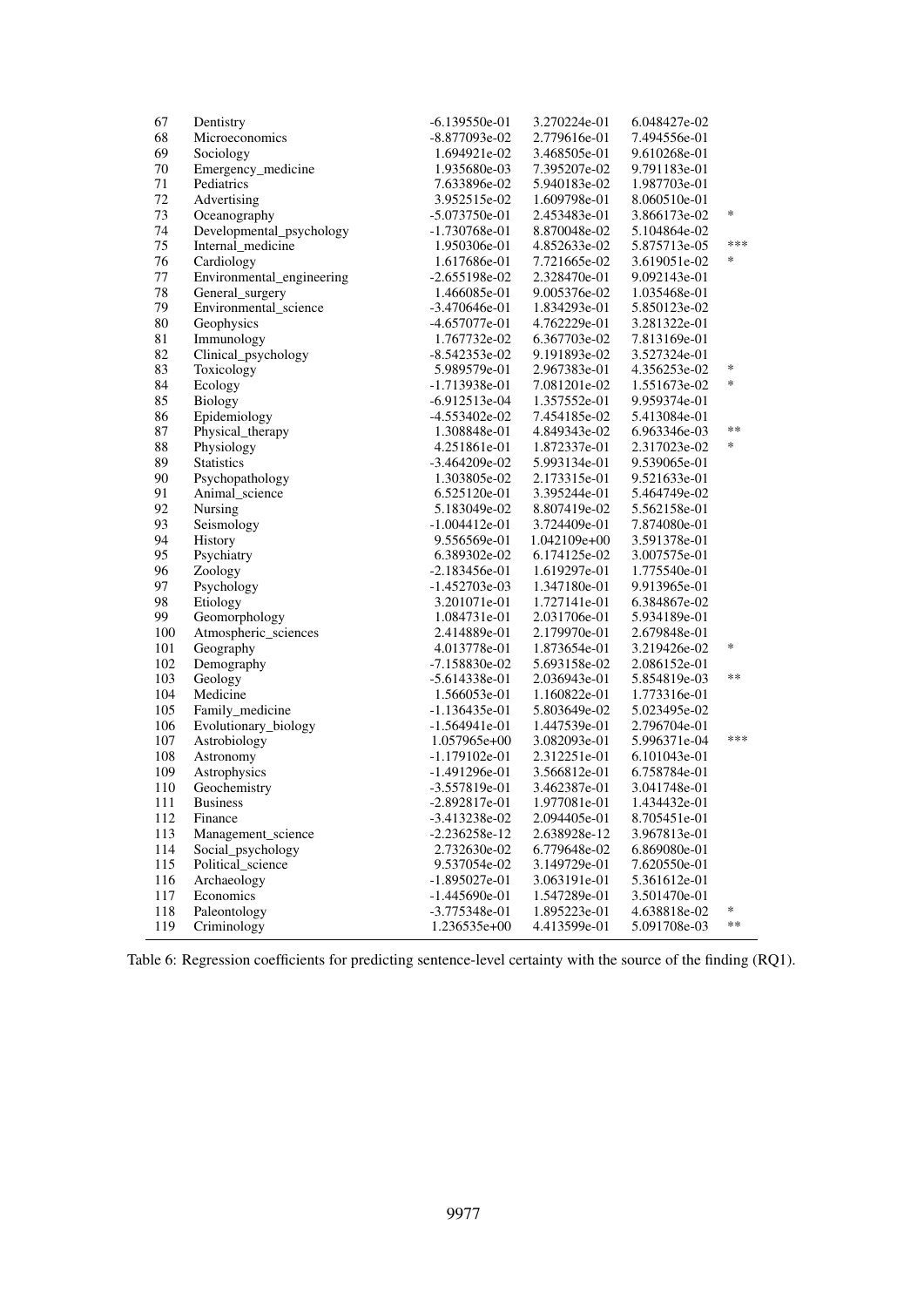<span id="page-19-0"></span>

|                  | DV                               | IV                          | coeff                           | SЕ                           | p value                      |        |
|------------------|----------------------------------|-----------------------------|---------------------------------|------------------------------|------------------------------|--------|
| $\boldsymbol{0}$ | Certain_Number                   | Intercept                   | -3.857733e-01                   | 5.288572e-02                 | 3.171367e-13                 | ***    |
| $\mathbf{1}$     | Certain_Number                   | source[T.news]              | $-3.754525e-02$                 | 7.430325e-03                 | 4.408625e-07                 | ***    |
| $\overline{c}$   | Certain_Number                   | finding_len                 | 1.368212e-02                    | 4.193456e-04                 | 1.534606e-224                | ***    |
| 3                | Certain_Number                   | flesch_reading_ease         | 4.748661e-03                    | 1.672621e-04                 | 4.235161e-172                | ***    |
| $\overline{4}$   | Certain_Number                   | first_author_rank           | 1.060523e-05                    | 2.141796e-06                 | 7.454170e-07                 | ***    |
| 5                | Certain_Number                   | affi_rank                   | $-1.366679e-06$                 | 2.136081e-06                 | 5.223096e-01                 |        |
| 6                | Certain_Number                   | num_authors                 | 1.048150e-03                    | 2.912211e-04                 | 3.204336e-04                 | ***    |
| 7                | Certain_Number                   | journal_impact              | 6.182535e-04                    | 3.002580e-04                 | 3.950693e-02                 | *.     |
| $\,8\,$          | Certain_Number                   | Law                         | 5.577421e-02                    | 1.456364e-01                 | 7.017490e-01                 |        |
| 9                | Certain_Number                   | Condensed_matter_physics    | $-7.395243e-02$                 | 2.967220e-01                 | 8.031858e-01                 |        |
| 10               | Certain_Number                   | Biomedical_engineering      | 8.751209e-01                    | 2.803313e-01                 | 1.801792e-03                 | $**$   |
| 11               | Certain_Number                   | Hydrology                   | -4.647589e-01                   | 2.458729e-01                 | 5.874791e-02                 |        |
| 12               | Certain_Number                   | Atomic_physics              | 1.466605e-02                    | 3.489910e-01                 | 9.664801e-01                 |        |
| 13               | Certain_Number                   | Development_economics       | 1.249819e-01                    | 3.971424e-01                 | 7.529923e-01                 |        |
| 14               | Certain_Number                   | Optics                      | $-1.231226e-01$                 | 4.332739e-01                 | 7.762861e-01                 |        |
| 15               | Certain_Number                   | Public_policy               | -9.715770e-02                   | 2.665707e-01                 | 7.155111e-01                 | ***    |
| 16               | Certain_Number                   | Lung_cancer                 | $-2.536249e-01$                 | 6.328336e-02                 | 6.163637e-05                 |        |
| 17               | Certain_Number                   | Electronic_engineering      | 9.203717e-01                    | 7.281703e-01                 | 2.062701e-01                 |        |
| 18               | Certain_Number                   | Artificial_intelligence     | 6.991055e-01                    | 3.682111e-01                 | 5.763200e-02                 | $\ast$ |
| 19               | Certain Number                   | Machine_learning            | -8.507687e-01                   | 3.900474e-01                 | 2.918694e-02                 |        |
| 20               | Certain_Number                   | Gender_studies              | $-4.482301e-01$                 | 2.345034e-01                 | 5.597490e-02                 | **     |
| 21               | Certain_Number                   | Chemical_engineering        | -7.470819e-01                   | 2.737512e-01                 | 6.360124e-03                 | *      |
| 22               | Certain_Number                   | <b>Biophysics</b>           | $-3.674674e-01$                 | 1.679537e-01                 | 2.869387e-02                 |        |
| 23               | Certain_Number                   | Analytical_chemistry        | 5.311389e-01                    | 2.978242e-01                 | 7.454493e-02                 |        |
| 24               | Certain_Number                   | Computer_science            | $-1.515536e-02$                 | 1.961629e-01                 | 9.384186e-01                 | *      |
| 25<br>26         | Certain Number                   | Radiology                   | 1.473517e-01                    | 6.990715e-02<br>1.056941e-01 | 3.506558e-02                 | ***    |
| 27               | Certain_Number                   | Urology<br>Architecture     | 4.019890e-01                    |                              | 1.434167e-04                 |        |
| 28               | Certain_Number<br>Certain_Number | Quantum_mechanics           | 2.154934e-01<br>2.529376e-01    | 2.399737e-01<br>9.504826e-01 | 3.692088e-01<br>7.901549e-01 |        |
| 29               | Certain_Number                   | Particle_physics            | 5.995129e-01                    | 8.225052e-01                 | 4.660842e-01                 |        |
| 30               | Certain_Number                   | Materials_science           | $-1.128715e-01$                 | 1.417665e-01                 | 4.259424e-01                 |        |
| 31               | Certain_Number                   | Computational_biology       | $-3.409274e-01$                 | 3.490196e-01                 | 3.286792e-01                 |        |
| 32               | Certain_Number                   | Agronomy                    | -9.878009e-02                   | 1.868620e-01                 | 5.970739e-01                 |        |
| 33               | Certain_Number                   | Environmental_resource man- | 3.350162e-02                    | 1.077881e-01                 | 7.559500e-01                 |        |
|                  |                                  | agement                     |                                 |                              |                              |        |
| 34               | Certain_Number                   | Molecular_biology           | $-1.017168e-01$                 | 6.981345e-02                 | 1.451460e-01                 |        |
| 35               | Certain_Number                   | Dermatology                 | 2.521797e-01                    | 9.509705e-02                 | 8.015723e-03                 | **     |
| 36               | Certain_Number                   | Engineering                 | 7.041088e-01                    | 2.531793e-01                 | 5.425810e-03                 | **     |
| 37               | Certain_Number                   | Surgery                     | 2.247965e-01                    | 3.550478e-02                 | 2.508371e-10                 | ***    |
| 38               | Certain Number                   | Public_health               | $-2.287177e-01$                 | 4.838632e-02                 | 2.303450e-06                 | ***    |
| 39               | Certain_Number                   | Molecular_physics           | 1.390593e+00                    | 3.492814e-01                 | 6.891166e-05                 | ***    |
| 40               | Certain_Number                   | <b>Bioinformatics</b>       | 9.525464e-02                    | 1.600507e-01                 | 5.517516e-01                 |        |
| 41               | Certain_Number                   | Physics                     | $-1.645778e-01$                 | 1.817700e-01                 | 3.652609e-01                 |        |
| 42               | Certain_Number                   | Cognitive_psychology        | $-1.615658e-01$                 | 9.113908e-02                 | 7.629535e-02                 |        |
| 43               | Certain_Number                   | Oncology                    | 3.425175e-01                    | 6.270263e-02                 | 4.778901e-08                 | ***    |
| 44               | Certain_Number                   | Pathology                   | $-6.613642e-02$                 | 6.503292e-02                 | 3.091873e-01                 |        |
| 45               | Certain_Number                   | Biochemistry                | 6.366612e-02                    | 8.905872e-02                 | 4.746972e-01                 |        |
| 46               | Certain_Number                   | Social_science              | 2.521395e-02                    | 3.544800e-01                 | 9.432959e-01                 |        |
| 47               | Certain_Number                   | Climatology                 | 1.761927e-01                    | 9.846454e-02                 | 7.357319e-02                 |        |
| 48               | Certain_Number                   | Pharmacology                | -4.634962e-01                   | 1.421333e-01                 | 1.113058e-03                 | **     |
| 49               | Certain_Number                   | Agriculture                 | 1.785342e-01                    | 1.148738e-01                 | 1.201666e-01                 |        |
| 50               | Certain Number                   | Neuroscience                | $-2.605759e-01$                 | 7.643253e-02                 | 6.534419e-04                 | ***    |
| 51               | Certain_Number                   | Fishery                     | 3.498395e-01                    | 1.635409e-01                 | 3.244152e-02                 | *      |
| 52               | Certain_Number                   | Virology                    | $-2.766294e-01$                 | 7.374527e-02                 | 1.767884e-04                 | ***    |
| 53               | Certain_Number                   | Microbiology                | 2.659344e-01                    | 1.096909e-01                 | 1.534729e-02                 | ∗      |
| 54               | Certain_Number                   | Communication               | -5.738790e-01                   | 1.126367e-01                 | 3.536955e-07                 | ***    |
| 55               | Certain_Number                   | Endocrinology               | 4.321964e-02                    | 3.632048e-02                 | 2.340867e-01                 |        |
| 56               | Certain_Number                   | Epigenetics                 | $-1.256545e-01$                 | 1.087836e-01                 | 2.480761e-01                 |        |
| 57               | Certain_Number                   | Marketing                   | $-1.444815e-01$                 | 1.173507e-01                 | 2.182726e-01                 | ***    |
| 58               | Certain_Number                   | Global_health               | 7.247832e-01                    | 1.723841e-01                 | 2.634435e-05                 |        |
| 59               | Certain_Number                   | Agroforestry                | -2.037868e-01                   | 1.506178e-01                 | 1.760769e-01                 | **     |
| 60<br>61         | Certain_Number<br>Certain_Number | Chemistry<br>Mathematics    | $-3.728240e-01$<br>5.044919e-01 | 1.258140e-01<br>3.666578e-01 | 3.049129e-03<br>1.688699e-01 |        |
| 62               | Certain_Number                   | Gynecology                  | $-1.885405e-01$                 | 6.015253e-02                 | 1.726035e-03                 | **     |
| 63               | Certain_Number                   | Gerontology                 | $-1.364531e-01$                 | 6.374945e-02                 | 3.233612e-02                 | $\ast$ |
| 64               | Certain_Number                   | Meteorology                 | $-1.151258e-01$                 | 1.905950e-01                 | 5.458320e-01                 |        |
| 65               | Certain_Number                   | Veterinary_medicine         | $-7.208662e-01$                 | 4.351082e-01                 | 9.759374e-02                 |        |
|                  |                                  |                             |                                 |                              |                              |        |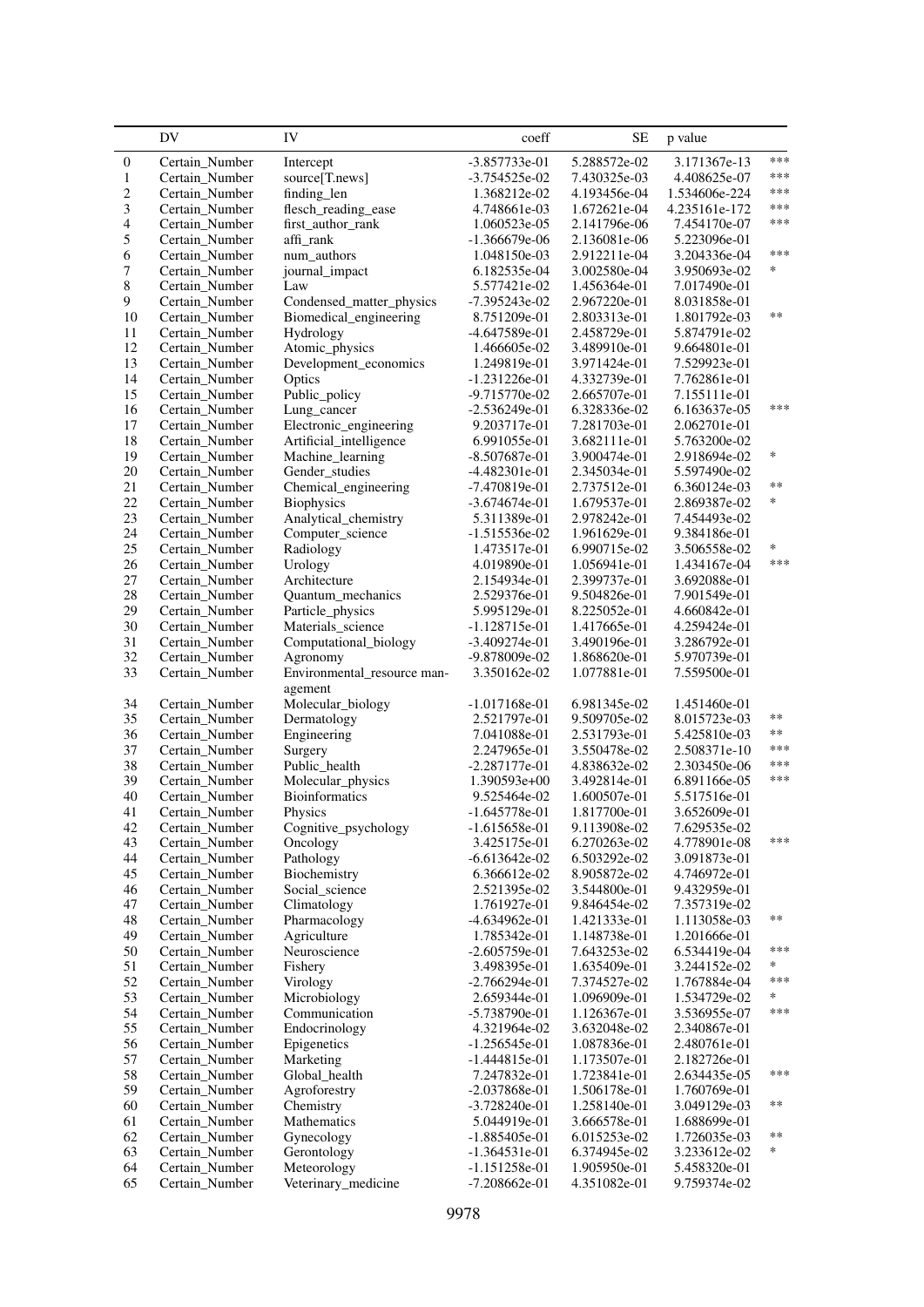| 66  | Certain Number | Government                | -7.773482e-02   | 1.279646e-01 | 5.435488e-01  |        |
|-----|----------------|---------------------------|-----------------|--------------|---------------|--------|
| 67  | Certain_Number | Dentistry                 | 1.507756e-01    | 2.359103e-01 | 5.227544e-01  |        |
| 68  | Certain_Number | Microeconomics            | 2.584703e-05    | 2.005184e-01 | 9.998972e-01  |        |
| 69  | Certain Number | Sociology                 | 1.430314e-01    | 2.502141e-01 | 5.675783e-01  |        |
|     |                |                           |                 |              |               | ***    |
| 70  | Certain_Number | Emergency_medicine        | 2.686383e-01    | 5.334820e-02 | 4.827989e-07  |        |
| 71  | Certain Number | Pediatrics                | 1.175814e-01    | 4.285181e-02 | 6.079575e-03  | $***$  |
| 72  | Certain Number | Advertising               | 3.670273e-01    | 1.161290e-01 | 1.578516e-03  | $***$  |
| 73  | Certain_Number | Oceanography              | 3.029326e-03    | 1.769915e-01 | 9.863446e-01  |        |
| 74  |                |                           | 5.964269e-02    | 6.398754e-02 | 3.513028e-01  |        |
|     | Certain_Number | Developmental_psychology  |                 |              |               | ***    |
| 75  | Certain_Number | Internal_medicine         | 2.653652e-01    | 3.500635e-02 | 3.674670e-14  |        |
| 76  | Certain_Number | Cardiology                | $-6.553795e-02$ | 5.570323e-02 | 2.393943e-01  |        |
| 77  | Certain_Number | Environmental_engineering | 2.538147e-01    | 1.679733e-01 | 1.308018e-01  |        |
| 78  | Certain_Number | General_surgery           | 1.462771e-01    | 6.496378e-02 | 2.435957e-02  | $\ast$ |
|     |                |                           |                 |              |               |        |
| 79  | Certain_Number | Environmental_science     | $-2.904045e-02$ | 1.323239e-01 | 8.262913e-01  |        |
| 80  | Certain_Number | Geophysics                | $-2.955363e-01$ | 3.435419e-01 | 3.896600e-01  |        |
| 81  | Certain Number | Immunology                | $-1.782613e-01$ | 4.593590e-02 | 1.046880e-04  | ***    |
| 82  | Certain_Number | Clinical_psychology       | -3.273513e-02   | 6.630929e-02 | 6.215451e-01  |        |
|     |                |                           |                 |              |               | $***$  |
| 83  | Certain_Number | Toxicology                | 5.669777e-01    | 2.140637e-01 | 8.091347e-03  |        |
| 84  | Certain_Number | Ecology                   | 1.850180e-01    | 5.108299e-02 | 2.935440e-04  | ***    |
| 85  | Certain_Number | Biology                   | $-1.320305e-01$ | 9.793229e-02 | 1.776233e-01  |        |
| 86  | Certain_Number | Epidemiology              | $-1.000484e-01$ | 5.377365e-02 | 6.283068e-02  |        |
|     |                |                           |                 | 3.498262e-02 |               | $\ast$ |
| 87  | Certain Number | Physical_therapy          | 7.809445e-02    |              | 2.560685e-02  |        |
| 88  | Certain_Number | Physiology                | $-2.939125e-01$ | 1.350683e-01 | 2.957104e-02  | $\ast$ |
| 89  | Certain_Number | <b>Statistics</b>         | $-5.536512e-01$ | 4.323380e-01 | 2.003576e-01  |        |
| 90  | Certain Number | Psychopathology           | $-2.857243e-01$ | 1.567805e-01 | 6.840990e-02  |        |
| 91  | Certain_Number | Animal_science            | $-7.908161e-02$ | 2.449291e-01 | 7.467947e-01  |        |
|     |                |                           |                 |              |               | $\ast$ |
| 92  | Certain_Number | Nursing                   | 1.563805e-01    | 6.353573e-02 | 1.385631e-02  |        |
| 93  | Certain_Number | Seismology                | 2.995495e-01    | 2.686747e-01 | 2.649073e-01  |        |
| 94  | Certain_Number | History                   | 2.592724e+00    | 7.517655e-01 | 5.647643e-04  | ***    |
| 95  | Certain_Number | Psychiatry                | -5.759278e-03   | 4.453945e-02 | 8.971164e-01  |        |
|     |                |                           |                 |              |               |        |
| 96  | Certain_Number | Zoology                   | -8.188208e-02   | 1.168143e-01 | 4.833408e-01  |        |
| 97  | Certain_Number | Psychology                | 3.233777e-01    | 9.718405e-02 | 8.787826e-04  | ***    |
| 98  | Certain_Number | Etiology                  | 2.373062e-02    | 1.245940e-01 | 8.489489e-01  |        |
| 99  | Certain_Number | Geomorphology             | -2.879758e-01   | 1.465650e-01 | 4.945470e-02  | $\ast$ |
| 100 | Certain_Number | Atmospheric_sciences      | -3.494302e-01   | 1.572606e-01 | 2.630164e-02  | $\ast$ |
|     |                |                           |                 |              |               |        |
| 101 | Certain_Number | Geography                 | 1.106072e-01    | 1.351633e-01 | 4.131878e-01  |        |
| 102 | Certain_Number | Demography                | 1.177766e-01    | 4.106981e-02 | 4.141060e-03  | $***$  |
| 103 | Certain_Number | Geology                   | $-2.362485e-01$ | 1.469428e-01 | 1.079123e-01  |        |
| 104 | Certain_Number | Medicine                  | 6.047733e-01    | 8.374042e-02 | 5.406783e-13  | ***    |
| 105 | Certain_Number | Family_medicine           | 1.612269e-02    | 4.186687e-02 | 7.001738e-01  |        |
|     |                |                           |                 |              |               | $\ast$ |
| 106 | Certain_Number | Evolutionary_biology      | $-2.159382e-01$ | 1.044238e-01 | 3.866894e-02  |        |
| 107 | Certain_Number | Astrobiology              | $-1.207153e-02$ | 2.223387e-01 | 9.567022e-01  |        |
| 108 | Certain_Number | Astronomy                 | -3.409237e-01   | 1.668032e-01 | 4.098661e-02  | $\ast$ |
| 109 | Certain_Number | Astrophysics              | $-9.119224e-02$ | 2.573058e-01 | 7.230359e-01  |        |
|     |                |                           |                 |              |               |        |
| 110 | Certain Number | Geochemistry              | -4.338617e-01   | 2.497727e-01 | 8.240618e-02  |        |
| 111 | Certain_Number | <b>Business</b>           | 1.070303e-01    | 1.426244e-01 | 4.530064e-01  |        |
| 112 | Certain_Number | Finance                   | 3.223504e-01    | 1.510880e-01 | 3.290007e-02  | $\ast$ |
| 113 | Certain_Number | Management science        | $-8.307473e-12$ | 2.422168e-12 | 6.059682e-04  | ***    |
| 114 | Certain_Number | Social_psychology         | $-3.996282e-01$ | 4.890762e-02 | 3.336214e-16  | ***    |
|     |                |                           |                 |              |               |        |
| 115 | Certain_Number | Political_science         | $-1.130388e-02$ | 2.272179e-01 | 9.603231e-01  |        |
| 116 | Certain_Number | Archaeology               | $-6.032563e-01$ | 2.209751e-01 | 6.342432e-03  | $***$  |
| 117 | Certain_Number | Economics                 | $-1.040828e-01$ | 1.116197e-01 | 3.511073e-01  |        |
| 118 | Certain_Number | Paleontology              | -3.794069e-02   | 1.367193e-01 | 7.813945e-01  |        |
| 119 | Certain_Number | Criminology               | $-6.505262e-02$ | 3.183921e-01 |               |        |
|     |                |                           |                 |              | 8.381097e-01  |        |
| 120 | Certain_Extent | Intercept                 | $-3.725410e-01$ | 5.367789e-02 | 4.097312e-12  | ***    |
| 121 | Certain Extent | source[T.news]            | 3.123037e-03    | 7.541623e-03 | 6.788027e-01  |        |
| 122 | Certain_Extent | finding len               | 9.380603e-03    | 4.256270e-04 | 1.009276e-105 | ***    |
| 123 | Certain_Extent | flesch_reading_ease       | 2.641308e-03    | 1.697675e-04 | 4.268109e-54  | ***    |
| 124 |                |                           |                 |              |               | ***    |
|     | Certain_Extent | first_author_rank         | 1.392175e-05    | 2.173877e-06 | 1.564327e-10  |        |
| 125 | Certain_Extent | affi_rank                 | $-2.632459e-06$ | 2.168077e-06 | 2.246969e-01  |        |
| 126 | Certain_Extent | num_authors               | 1.326017e-03    | 2.955833e-04 | 7.315738e-06  | ***    |
| 127 | Certain_Extent | journal_impact            | 1.971570e-04    | 3.047555e-04 | 5.176855e-01  |        |
| 128 | Certain_Extent | Law                       | 1.365785e-01    | 1.478179e-01 | 3.555217e-01  |        |
|     |                |                           |                 |              |               |        |
| 129 | Certain_Extent | Condensed matter physics  | $-3.726838e-01$ | 3.011666e-01 | 2.159359e-01  |        |
| 130 | Certain_Extent | Biomedical_engineering    | $-3.047912e-01$ | 2.845303e-01 | 2.840956e-01  |        |
| 131 | Certain_Extent | Hydrology                 | $-3.089827e-01$ | 2.495557e-01 | 2.156897e-01  |        |
| 132 | Certain_Extent | Atomic_physics            | $-3.859061e-01$ | 3.542185e-01 | 2.759721e-01  |        |
| 133 | Certain_Extent | Development_economics     | $-6.149000e-02$ | 4.030912e-01 | 8.787586e-01  |        |
|     |                |                           |                 |              |               |        |
| 134 | Certain_Extent | Optics                    | $-3.448521e-01$ | 4.397638e-01 | 4.329513e-01  |        |
| 135 | Certain_Extent | Public_policy             | 1.278272e-01    | 2.705637e-01 | 6.366151e-01  |        |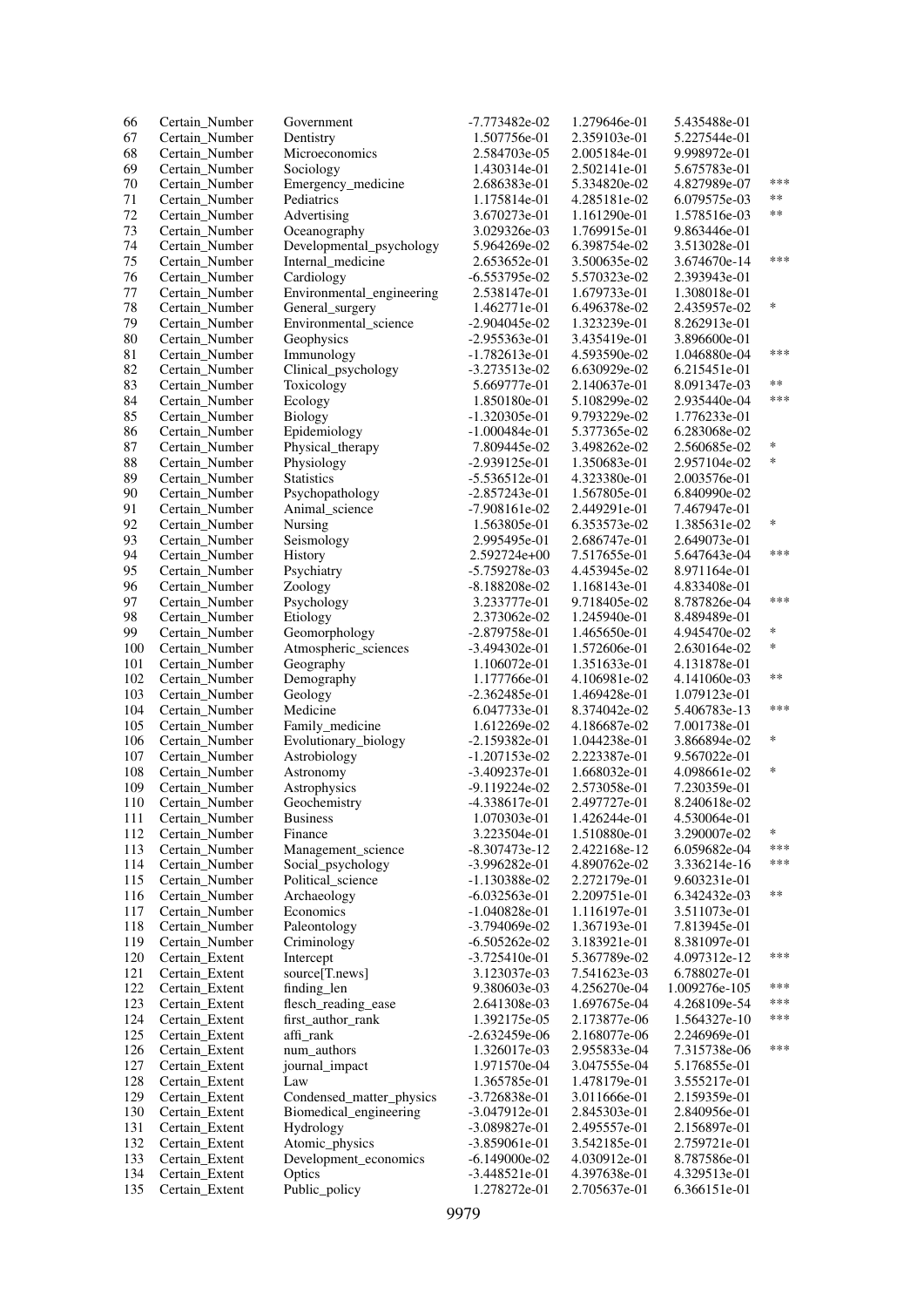| 136 | Certain_Extent                   | Lung_cancer                  | $-2.517175e-01$ | 6.423128e-02 | 8.939909e-05 | ***    |
|-----|----------------------------------|------------------------------|-----------------|--------------|--------------|--------|
| 137 | Certain Extent                   | Electronic_engineering       | 2.202177e+00    | 7.390775e-01 | 2.891287e-03 | $***$  |
| 138 | Certain Extent                   | Artificial_intelligence      | -4.519185e-02   | 3.737265e-01 | 9.037545e-01 |        |
| 139 | Certain_Extent                   | Machine_learning             | $-5.946431e-01$ | 3.958899e-01 | 1.331105e-01 |        |
| 140 | Certain_Extent                   | Gender_studies               | 1.206807e-01    | 2.380160e-01 | 6.121439e-01 |        |
| 141 | Certain_Extent                   | Chemical_engineering         | $-5.676854e-01$ | 2.778516e-01 | 4.106019e-02 | *      |
| 142 | Certain_Extent                   | <b>Biophysics</b>            | $-3.503262e-01$ | 1.704694e-01 | 3.989233e-02 | $\ast$ |
| 143 | Certain_Extent                   | Analytical_chemistry         | 5.275629e-01    | 3.022853e-01 | 8.096520e-02 |        |
| 144 | Certain_Extent                   | Computer_science             | 2.985267e-01    | 1.991012e-01 | 1.338014e-01 |        |
| 145 | Certain_Extent                   | Radiology                    | 3.263423e-02    | 7.095428e-02 | 6.455718e-01 |        |
| 146 | Certain_Extent                   | Urology                      | 1.113795e-01    | 1.072772e-01 | 2.991776e-01 |        |
| 147 | Certain_Extent                   | Architecture                 | $-1.576639e-01$ | 2.435682e-01 | 5.174434e-01 |        |
| 148 | Certain_Extent                   | Quantum_mechanics            | $-1.508489e+00$ | 9.647197e-01 | 1.179228e-01 |        |
| 149 | Certain_Extent                   | Particle_physics             | 1.019965e+00    | 8.348254e-01 | 2.218164e-01 |        |
| 150 | Certain_Extent                   | Materials_science            | $-1.670032e-02$ | 1.438900e-01 | 9.076043e-01 |        |
| 151 | Certain_Extent                   | Computational_biology        | -7.717124e-02   | 3.542475e-01 | 8.275529e-01 |        |
| 152 | Certain_Extent                   | Agronomy                     | 1.629951e-02    | 1.896609e-01 | 9.315152e-01 |        |
| 153 | Certain_Extent                   | Environmental_resource man-  | 5.206592e-01    | 1.094026e-01 | 1.965323e-06 | ***    |
|     |                                  |                              |                 |              |              |        |
|     |                                  | agement<br>Molecular_biology |                 |              | 4.598687e-02 | *      |
| 154 | Certain_Extent                   |                              | $-1.414140e-01$ | 7.085917e-02 |              |        |
| 155 | Certain_Extent                   | Dermatology                  | $-1.059578e-01$ | 9.652149e-02 | 2.723280e-01 | *      |
| 156 | Certain Extent                   | Engineering                  | 6.541285e-01    | 2.569716e-01 | 1.092266e-02 | ***    |
| 157 | Certain_Extent                   | Surgery                      | 1.853908e-01    | 3.603660e-02 | 2.721023e-07 |        |
| 158 | Certain_Extent                   | Public_health                | $-1.145067e-01$ | 4.911109e-02 | 1.973763e-02 | *      |
| 159 | Certain_Extent                   | Molecular_physics            | $-3.665798e-01$ | 3.545133e-01 | 3.011381e-01 |        |
| 160 | Certain_Extent                   | <b>Bioinformatics</b>        | 4.947193e-01    | 1.624481e-01 | 2.328352e-03 | **     |
| 161 | Certain_Extent                   | Physics                      | 9.801933e-02    | 1.844927e-01 | 5.952261e-01 |        |
| 162 | Certain_Extent                   | Cognitive_psychology         | $-4.366194e-01$ | 9.250424e-02 | 2.383016e-06 | ***    |
| 163 | Certain_Extent                   | Oncology                     | 2.287968e-01    | 6.364184e-02 | 3.255019e-04 | ***    |
| 164 | Certain_Extent                   | Pathology                    | -9.240980e-02   | 6.600704e-02 | 1.615373e-01 |        |
| 165 | Certain_Extent                   | Biochemistry                 | $-1.649307e-01$ | 9.039272e-02 | 6.808398e-02 |        |
| 166 | Certain_Extent                   | Social_science               | 5.808280e-01    | 3.597897e-01 | 1.064748e-01 |        |
| 167 | Certain_Extent                   | Climatology                  | 4.158299e-02    | 9.993942e-02 | 6.773569e-01 |        |
| 168 | Certain_Extent                   | Pharmacology                 | $-3.630674e-01$ | 1.442623e-01 | 1.185724e-02 | ∗      |
| 169 | Certain_Extent                   | Agriculture                  | $-2.610968e-01$ | 1.165945e-01 | 2.514940e-02 | *      |
| 170 | Certain_Extent                   | Neuroscience                 | -3.724170e-01   | 7.757740e-02 | 1.599561e-06 | ***    |
| 171 | Certain_Extent                   | Fishery                      | $-1.058346e-01$ | 1.659905e-01 | 5.237489e-01 |        |
| 172 | Certain_Extent                   | Virology                     | -9.194626e-02   | 7.484989e-02 | 2.193158e-01 |        |
| 173 | Certain_Extent                   | Microbiology                 | 1.047860e-01    | 1.113340e-01 | 3.466267e-01 |        |
| 174 | Certain_Extent                   | Communication                | -4.888373e-01   | 1.143239e-01 | 1.917212e-05 | ***    |
| 175 | Certain_Extent                   | Endocrinology                | -8.575610e-02   | 3.686451e-02 | 2.002042e-02 | *      |
| 176 | Certain_Extent                   | Epigenetics                  | $-2.715432e-01$ | 1.104131e-01 | 1.393218e-02 | ∗      |
| 177 | Certain_Extent                   | Marketing                    | $-2.134733e-01$ | 1.191085e-01 | 7.311454e-02 |        |
| 178 | Certain_Extent                   | Global health                | -9.930930e-02   | 1.749662e-01 | 5.703224e-01 |        |
| 179 | Certain_Extent                   | Agroforestry                 | 3.078368e-01    | 1.528738e-01 | 4.406513e-02 | $\ast$ |
| 180 | Certain_Extent                   | Chemistry                    | $-6.882521e-02$ | 1.276985e-01 | 5.899192e-01 |        |
| 181 | Certain_Extent                   | Mathematics                  | 4.593218e-01    | 3.721499e-01 | 2.171362e-01 |        |
| 182 | Certain_Extent                   | Gynecology                   | $-2.050583e-01$ | 6.105354e-02 | 7.854449e-04 | ***    |
| 183 | Certain_Extent                   | Gerontology                  | -1.939865e-01   | 6.470434e-02 | 2.722300e-03 | **     |
| 184 | Certain_Extent                   | Meteorology                  | 2.738084e-01    | 1.934499e-01 | 1.569760e-01 |        |
| 185 | Certain_Extent                   | Veterinary_medicine          | $-3.434918e-01$ | 4.416256e-01 | 4.367072e-01 |        |
| 186 | Certain_Extent                   | Government                   | 4.443504e-01    | 1.298814e-01 | 6.253600e-04 | ***    |
| 187 | Certain_Extent                   | Dentistry                    | $-3.602740e-01$ | 2.394440e-01 | 1.324441e-01 |        |
| 188 | Certain_Extent                   | Microeconomics               | 2.242987e-01    | 2.035219e-01 | 2.704445e-01 |        |
| 189 | Certain_Extent                   | Sociology                    | 2.229463e-01    | 2.539620e-01 | 3.800291e-01 |        |
| 190 | Certain_Extent                   | Emergency_medicine           | 1.153556e-01    | 5.414729e-02 | 3.315694e-02 | ∗      |
| 191 | Certain_Extent                   | Pediatrics                   | 1.970765e-02    | 4.349368e-02 | 6.504733e-01 |        |
| 192 | Certain Extent                   | Advertising                  | 2.553217e-01    | 1.178685e-01 | 3.031727e-02 | ∗      |
| 193 | Certain_Extent                   | Oceanography                 | $-2.076142e-01$ | 1.796427e-01 | 2.478225e-01 |        |
| 194 | Certain_Extent                   | Developmental_psychology     | $-1.242801e-01$ | 6.494599e-02 | 5.569417e-02 |        |
| 195 |                                  |                              |                 |              |              | ***    |
| 196 | Certain_Extent<br>Certain Extent | Internal_medicine            | 2.739139e-01    | 3.553071e-02 | 1.357309e-14 |        |
| 197 |                                  | Cardiology                   | -4.090315e-02   | 5.653760e-02 | 4.694053e-01 |        |
|     | Certain_Extent                   | Environmental_engineering    | $-1.736697e-01$ | 1.704893e-01 | 3.083860e-01 |        |
| 198 | Certain_Extent                   | General_surgery              | 6.937721e-02    | 6.593686e-02 | 2.927381e-01 |        |
| 199 | Certain_Extent                   | Environmental_science        | 2.023994e-01    | 1.343059e-01 | 1.318342e-01 |        |
| 200 | Certain_Extent                   | Geophysics                   | $-5.916370e-02$ | 3.486877e-01 | 8.652681e-01 |        |
| 201 | Certain_Extent                   | Immunology                   | $-1.857359e-01$ | 4.662396e-02 | 6.821848e-05 | ***    |
| 202 | Certain_Extent                   | Clinical_psychology          | 2.190159e-01    | 6.730252e-02 | 1.140016e-03 | **     |
| 203 | Certain_Extent                   | Toxicology                   | 7.894684e-02    | 2.172701e-01 | 7.163433e-01 |        |
| 204 | Certain_Extent                   | Ecology                      | 1.343534e-01    | 5.184816e-02 | 9.572443e-03 | **     |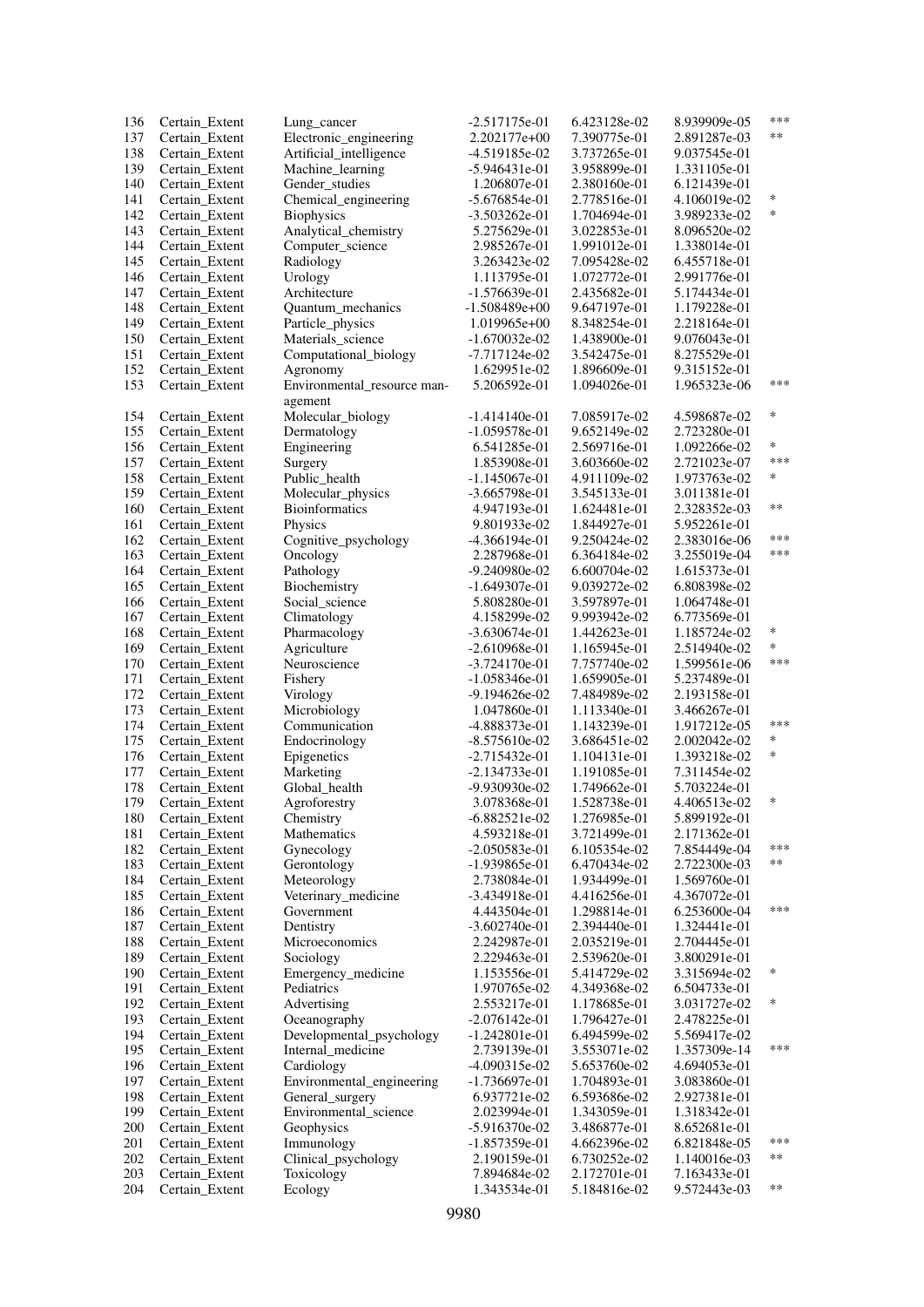| 205        | Certain_Extent                             | <b>Biology</b>                          | $-2.735608e-02$                 | 9.939920e-02                 | 7.831560e-01                 |       |
|------------|--------------------------------------------|-----------------------------------------|---------------------------------|------------------------------|------------------------------|-------|
| 206        | Certain_Extent                             | Epidemiology                            | $-3.071022e-03$                 | 5.457912e-02                 | 9.551297e-01                 |       |
| 207        | Certain_Extent                             | Physical_therapy                        | 4.883960e-02                    | 3.550662e-02                 | 1.689979e-01                 |       |
| 208        | Certain_Extent                             | Physiology                              | $-1.981651e-01$                 | 1.370915e-01                 | 1.483429e-01                 |       |
| 209        | Certain_Extent                             | <b>Statistics</b>                       | $-6.162491e-01$                 | 4.388139e-01                 | 1.602379e-01                 |       |
| 210        | Certain_Extent                             | Psychopathology                         | $-1.146569e-01$                 | 1.591289e-01                 | 4.712125e-01                 |       |
| 211        | Certain_Extent                             | Animal science                          | 5.840241e-02                    | 2.485979e-01                 | 8.142689e-01                 |       |
| 212        | Certain_Extent                             | Nursing                                 | 1.867469e-01                    | 6.448742e-02                 | 3.787413e-03                 | **    |
| 213        | Certain_Extent                             | Seismology                              | 1.731103e-01                    | 2.726992e-01                 | 5.255680e-01                 |       |
| 214        | Certain_Extent                             | History                                 | 2.654922e+00                    | 7.630261e-01                 | 5.040567e-04                 | ***   |
| 215        | Certain_Extent                             | Psychiatry                              | 1.513048e-01                    | 4.520660e-02                 | 8.193273e-04                 | ***   |
| 216        | Certain Extent                             | Zoology                                 | -1.047777e-01                   | 1.185640e-01                 | 3.768623e-01                 |       |
| 217        | Certain_Extent                             | Psychology                              | 4.528562e-01                    | 9.863976e-02                 | 4.452217e-06                 | ***   |
| 218        | Certain Extent                             | Etiology                                | $-1.697349e-01$                 | 1.264603e-01                 | 1.795549e-01                 |       |
| 219        | Certain_Extent                             | Geomorphology                           | -1.354648e-01                   | 1.487604e-01                 | 3.625103e-01                 |       |
| 220        | Certain_Extent                             | Atmospheric_sciences                    | $-2.076946e-01$                 | 1.596162e-01                 | 1.932087e-01                 |       |
| 221        | Certain_Extent                             | Geography                               | 8.390256e-02                    | 1.371879e-01                 | 5.408205e-01                 |       |
| 222        | Certain_Extent                             | Demography                              | 1.390486e-01                    | 4.168498e-02                 | 8.532247e-04                 | ***   |
| 223        | Certain_Extent                             | Geology                                 | -7.713766e-02                   | 1.491438e-01                 | 6.050231e-01                 |       |
| 224        | Certain_Extent                             | Medicine                                | 7.589976e-01                    | 8.499475e-02                 | 4.826915e-19                 | ***   |
| 225        | Certain_Extent                             | Family_medicine                         | 5.400884e-02                    | 4.249399e-02                 | 2.037599e-01                 |       |
| 226        | Certain_Extent                             | Evolutionary_biology                    | -1.674566e-01                   | 1.059880e-01                 | 1.141405e-01                 |       |
| 227        | Certain_Extent                             | Astrobiology                            | -4.670557e-02                   | 2.256691e-01                 | 8.360405e-01                 |       |
| 228        | Certain_Extent                             | Astronomy                               | $-1.627684e-01$                 | 1.693017e-01                 | 3.363638e-01                 |       |
| 229        | Certain_Extent                             | Astrophysics                            | $-2.081467e-01$                 | 2.611599e-01                 | 4.254605e-01                 |       |
| 230        | Certain_Extent                             | Geochemistry                            | -3.457197e-01                   | 2.535140e-01                 | 1.726823e-01                 |       |
| 231        | Certain_Extent                             | <b>Business</b>                         | 2.450527e-01                    | 1.447607e-01                 | 9.051514e-02                 |       |
| 232        | Certain_Extent                             | Finance                                 | 1.139189e-01                    | 1.533511e-01                 | 4.575778e-01                 |       |
| 233        | Certain Extent                             | Management_science                      | 5.511531e-13                    | 2.458450e-12                 | 8.226151e-01                 | ***   |
| 234        | Certain_Extent                             | Social_psychology                       | $-3.012274e-01$                 | 4.964020e-02                 | 1.329216e-09                 |       |
| 235        | Certain_Extent                             | Political_science                       | 2.370012e-01                    | 2.306214e-01                 | 3.041272e-01                 |       |
| 236        | Certain_Extent                             | Archaeology                             | $-2.017902e-01$                 | 2.242851e-01                 | 3.682943e-01                 |       |
| 237        | Certain_Extent                             | Economics                               | 1.377498e-02                    | 1.132916e-01                 | 9.032266e-01                 |       |
| 238<br>239 | Certain_Extent<br>Certain_Extent           | Paleontology                            | $-5.052782e-02$<br>3.196030e-01 | 1.387672e-01<br>3.231612e-01 | 7.157748e-01<br>3.226867e-01 |       |
| 240        | Certain_Probability                        | Criminology<br>Intercept                | $1.057673e+00$                  | 5.278880e-02                 | 5.595374e-88                 | ***   |
| 241        | Certain_Probability                        | source[T.news]                          | 1.140286e-02                    | 7.416707e-03                 | 1.242060e-01                 |       |
| 242        | Certain_Probability                        | finding_len                             | -3.860967e-04                   | 4.185771e-04                 | 3.563356e-01                 |       |
| 243        | Certain_Probability                        | flesch_reading_ease                     | $-2.132858e-03$                 | 1.669555e-04                 | 3.773613e-37                 | ***   |
| 244        | Certain_Probability                        | first_author_rank                       | -5.539980e-06                   | 2.137871e-06                 | 9.570546e-03                 | **    |
| 245        | Certain_Probability                        | affi_rank                               | -1.830132e-06                   | 2.132167e-06                 | 3.907183e-01                 |       |
| 246        | Certain_Probability                        | num_authors                             | $-1.020527e-03$                 | 2.906874e-04                 | 4.483746e-04                 | ***   |
| 247        | Certain_Probability                        | journal_impact                          | $-1.165746e-04$                 | 2.997077e-04                 | 6.973115e-01                 |       |
| 248        | Certain_Probability                        | Law                                     | $-5.092831e-01$                 | 1.453695e-01                 | 4.609483e-04                 | ***   |
| 249        | Certain_Probability                        | Condensed_matter_physics                | 4.918260e-02                    | 2.961782e-01                 | 8.681143e-01                 |       |
| 250        | Certain_Probability                        | Biomedical_engineering                  | 1.025878e-01                    | 2.798175e-01                 | 7.139056e-01                 |       |
| 251        | Certain_Probability                        | Hydrology                               | 2.642196e-01                    | 2.454222e-01                 | 2.816824e-01                 |       |
| 252        | Certain_Probability                        | Atomic_physics                          | 3.699017e-01                    | 3.483514e-01                 | 2.883172e-01                 |       |
| 253        | Certain Probability                        | Development_economics                   | -3.480610e-01                   | 3.964146e-01                 | 3.799476e-01                 |       |
| 254        | Certain Probability                        | Optics                                  | $-2.425676e-01$                 | 4.324798e-01                 | 5.748915e-01                 |       |
| 255        | Certain_Probability                        | Public_policy                           | 5.261578e-01                    | 2.660822e-01                 | 4.801452e-02                 | ∗     |
| 256        | Certain Probability                        | Lung cancer                             | $-3.718721e-02$                 | 6.316739e-02                 | 5.560667e-01                 |       |
| 257        | Certain_Probability                        | Electronic_engineering                  | $-1.018596e+00$                 | 7.268358e-01                 | 1.611150e-01                 |       |
| 258        | Certain_Probability                        | Artificial_intelligence                 | -9.673953e-03                   | 3.675363e-01                 | 9.790016e-01                 |       |
| 259        | Certain_Probability                        | Machine_learning                        | $-1.233860e+00$                 | 3.893326e-01                 | 1.532289e-03                 | $***$ |
| 260        | Certain_Probability                        | Gender_studies                          | $-6.981121e-02$                 | 2.340736e-01                 | 7.655212e-01                 |       |
| 261        | Certain_Probability                        | Chemical_engineering                    | 3.574786e-01                    | 2.732495e-01                 | 1.908116e-01                 |       |
| 262        | Certain_Probability                        | <b>Biophysics</b>                       | 7.002946e-02                    | 1.676459e-01                 | 6.761568e-01                 |       |
| 263        | Certain_Probability                        | Analytical_chemistry                    | $-1.352697e-02$                 | 2.972784e-01                 | 9.637073e-01                 |       |
| 264        | Certain_Probability                        | Computer_science                        | $-1.124246e-01$                 | 1.958034e-01                 | 5.658620e-01                 |       |
| 265        | Certain Probability                        | Radiology                               | -3.494218e-01                   | 6.977903e-02                 | 5.584781e-07                 | ***   |
| 266        | Certain_Probability                        | Urology                                 | 2.756886e-01                    | 1.055004e-01                 | 8.981409e-03                 | $***$ |
| 267        | Certain_Probability                        | Architecture                            | 9.967873e-02                    | 2.395339e-01                 | 6.773172e-01                 |       |
| 268        | Certain Probability                        | Quantum mechanics                       | 2.234456e-01                    | 9.487406e-01                 | 8.138103e-01                 |       |
| 269        | Certain_Probability                        | Particle_physics                        | $-8.270649e-01$                 | 8.209978e-01                 | 3.137661e-01                 |       |
| 270        | Certain Probability                        | Materials_science                       | 8.252067e-02                    | 1.415067e-01                 | 5.597974e-01                 |       |
| 271<br>272 | Certain_Probability                        | Computational_biology                   | 9.112046e-02<br>$-6.708054e-01$ | 3.483800e-01<br>1.865195e-01 | 7.936688e-01<br>3.237984e-04 | ***   |
| 273        | Certain_Probability<br>Certain_Probability | Agronomy<br>Environmental_resource man- | $-3.221610e-01$                 | 1.075905e-01                 | 2.755683e-03                 | $***$ |
|            |                                            | agement                                 |                                 |                              |                              |       |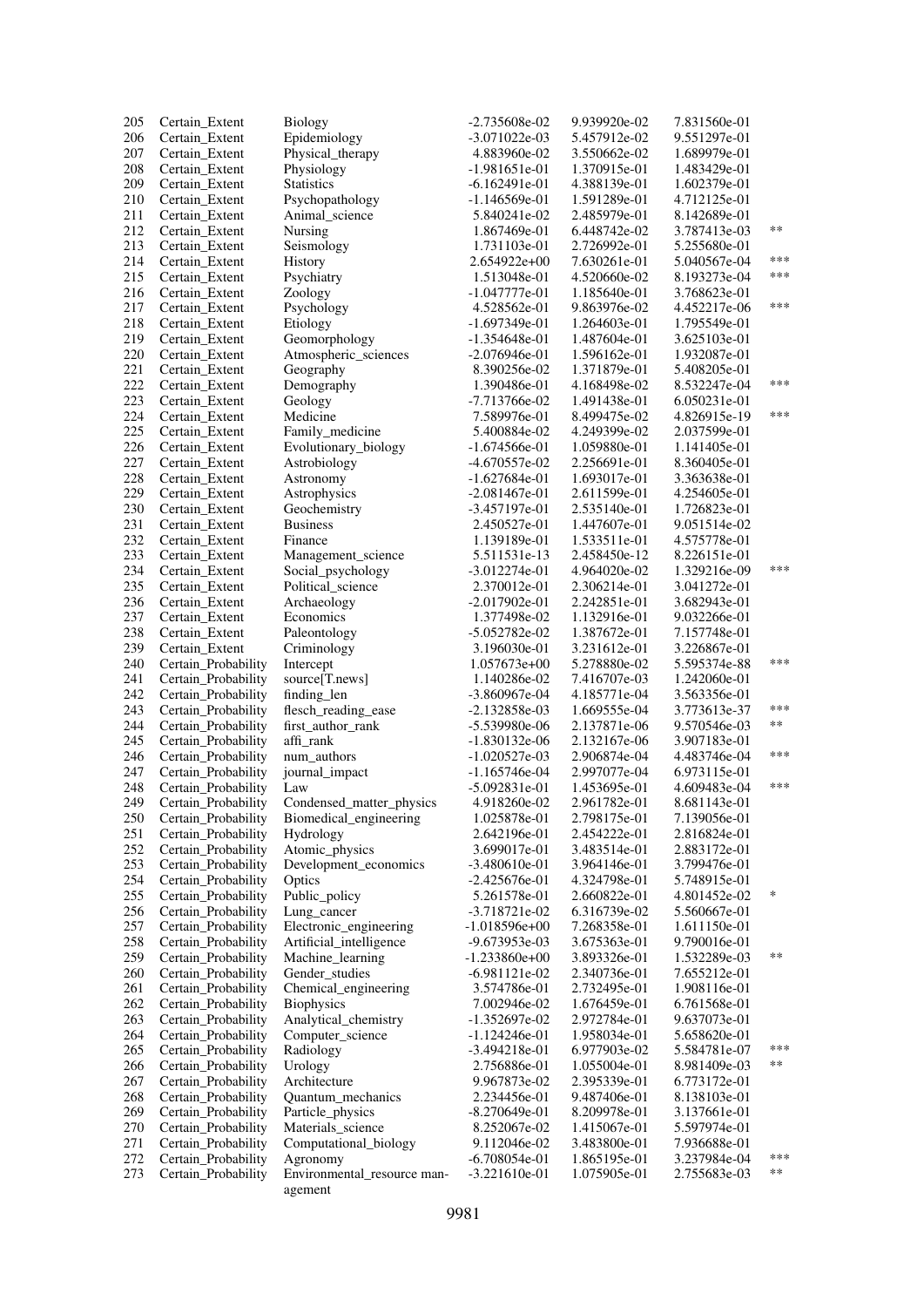| 274 | Certain_Probability | Molecular_biology         | 2.528035e-01    | 6.968550e-02 | 2.869625e-04 | ***   |
|-----|---------------------|---------------------------|-----------------|--------------|--------------|-------|
| 275 | Certain_Probability | Dermatology               | -7.976077e-02   | 9.492276e-02 | 4.007723e-01 |       |
| 276 | Certain_Probability | Engineering               | -2.793733e-01   | 2.527153e-01 | 2.689693e-01 |       |
| 277 | Certain_Probability | Surgery                   | $-1.505434e-01$ | 3.543971e-02 | 2.173059e-05 | ***   |
| 278 | Certain_Probability | Public_health             | -5.403332e-02   | 4.829764e-02 | 2.632645e-01 |       |
| 279 | Certain_Probability | Molecular_physics         | -7.577515e-01   | 3.486413e-01 | 2.976501e-02 | ∗     |
| 280 | Certain_Probability | <b>Bioinformatics</b>     | 1.550535e-01    | 1.597574e-01 | 3.317875e-01 |       |
| 281 | Certain_Probability | Physics                   | -1.944527e-01   | 1.814369e-01 | 2.838577e-01 |       |
| 282 | Certain_Probability | Cognitive_psychology      | 2.942587e-02    | 9.097205e-02 | 7.463516e-01 |       |
| 283 | Certain_Probability | Oncology                  | 3.683397e-02    | 6.258772e-02 | 5.561952e-01 |       |
| 284 | Certain_Probability | Pathology                 | 1.175878e-02    | 6.491373e-02 | 8.562568e-01 |       |
|     |                     |                           |                 |              |              |       |
| 285 | Certain_Probability | Biochemistry              | $-3.770012e-02$ | 8.889551e-02 | 6.715037e-01 |       |
| 286 | Certain_Probability | Social science            | $-3.625727e-01$ | 3.538303e-01 | 3.055201e-01 |       |
| 287 | Certain_Probability | Climatology               | $-1.220393e-01$ | 9.828408e-02 | 2.143697e-01 |       |
| 288 | Certain_Probability | Pharmacology              | $-3.167762e-01$ | 1.418728e-01 | 2.557779e-02 | *     |
| 289 | Certain_Probability | Agriculture               | $-1.207421e-01$ | 1.146633e-01 | 2.923541e-01 |       |
| 290 | Certain_Probability | Neuroscience              | 3.054862e-01    | 7.629246e-02 | 6.258615e-05 | ***   |
| 291 | Certain_Probability | Fishery                   | 4.684407e-03    | 1.632412e-01 | 9.771073e-01 |       |
| 292 | Certain_Probability | Virology                  | 1.626963e-01    | 7.361012e-02 | 2.710559e-02 | *     |
| 293 | Certain_Probability | Microbiology              | 4.096613e-02    | 1.094899e-01 | 7.082955e-01 |       |
| 294 | Certain_Probability | Communication             | 1.237673e-01    | 1.124303e-01 | 2.709885e-01 |       |
| 295 | Certain_Probability | Endocrinology             | $-6.679883e-02$ | 3.625391e-02 | 6.542069e-02 |       |
| 296 | Certain_Probability | Epigenetics               | 4.149017e-02    | 1.085843e-01 | 7.023925e-01 |       |
| 297 | Certain_Probability | Marketing                 | 1.437026e-02    | 1.171357e-01 | 9.023620e-01 |       |
| 298 | Certain_Probability | Global health             | $-5.832284e-01$ | 1.720682e-01 | 7.022258e-04 | ***   |
| 299 | Certain_Probability | Agroforestry              | 2.161389e-01    | 1.503417e-01 | 1.505570e-01 |       |
| 300 | Certain_Probability | Chemistry                 | -7.382883e-02   | 1.255834e-01 | 5.566183e-01 |       |
| 301 | Certain_Probability | Mathematics               | 6.952355e-01    | 3.659858e-01 | 5.750445e-02 |       |
| 302 | Certain Probability |                           | 8.237331e-02    | 6.004229e-02 | 1.701114e-01 |       |
|     |                     | Gynecology                |                 |              |              |       |
| 303 | Certain_Probability | Gerontology               | 1.024956e-01    | 6.363261e-02 | 1.072604e-01 |       |
| 304 | Certain_Probability | Meteorology               | $-1.369272e-02$ | 1.902457e-01 | 9.426238e-01 |       |
| 305 | Certain_Probability | Veterinary_medicine       | $-1.214073e+00$ | 4.343108e-01 | 5.191085e-03 | **    |
| 306 | Certain_Probability | Government                | 3.169118e-02    | 1.277301e-01 | 8.040528e-01 |       |
| 307 | Certain_Probability | Dentistry                 | $-1.458771e-01$ | 2.354779e-01 | 5.356021e-01 |       |
| 308 | Certain_Probability | Microeconomics            | 1.458212e-01    | 2.001509e-01 | 4.662860e-01 |       |
| 309 | Certain_Probability | Sociology                 | 2.030989e-01    | 2.497555e-01 | 4.161236e-01 |       |
| 310 | Certain_Probability | Emergency_medicine        | $-2.357244e-01$ | 5.325043e-02 | 9.645601e-06 | ***   |
| 311 | Certain_Probability | Pediatrics                | $-1.287140e-02$ | 4.277328e-02 | 7.634792e-01 |       |
| 312 | Certain_Probability | Advertising               | 1.967876e-01    | 1.159162e-01 | 8.959371e-02 |       |
| 313 | Certain_Probability | Oceanography              | $-2.133652e-01$ | 1.766672e-01 | 2.271753e-01 |       |
| 314 | Certain_Probability | Developmental_psychology  | $-6.265838e-02$ | 6.387027e-02 | 3.265982e-01 |       |
| 315 | Certain_Probability | Internal medicine         | $-1.611868e-01$ | 3.494220e-02 | 4.007552e-06 | ***   |
| 316 | Certain_Probability | Cardiology                | 1.304456e-02    | 5.560114e-02 | 8.145155e-01 |       |
| 317 | Certain_Probability | Environmental_engineering | 8.438197e-02    | 1.676654e-01 | 6.147788e-01 |       |
| 318 | Certain_Probability | General_surgery           | $-2.201872e-01$ | 6.484472e-02 | 6.868047e-04 | ***   |
| 319 | Certain_Probability | Environmental_science     | -1.493249e-01   | 1.320813e-01 | 2.582642e-01 |       |
| 320 | Certain_Probability | Geophysics                | 8.962791e-02    | 3.429123e-01 | 7.938092e-01 |       |
| 321 | Certain_Probability | Immunology                | $-8.468416e-03$ | 4.585171e-02 | 8.534740e-01 |       |
| 322 | Certain Probability | Clinical_psychology       | 9.070337e-02    | 6.618776e-02 | 1.705872e-01 |       |
| 323 | Certain Probability | Toxicology                | $-4.088290e-02$ | 2.136713e-01 | 8.482658e-01 |       |
| 324 | Certain_Probability | Ecology                   | $-3.310122e-02$ | 5.098937e-02 | 5.162342e-01 |       |
|     |                     |                           |                 |              | 1.426403e-01 |       |
| 325 | Certain_Probability | Biology                   | $-1.433171e-01$ | 9.775281e-02 | 5.886097e-03 | $***$ |
| 326 | Certain_Probability | Epidemiology              | 1.478488e-01    | 5.367510e-02 |              |       |
| 327 | Certain_Probability | Physical_therapy          | 3.218247e-02    | 3.491851e-02 | 3.567308e-01 |       |
| 328 | Certain_Probability | Physiology                | 4.057837e-01    | 1.348208e-01 | 2.619187e-03 | $***$ |
| 329 | Certain_Probability | Statistics                | 3.488985e-01    | 4.315457e-01 | 4.188258e-01 |       |
| 330 | Certain_Probability | Psychopathology           | 3.253989e-01    | 1.564931e-01 | 3.760766e-02 | ∗     |
| 331 | Certain_Probability | Animal science            | 4.519898e-01    | 2.444802e-01 | 6.451240e-02 |       |
| 332 | Certain_Probability | Nursing                   | 2.752909e-03    | 6.341929e-02 | 9.653769e-01 |       |
| 333 | Certain_Probability | Seismology                | $-5.297603e-01$ | 2.681823e-01 | 4.824680e-02 | *     |
| 334 | Certain_Probability | History                   | 2.145436e-01    | 7.503878e-01 | 7.749514e-01 |       |
| 335 | Certain_Probability | Psychiatry                | $-6.302632e-02$ | 4.445782e-02 | 1.563123e-01 |       |
| 336 | Certain_Probability | Zoology                   | $-3.362137e-02$ | 1.166002e-01 | 7.730854e-01 |       |
| 337 | Certain_Probability | Psychology                | $-2.139657e-01$ | 9.700594e-02 | 2.742258e-02 | ∗     |
| 338 | Certain_Probability | Etiology                  | 2.239209e-01    | 1.243657e-01 | 7.180423e-02 |       |
| 339 | Certain Probability | Geomorphology             | -3.389201e-01   | 1.462964e-01 | 2.053726e-02 | ∗     |
| 340 | Certain_Probability | Atmospheric_sciences      | $-1.519203e-01$ | 1.569724e-01 | 3.331545e-01 |       |
| 341 | Certain_Probability | Geography                 | 3.328585e-02    | 1.349156e-01 | 8.051318e-01 |       |
| 342 | Certain_Probability | Demography                | -7.380299e-02   | 4.099454e-02 | 7.183434e-02 |       |
| 343 | Certain_Probability | Geology                   | 3.815501e-02    | 1.466735e-01 | 7.947632e-01 |       |
|     |                     |                           |                 |              |              |       |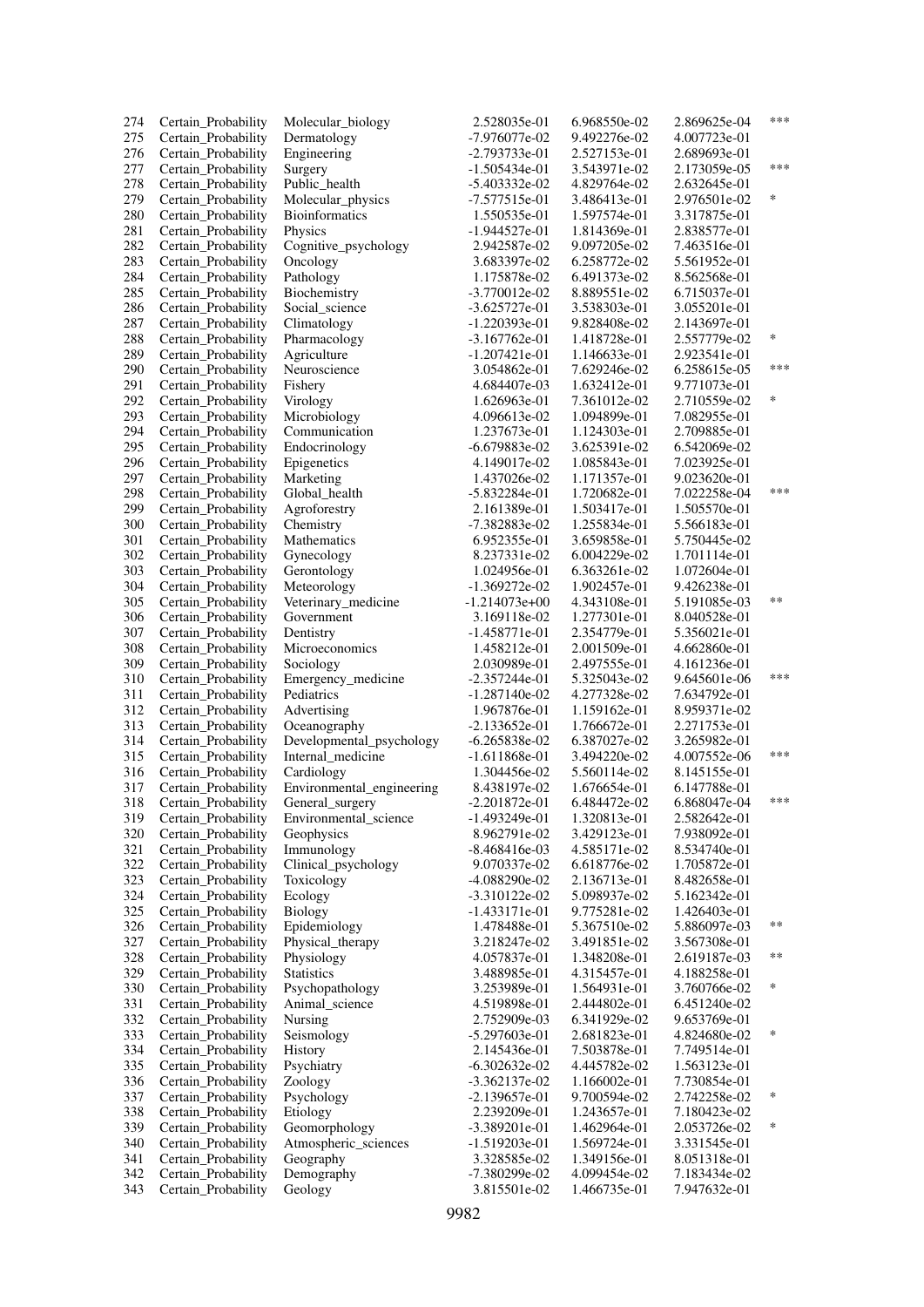| 344 | Certain_Probability | Medicine                               | $-3.045784e-01$ | 8.358695e-02 | 2.696304e-04 | ***    |
|-----|---------------------|----------------------------------------|-----------------|--------------|--------------|--------|
| 345 | Certain_Probability | Family_medicine                        | -1.332693e-01   | 4.179014e-02 | 1.430970e-03 | $**$   |
| 346 | Certain_Probability | Evolutionary_biology                   | 4.378143e-02    | 1.042324e-01 | 6.744657e-01 |        |
| 347 | Certain_Probability | Astrobiology                           | $-3.428794e-01$ | 2.219312e-01 | 1.223753e-01 |        |
| 348 | Certain_Probability | Astronomy                              | -4.474937e-01   | 1.664975e-01 | 7.203928e-03 | $***$  |
| 349 | Certain_Probability | Astrophysics                           | 4.396899e-01    | 2.568342e-01 | 8.692783e-02 |        |
| 350 | Certain_Probability | Geochemistry                           | -4.068889e-01   | 2.493150e-01 | 1.026978e-01 |        |
| 351 | Certain_Probability | <b>Business</b>                        | $-2.516853e-01$ | 1.423630e-01 | 7.709892e-02 |        |
| 352 | Certain_Probability | Finance                                | $-5.942051e-01$ | 1.508111e-01 | 8.188490e-05 | ***    |
| 353 | Certain_Probability | Management science                     | 1.649390e-12    | 2.417729e-12 | 4.951207e-01 |        |
| 354 | Certain Probability | Social_psychology                      | 1.217276e-01    | 4.881799e-02 | 1.266140e-02 | $\ast$ |
|     |                     |                                        |                 |              |              |        |
| 355 | Certain_Probability | Political_science                      | -8.910235e-03   | 2.268015e-01 | 9.686626e-01 |        |
| 356 | Certain_Probability | Archaeology                            | 4.545359e-02    | 2.205702e-01 | 8.367370e-01 | $\ast$ |
| 357 | Certain Probability | Economics                              | $-2.313705e-01$ | 1.114151e-01 | 3.785310e-02 |        |
| 358 | Certain_Probability | Paleontology                           | $-2.146638e-01$ | 1.364687e-01 | 1.157456e-01 |        |
| 359 | Certain_Probability | Criminology                            | 4.886135e-01    | 3.178086e-01 | 1.242084e-01 |        |
| 360 | Certain_Condition   | Intercept                              | 9.776916e-02    | 2.176721e-02 | 7.130358e-06 | ***    |
| 361 | Certain Condition   | source[T.news]                         | 9.577395e-03    | 3.058244e-03 | 1.742022e-03 | **     |
| 362 | Certain_Condition   | finding_len                            | 7.910887e-04    | 1.725983e-04 | 4.616976e-06 | ***    |
| 363 | Certain_Condition   | flesch_reading_ease                    | $-1.082471e-04$ | 6.884332e-05 | 1.158893e-01 |        |
| 364 | Certain Condition   | first_author_rank                      | $-2.340008e-06$ | 8.815408e-07 | 7.953349e-03 | **     |
| 365 | Certain Condition   | affi rank                              | 1.260599e-09    | 8.791888e-07 | 9.988560e-01 |        |
| 366 | Certain_Condition   | num authors                            | -3.395863e-04   | 1.198636e-04 | 4.616864e-03 | **     |
| 367 | Certain_Condition   | journal_impact                         | $-2.897048e-05$ | 1.235831e-04 | 8.146617e-01 |        |
| 368 | Certain_Condition   | Law                                    | 7.879067e-02    | 5.994242e-02 | 1.887215e-01 |        |
| 369 | Certain_Condition   | Condensed matter physics               | $-5.647359e-02$ | 1.221277e-01 | 6.437920e-01 |        |
| 370 | Certain Condition   | Biomedical_engineering                 | -9.133277e-02   | 1.153814e-01 | 4.286243e-01 |        |
| 371 | Certain_Condition   | Hydrology                              | $-2.043647e-02$ | 1.011987e-01 | 8.399636e-01 |        |
| 372 | Certain_Condition   | Atomic_physics                         | $-8.560960e-02$ | 1.436410e-01 | 5.511877e-01 |        |
| 373 | Certain Condition   | Development_economics                  | $-1.207499e-01$ | 1.634597e-01 | 4.600940e-01 |        |
| 374 | Certain_Condition   | Optics                                 | $-9.524136e-02$ | 1.783310e-01 | 5.933017e-01 |        |
| 375 | Certain Condition   | Public_policy                          | 2.634518e-01    | 1.097177e-01 | 1.635630e-02 | *      |
| 376 | Certain Condition   | Lung_cancer                            | 4.435076e-02    | 2.604677e-02 | 8.864142e-02 |        |
| 377 | Certain_Condition   | Electronic_engineering                 | $-1.107907e-01$ | 2.997073e-01 | 7.116396e-01 |        |
| 378 | Certain_Condition   | Artificial_intelligence                | $-2.591684e-01$ | 1.515518e-01 | 8.727168e-02 |        |
| 379 | Certain_Condition   | Machine_learning                       | 6.191988e-01    | 1.605394e-01 | 1.153440e-04 | ***    |
| 380 | Certain_Condition   | Gender_studies                         | $-1.239457e-02$ | 9.651916e-02 | 8.978220e-01 |        |
| 381 | Certain Condition   | Chemical_engineering                   | 2.628615e-01    | 1.126731e-01 | 1.966555e-02 | *      |
| 382 | Certain Condition   | <b>Biophysics</b>                      | -4.720782e-02   | 6.912797e-02 | 4.946791e-01 |        |
| 383 | Certain_Condition   | Analytical_chemistry                   | -9.921090e-02   | 1.225813e-01 | 4.183301e-01 |        |
| 384 | Certain_Condition   | Computer_science                       | 1.392071e-02    | 8.073860e-02 | 8.631124e-01 |        |
| 385 | Certain_Condition   | Radiology                              | 4.483246e-03    | 2.877305e-02 | 8.761820e-01 |        |
| 386 | Certain_Condition   | Urology                                | $-1.024062e-02$ | 4.350257e-02 | 8.138999e-01 |        |
| 387 | Certain_Condition   | Architecture                           | $-9.140980e-02$ | 9.877068e-02 | 3.547360e-01 |        |
| 388 | Certain_Condition   | Quantum_mechanics                      | $-1.312127e-01$ | 3.912087e-01 | 7.373262e-01 |        |
| 389 | Certain Condition   |                                        | 1.314888e-03    | 3.385346e-01 | 9.969010e-01 |        |
| 390 | Certain_Condition   | Particle_physics<br>Materials_science  | $-8.966622e-02$ | 5.834960e-02 | 1.243894e-01 |        |
| 391 | Certain_Condition   | Computational_biology                  | -7.766247e-02   | 1.436528e-01 | 5.887746e-01 |        |
|     |                     |                                        |                 |              |              |        |
| 392 | Certain Condition   | Agronomy                               | $-5.676933e-02$ | 7.691043e-02 | 4.604532e-01 |        |
| 393 | Certain_Condition   | Environmental_resource man-<br>agement | 2.139994e-02    | 4.436444e-02 | 6.295533e-01 |        |
| 394 | Certain_Condition   | Molecular_biology                      | $-2.461304e-02$ | 2.873449e-02 | 3.916994e-01 |        |
| 395 | Certain_Condition   | Dermatology                            | -3.553819e-02   | 3.914095e-02 | 3.639192e-01 |        |
| 396 | Certain_Condition   | Engineering                            | $-1.302261e-01$ | 1.042060e-01 | 2.114319e-01 |        |
| 397 | Certain_Condition   | Surgery                                | -7.269878e-02   | 1.461340e-02 | 6.614543e-07 | ***    |
| 398 | Certain_Condition   | Public_health                          | 2.573100e-02    | 1.991530e-02 | 1.963725e-01 |        |
| 399 | Certain_Condition   | Molecular_physics                      | $-8.664672e-02$ | 1.437606e-01 | 5.467085e-01 |        |
| 400 | Certain Condition   | <b>Bioinformatics</b>                  | $-7.633961e-02$ | 6.587520e-02 | 2.465377e-01 |        |
| 401 | Certain_Condition   | Physics                                | $-2.141574e-02$ | 7.481463e-02 | 7.746907e-01 |        |
| 402 | Certain_Condition   | Cognitive_psychology                   | $-3.092240e-02$ | 3.751189e-02 | 4.097638e-01 |        |
| 403 | Certain_Condition   | Oncology                               | 5.231722e-02    | 2.580775e-02 | 4.266323e-02 | *      |
| 404 | Certain_Condition   | Pathology                              | $-5.046651e-02$ | 2.676687e-02 | 5.939677e-02 |        |
| 405 | Certain_Condition   | Biochemistry                           | $-3.227280e-02$ | 3.665564e-02 | 3.786415e-01 |        |
| 406 | Certain_Condition   | Social_science                         | $-2.146332e-01$ | 1.459003e-01 | 1.412894e-01 |        |
| 407 | Certain_Condition   |                                        | 1.172965e-03    | 4.052698e-02 | 9.769106e-01 |        |
| 408 |                     | Climatology                            |                 |              |              |        |
|     | Certain_Condition   | Pharmacology                           | 4.859199e-02    | 5.850057e-02 | 4.062011e-01 |        |
| 409 | Certain_Condition   | Agriculture<br>Neuroscience            | $-5.938870e-02$ | 4.728087e-02 | 2.091083e-01 |        |
| 410 | Certain_Condition   |                                        | -3.513996e-03   | 3.145883e-02 | 9.110619e-01 |        |
| 411 | Certain_Condition   | Fishery                                | $-2.060256e-02$ | 6.731171e-02 | 7.595510e-01 |        |
| 412 | Certain_Condition   | Virology                               | $-1.915763e-02$ | 3.035278e-02 | 5.279434e-01 |        |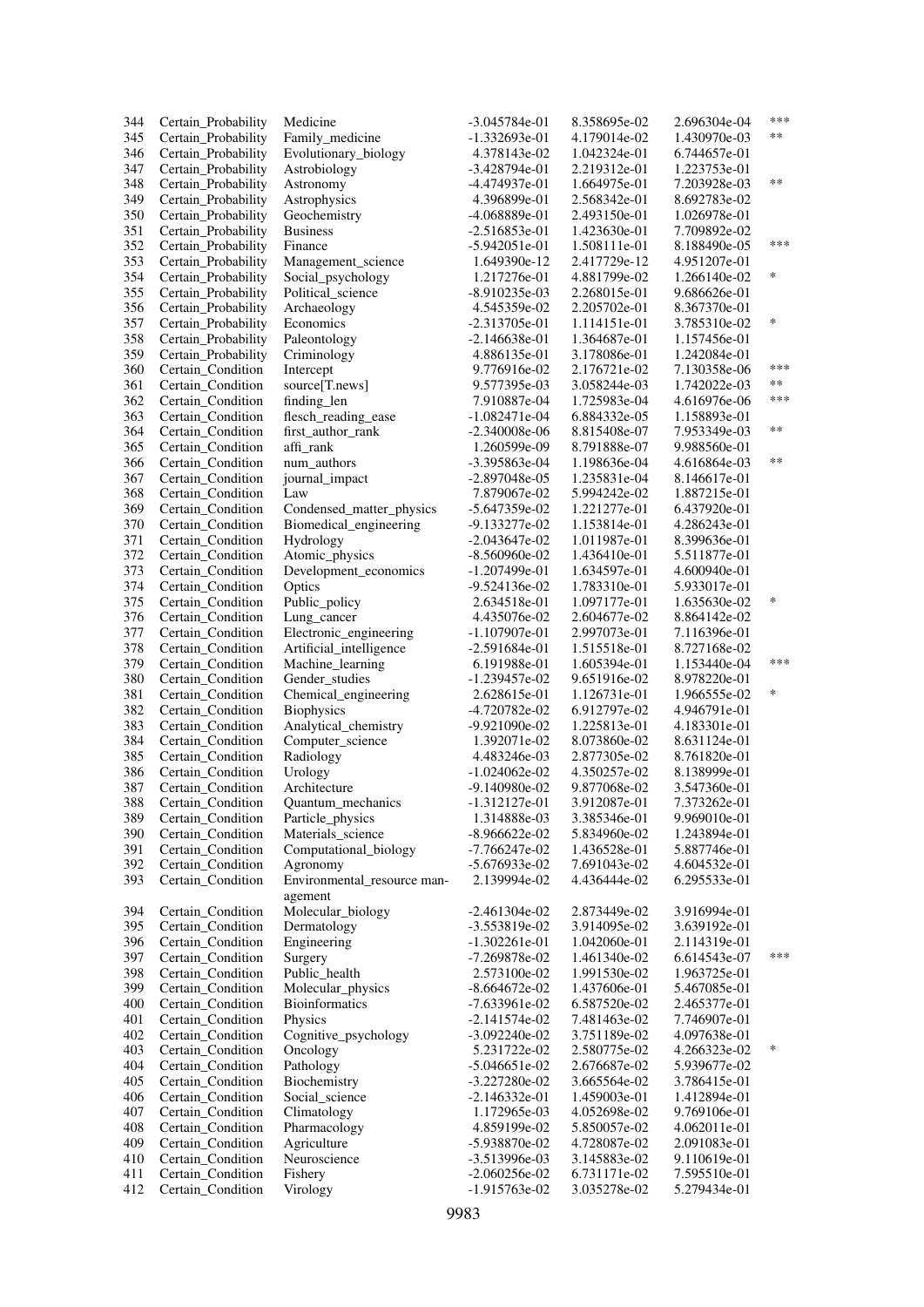| 413 | Certain_Condition  | Microbiology              | 6.088217e-02    | 4.514764e-02 | 1.775169e-01 |            |
|-----|--------------------|---------------------------|-----------------|--------------|--------------|------------|
| 414 | Certain_Condition  | Communication             | 2.784153e-01    | 4.636010e-02 | 1.958185e-09 | ***        |
| 415 | Certain Condition  | Endocrinology             | -2.988003e-02   | 1.494913e-02 | 4.565276e-02 | ∗          |
| 416 | Certain_Condition  | Epigenetics               | 3.062971e-02    | 4.477421e-02 | 4.939287e-01 |            |
| 417 | Certain_Condition  | Marketing                 | $-5.156308e-02$ | 4.830033e-02 | 2.857427e-01 |            |
|     |                    |                           |                 |              |              |            |
| 418 | Certain_Condition  | Global_health             | 1.247554e-01    | 7.095151e-02 | 7.871654e-02 |            |
| 419 | Certain_Condition  | Agroforestry              | $-1.285461e-01$ | 6.199269e-02 | 3.813903e-02 | *          |
| 420 | Certain_Condition  | Chemistry                 | $-1.958057e-01$ | 5.178371e-02 | 1.567567e-04 | ***        |
| 421 | Certain_Condition  | Mathematics               | $-3.481756e-01$ | 1.509125e-01 | 2.106285e-02 | ∗          |
| 422 | Certain_Condition  | Gynecology                | 2.740499e-02    | 2.475815e-02 | 2.683543e-01 |            |
| 423 | Certain_Condition  | Gerontology               | -4.481767e-02   | 2.623861e-02 | 8.764508e-02 |            |
| 424 | Certain_Condition  | Meteorology               | $-2.454682e-01$ | 7.844692e-02 | 1.757291e-03 | $***$      |
| 425 | Certain_Condition  | Veterinary_medicine       | $-9.408361e-02$ | 1.790860e-01 | 5.993458e-01 |            |
| 426 |                    | Government                | $-9.671124e-02$ |              |              |            |
|     | Certain_Condition  |                           |                 | 5.266890e-02 | 6.634908e-02 |            |
| 427 | Certain_Condition  | Dentistry                 | $-6.633945e-02$ | 9.709821e-02 | 4.944799e-01 |            |
| 428 | Certain_Condition  | Microeconomics            | $-1.839182e-01$ | 8.253127e-02 | 2.586637e-02 | ∗          |
| 429 | Certain_Condition  | Sociology                 | 7.075854e-02    | 1.029855e-01 | 4.920491e-01 |            |
| 430 | Certain_Condition  | Emergency_medicine        | 5.873041e-03    | 2.195756e-02 | 7.891097e-01 |            |
| 431 | Certain_Condition  | Pediatrics                | $-4.453224e-02$ | 1.763736e-02 | 1.158548e-02 | *          |
| 432 | Certain_Condition  | Advertising               | $-1.297368e-01$ | 4.779750e-02 | 6.650310e-03 | **         |
| 433 | Certain_Condition  | Oceanography              | $-1.678544e-01$ | 7.284787e-02 | 2.122833e-02 | $\ast$     |
| 434 | Certain Condition  | Developmental_psychology  | 7.400457e-02    | 2.633660e-02 | 4.962269e-03 | **         |
| 435 | Certain_Condition  | Internal_medicine         | $-4.533502e-02$ | 1.440825e-02 | 1.656297e-03 | **         |
|     |                    |                           |                 |              |              |            |
| 436 | Certain_Condition  | Cardiology                | 2.001239e-02    | 2.292687e-02 | 3.827449e-01 |            |
| 437 | Certain Condition  | Environmental_engineering | $-1.842664e-01$ | 6.913604e-02 | 7.702062e-03 | **         |
| 438 | Certain_Condition  | General_surgery           | $-5.081619e-02$ | 2.673841e-02 | 5.739032e-02 |            |
| 439 | Certain_Condition  | Environmental_science     | 1.036854e-01    | 5.446312e-02 | 5.696175e-02 |            |
| 440 | Certain_Condition  | Geophysics                | 4.309711e-01    | 1.413982e-01 | 2.308891e-03 | **         |
| 441 | Certain_Condition  | Immunology                | $-1.602773e-02$ | 1.890673e-02 | 3.966060e-01 |            |
| 442 | Certain Condition  | Clinical_psychology       | $-6.853400e-02$ | 2.729221e-02 | 1.204687e-02 | *          |
| 443 | Certain Condition  | Toxicology                | 3.852756e-01    | 8.810637e-02 | 1.235865e-05 | ***        |
| 444 |                    |                           |                 |              |              |            |
|     | Certain_Condition  | Ecology                   | $-2.117069e-04$ | 2.102523e-02 | 9.919662e-01 | **         |
| 445 | Certain_Condition  | Biology                   | $-1.224078e-01$ | 4.030791e-02 | 2.395609e-03 |            |
| 446 | Certain Condition  | Epidemiology              | 6.585129e-02    | 2.213267e-02 | 2.932407e-03 | $\ast\ast$ |
| 447 | Certain_Condition  | Physical_therapy          | $-3.128475e-02$ | 1.439848e-02 | 2.981471e-02 | $\ast$     |
| 448 | Certain_Condition  | Physiology                | $-7.763389e-02$ | 5.559271e-02 | 1.625949e-01 |            |
| 449 | Certain Condition  | <b>Statistics</b>         | -1.690406e-01   | 1.779458e-01 | 3.421526e-01 |            |
| 450 | Certain_Condition  | Psychopathology           | $-7.429194e-02$ | 6.452921e-02 | 2.496333e-01 |            |
| 451 | Certain Condition  | Animal science            | $-5.952692e-02$ | 1.008103e-01 | 5.548760e-01 |            |
| 452 | Certain_Condition  | Nursing                   | -4.568915e-02   | 2.615064e-02 | 8.063450e-02 |            |
| 453 |                    | Seismology                | $-1.083419e-02$ | 1.105837e-01 | 9.219555e-01 |            |
|     | Certain_Condition  |                           |                 |              |              |            |
| 454 | Certain_Condition  | History                   | $-1.645156e-01$ | 3.094188e-01 | 5.949481e-01 |            |
| 455 | Certain_Condition  | Psychiatry                | $-1.243366e-02$ | 1.833197e-02 | 4.976253e-01 |            |
| 456 | Certain_Condition  | Zoology                   | 4.381916e-02    | 4.807953e-02 | 3.621072e-01 |            |
| 457 | Certain_Condition  | Psychology                | $-6.183735e-02$ | 3.999994e-02 | 1.221443e-01 |            |
| 458 | Certain Condition  | Etiology                  | $-6.847151e-02$ | 5.128160e-02 | 1.818321e-01 |            |
| 459 | Certain_Condition  | Geomorphology             | $-1.541098e-01$ | 6.032463e-02 | 1.063997e-02 | $\ast$     |
| 460 | Certain_Condition  | Atmospheric_sciences      | $-1.274566e-01$ | 6.472682e-02 | 4.895745e-02 | *          |
| 461 | Certain_Condition  | Geography                 | 2.070757e-01    | 5.563179e-02 | 1.982809e-04 | ***        |
| 462 |                    |                           |                 | 1.690390e-02 |              | ***        |
|     | Certain_Condition  | Demography                | 7.114067e-02    |              | 2.587511e-05 |            |
| 463 | Certain_Condition  | Geology                   | 3.239898e-02    | 6.048011e-02 | 5.921775e-01 |            |
| 464 | Certain_Condition  | Medicine                  | $-8.602196e-02$ | 3.446668e-02 | 1.257957e-02 | $\ast$     |
| 465 | Certain_Condition  | Family_medicine           | -3.798406e-02   | 1.723197e-02 | 2.752214e-02 | ∗          |
| 466 | Certain_Condition  | Evolutionary_biology      | 2.446438e-02    | 4.297975e-02 | 5.692254e-01 |            |
| 467 | Certain_Condition  | Astrobiology              | $-1.853467e-01$ | 9.151229e-02 | 4.284916e-02 | ∗          |
| 468 | Certain Condition  | Astronomy                 | $-1.098202e-01$ | 6.865445e-02 | 1.097099e-01 |            |
| 469 | Certain_Condition  | Astrophysics              | $-6.442768e-02$ | 1.059044e-01 | 5.429612e-01 |            |
| 470 | Certain_Condition  | Geochemistry              | $-1.622523e-01$ | 1.028038e-01 | 1.145277e-01 |            |
|     |                    |                           |                 |              |              |            |
| 471 | Certain_Condition  | <b>Business</b>           | 1.974802e-02    | 5.870270e-02 | 7.365691e-01 |            |
| 472 | Certain_Condition  | Finance                   | $-1.195103e-01$ | 6.218625e-02 | 5.465111e-02 |            |
| 473 | Certain_Condition  | Management_science        | 2.057818e-12    | 9.969393e-13 | 3.902452e-02 | $\ast$     |
| 474 | Certain_Condition  | Social_psychology         | -7.944953e-03   | 2.012987e-02 | 6.930820e-01 |            |
| 475 | Certain_Condition  | Political_science         | $-5.904802e-02$ | 9.352052e-02 | 5.277959e-01 |            |
| 476 | Certain_Condition  | Archaeology               | $-4.046136e-02$ | 9.095106e-02 | 6.564213e-01 |            |
| 477 | Certain_Condition  | Economics                 | 1.861374e-03    | 4.594149e-02 | 9.676822e-01 |            |
| 478 | Certain_Condition  | Paleontology              | -7.289507e-02   | 5.627223e-02 | 1.952051e-01 |            |
| 479 | Certain_Condition  |                           | 1.582040e-01    | 1.310469e-01 | 2.273646e-01 |            |
|     |                    | Criminology               |                 |              |              |            |
| 480 | Certain_Suggestion | Intercept                 | 1.337516e-02    | 1.628080e-02 | 4.113597e-01 |            |
| 481 | Certain_Suggestion | source[T.news]            | 2.060145e-03    | 2.287416e-03 | 3.677949e-01 |            |
| 482 | Certain_Suggestion | finding_len               | $-2.033606e-04$ | 1.290950e-04 | 1.152163e-01 |            |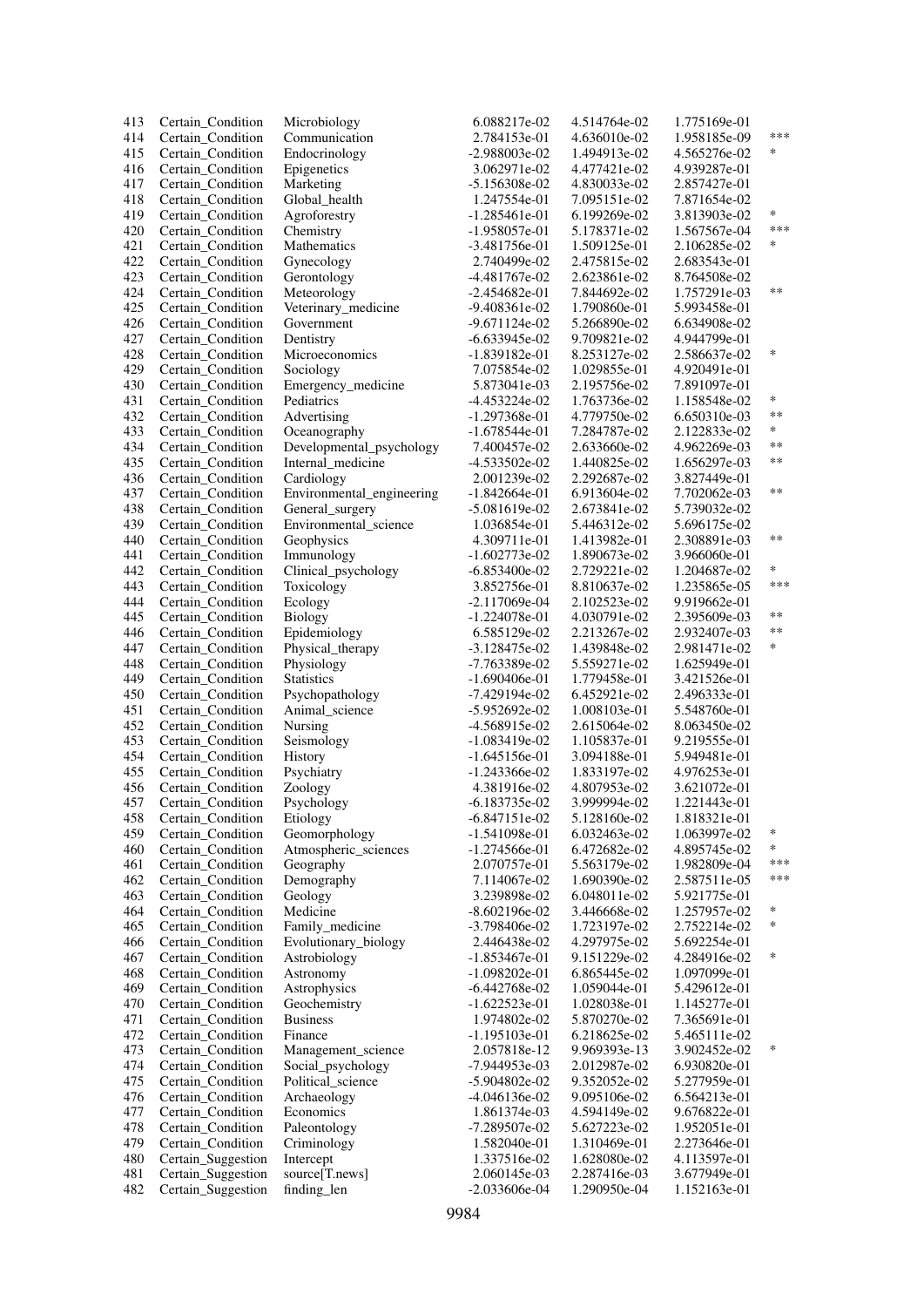| 483 | Certain_Suggestion | flesch_reading_ease         | -2.718805e-04   | 5.149141e-05 | 1.311762e-07 | ***  |
|-----|--------------------|-----------------------------|-----------------|--------------|--------------|------|
| 484 | Certain_Suggestion | first_author_rank           | -1.291753e-06   | 6.593491e-07 | 5.011832e-02 |      |
| 485 | Certain_Suggestion | affi rank                   | 1.356428e-06    | 6.575899e-07 | 3.915834e-02 | *    |
| 486 | Certain_Suggestion | num authors                 | 3.116718e-05    | 8.965205e-05 | 7.281116e-01 |      |
| 487 | Certain_Suggestion | journal_impact              | $-2.090195e-04$ | 9.243404e-05 | 2.375816e-02 | *    |
| 488 | Certain_Suggestion | Law                         | 1.435503e-02    | 4.483397e-02 | 7.488356e-01 |      |
| 489 | Certain_Suggestion | Condensed_matter_physics    | 1.763714e-01    | 9.134549e-02 | 5.352734e-02 |      |
| 490 | Certain_Suggestion | Biomedical_engineering      | $-2.298391e-02$ | 8.629962e-02 | 7.899917e-01 |      |
| 491 | Certain_Suggestion | Hydrology                   | $-5.101807e-02$ | 7.569164e-02 | 5.003072e-01 |      |
| 492 | Certain_Suggestion | Atomic_physics              | 3.176237e-03    | 1.074364e-01 | 9.764153e-01 |      |
|     |                    |                             |                 | 1.222598e-01 |              |      |
| 493 | Certain_Suggestion | Development_economics       | $-1.103778e-01$ |              | 3.666414e-01 |      |
| 494 | Certain_Suggestion | Optics                      | 2.045380e-02    | 1.333828e-01 | 8.781273e-01 | ***  |
| 495 | Certain_Suggestion | Public_policy               | 4.569272e-01    | 8.206346e-02 | 2.628069e-08 |      |
| 496 | Certain_Suggestion | Lung_cancer                 | 5.162150e-02    | 1.948170e-02 | 8.065009e-03 | **   |
| 497 | Certain_Suggestion | Electronic_engineering      | -3.335916e-03   | 2.241663e-01 | 9.881270e-01 |      |
| 498 | Certain_Suggestion | Artificial_intelligence     | $-3.902308e-02$ | 1.133533e-01 | 7.306559e-01 |      |
| 499 | Certain_Suggestion | Machine_learning            | $-3.056129e-03$ | 1.200756e-01 | 9.796951e-01 |      |
| 500 | Certain_Suggestion | Gender_studies              | -4.195338e-02   | 7.219157e-02 | 5.611564e-01 |      |
| 501 | Certain_Suggestion | Chemical_engineering        | -4.309337e-03   | 8.427394e-02 | 9.592188e-01 |      |
| 502 | Certain_Suggestion | <b>Biophysics</b>           | $-1.753191e-02$ | 5.170432e-02 | 7.345548e-01 |      |
| 503 | Certain_Suggestion | Analytical_chemistry        | $-6.624190e-03$ | 9.168481e-02 | 9.424044e-01 |      |
| 504 | Certain_Suggestion | Computer_science            | 5.580729e-02    | 6.038849e-02 | 3.554317e-01 |      |
| 505 | Certain_Suggestion | Radiology                   | $-1.307528e-02$ | 2.152083e-02 | 5.434873e-01 |      |
| 506 | Certain_Suggestion | Urology                     | -4.964304e-02   | 3.253778e-02 | 1.271077e-01 |      |
| 507 | Certain_Suggestion | Architecture                | -4.133132e-02   | 7.387560e-02 | 5.758493e-01 |      |
|     |                    | Quantum_mechanics           |                 |              |              |      |
| 508 | Certain_Suggestion |                             | $-6.877816e-03$ | 2.926048e-01 | 9.812474e-01 |      |
| 509 | Certain_Suggestion | Particle_physics            | 2.657022e-02    | 2.532072e-01 | 9.164292e-01 |      |
| 510 | Certain_Suggestion | Materials_science           | 4.838278e-02    | 4.364263e-02 | 2.676177e-01 |      |
| 511 | Certain_Suggestion | Computational_biology       | $-2.876853e-02$ | 1.074452e-01 | 7.888955e-01 |      |
| 512 | Certain_Suggestion | Agronomy                    | $-1.159018e-01$ | 5.752521e-02 | 4.394616e-02 | *    |
| 513 | Certain_Suggestion | Environmental_resource man- | 1.571620e-01    | 3.318242e-02 | 2.199425e-06 | ***  |
|     |                    | agement                     |                 |              |              |      |
| 514 | Certain_Suggestion | Molecular_biology           | $-7.512474e-03$ | 2.149198e-02 | 7.266838e-01 |      |
| 515 | Certain_Suggestion | Dermatology                 | $-5.013059e-02$ | 2.927550e-02 | 8.685162e-02 |      |
| 516 | Certain_Suggestion | Engineering                 | 1.462886e-02    | 7.794092e-02 | 8.511213e-01 |      |
| 517 | Certain_Suggestion | Surgery                     | -2.438935e-02   | 1.093010e-02 | 2.567205e-02 | *    |
| 518 | Certain_Suggestion | Public_health               | 4.845218e-02    | 1.489567e-02 | 1.145761e-03 | $**$ |
| 519 | Certain_Suggestion | Molecular_physics           | -4.709223e-02   | 1.075258e-01 | 6.614211e-01 |      |
| 520 | Certain_Suggestion | <b>Bioinformatics</b>       | -4.581454e-02   | 4.927141e-02 | 3.524709e-01 |      |
| 521 | Certain_Suggestion | Physics                     | 2.471097e-02    | 5.595766e-02 | 6.587852e-01 |      |
| 522 | Certain_Suggestion | Cognitive_psychology        | 1.487764e-02    | 2.805705e-02 | 5.959379e-01 |      |
| 523 | Certain_Suggestion | Oncology                    | $-2.155058e-02$ | 1.930292e-02 | 2.642539e-01 |      |
| 524 | Certain_Suggestion | Pathology                   | 6.062855e-02    | 2.002030e-02 | 2.463703e-03 | **   |
| 525 | Certain_Suggestion | Biochemistry                | 3.071896e-02    | 2.741661e-02 | 2.625424e-01 |      |
|     |                    |                             |                 |              |              |      |
| 526 | Certain Suggestion | Social_science              | 7.472158e-02    | 1.091262e-01 | 4.935288e-01 | *    |
| 527 | Certain_Suggestion | Climatology                 | 6.987124e-02    | 3.031218e-02 | 2.117911e-02 |      |
| 528 | Certain_Suggestion | Pharmacology                | 4.527395e-02    | 4.375554e-02 | 3.008272e-01 |      |
| 529 | Certain_Suggestion | Agriculture                 | 5.852581e-02    | 3.536376e-02 | 9.795546e-02 |      |
| 530 | Certain_Suggestion | Neuroscience                | $-1.857024e-03$ | 2.352966e-02 | 9.370953e-01 |      |
| 531 | Certain_Suggestion | Fishery                     | -2.098984e-02   | 5.034584e-02 | 6.767488e-01 |      |
| 532 | Certain_Suggestion | Virology                    | 4.465529e-04    | 2.270239e-02 | 9.843070e-01 |      |
| 533 | Certain_Suggestion | Microbiology                | $-8.746573e-03$ | 3.376821e-02 | 7.956255e-01 |      |
| 534 | Certain_Suggestion | Communication               | 2.886112e-02    | 3.467507e-02 | 4.052375e-01 |      |
| 535 | Certain_Suggestion | Endocrinology               | $-1.474743e-02$ | 1.118121e-02 | 1.872097e-01 |      |
| 536 | Certain_Suggestion | Epigenetics                 | $-2.668680e-02$ | 3.348890e-02 | 4.255323e-01 |      |
| 537 | Certain_Suggestion | Marketing                   | 4.810229e-03    | 3.612627e-02 | 8.940764e-01 |      |
| 538 | Certain_Suggestion | Global_health               | $-6.887376e-02$ | 5.306823e-02 | 1.943673e-01 |      |
| 539 | Certain_Suggestion | Agroforestry                | 1.534798e-01    | 4.636748e-02 | 9.352416e-04 | ***  |
| 540 | Certain_Suggestion | Chemistry                   | 9.707114e-02    | 3.873166e-02 | 1.221407e-02 | ∗    |
| 541 | Certain_Suggestion | Mathematics                 | 9.135101e-03    | 1.128751e-01 | 9.354980e-01 |      |
| 542 | Certain_Suggestion | Gynecology                  | 3.006455e-03    | 1.851788e-02 | 8.710295e-01 |      |
| 543 | Certain_Suggestion | Gerontology                 | $-1.991193e-02$ | 1.962518e-02 | 3.103100e-01 |      |
| 544 |                    | Meteorology                 | $-6.713493e-02$ | 5.867443e-02 | 2.525642e-01 |      |
|     | Certain_Suggestion |                             |                 |              |              | *    |
| 545 | Certain_Suggestion | Veterinary_medicine         | 2.969761e-01    | 1.339475e-01 | 2.663288e-02 |      |
| 546 | Certain_Suggestion | Government                  | -4.999288e-02   | 3.939374e-02 | 2.044436e-01 |      |
| 547 | Certain_Suggestion | Dentistry                   | -3.338680e-02   | 7.262468e-02 | 6.457270e-01 |      |
| 548 | Certain_Suggestion | Microeconomics              | 2.971161e-01    | 6.172932e-02 | 1.501893e-06 | ***  |
| 549 | Certain_Suggestion | Sociology                   | 2.453899e-01    | 7.702808e-02 | 1.447343e-03 | **   |
| 550 | Certain_Suggestion | Emergency_medicine          | $-4.259541e-02$ | 1.642317e-02 | 9.507835e-03 | **   |
| 551 | Certain_Suggestion | Pediatrics                  | 4.789542e-03    | 1.319188e-02 | 7.165603e-01 |      |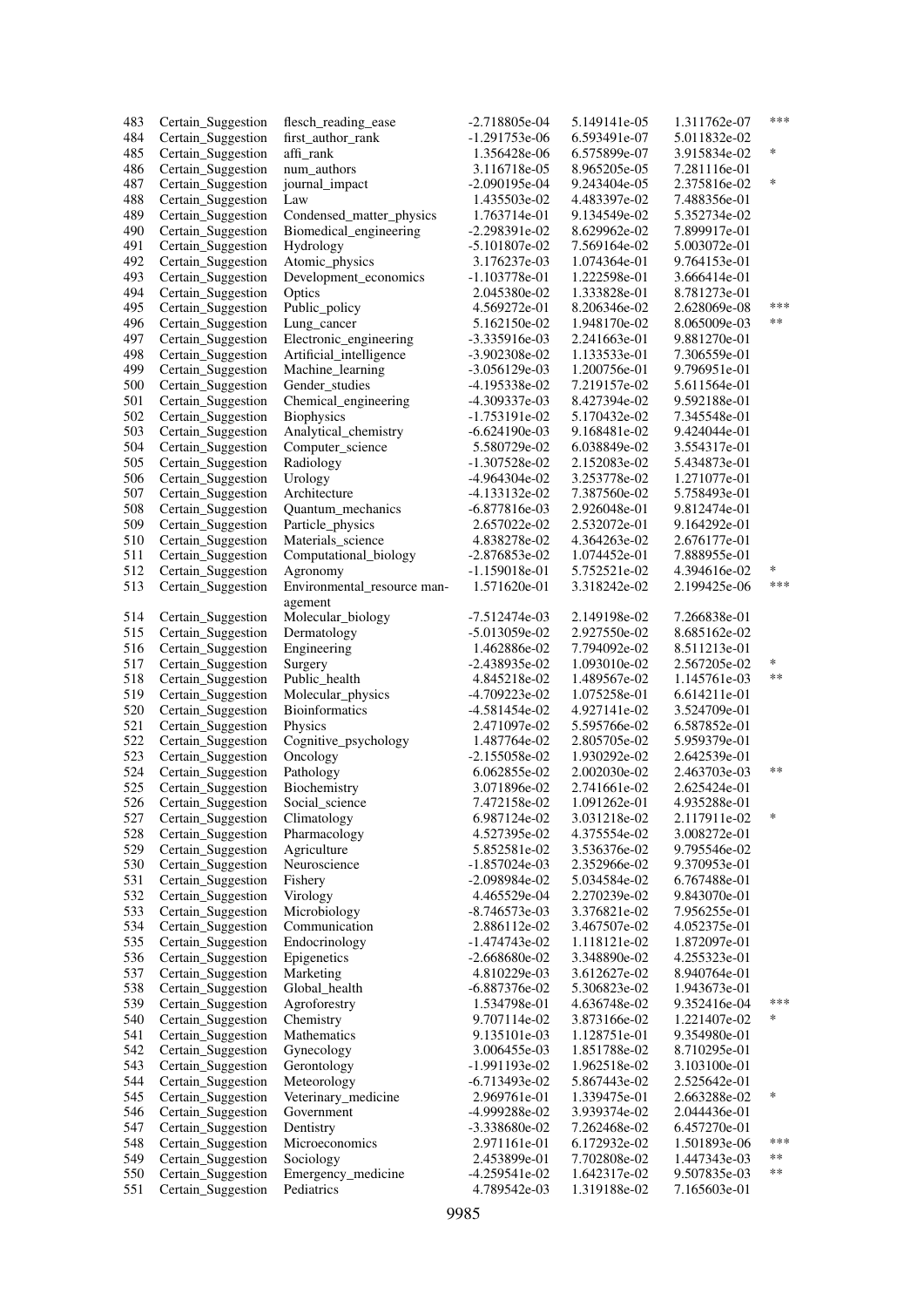| 552 | Certain_Suggestion | Advertising               | -7.780238e-02   | 3.575017e-02 | 2.955223e-02 | ∗      |
|-----|--------------------|---------------------------|-----------------|--------------|--------------|--------|
| 553 | Certain_Suggestion | Oceanography              | -4.733839e-02   | 5.448662e-02 | 3.849683e-01 |        |
| 554 | Certain_Suggestion | Developmental_psychology  | 8.300195e-03    | 1.969848e-02 | 6.734975e-01 |        |
| 555 | Certain_Suggestion | Internal medicine         | $-2.176705e-02$ | 1.077666e-02 | 4.342118e-02 | $\ast$ |
| 556 | Certain_Suggestion | Cardiology                | $-1.771320e-02$ | 1.714817e-02 | 3.016464e-01 |        |
| 557 | Certain_Suggestion | Environmental_engineering | 4.958653e-02    | 5.171035e-02 | 3.376124e-01 |        |
| 558 | Certain_Suggestion | General_surgery           | 4.301141e-03    | 1.999901e-02 | 8.297179e-01 |        |
| 559 | Certain_Suggestion | Environmental_science     | 1.049909e-01    | 4.073573e-02 | 9.966501e-03 | **     |
| 560 | Certain_Suggestion | Geophysics                | -6.289009e-02   | 1.057589e-01 | 5.520843e-01 |        |
| 561 | Certain_Suggestion | Immunology                | 2.535643e-02    | 1.414131e-02 | 7.298393e-02 |        |
|     |                    |                           | -9.793246e-04   |              |              |        |
| 562 | Certain_Suggestion | Clinical_psychology       |                 | 2.041323e-02 | 9.617369e-01 |        |
| 563 | Certain_Suggestion | Toxicology                | $-5.211729e-02$ | 6.589922e-02 | 4.290380e-01 |        |
| 564 | Certain_Suggestion | Ecology                   | 2.409142e-02    | 1.572583e-02 | 1.255553e-01 |        |
| 565 | Certain_Suggestion | Biology                   | 7.394016e-02    | 3.014833e-02 | 1.419792e-02 | ∗      |
| 566 | Certain_Suggestion | Epidemiology              | $-2.551913e-02$ | 1.655415e-02 | 1.232061e-01 |        |
| 567 | Certain_Suggestion | Physical_therapy          | 4.943949e-03    | 1.076935e-02 | 6.461874e-01 |        |
| 568 | Certain_Suggestion | Physiology                | -4.855773e-02   | 4.158061e-02 | 2.429098e-01 |        |
| 569 | Certain_Suggestion | <b>Statistics</b>         | $-1.388574e-02$ | 1.330947e-01 | 9.169093e-01 |        |
| 570 | Certain_Suggestion | Psychopathology           | $-3.110469e-02$ | 4.826467e-02 | 5.192879e-01 |        |
| 571 | Certain_Suggestion | Animal science            | $-2.025005e-02$ | 7.540111e-02 | 7.882692e-01 |        |
| 572 | Certain_Suggestion | Nursing                   | $-2.629332e-02$ | 1.955939e-02 | 1.788808e-01 |        |
| 573 | Certain_Suggestion | Seismology                | -2.970905e-02   | 8.271116e-02 | 7.194586e-01 |        |
| 574 | Certain_Suggestion | History                   | 2.448557e-02    | 2.314300e-01 | 9.157417e-01 |        |
| 575 | Certain_Suggestion | Psychiatry                | $-1.296226e-02$ | 1.371141e-02 | 3.444911e-01 |        |
| 576 | Certain_Suggestion | Zoology                   | 7.885082e-02    | 3.596112e-02 | 2.834885e-02 | ∗      |
| 577 | Certain_Suggestion | Psychology                | 5.634250e-02    | 2.991798e-02 | 5.969118e-02 |        |
| 578 | Certain_Suggestion | Etiology                  | 4.706578e-02    | 3.835611e-02 | 2.198169e-01 |        |
| 579 | Certain Suggestion | Geomorphology             | 8.693252e-02    | 4.511985e-02 | 5.403842e-02 |        |
| 580 | Certain_Suggestion | Atmospheric_sciences      | 2.657336e-03    | 4.841247e-02 | 9.562273e-01 |        |
| 581 |                    |                           | 1.059079e-01    | 4.160984e-02 | 1.093101e-02 | $\ast$ |
|     | Certain_Suggestion | Geography                 |                 |              |              |        |
| 582 | Certain_Suggestion | Demography                | -1.544552e-02   | 1.264329e-02 | 2.218667e-01 |        |
| 583 | Certain_Suggestion | Geology                   | 5.146969e-02    | 4.523614e-02 | 2.552248e-01 | ***    |
| 584 | Certain_Suggestion | Medicine                  | 9.556823e-02    | 2.577938e-02 | 2.104653e-04 |        |
| 585 | Certain_Suggestion | Family_medicine           | 2.090977e-02    | 1.288866e-02 | 1.047551e-01 |        |
| 586 | Certain_Suggestion | Evolutionary_biology      | 5.480893e-02    | 3.214673e-02 | 8.822551e-02 |        |
| 587 | Certain_Suggestion | Astrobiology              | 3.374449e-01    | 6.844668e-02 | 8.322298e-07 | ***    |
| 588 | Certain_Suggestion | Astronomy                 | $-1.343625e-02$ | 5.135014e-02 | 7.935881e-01 |        |
| 589 | Certain_Suggestion | Astrophysics              | 3.376346e-02    | 7.921125e-02 | 6.699358e-01 |        |
| 590 | Certain_Suggestion | Geochemistry              | $-1.703213e-02$ | 7.689221e-02 | 8.247015e-01 |        |
| 591 | Certain_Suggestion | <b>Business</b>           | 1.435940e-01    | 4.390673e-02 | 1.076615e-03 | **     |
| 592 | Certain_Suggestion | Finance                   | 1.580820e-01    | 4.651225e-02 | 6.790521e-04 | ***    |
| 593 | Certain_Suggestion | Management_science        | $-5.145384e-14$ | 7.456614e-13 | 9.449873e-01 |        |
| 594 | Certain_Suggestion | Social_psychology         | $-2.570641e-03$ | 1.505615e-02 | 8.644333e-01 |        |
| 595 | Certain_Suggestion | Political science         | 4.885032e-02    | 6.994874e-02 | 4.849563e-01 |        |
| 596 | Certain_Suggestion | Archaeology               | $-5.425985e-02$ | 6.802691e-02 | 4.251036e-01 |        |
| 597 | Certain_Suggestion | Economics                 | 5.059419e-02    | 3.436197e-02 | 1.409399e-01 |        |
| 598 | Certain_Suggestion | Paleontology              | -5.547359e-02   | 4.208885e-02 | 1.875230e-01 |        |
| 599 | Certain_Suggestion | Criminology               | 7.128781e-05    | 9.801659e-02 | 9.994197e-01 |        |
| 600 | Certain_Framing    | Intercept                 | 1.768614e-01    | 3.177267e-02 | 2.650916e-08 | ***    |
| 601 | Certain_Framing    | source[T.news]            | $-6.653818e-02$ | 4.463989e-03 | 7.790593e-50 | ***    |
| 602 | Certain_Framing    | finding_len               | 1.798119e-03    | 2.519344e-04 | 1.002491e-12 | ***    |
| 603 | Certain_Framing    | flesch_reading_ease       | -7.113732e-04   | 1.004877e-04 | 1.523952e-12 | ***    |
| 604 | Certain_Framing    | first_author_rank         | $-2.910100e-06$ | 1.286748e-06 | 2.373891e-02 | *      |
| 605 | Certain_Framing    | affi_rank                 | $-3.550267e-07$ | 1.283315e-06 | 7.820546e-01 |        |
| 606 | Certain_Framing    | num_authors               | $-1.513935e-04$ | 1.749598e-04 | 3.868876e-01 |        |
| 607 | Certain_Framing    | journal_impact            | 9.591003e-05    | 1.803890e-04 | 5.949535e-01 |        |
|     |                    |                           |                 |              |              |        |
| 608 | Certain Framing    | Law                       | $-3.606114e-02$ | 8.749540e-02 | 6.802370e-01 | ***    |
| 609 | Certain_Framing    | Condensed_matter_physics  | 7.905256e-01    | 1.782646e-01 | 9.301317e-06 |        |
| 610 | Certain_Framing    | Biomedical_engineering    | 2.956243e-01    | 1.684174e-01 | 7.923011e-02 |        |
| 611 | Certain_Framing    | Hydrology                 | 6.364139e-01    | 1.477154e-01 | 1.656596e-05 | ***    |
| 612 | Certain_Framing    | Atomic_physics            | 6.246608e-01    | 2.096667e-01 | 2.894362e-03 | **     |
| 613 | Certain_Framing    | Development_economics     | $-2.244286e-01$ | 2.385952e-01 | 3.469145e-01 |        |
| 614 | Certain_Framing    | Optics                    | $-3.144005e-01$ | 2.603022e-01 | 2.271350e-01 |        |
| 615 | Certain_Framing    | Public_policy             | 3.549480e-03    | 1.601503e-01 | 9.823179e-01 |        |
| 616 | Certain_Framing    | Lung_cancer               | 4.472236e-02    | 3.801937e-02 | 2.394947e-01 |        |
| 617 | Certain_Framing    | Electronic_engineering    | $-3.641664e-01$ | 4.374700e-01 | 4.051773e-01 |        |
| 618 | Certain_Framing    | Artificial_intelligence   | 2.078497e-02    | 2.212138e-01 | 9.251434e-01 |        |
| 619 | Certain_Framing    | Machine_learning          | 1.330748e-01    | 2.343326e-01 | 5.701205e-01 |        |
| 620 | Certain_Framing    | Gender_studies            | $-2.281151e-01$ | 1.408849e-01 | 1.054372e-01 |        |
| 621 | Certain_Framing    | Chemical_engineering      | $-1.773623e-01$ | 1.644642e-01 | 2.808640e-01 |        |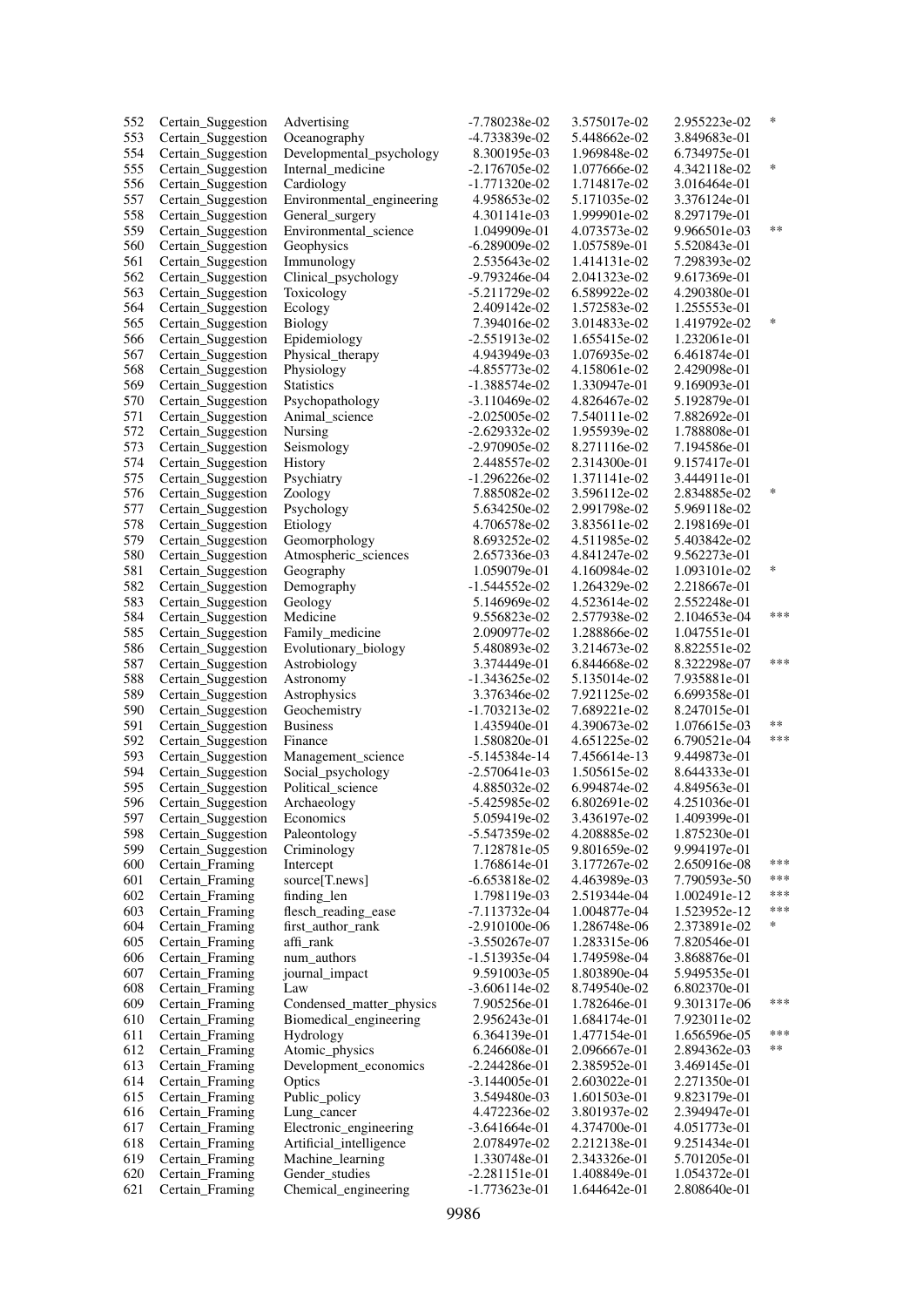| 622 | Certain_Framing | <b>Biophysics</b>           | $-2.215126e-01$ | 1.009032e-01 | 2.815969e-02 | ∗      |
|-----|-----------------|-----------------------------|-----------------|--------------|--------------|--------|
| 623 | Certain Framing | Analytical_chemistry        | 9.256706e-02    | 1.789268e-01 | 6.049234e-01 |        |
| 624 | Certain_Framing | Computer_science            | 8.466805e-02    | 1.178507e-01 | 4.725021e-01 |        |
| 625 | Certain_Framing | Radiology                   | 1.817084e-02    | 4.199881e-02 | 6.652752e-01 |        |
| 626 | Certain_Framing | Urology                     | -1.685674e-02   | 6.349886e-02 | 7.906552e-01 |        |
| 627 | Certain_Framing | Architecture                | 5.472754e-01    | 1.441714e-01 | 1.477112e-04 | ***    |
| 628 | Certain_Framing | Quantum_mechanics           | 6.205399e-01    | 5.710307e-01 | 2.771889e-01 |        |
| 629 | Certain_Framing | Particle_physics            | $-7.372746e-01$ | 4.941445e-01 | 1.357175e-01 |        |
| 630 | Certain_Framing | Materials_science           | 1.228320e-01    | 8.517044e-02 | 1.492727e-01 |        |
| 631 | Certain_Framing | Computational_biology       | $-3.510084e-01$ | 2.096840e-01 | 9.415697e-02 |        |
| 632 | Certain_Framing | Agronomy                    | -9.498953e-02   | 1.122629e-01 | 3.974932e-01 |        |
| 633 | Certain_Framing | Environmental_resource man- | $-6.612410e-02$ | 6.475690e-02 | 3.072199e-01 |        |
|     |                 | agement                     |                 |              |              |        |
|     |                 | Molecular_biology           |                 |              |              |        |
| 634 | Certain_Framing |                             | $-1.270884e-02$ | 4.194251e-02 | 7.618899e-01 |        |
| 635 | Certain_Framing | Dermatology                 | $-1.101070e-01$ | 5.713239e-02 | 5.397319e-02 | $***$  |
| 636 | Certain_Framing | Engineering                 | 4.388128e-01    | 1.521050e-01 | 3.921379e-03 | *      |
| 637 | Certain_Framing | Surgery                     | $-5.267669e-02$ | 2.133056e-02 | 1.354135e-02 |        |
| 638 | Certain_Framing | Public_health               | $-3.536222e-02$ | 2.906953e-02 | 2.238277e-01 |        |
| 639 | Certain_Framing | Molecular_physics           | 1.698111e-01    | 2.098412e-01 | 4.183940e-01 |        |
| 640 | Certain_Framing | <b>Bioinformatics</b>       | -8.723332e-02   | 9.615524e-02 | 3.643107e-01 |        |
| 641 | Certain_Framing | Physics                     | $-7.774521e-02$ | 1.092037e-01 | 4.765221e-01 |        |
| 642 | Certain_Framing | Cognitive_psychology        | 1.454097e-01    | 5.475452e-02 | 7.924816e-03 | **     |
| 643 | Certain Framing | Oncology                    | $-1.477650e-02$ | 3.767048e-02 | 6.948749e-01 |        |
| 644 | Certain_Framing | Pathology                   | -4.875385e-02   | 3.907047e-02 | 2.121106e-01 |        |
| 645 | Certain_Framing | Biochemistry                | 4.624853e-02    | 5.350468e-02 | 3.873935e-01 |        |
| 646 | Certain_Framing | Social_science              | 1.696629e-01    | 2.129644e-01 | 4.256557e-01 |        |
| 647 | Certain_Framing | Climatology                 | $-1.510953e-01$ | 5.915551e-02 | 1.065433e-02 | $\ast$ |
| 648 | Certain_Framing | Pharmacology                | 2.293167e-01    | 8.539080e-02 | 7.251369e-03 | $**$   |
| 649 | Certain_Framing | Agriculture                 | $-1.062199e-03$ | 6.901388e-02 | 9.877204e-01 |        |
| 650 | Certain_Framing | Neuroscience                | -1.753978e-01   | 4.591912e-02 | 1.342267e-04 | ***    |
| 651 | Certain_Framing | Fishery                     | 9.172765e-02    | 9.825206e-02 | 3.505300e-01 |        |
| 652 | Certain_Framing | Virology                    | $-6.151043e-02$ | 4.430467e-02 | 1.650539e-01 |        |
| 653 |                 |                             |                 |              |              |        |
|     | Certain_Framing | Microbiology                | -7.257720e-02   | 6.590010e-02 | 2.707770e-01 | *      |
| 654 | Certain_Framing | Communication               | $-1.395912e-01$ | 6.766987e-02 | 3.914888e-02 |        |
| 655 | Certain_Framing | Endocrinology               | $-1.211106e-02$ | 2.182061e-02 | 5.788846e-01 |        |
| 656 | Certain_Framing | Epigenetics                 | -1.002413e-01   | 6.535501e-02 | 1.251038e-01 |        |
| 657 | Certain_Framing | Marketing                   | 2.184494e-04    | 7.050194e-02 | 9.975278e-01 |        |
| 658 | Certain_Framing | Global_health               | $-3.915400e-02$ | 1.035649e-01 | 7.053903e-01 |        |
| 659 | Certain_Framing | Agroforestry                | 8.850096e-02    | 9.048811e-02 | 3.280728e-01 |        |
| 660 | Certain Framing | Chemistry                   | $-3.275068e-02$ | 7.558648e-02 | 6.648131e-01 |        |
| 661 | Certain_Framing | Mathematics                 | -3.968767e-01   | 2.202806e-01 | 7.161766e-02 |        |
| 662 | Certain_Framing | Gynecology                  | 1.609573e-02    | 3.613843e-02 | 6.560445e-01 |        |
| 663 | Certain Framing | Gerontology                 | -4.474339e-02   | 3.829938e-02 | 2.427258e-01 |        |
| 664 | Certain_Framing | Meteorology                 | 1.489492e-01    | 1.145056e-01 | 1.933490e-01 |        |
| 665 | Certain Framing | Veterinary_medicine         | $-3.616296e-01$ | 2.614042e-01 | 1.665624e-01 |        |
| 666 | Certain Framing | Government                  | $-1.025851e-01$ | 7.687855e-02 | 1.821031e-01 |        |
| 667 | Certain Framing | Dentistry                   | $-1.646786e-01$ | 1.417301e-01 | 2.452907e-01 |        |
| 668 | Certain_Framing | Microeconomics              | 1.268712e-01    | 1.204674e-01 | 2.922879e-01 |        |
| 669 | Certain Framing | Sociology                   | $-1.769746e-01$ | 1.503236e-01 | 2.391007e-01 |        |
| 670 | Certain_Framing | Emergency_medicine          | $-7.270091e-02$ | 3.205052e-02 | 2.332582e-02 | $\ast$ |
| 671 | Certain_Framing | Pediatrics                  | -4.859457e-02   | 2.574450e-02 | 5.910578e-02 |        |
| 672 | Certain_Framing | Advertising                 | 1.864501e-02    | 6.976798e-02 | 7.892863e-01 |        |
| 673 | Certain_Framing | Oceanography                | 1.285919e-01    | 1.063329e-01 | 2.265569e-01 |        |
| 674 | Certain_Framing | Developmental_psychology    | $-4.514817e-02$ | 3.844242e-02 | 2.402418e-01 |        |
| 675 | Certain_Framing | Internal_medicine           | $-5.697354e-02$ | 2.103111e-02 | 6.757181e-03 | $***$  |
| 676 | Certain_Framing | Cardiology                  | $-8.515402e-02$ | 3.346537e-02 | 1.095356e-02 | *      |
| 677 | Certain Framing | Environmental_engineering   | 4.198091e-02    | 1.009149e-01 | 6.774147e-01 |        |
|     |                 |                             |                 |              |              |        |
| 678 | Certain_Framing | General_surgery             | 5.296179e-02    | 3.902893e-02 | 1.748085e-01 |        |
| 679 | Certain_Framing | Environmental_science       | -9.601846e-02   | 7.949750e-02 | 2.271394e-01 |        |
| 680 | Certain_Framing | Geophysics                  | 2.878822e-01    | 2.063930e-01 | 1.630923e-01 |        |
| 681 | Certain_Framing | Immunology                  | $-2.213069e-02$ | 2.759736e-02 | 4.226176e-01 |        |
| 682 | Certain_Framing | Clinical_psychology         | 5.989462e-02    | 3.983728e-02 | 1.327391e-01 |        |
| 683 | Certain_Framing | Toxicology                  | $-1.701951e-01$ | 1.286051e-01 | 1.857280e-01 |        |
| 684 | Certain_Framing | Ecology                     | $-8.975301e-02$ | 3.068963e-02 | 3.455605e-03 | $***$  |
| 685 | Certain_Framing | <b>Biology</b>              | 9.653216e-02    | 5.883574e-02 | 1.008826e-01 |        |
| 686 | Certain_Framing | Epidemiology                | 2.623765e-04    | 3.230613e-02 | 9.935201e-01 |        |
| 687 | Certain_Framing | Physical_therapy            | $-1.041203e-02$ | 2.101685e-02 | 6.203165e-01 |        |
| 688 | Certain_Framing | Physiology                  | 2.457842e-01    | 8.114633e-02 | 2.459249e-03 | $***$  |
| 689 | Certain_Framing | <b>Statistics</b>           | 1.104481e-01    | 2.597399e-01 | 6.706793e-01 |        |
| 690 | Certain_Framing | Psychopathology             | -8.899041e-02   | 9.419055e-02 | 3.447829e-01 |        |
|     |                 |                             |                 |              |              |        |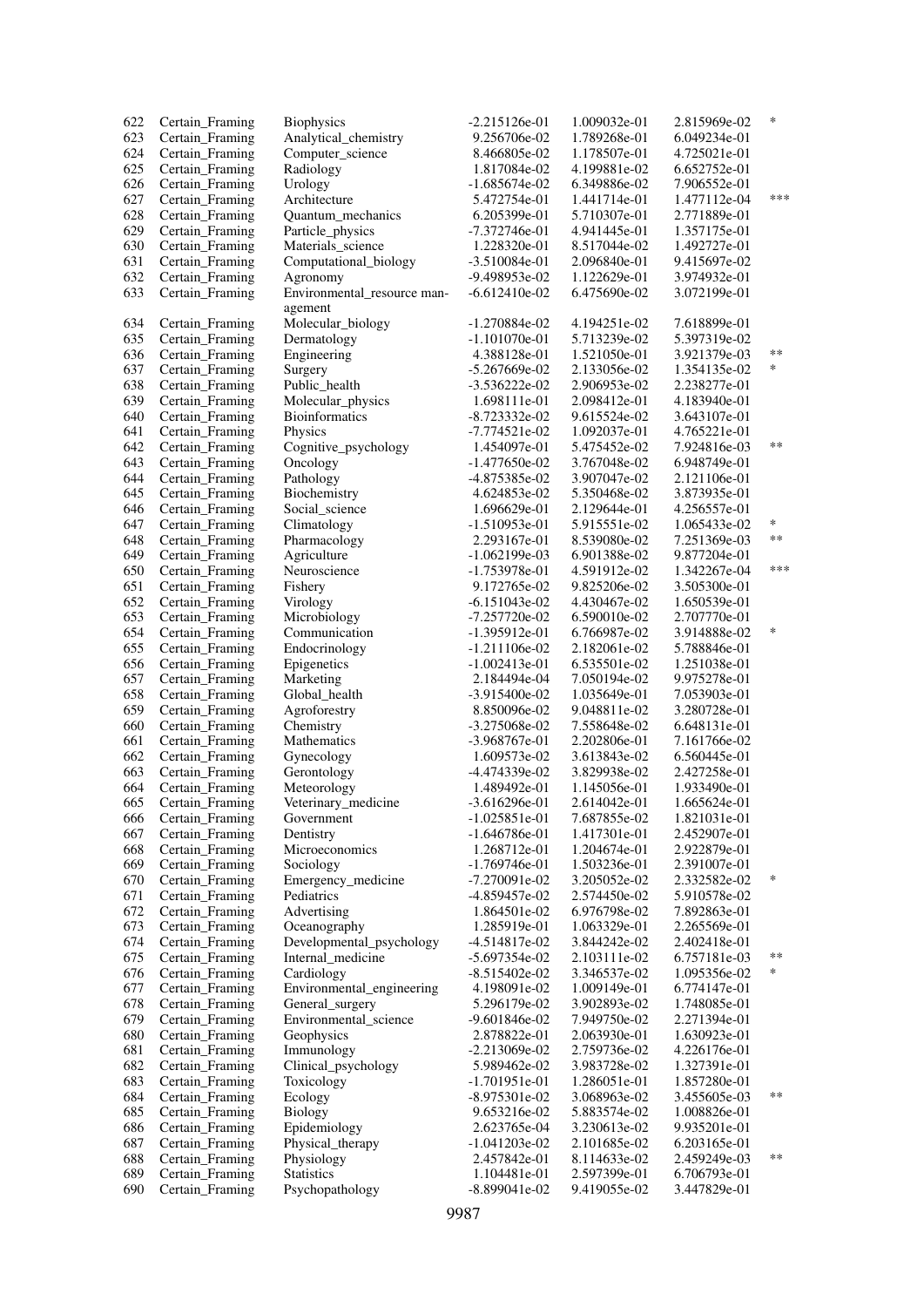| 691 | Certain Framing                      | Animal science              | -5.872492e-03   | 1.471485e-01 | 9.681666e-01 |        |
|-----|--------------------------------------|-----------------------------|-----------------|--------------|--------------|--------|
| 692 | Certain_Framing                      | Nursing                     | 8.471809e-02    | 3.817098e-02 | 2.647414e-02 | $\ast$ |
| 693 | Certain_Framing                      | Seismology                  | -7.971247e-02   | 1.614144e-01 | 6.214292e-01 |        |
| 694 | Certain_Framing                      | History                     | $-3.112217e-01$ | 4.516456e-01 | 4.907827e-01 |        |
| 695 | Certain_Framing                      | Psychiatry                  | $-5.876560e-02$ | 2.675840e-02 | 2.809837e-02 | $\ast$ |
| 696 | Certain_Framing                      | Zoology                     | 1.314946e-01    | 7.017966e-02 | 6.099606e-02 |        |
| 697 | Certain_Framing                      | Psychology                  | $-1.012912e-01$ | 5.838622e-02 | 8.279123e-02 |        |
| 698 | Certain_Framing                      | Etiology                    | 3.149850e-01    | 7.485358e-02 | 2.593465e-05 | ***    |
| 699 | Certain_Framing                      | Geomorphology               | $-3.309416e-01$ | 8.805330e-02 | 1.717327e-04 | ***    |
| 700 | Certain_Framing                      | Atmospheric_sciences        | 3.980629e-01    | 9.447900e-02 | 2.534220e-05 | ***    |
|     |                                      |                             |                 |              |              |        |
| 701 | Certain_Framing                      | Geography                   | 8.155008e-03    | 8.120337e-02 | 9.200069e-01 | $\ast$ |
| 702 | Certain Framing                      | Demography                  | -5.086070e-02   | 2.467391e-02 | 3.929275e-02 |        |
| 703 | Certain_Framing                      | Geology                     | 1.404526e-01    | 8.828025e-02 | 1.116370e-01 |        |
| 704 | Certain Framing                      | Medicine                    | $-1.125198e-01$ | 5.030955e-02 | 2.533260e-02 | ∗      |
| 705 | Certain_Framing                      | Family_medicine             | 4.556540e-02    | 2.515277e-02 | 7.007938e-02 |        |
| 706 | Certain_Framing                      | Evolutionary_biology        | 2.341686e-01    | 6.273572e-02 | 1.903030e-04 | ***    |
| 707 | Certain Framing                      | Astrobiology                | $-2.823186e-01$ | 1.335766e-01 | 3.457410e-02 | *      |
| 708 | Certain_Framing                      | Astronomy                   | 1.473447e-01    | 1.002120e-01 | 1.414965e-01 |        |
| 709 | Certain_Framing                      | Astrophysics                | 3.608433e-01    | 1.545841e-01 | 1.959593e-02 | $\ast$ |
| 710 | Certain_Framing                      | Geochemistry                | -2.768964e-03   | 1.500584e-01 | 9.852781e-01 |        |
| 711 | Certain Framing                      | <b>Business</b>             | -9.469593e-02   | 8.568585e-02 | 2.691139e-01 |        |
| 712 | Certain_Framing                      | Finance                     | 1.294520e-01    | 9.077063e-02 | 1.538507e-01 |        |
| 713 | Certain_Framing                      | Management_science          | -4.501820e-12   | 1.455190e-12 | 1.981411e-03 | $***$  |
| 714 | Certain_Framing                      | Social_psychology           | 9.043926e-02    | 2.938271e-02 | 2.088442e-03 | $***$  |
| 715 | Certain_Framing                      | Political science           | $-2.341919e-01$ | 1.365079e-01 | 8.626046e-02 |        |
| 716 | Certain_Framing                      | Archaeology                 | 3.077281e-01    | 1.327574e-01 | 2.046617e-02 | $\ast$ |
| 717 | Certain_Framing                      | Economics                   | $-3.336342e-02$ | 6.705884e-02 | 6.188275e-01 |        |
| 718 |                                      |                             |                 |              |              |        |
|     | Certain_Framing                      | Paleontology                | $-1.203383e-01$ | 8.213819e-02 | 1.429256e-01 |        |
| 719 | Certain_Framing                      | Criminology                 | $-2.083024e-01$ | 1.912835e-01 | 2.761865e-01 | $***$  |
| 720 | Uncertain_Number                     | Intercept                   | 8.036772e-02    | 2.829587e-02 | 4.514603e-03 |        |
| 721 | Uncertain Number                     | source[T.news]              | 9.854131e-03    | 3.975506e-03 | 1.319834e-02 | $\ast$ |
| 722 | Uncertain Number                     | finding_len                 | 2.530194e-03    | 2.243658e-04 | 2.327746e-29 | ***    |
| 723 | Uncertain Number                     | flesch_reading_ease         | 9.689563e-04    | 8.949156e-05 | 3.333206e-27 | ***    |
| 724 | Uncertain_Number                     | first_author_rank           | -4.109076e-06   | 1.145942e-06 | 3.373219e-04 | ***    |
| 725 | Uncertain Number                     | affi_rank                   | $-4.135660e-06$ | 1.142885e-06 | 2.973018e-04 | ***    |
| 726 | Uncertain Number                     | num_authors                 | 1.594579e-04    | 1.558144e-04 | 3.061454e-01 |        |
| 727 | Uncertain_Number                     | journal_impact              | 4.312048e-05    | 1.606494e-04 | 7.883853e-01 |        |
| 728 | Uncertain Number                     | Law                         | 1.876525e-01    | 7.792099e-02 | 1.604339e-02 | ∗      |
| 729 | Uncertain_Number                     | Condensed_matter_physics    | 3.462799e-01    | 1.587575e-01 | 2.918736e-02 | $\ast$ |
| 730 | Uncertain Number                     | Biomedical_engineering      | $-3.719016e-01$ | 1.499879e-01 | 1.316755e-02 | $\ast$ |
| 731 | Uncertain_Number                     | Hydrology                   | 1.926085e-01    | 1.315513e-01 | 1.431819e-01 |        |
| 732 | Uncertain_Number                     | Atomic_physics              | $-1.662291e-01$ | 1.867234e-01 | 3.733522e-01 |        |
| 733 | Uncertain Number                     | Development_economics       | 2.104808e-01    | 2.124863e-01 | 3.219179e-01 |        |
| 734 | Uncertain_Number                     | Optics                      | -7.513547e-01   | 2.318179e-01 | 1.193506e-03 | $***$  |
| 735 | Uncertain_Number                     | Public_policy               | $-1.975167e-01$ | 1.426255e-01 | 1.661180e-01 |        |
| 736 | Uncertain_Number                     | Lung_cancer                 | 8.149596e-02    | 3.385900e-02 | 1.610142e-02 | ∗      |
| 737 | Uncertain Number                     | Electronic_engineering      | 5.978822e-01    | 3.895987e-01 | 1.249038e-01 |        |
| 738 | Uncertain_Number                     | Artificial_intelligence     | $-2.143497e-01$ | 1.970069e-01 | 2.766013e-01 |        |
| 739 | Uncertain_Number                     | Machine_learning            | $-9.886740e-02$ | 2.086902e-01 | 6.356846e-01 |        |
| 740 | Uncertain_Number                     | Gender_studies              | 8.717666e-02    | 1.254682e-01 | 4.871863e-01 |        |
| 741 |                                      | Chemical_engineering        | $-5.415848e-01$ | 1.464673e-01 | 2.184954e-04 | ***    |
| 742 | Uncertain_Number<br>Uncertain_Number |                             | 3.179963e-01    |              |              | ***    |
|     |                                      | <b>Biophysics</b>           |                 | 8.986158e-02 | 4.034473e-04 |        |
| 743 | Uncertain_Number                     | Analytical_chemistry        | 2.313544e-01    | 1.593473e-01 | 1.465567e-01 | $***$  |
| 744 | Uncertain_Number                     | Computer_science            | 3.218781e-01    | 1.049546e-01 | 2.167830e-03 |        |
| 745 | Uncertain_Number                     | Radiology                   | -5.179288e-02   | 3.740298e-02 | 1.661599e-01 |        |
| 746 | Uncertain_Number                     | Urology                     | -9.312205e-02   | 5.655033e-02 | 9.964155e-02 |        |
| 747 | Uncertain_Number                     | Architecture                | $-7.487101e-02$ | 1.283950e-01 | 5.598158e-01 |        |
| 748 | Uncertain Number                     | Quantum_mechanics           | $-2.311866e-01$ | 5.085442e-01 | 6.494011e-01 |        |
| 749 | Uncertain_Number                     | Particle_physics            | -4.852988e-01   | 4.400715e-01 | 2.701463e-01 |        |
| 750 | Uncertain_Number                     | Materials_science           | 5.384376e-01    | 7.585045e-02 | 1.324733e-12 | ***    |
| 751 | Uncertain_Number                     | Computational_biology       | $-2.063257e-01$ | 1.867387e-01 | 2.692278e-01 |        |
| 752 | Uncertain_Number                     | Agronomy                    | 2.292139e-02    | 9.997824e-02 | 8.186675e-01 |        |
| 753 | Uncertain_Number                     | Environmental_resource man- | 1.271473e-01    | 5.767070e-02 | 2.749167e-02 | $\ast$ |
|     |                                      | agement                     |                 |              |              |        |
| 754 | Uncertain_Number                     | Molecular_biology           | $-4.115803e-02$ | 3.735284e-02 | 2.705379e-01 |        |
| 755 | Uncertain_Number                     | Dermatology                 | $-2.519845e-02$ | 5.088053e-02 | 6.204339e-01 |        |
| 756 | Uncertain Number                     | Engineering                 | $-1.548033e-01$ | 1.354605e-01 | 2.531457e-01 |        |
| 757 | Uncertain_Number                     | Surgery                     | $-2.560537e-02$ | 1.899641e-02 | 1.777120e-01 |        |
| 758 | Uncertain_Number                     | Public_health               | 1.709295e-01    | 2.588852e-02 | 4.198612e-11 | ***    |
| 759 | Uncertain Number                     | Molecular_physics           | $-2.711366e-01$ | 1.868788e-01 | 1.468405e-01 |        |
|     |                                      |                             |                 |              |              |        |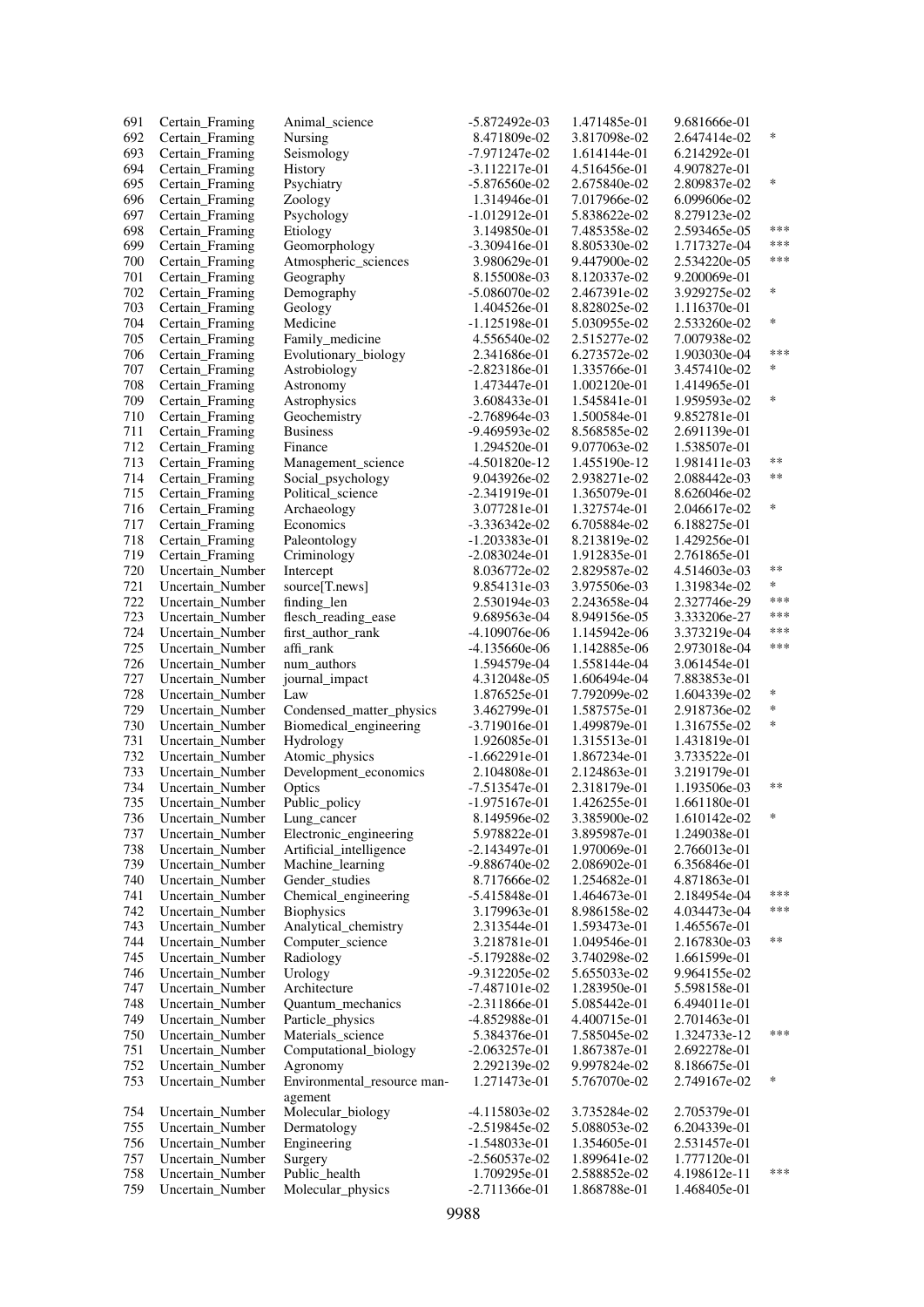| 760 | Uncertain_Number | <b>Bioinformatics</b>     | 2.669767e-02    | 8.563320e-02 | 7.552220e-01 |            |
|-----|------------------|---------------------------|-----------------|--------------|--------------|------------|
| 761 | Uncertain_Number | Physics                   | 5.213570e-01    | 9.725384e-02 | 8.427141e-08 | ***        |
| 762 | Uncertain_Number | Cognitive_psychology      | -2.394485e-02   | 4.876286e-02 | 6.234015e-01 |            |
| 763 | Uncertain Number | Oncology                  | $-6.487146e-02$ | 3.354829e-02 | 5.317477e-02 |            |
| 764 | Uncertain Number | Pathology                 | -1.926027e-02   | 3.479508e-02 | 5.799071e-01 |            |
| 765 | Uncertain Number | Biochemistry              | 4.004910e-02    | 4.764979e-02 | 4.006500e-01 |            |
| 766 | Uncertain Number | Social_science            | 8.343142e-02    | 1.896602e-01 | 6.600173e-01 |            |
| 767 | Uncertain_Number | Climatology               | -9.674010e-02   | 5.268226e-02 | 6.633698e-02 |            |
| 768 | Uncertain Number | Pharmacology              | $-1.025468e-01$ | 7.604669e-02 | 1.775302e-01 |            |
| 769 | Uncertain_Number | Agriculture               | 1.764185e-01    | 6.146185e-02 | 4.106454e-03 | $**$       |
| 770 | Uncertain Number | Neuroscience              | -8.918402e-02   | 4.089430e-02 | 2.921288e-02 | $\ast$     |
|     |                  |                           |                 |              |              | $\ast$     |
| 771 | Uncertain_Number | Fishery                   | -2.097097e-01   | 8.750057e-02 | 1.655895e-02 | $\ast\ast$ |
| 772 | Uncertain_Number | Virology                  | 1.018581e-01    | 3.945652e-02 | 9.847172e-03 | *          |
| 773 | Uncertain Number | Microbiology              | $-1.283548e-01$ | 5.868881e-02 | 2.875720e-02 |            |
| 774 | Uncertain_Number | Communication             | $-1.183637e-01$ | 6.026491e-02 | 4.954477e-02 | $\ast$     |
| 775 | Uncertain Number | Endocrinology             | $-2.252941e-02$ | 1.943283e-02 | 2.463357e-01 |            |
| 776 | Uncertain Number | Epigenetics               | -8.449373e-02   | 5.820337e-02 | 1.466095e-01 |            |
| 777 | Uncertain_Number | Marketing                 | $-6.220513e-03$ | 6.278709e-02 | 9.210817e-01 |            |
| 778 | Uncertain_Number | Global_health             | -7.477826e-02   | 9.223205e-02 | 4.175170e-01 |            |
| 779 | Uncertain_Number | Agroforestry              | 5.294632e-02    | 8.058621e-02 | 5.111831e-01 |            |
| 780 | Uncertain Number | Chemistry                 | -1.773415e-02   | 6.731524e-02 | 7.922084e-01 |            |
| 781 | Uncertain Number | Mathematics               | $-1.391172e-01$ | 1.961758e-01 | 4.782467e-01 |            |
| 782 | Uncertain_Number | Gynecology                | 9.496896e-02    | 3.218388e-02 | 3.174912e-03 | $***$      |
| 783 | Uncertain Number | Gerontology               | $-1.420052e-02$ | 3.410837e-02 | 6.771714e-01 |            |
| 784 | Uncertain Number | Meteorology               | $-2.228219e-02$ | 1.019756e-01 | 8.270389e-01 |            |
| 785 | Uncertain_Number | Veterinary_medicine       | 5.301580e-01    | 2.327994e-01 | 2.278341e-02 | $\ast$     |
| 786 | Uncertain_Number | Government                | $-6.932230e-02$ | 6.846592e-02 | 3.113139e-01 |            |
| 787 | Uncertain Number | Dentistry                 | -1.779317e-01   | 1.262210e-01 | 1.586567e-01 |            |
|     |                  |                           | 1.177684e-01    | 1.072849e-01 |              |            |
| 788 | Uncertain_Number | Microeconomics            |                 |              | 2.723487e-01 |            |
| 789 | Uncertain_Number | Sociology                 | $-1.393366e-01$ | 1.338740e-01 | 2.979858e-01 |            |
| 790 | Uncertain Number | Emergency_medicine        | 4.088170e-02    | 2.854331e-02 | 1.520908e-01 |            |
| 791 | Uncertain_Number | Pediatrics                | -3.070933e-02   | 2.292735e-02 | 1.804576e-01 |            |
| 792 | Uncertain Number | Advertising               | $-2.440927e-02$ | 6.213344e-02 | 6.944349e-01 |            |
| 793 | Uncertain_Number | Oceanography              | $-1.913469e-01$ | 9.469719e-02 | 4.333959e-02 | $\ast$     |
| 794 | Uncertain_Number | Developmental_psychology  | -3.678099e-02   | 3.423576e-02 | 2.826882e-01 |            |
| 795 | Uncertain Number | Internal_medicine         | -6.386282e-02   | 1.872973e-02 | 6.523026e-04 | ***        |
| 796 | Uncertain Number | Cardiology                | $-5.415164e-02$ | 2.980334e-02 | 6.924529e-02 |            |
| 797 | Uncertain_Number | Environmental_engineering | $-1.898473e-01$ | 8.987206e-02 | 3.466959e-02 | $\ast$     |
| 798 | Uncertain Number | General_surgery           | $-1.767917e-02$ | 3.475808e-02 | 6.110168e-01 |            |
| 799 | Uncertain Number | Environmental_science     | 3.948327e-02    | 7.079828e-02 | 5.770678e-01 |            |
| 800 | Uncertain_Number | Geophysics                | $-2.312014e-01$ | 1.838079e-01 | 2.084713e-01 |            |
| 801 | Uncertain Number | Immunology                | $-5.781182e-02$ | 2.457745e-02 | 1.867597e-02 | $\ast$     |
| 802 | Uncertain Number | Clinical_psychology       | $-6.816074e-02$ | 3.547798e-02 | 5.472669e-02 |            |
| 803 | Uncertain_Number | Toxicology                | 2.076576e-01    | 1.145322e-01 | 6.984032e-02 |            |
| 804 | Uncertain_Number | Ecology                   | 2.738174e-02    | 2.733134e-02 | 3.164374e-01 |            |
| 805 | Uncertain_Number | <b>Biology</b>            | -4.102415e-02   | 5.239749e-02 | 4.336758e-01 |            |
| 806 | Uncertain_Number | Epidemiology              | 1.176510e-01    | 2.877094e-02 | 4.354050e-05 | ***        |
| 807 | Uncertain_Number | Physical_therapy          | -2.958667e-02   | 1.871703e-02 | 1.139627e-01 |            |
| 808 | Uncertain Number | Physiology                | -7.205563e-02   | 7.226668e-02 | 3.187444e-01 |            |
| 809 | Uncertain_Number | <b>Statistics</b>         | 9.034200e-02    | 2.313172e-01 | 6.961329e-01 |            |
| 810 | Uncertain_Number | Psychopathology           | $-1.024174e-02$ | 8.388350e-02 | 9.028258e-01 |            |
|     |                  | Animal science            |                 |              |              |            |
| 811 | Uncertain Number |                           | -8.864893e-02   | 1.310464e-01 | 4.987543e-01 |            |
| 812 | Uncertain_Number | Nursing                   | $-3.223246e-02$ | 3.399403e-02 | 3.430553e-01 | $**$       |
| 813 | Uncertain Number | Seismology                | $-3.794824e-01$ | 1.437512e-01 | 8.303977e-03 |            |
| 814 | Uncertain Number | History                   | -6.974666e-02   | 4.022231e-01 | 8.623374e-01 |            |
| 815 | Uncertain_Number | Psychiatry                | 3.308198e-02    | 2.383029e-02 | 1.650900e-01 |            |
| 816 | Uncertain Number | Zoology                   | -9.734051e-02   | 6.250006e-02 | 1.193887e-01 |            |
| 817 | Uncertain Number | Psychology                | $-5.354672e-02$ | 5.199715e-02 | 3.031225e-01 |            |
| 818 | Uncertain_Number | Etiology                  | $-1.112802e-01$ | 6.666253e-02 | 9.508074e-02 |            |
| 819 | Uncertain_Number | Geomorphology             | $-5.311842e-02$ | 7.841784e-02 | 4.981790e-01 |            |
| 820 | Uncertain Number | Atmospheric_sciences      | -8.300485e-02   | 8.414039e-02 | 3.239040e-01 |            |
| 821 | Uncertain_Number | Geography                 | 5.294004e-02    | 7.231748e-02 | 4.641510e-01 |            |
| 822 | Uncertain Number | Demography                | 3.760599e-03    | 2.197390e-02 | 8.641169e-01 |            |
| 823 | Uncertain Number | Geology                   | 3.327749e-01    | 7.861996e-02 | 2.324780e-05 | ***        |
| 824 | Uncertain_Number | Medicine                  | $-8.343590e-02$ | 4.480430e-02 | 6.259316e-02 |            |
| 825 | Uncertain Number | Family_medicine           | 6.064260e-02    | 2.240036e-02 | 6.793866e-03 | $***$      |
| 826 | Uncertain Number | Evolutionary_biology      | 2.494916e-01    | 5.587070e-02 | 8.054599e-06 | ***        |
| 827 | Uncertain_Number | Astrobiology              | -8.505536e-02   | 1.189596e-01 | 4.746259e-01 |            |
| 828 | Uncertain_Number | Astronomy                 | 1.408712e-01    | 8.924603e-02 | 1.144844e-01 |            |
| 829 | Uncertain_Number | Astrophysics              | $-3.037560e-02$ | 1.376684e-01 | 8.253737e-01 |            |
|     |                  |                           |                 |              |              |            |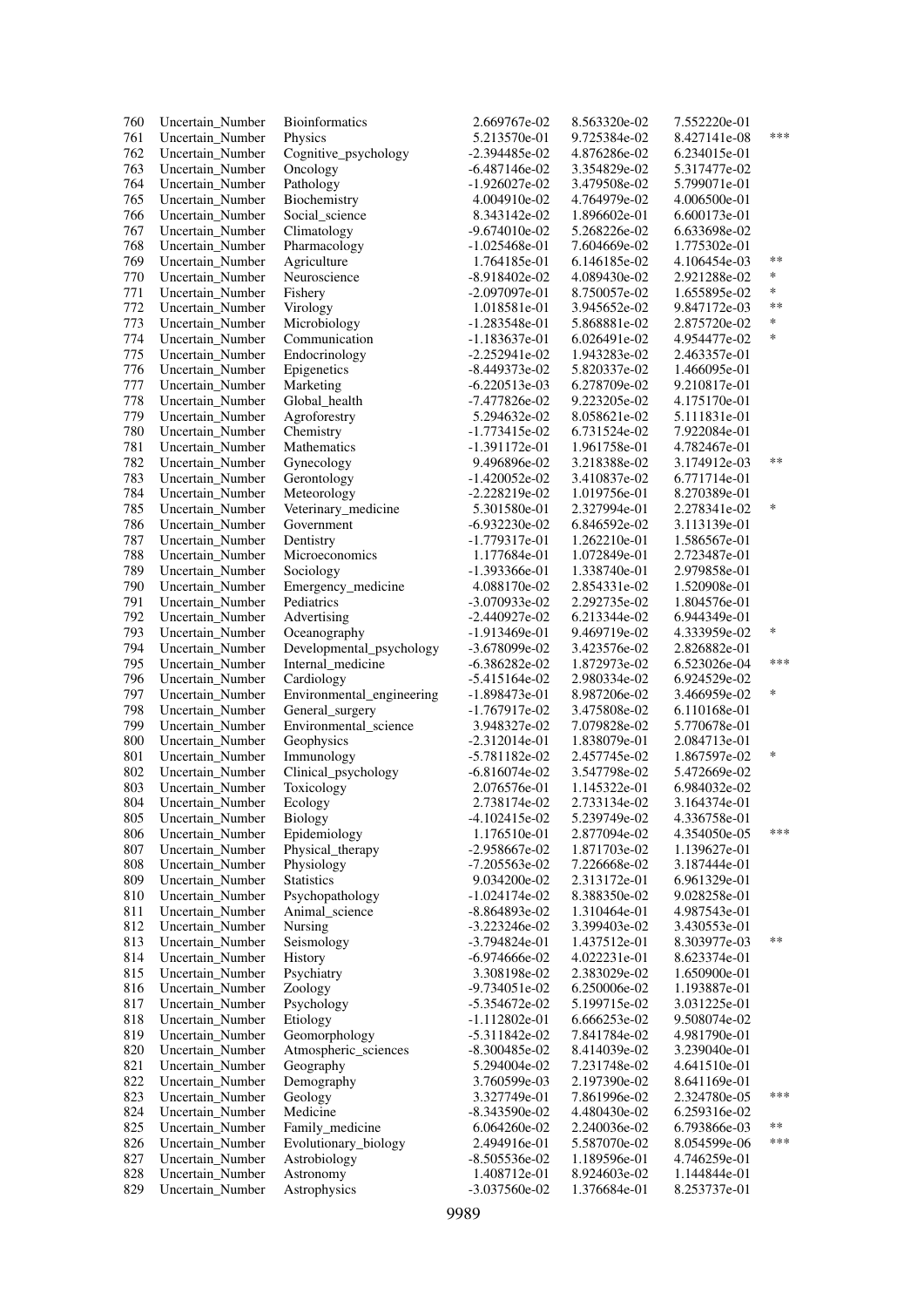| 830 | Uncertain_Number | Geochemistry                           | 8.971024e-02    | 1.336379e-01 | 5.020455e-01 |        |
|-----|------------------|----------------------------------------|-----------------|--------------|--------------|--------|
| 831 | Uncertain Number | <b>Business</b>                        | $-5.698424e-02$ | 7.630945e-02 | 4.552267e-01 |        |
| 832 | Uncertain_Number | Finance                                | $-3.738821e-02$ | 8.083782e-02 | 6.437241e-01 |        |
| 833 | Uncertain Number | Management science                     | $-2.165602e-12$ | 1.295952e-12 | 9.473557e-02 |        |
| 834 | Uncertain_Number | Social_psychology                      | $-6.725829e-02$ | 2.616743e-02 | 1.017188e-02 | $\ast$ |
| 835 | Uncertain Number | Political_science                      | 3.469279e-01    | 1.215702e-01 | 4.327793e-03 | $***$  |
| 836 | Uncertain_Number | Archaeology                            | 1.174663e-01    | 1.182301e-01 | 3.204654e-01 |        |
| 837 | Uncertain_Number | Economics                              | 1.005533e-01    | 5.972075e-02 | 9.225877e-02 |        |
| 838 | Uncertain_Number | Paleontology                           | 1.346898e-01    | 7.315000e-02 | 6.560295e-02 |        |
| 839 | Uncertain Number | Criminology                            | $-1.528824e-01$ | 1.703518e-01 | 3.694950e-01 |        |
| 840 | Uncertain Extent | Intercept                              | 1.384817e-01    | 3.966968e-02 | 4.830408e-04 | ***    |
| 841 | Uncertain_Extent | source[T.news]                         | 1.141141e-02    | 5.573500e-03 | 4.063482e-02 | $\ast$ |
| 842 | Uncertain Extent | finding_len                            | 1.697607e-03    | 3.145519e-04 | 6.898547e-08 | ***    |
| 843 | Uncertain_Extent | flesch_reading_ease                    | 5.019145e-04    | 1.254636e-04 | 6.356305e-05 | ***    |
| 844 | Uncertain_Extent | first_author_rank                      | $-2.633616e-06$ | 1.606565e-06 | 1.011782e-01 |        |
| 845 | Uncertain_Extent | affi_rank                              | $-3.149592e-06$ | 1.602279e-06 | 4.935493e-02 | $\ast$ |
| 846 | Uncertain_Extent | num_authors                            | $-6.797947e-04$ | 2.184455e-04 | 1.862479e-03 | $**$   |
| 847 | Uncertain Extent | journal_impact                         | 4.552613e-04    | 2.252241e-04 | 4.326181e-02 | $\ast$ |
| 848 | Uncertain_Extent | Law                                    | 3.601845e-02    | 1.092421e-01 | 7.416228e-01 |        |
| 849 | Uncertain_Extent | Condensed_matter_physics               | 2.039316e-01    | 2.225717e-01 | 3.595522e-01 |        |
| 850 | Uncertain_Extent | Biomedical_engineering                 | $-1.945339e-01$ | 2.102770e-01 | 3.549145e-01 |        |
| 851 | Uncertain_Extent | Hydrology                              | $-1.382001e-01$ | 1.844297e-01 | 4.536673e-01 |        |
| 852 | Uncertain_Extent | Atomic_physics                         | $-2.374851e-01$ | 2.617788e-01 | 3.643189e-01 |        |
| 853 | Uncertain_Extent | Development_economics                  | 1.204365e+00    | 2.978973e-01 | 5.310006e-05 | ***    |
| 854 | Uncertain Extent | Optics                                 | $-6.632538e-03$ | 3.249995e-01 | 9.837183e-01 |        |
| 855 | Uncertain Extent | Public_policy                          | $-2.716704e-01$ | 1.999552e-01 | 1.742790e-01 |        |
| 856 | Uncertain_Extent | Lung_cancer                            | -9.329557e-03   | 4.746897e-02 | 8.441905e-01 |        |
| 857 | Uncertain_Extent | Electronic_engineering                 | $-6.732345e-01$ | 5.462019e-01 | 2.177567e-01 |        |
| 858 | Uncertain_Extent | Artificial_intelligence                | $-4.193149e-01$ | 2.761958e-01 | 1.289933e-01 |        |
| 859 | Uncertain_Extent | Machine_learning                       | 7.885666e-02    | 2.925753e-01 | 7.875292e-01 |        |
| 860 | Uncertain_Extent | Gender studies                         | 3.296619e-01    | 1.759014e-01 | 6.093503e-02 |        |
| 861 | Uncertain_Extent | Chemical_engineering                   | $-5.681293e-01$ | 2.053412e-01 | 5.669666e-03 | $***$  |
| 862 | Uncertain_Extent | <b>Biophysics</b>                      | 1.544716e-01    | 1.259823e-01 | 2.201694e-01 |        |
| 863 | Uncertain_Extent | Analytical_chemistry                   | $-6.773311e-02$ | 2.233985e-01 | 7.617468e-01 |        |
| 864 | Uncertain_Extent | Computer_science                       | 3.239349e-01    | 1.471421e-01 | 2.771736e-02 | $\ast$ |
| 865 | Uncertain_Extent | Radiology                              | 3.714296e-02    | 5.243748e-02 | 4.787540e-01 |        |
| 866 | Uncertain_Extent | Urology                                | $-1.040627e-01$ | 7.928131e-02 | 1.893492e-01 |        |
| 867 | Uncertain_Extent | Architecture                           | $-2.395985e-01$ | 1.800047e-01 | 1.831899e-01 |        |
| 868 | Uncertain_Extent | Quantum_mechanics                      | $-3.159762e-01$ | 7.129587e-01 | 6.576356e-01 |        |
| 869 | Uncertain_Extent | Particle_physics                       | $-2.317123e-01$ | 6.169627e-01 | 7.072432e-01 |        |
| 870 | Uncertain_Extent | Materials_science                      | 4.261880e-01    | 1.063393e-01 | 6.162420e-05 | ***    |
| 871 | Uncertain_Extent | Computational_biology                  | $-3.219202e-01$ | 2.618003e-01 | 2.188539e-01 |        |
| 872 | Uncertain_Extent | Agronomy                               | 2.218747e-01    | 1.401655e-01 | 1.134575e-01 |        |
| 873 | Uncertain Extent | Environmental_resource man-<br>agement | 1.267310e-01    | 8.085203e-02 | 1.170354e-01 |        |
| 874 | Uncertain_Extent | Molecular_biology                      | $-3.655988e-02$ | 5.236720e-02 | 4.850991e-01 |        |
| 875 | Uncertain_Extent | Dermatology                            | $-6.431341e-02$ | 7.133247e-02 | 3.672856e-01 |        |
| 876 | Uncertain Extent | Engineering                            | $-1.518751e-01$ | 1.899103e-01 | 4.238874e-01 |        |
| 877 | Uncertain Extent | Surgery                                | $-7.811676e-02$ | 2.663220e-02 | 3.361040e-03 | $***$  |
| 878 | Uncertain_Extent | Public_health                          | 6.465609e-02    | 3.629467e-02 | 7.486691e-02 |        |
| 879 | Uncertain Extent | Molecular_physics                      | $-2.779015e-01$ | 2.619966e-01 | 2.888430e-01 |        |
| 880 | Uncertain Extent | <b>Bioinformatics</b>                  | 4.519419e-02    | 1.200543e-01 | 7.065901e-01 |        |
| 881 | Uncertain_Extent | Physics                                | 2.684745e-01    | 1.363460e-01 | 4.896642e-02 | $\ast$ |
| 882 | Uncertain_Extent | Cognitive_psychology                   | 3.173258e-02    | 6.836359e-02 | 6.425311e-01 |        |
| 883 | Uncertain_Extent | Oncology                               | $-7.714572e-02$ | 4.703336e-02 | 1.009806e-01 |        |
| 884 | Uncertain_Extent | Pathology                              | 1.118740e-01    | 4.878131e-02 | 2.184208e-02 | $\ast$ |
| 885 | Uncertain_Extent | Biochemistry                           | $-3.557743e-02$ | 6.680311e-02 | 5.943393e-01 |        |
| 886 | Uncertain Extent | Social_science                         | 1.477850e-01    | 2.658961e-01 | 5.783572e-01 |        |
| 887 | Uncertain_Extent | Climatology                            | $-6.463593e-02$ | 7.385843e-02 | 3.815178e-01 |        |
| 888 | Uncertain Extent | Pharmacology                           | $-1.156023e-01$ | 1.066144e-01 | 2.782506e-01 |        |
| 889 | Uncertain Extent | Agriculture                            | 2.811641e-01    | 8.616707e-02 | 1.105186e-03 | $***$  |
| 890 | Uncertain_Extent | Neuroscience                           | -4.877828e-02   | 5.733218e-02 | 3.948955e-01 |        |
| 891 | Uncertain Extent | Fishery                                | 3.749330e-01    | 1.226723e-01 | 2.244810e-03 | $***$  |
| 892 | Uncertain_Extent | Virology                               | $-1.370250e-01$ | 5.531646e-02 | 1.325766e-02 | $\ast$ |
| 893 | Uncertain Extent | Microbiology                           | $-5.990317e-02$ | 8.227937e-02 | 4.665984e-01 |        |
| 894 | Uncertain Extent | Communication                          | $-1.855242e-01$ | 8.448901e-02 | 2.812101e-02 | $\ast$ |
| 895 | Uncertain_Extent | Endocrinology                          | $-2.151911e-02$ | 2.724406e-02 | 4.296213e-01 |        |
| 896 | Uncertain_Extent | Epigenetics                            | $-7.483090e-02$ | 8.159880e-02 | 3.591288e-01 |        |
| 897 | Uncertain_Extent | Marketing                              | $-8.654938e-02$ | 8.802499e-02 | 3.255093e-01 |        |
| 898 | Uncertain_Extent | Global_health                          | 4.105602e-01    | 1.293056e-01 | 1.501257e-03 | **     |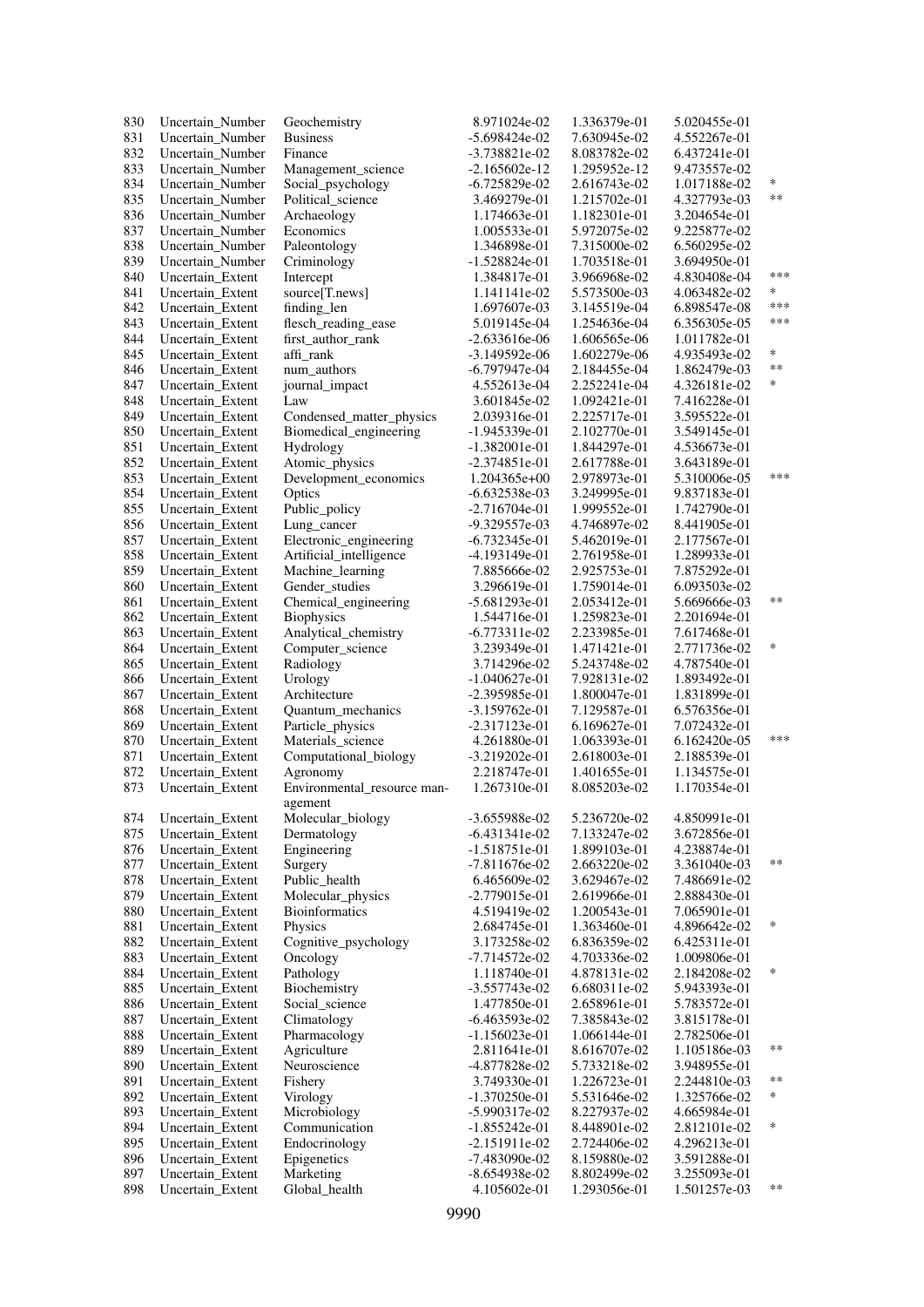| 899        | Uncertain Extent                                                     | Agroforestry                      | $-3.682025e-01$                    | 1.129786e-01                 | 1.120740e-03                 | $***$      |
|------------|----------------------------------------------------------------------|-----------------------------------|------------------------------------|------------------------------|------------------------------|------------|
| 900        | Uncertain_Extent                                                     | Chemistry                         | 6.746584e-02                       | 9.437328e-02                 | 4.746942e-01                 |            |
| 901        | Uncertain Extent                                                     | <b>Mathematics</b>                | $-1.432857e-01$                    | 2.750306e-01                 | 6.023889e-01                 |            |
| 902        | Uncertain Extent                                                     | Gynecology                        | 5.034229e-02                       | 4.512052e-02                 | 2.645585e-01                 |            |
| 903        | Uncertain_Extent                                                     | Gerontology                       | 1.499427e-01                       | 4.781858e-02                 | 1.718494e-03                 | $***$      |
| 904        | Uncertain Extent                                                     | Meteorology                       | 1.204120e-01                       | 1.429657e-01                 | 3.996665e-01                 |            |
| 905        | Uncertain Extent                                                     | Veterinary_medicine               | $1.224024e+00$                     | 3.263755e-01                 | 1.773469e-04                 | ***        |
| 906        | Uncertain_Extent                                                     | Government                        | 2.624025e-02                       | 9.598649e-02                 | 7.845697e-01                 |            |
| 907        | Uncertain Extent                                                     | Dentistry                         | 7.666300e-02                       | 1.769567e-01                 | 6.648547e-01                 |            |
| 908        | Uncertain Extent                                                     | Microeconomics                    | 8.897237e-02                       | 1.504092e-01                 | 5.541719e-01                 |            |
| 909        | Uncertain_Extent                                                     | Sociology                         | $-2.394590e-01$                    | 1.876860e-01                 | 2.020316e-01                 |            |
| 910        | Uncertain Extent                                                     | Emergency_medicine                | 6.182389e-02                       | 4.001658e-02                 | 1.223809e-01                 |            |
| 911        | Uncertain Extent                                                     | Pediatrics                        | 1.178138e-02                       | 3.214322e-02                 | 7.139773e-01                 |            |
| 912        | Uncertain_Extent                                                     | Advertising                       | 1.087239e-01                       | 8.710860e-02                 | 2.120017e-01                 |            |
| 913        | Uncertain Extent                                                     | Oceanography                      | 1.542290e-01                       | 1.327617e-01                 | 2.453794e-01                 |            |
| 914<br>915 | Uncertain Extent                                                     | Developmental_psychology          | 6.605211e-02                       | 4.799717e-02<br>2.625833e-02 | 1.687936e-01                 |            |
| 916        | Uncertain_Extent<br>Uncertain Extent                                 | Internal_medicine<br>Cardiology   | $-1.579629e-02$<br>$-8.207534e-02$ | 4.178309e-02                 | 5.474691e-01<br>4.951425e-02 | $\ast$     |
| 917        | Uncertain Extent                                                     | Environmental_engineering         | 4.434649e-01                       | 1.259970e-01                 | 4.335959e-04                 | ***        |
| 918        | Uncertain Extent                                                     | General_surgery                   | 6.676467e-02                       | 4.872945e-02                 | 1.706763e-01                 |            |
| 919        | Uncertain Extent                                                     | Environmental_science             | 3.124797e-01                       | 9.925636e-02                 | 1.646449e-03                 | $***$      |
| 920        | Uncertain_Extent                                                     | Geophysics                        | 4.970344e-01                       | 2.576914e-01                 | 5.377771e-02                 |            |
| 921        | Uncertain_Extent                                                     | Immunology                        | 1.565549e-02                       | 3.445660e-02                 | 6.495817e-01                 |            |
| 922        | Uncertain_Extent                                                     | Clinical_psychology               | $-3.296156e-03$                    | 4.973872e-02                 | 9.471643e-01                 |            |
| 923        | Uncertain_Extent                                                     | Toxicology                        | 4.966148e-02                       | 1.605695e-01                 | 7.571110e-01                 |            |
| 924        | Uncertain Extent                                                     | Ecology                           | 8.008658e-02                       | 3.831745e-02                 | 3.662980e-02                 | $\ast$     |
| 925        | Uncertain Extent                                                     | Biology                           | $-3.127617e-02$                    | 7.345919e-02                 | 6.702879e-01                 |            |
| 926        | Uncertain_Extent                                                     | Epidemiology                      | 5.069813e-02                       | 4.033572e-02                 | 2.088108e-01                 |            |
| 927        | Uncertain Extent                                                     | Physical_therapy                  | $-2.668499e-03$                    | 2.624053e-02                 | 9.190013e-01                 |            |
| 928        | Uncertain Extent                                                     | Physiology                        | $-1.775297e-01$                    | 1.013150e-01                 | 7.975343e-02                 |            |
| 929        | Uncertain_Extent                                                     | <b>Statistics</b>                 | 3.702986e-01                       | 3.242975e-01                 | 2.535380e-01                 |            |
| 930        | Uncertain Extent                                                     | Psychopathology                   | 1.490344e-01                       | 1.176013e-01                 | 2.050760e-01                 |            |
| 931        | Uncertain Extent                                                     | Animal_science                    | $-8.820164e-02$                    | 1.837218e-01                 | 6.311767e-01                 |            |
| 932        | Uncertain Extent                                                     | Nursing                           | $-3.328058e-02$                    | 4.765827e-02                 | 4.849914e-01                 |            |
| 933        | Uncertain Extent                                                     | Seismology                        | $-3.179278e-01$                    | 2.015334e-01                 | 1.146947e-01                 |            |
| 934        | Uncertain Extent                                                     | History                           | $-2.972329e-01$                    | 5.639007e-01                 | 5.981321e-01                 |            |
| 935        | Uncertain Extent                                                     | Psychiatry                        | 8.243814e-02                       | 3.340912e-02                 | 1.361746e-02                 | $\ast$     |
| 936        | Uncertain Extent                                                     | Zoology                           | 1.206202e-02                       | 8.762260e-02                 | 8.905122e-01                 | *          |
| 937        | Uncertain Extent                                                     | Psychology                        | $-1.525205e-01$                    | 7.289794e-02                 | 3.643571e-02                 |            |
| 938<br>939 | Uncertain_Extent                                                     | Etiology                          | -4.481506e-02<br>1.024977e-01      | 9.345821e-02                 | 6.315770e-01<br>3.511898e-01 |            |
| 940        | Uncertain Extent<br>Uncertain Extent                                 | Geomorphology                     |                                    | 1.099387e-01                 |                              | ***        |
| 941        | Uncertain_Extent                                                     | Atmospheric_sciences<br>Geography | 4.177647e-01<br>4.139853e-01       | 1.179615e-01<br>1.013862e-01 | 3.991927e-04<br>4.467505e-05 | ***        |
| 942        | Uncertain Extent                                                     | Demography                        | $-2.176771e-02$                    | 3.080654e-02                 | 4.798314e-01                 |            |
| 943        | Uncertain_Extent                                                     | Geology                           | 3.065456e-01                       | 1.102220e-01                 | 5.424200e-03                 | $***$      |
| 944        | Uncertain_Extent                                                     | Medicine                          | $-9.027842e-02$                    | 6.281384e-02                 | 1.506744e-01                 |            |
| 945        | Uncertain_Extent                                                     | Family_medicine                   | 1.576642e-01                       | 3.140442e-02                 | 5.223145e-07                 | ***        |
| 946        | Uncertain Extent                                                     | Evolutionary_biology              | $-3.592217e-02$                    | 7.832849e-02                 | 6.465224e-01                 |            |
| 947        | Uncertain_Extent                                                     | Astrobiology                      | $-5.446410e-01$                    | 1.667767e-01                 | 1.094790e-03                 | $***$      |
| 948        | Uncertain_Extent                                                     | Astronomy                         | $-2.564328e-01$                    | 1.251194e-01                 | 4.043268e-02                 | $\ast$     |
| 949        | Uncertain Extent                                                     | Astrophysics                      | $-7.217501e-03$                    | 1.930055e-01                 | 9.701704e-01                 |            |
| 950        | Uncertain_Extent                                                     | Geochemistry                      | 2.512905e-01                       | 1.873550e-01                 | 1.798616e-01                 |            |
| 951        | Uncertain_Extent                                                     | <b>Business</b>                   | 1.052992e-01                       | 1.069828e-01                 | 3.250046e-01                 |            |
| 952        | Uncertain_Extent                                                     | Finance                           | 2.695091e-02                       | 1.133314e-01                 | 8.120352e-01                 |            |
| 953        | Uncertain Extent                                                     | Management_science                | $-3.202171e-12$                    | 1.816873e-12                 | 7.801452e-02                 |            |
| 954        | Uncertain_Extent                                                     | Social_psychology                 | 7.715509e-03                       | 3.668570e-02                 | 8.334260e-01                 |            |
| 955        | Uncertain_Extent                                                     | Political science                 | 1.902772e-01                       | 1.704366e-01                 | 2.642669e-01                 |            |
| 956        | Uncertain_Extent                                                     | Archaeology                       | 1.194541e-01                       | 1.657539e-01                 | 4.711246e-01                 |            |
| 957        | Uncertain_Extent                                                     | Economics                         | 6.928585e-02                       | 8.372611e-02                 | 4.079520e-01                 |            |
| 958        | Uncertain Extent                                                     | Paleontology                      | $-1.833181e-02$                    | 1.025534e-01                 | 8.581338e-01                 |            |
| 959        | Uncertain_Extent                                                     | Criminology                       | 4.582493e-01                       | 2.388265e-01                 | 5.503726e-02                 |            |
| 960        | Uncertain_Probability Intercept                                      |                                   | 1.859137e-01                       | 3.731614e-02                 | 6.369445e-07                 | ***        |
| 961        | Uncertain_Probability source[T.news]                                 |                                   | 1.495880e-02                       | 5.242834e-03                 | 4.335089e-03                 | **         |
| 962        | Uncertain_Probability finding_len                                    |                                   | 4.568004e-04                       | 2.958901e-04                 | 1.226567e-01                 |            |
| 963        | Uncertain_Probability flesch_reading_ease                            |                                   | $-3.695115e-04$                    | 1.180200e-04                 | 1.746434e-03                 | $***$<br>* |
| 964        | Uncertain_Probability first_author_rank                              |                                   | $-3.524256e-06$                    | 1.511250e-06                 | 1.971511e-02                 |            |
| 965        | Uncertain_Probability affi_rank<br>Uncertain_Probability num_authors |                                   | 2.824612e-06                       | 1.507218e-06                 | 6.094490e-02                 |            |
| 966        | Uncertain_Probability journal_impact                                 |                                   | $-1.770833e-04$                    | 2.054855e-04                 | 3.888245e-01                 | ***        |
| 967<br>968 | Uncertain_Probability Law                                            |                                   | $-1.030409e-03$<br>2.175750e-01    | 2.118619e-04<br>1.027610e-01 | 1.166201e-06<br>3.425393e-02 | $\ast$     |
|            |                                                                      |                                   |                                    |                              |                              |            |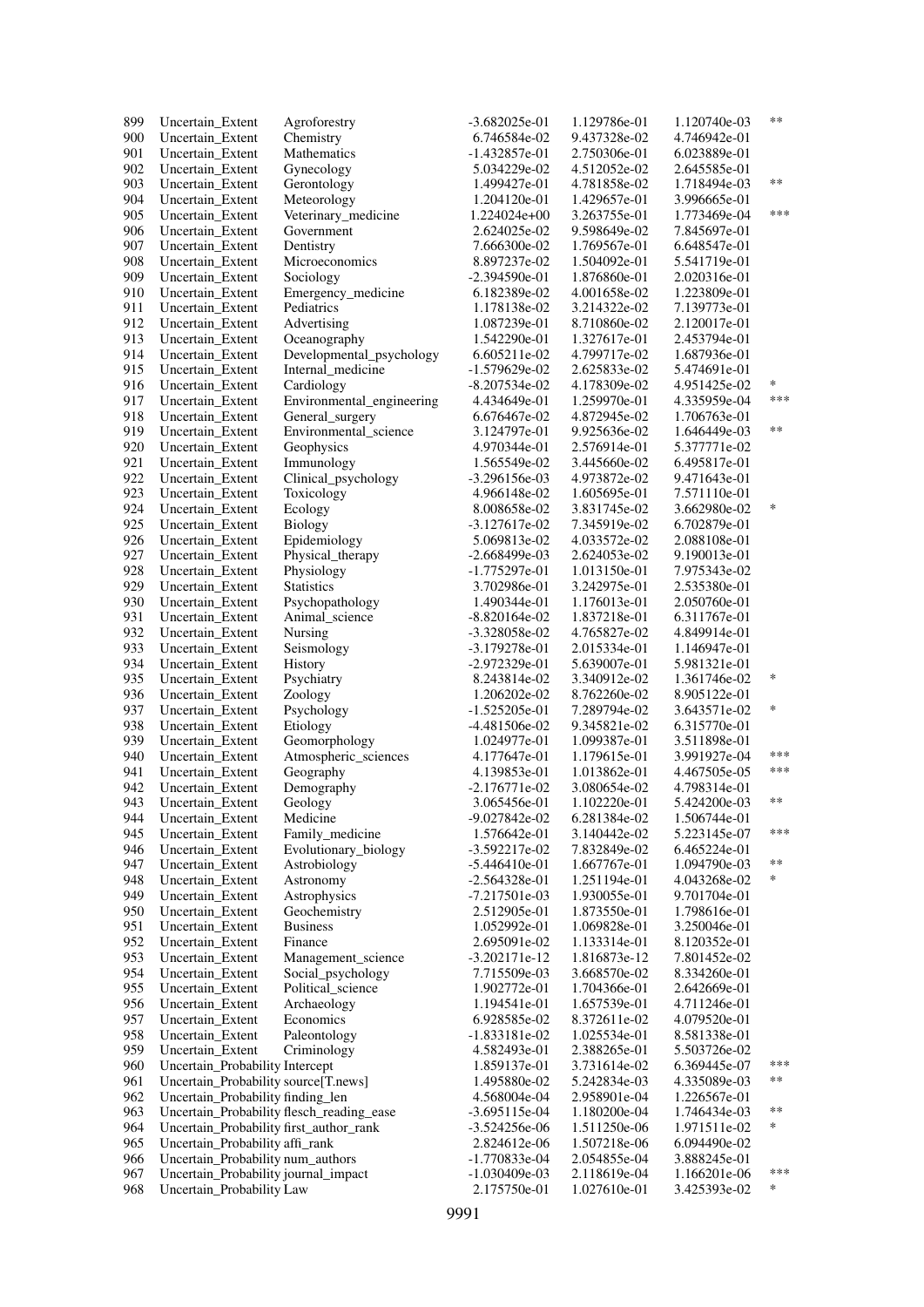| 969 | Uncertain_Probability Condensed_matter_physics                                           | $-2.198914e-01$                    | 2.093669e-01                 | 2.936143e-01                 |        |
|-----|------------------------------------------------------------------------------------------|------------------------------------|------------------------------|------------------------------|--------|
| 970 | Uncertain_Probability Biomedical_engineering                                             | $-1.356467e-01$                    | 1.978016e-01                 | 4.928694e-01                 |        |
| 971 | Uncertain_Probability Hydrology                                                          | $-1.574607e-01$                    | 1.734878e-01                 | 3.640967e-01                 |        |
| 972 | Uncertain_Probability Atomic_physics                                                     | $-2.279647e-01$                    | 2.462479e-01                 | 3.545915e-01                 |        |
| 973 | Uncertain_Probability Development_economics                                              | $-2.707660e-01$                    | 2.802235e-01                 | 3.339370e-01                 |        |
| 974 | Uncertain_Probability Optics                                                             | 4.712471e-01                       | 3.057178e-01                 | 1.232329e-01                 |        |
| 975 | Uncertain_Probability Public_policy                                                      | $-2.746660e-01$                    | 1.880922e-01                 | 1.442390e-01                 |        |
| 976 | Uncertain_Probability Lung_cancer                                                        | 8.628951e-02                       | 4.465271e-02                 | 5.332455e-02                 |        |
| 977 | Uncertain_Probability Electronic_engineering                                             | $-2.269317e-01$                    | 5.137966e-01                 | 6.587309e-01                 |        |
| 978 | Uncertain_Probability Artificial_intelligence                                            | $-8.404610e-02$                    | 2.598096e-01                 | 7.463285e-01                 |        |
| 979 | Uncertain_Probability Machine_learning                                                   | 1.421098e+00                       | 2.752173e-01                 | 2.458761e-07                 | ***    |
| 980 | Uncertain_Probability Gender_studies                                                     | $-2.983400e-01$                    | 1.654655e-01                 | 7.140586e-02                 |        |
| 981 | Uncertain_Probability Chemical_engineering                                               | $-2.293171e-01$                    | 1.931587e-01                 | 2.351723e-01                 |        |
| 982 | Uncertain_Probability Biophysics                                                         | 1.753442e-02                       | 1.185080e-01                 | 8.823768e-01                 |        |
| 983 | Uncertain_Probability Analytical_chemistry                                               | 1.084363e-01                       | 2.101446e-01                 | 6.058578e-01                 |        |
| 984 | Uncertain_Probability Computer_science                                                   | $-1.022481e-01$                    | 1.384125e-01                 | 4.600900e-01                 |        |
| 985 | Uncertain_Probability Radiology                                                          | 5.072120e-02                       | 4.932645e-02                 | 3.038392e-01                 |        |
| 986 | Uncertain_Probability Urology                                                            | $-1.738161e-01$                    | 7.457768e-02                 | 1.978584e-02                 | $\ast$ |
| 987 | Uncertain_Probability Architecture                                                       | $-3.161286e-01$                    | 1.693253e-01                 | 6.192546e-02                 |        |
| 988 | Uncertain_Probability Quantum_mechanics                                                  | $-1.564942e+00$                    | 6.706601e-01                 | 1.964043e-02                 | ∗      |
| 989 | Uncertain_Probability Particle_physics                                                   | $1.404331e+00$                     | 5.803593e-01                 | 1.554429e-02                 | $\ast$ |
| 990 | Uncertain_Probability Materials_science                                                  | $-1.058571e-01$                    | 1.000304e-01                 | 2.899614e-01                 |        |
| 991 | Uncertain_Probability Computational_biology                                              | 3.006389e-02                       | 2.462681e-01                 | 9.028392e-01                 |        |
| 992 | Uncertain_Probability Agronomy                                                           | 7.525581e-01                       | 1.318497e-01                 | 1.170073e-08                 | ***    |
| 993 | Uncertain_Probability Environmental_resource man-                                        | $-3.349536e-04$                    | 7.605521e-02                 | 9.964861e-01                 |        |
|     | agement                                                                                  |                                    |                              |                              |        |
| 994 | Uncertain_Probability Molecular_biology                                                  | $-1.695191e-01$                    | 4.926034e-02                 | 5.807595e-04                 | ***    |
| 995 | Uncertain_Probability Dermatology                                                        | $-1.454835e-01$                    | 6.710043e-02                 | 3.016557e-02                 | *      |
| 996 | Uncertain_Probability Engineering                                                        | 1.050522e-01                       | 1.786432e-01                 | 5.565050e-01                 |        |
| 997 | Uncertain_Probability Surgery                                                            | $-5.300246e-02$                    | 2.505216e-02                 | 3.439057e-02                 | $\ast$ |
| 998 | Uncertain_Probability Public_health                                                      | 7.830558e-02                       | 3.414137e-02                 | 2.183108e-02                 | $\ast$ |
| 999 | Uncertain_Probability Molecular_physics                                                  | 7.751471e-01                       | 2.464528e-01                 | 1.663373e-03                 | $***$  |
|     | 1000 Uncertain_Probability Bioinformatics                                                | 2.884182e-02                       | 1.129317e-01                 | 7.984246e-01                 |        |
|     | 1001 Uncertain_Probability Physics                                                       | $-1.955471e-01$                    | 1.282568e-01                 | 1.273699e-01                 |        |
|     | 1002 Uncertain_Probability Cognitive_psychology                                          | 6.335820e-03                       | 6.430769e-02                 | 9.215181e-01                 |        |
|     | 1003 Uncertain_Probability Oncology                                                      | -4.123643e-02                      | 4.424295e-02                 | 3.513304e-01                 |        |
|     | 1004 Uncertain_Probability Pathology                                                     | -7.967555e-03                      | 4.588720e-02                 | 8.621562e-01                 |        |
|     | 1005 Uncertain_Probability Biochemistry                                                  | 1.289871e-01                       | 6.283979e-02                 | 4.012798e-02                 | $\ast$ |
|     | 1006 Uncertain_Probability Social_science                                                | $-2.549511e-02$                    | 2.501209e-01                 | 9.188129e-01                 |        |
|     | 1007 Uncertain_Probability Climatology                                                   | 1.274779e-01                       | 6.947653e-02                 | 6.655302e-02                 |        |
|     | 1008 Uncertain_Probability Pharmacology                                                  | 2.743227e-01                       | 1.002892e-01                 | 6.240440e-03                 | $***$  |
|     | 1009 Uncertain_Probability Agriculture                                                   | 1.816577e-01                       | 8.105492e-02                 | 2.503190e-02                 | *      |
|     | 1010 Uncertain_Probability Neuroscience                                                  | $-2.011369e-01$                    | 5.393076e-02                 | 1.926414e-04                 | ***    |
|     | 1011 Uncertain_Probability Fishery                                                       | $-9.168263e-02$                    | 1.153944e-01                 | 4.269098e-01                 |        |
|     | 1012 Uncertain_Probability Virology                                                      | $-9.027212e-02$                    | 5.203463e-02                 | 8.279154e-02                 |        |
|     | 1013 Uncertain_Probability Microbiology                                                  | $-1.559873e-02$                    | 7.739787e-02                 | 8.402798e-01                 |        |
|     | 1014 Uncertain_Probability Communication                                                 | 5.693697e-02                       | 7.947642e-02                 | 4.737567e-01                 | $\ast$ |
|     | 1015 Uncertain_Probability Endocrinology                                                 | 6.499492e-02                       | 2.562771e-02                 | 1.122043e-02                 |        |
|     | 1016 Uncertain_Probability Epigenetics                                                   | 4.674699e-02                       | 7.675768e-02                 | 5.425216e-01                 |        |
|     | 1017 Uncertain_Probability Marketing                                                     | $-1.511546e-02$                    | 8.280261e-02<br>1.216342e-01 | 8.551555e-01                 | $***$  |
|     | 1018 Uncertain_Probability Global_health                                                 | 3.787636e-01                       |                              | 1.849953e-03                 | ∗      |
|     | 1019 Uncertain_Probability Agroforestry<br>1020 Uncertain_Probability Chemistry          | $-2.422385e-01$<br>$-2.383692e-02$ | 1.062758e-01<br>8.877427e-02 | 2.266304e-02<br>7.883098e-01 |        |
|     |                                                                                          |                                    |                              |                              | ∗      |
|     | 1021 Uncertain_Probability Mathematics                                                   | $-6.605296e-01$                    | 2.587135e-01                 | 1.068721e-02                 |        |
|     | 1022 Uncertain_Probability Gynecology                                                    | 6.249617e-02                       | 4.244360e-02                 | 1.409229e-01                 |        |
|     | 1023 Uncertain_Probability Gerontology                                                   | $-5.766104e-02$                    | 4.498158e-02<br>1.344838e-01 | 1.999072e-01                 |        |
|     | 1024 Uncertain_Probability Meteorology<br>1025 Uncertain_Probability Veterinary_medicine | $-2.162686e-02$                    | 3.070121e-01                 | 8.722424e-01                 | $\ast$ |
|     |                                                                                          | 7.791393e-01                       |                              | 1.116630e-02                 |        |
|     | 1026 Uncertain_Probability Government                                                    | $-1.322401e-01$                    | 9.029177e-02                 | 1.430578e-01                 | $***$  |
|     | 1027 Uncertain_Probability Dentistry<br>1028 Uncertain_Probability Microeconomics        | 4.520162e-01                       | 1.664582e-01                 | 6.626408e-03                 |        |
|     |                                                                                          | $-1.542488e-01$                    | 1.414857e-01                 | 2.756417e-01                 |        |
|     | 1029 Uncertain_Probability Sociology<br>1030 Uncertain_Probability Emergency_medicine    | $-2.859694e-01$<br>$-8.611641e-02$ | 1.765509e-01<br>3.764246e-02 | 1.053089e-01<br>2.216820e-02 | ∗      |
|     | 1031 Uncertain_Probability Pediatrics                                                    | -6.094757e-02                      | 3.023622e-02                 | 4.385034e-02                 | ∗      |
|     | 1032 Uncertain_Probability Advertising                                                   | 7.636235e-02                       | 8.194060e-02                 | 3.513934e-01                 |        |
|     | 1033 Uncertain_Probability Oceanography                                                  | 1.628944e-01                       | 1.248852e-01                 | 1.921361e-01                 |        |
|     | 1034 Uncertain_Probability Developmental_psychology                                      | 4.093758e-02                       | 4.514958e-02                 | 3.645768e-01                 |        |
|     | 1035 Uncertain_Probability Internal_medicine                                             | $-3.554110e-02$                    | 2.470047e-02                 | 1.502074e-01                 |        |
|     | 1036 Uncertain_Probability Cardiology                                                    | 2.605576e-02                       | 3.930417e-02                 | 5.073896e-01                 |        |
|     | 1037 Uncertain_Probability Environmental_engineering                                     | $-6.175185e-02$                    | 1.185218e-01                 | 6.023641e-01                 |        |
|     |                                                                                          |                                    |                              |                              |        |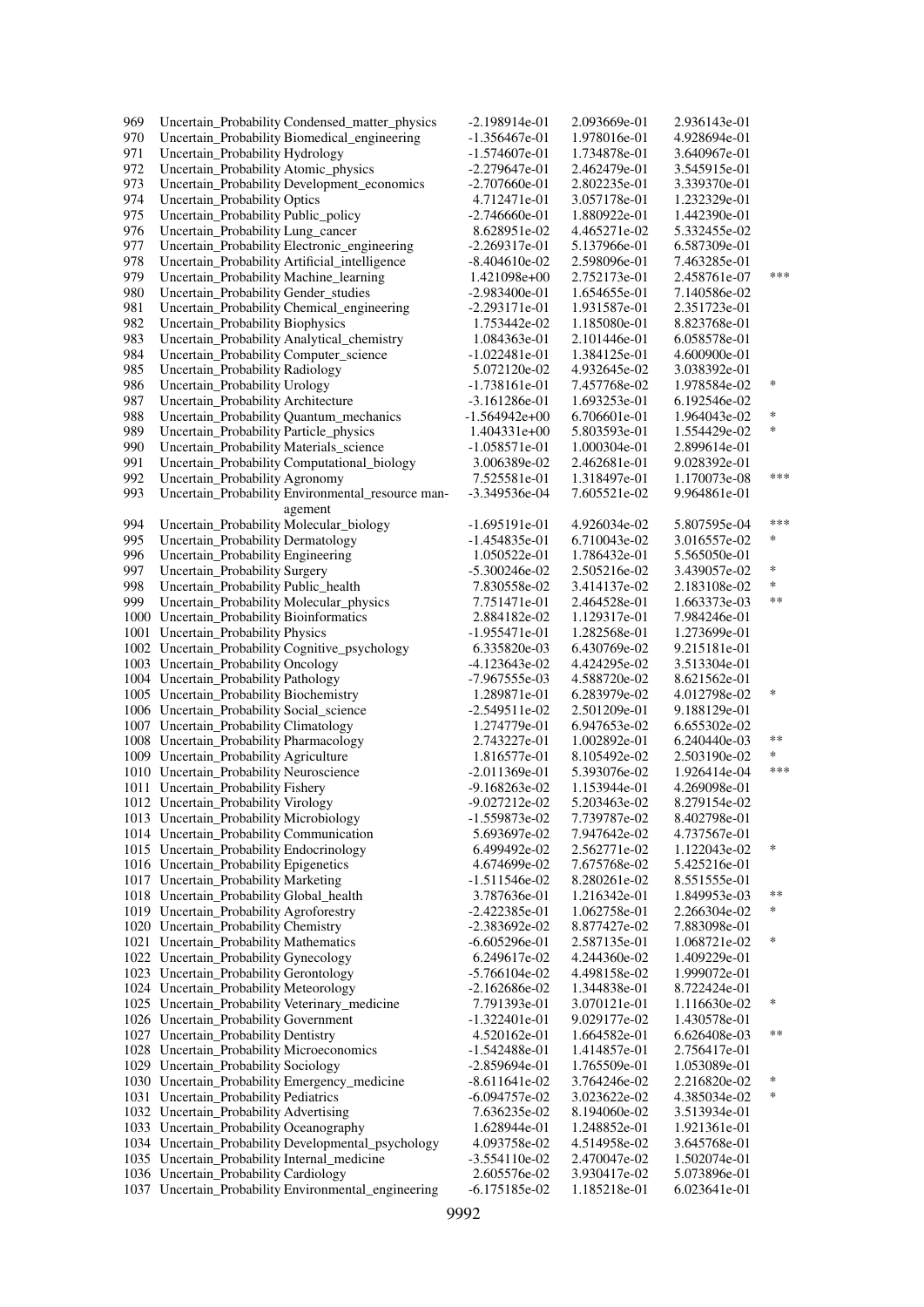| 1038 Uncertain_Probability General_surgery                                     |                                                   | -7.962692e-02                | 4.583841e-02                 | 8.238921e-02                 |        |
|--------------------------------------------------------------------------------|---------------------------------------------------|------------------------------|------------------------------|------------------------------|--------|
|                                                                                | 1039 Uncertain_Probability Environmental_science  | 8.932392e-02                 | 9.336765e-02                 | 3.387413e-01                 |        |
| 1040 Uncertain_Probability Geophysics                                          |                                                   | 7.440402e-02                 | 2.424030e-01                 | 7.588913e-01                 |        |
| 1041 Uncertain_Probability Immunology                                          |                                                   | 6.618625e-02                 | 3.241235e-02                 | 4.117085e-02                 | $\ast$ |
| 1042 Uncertain_Probability Clinical_psychology                                 |                                                   | $-9.215721e-02$              | 4.678780e-02                 | 4.889565e-02                 | $\ast$ |
| 1043 Uncertain_Probability Toxicology                                          |                                                   | $-2.213692e-01$              | 1.510432e-01                 | 1.427810e-01                 |        |
| 1044 Uncertain_Probability Ecology                                             |                                                   | 8.688322e-02                 | 3.604414e-02                 | 1.594582e-02                 | *      |
| 1045 Uncertain_Probability Biology                                             |                                                   | 1.721073e-02                 | 6.910098e-02                 | 8.033133e-01                 |        |
| 1046 Uncertain_Probability Epidemiology                                        |                                                   | 1.898233e-02                 | 3.794267e-02                 | 6.168794e-01                 |        |
| 1047 Uncertain_Probability Physical_therapy                                    |                                                   | -2.833412e-02                | 2.468372e-02                 | 2.510362e-01                 |        |
| 1048 Uncertain_Probability Physiology                                          |                                                   | -1.229246e-01                | 9.530415e-02                 | 1.971382e-01                 |        |
| 1049 Uncertain_Probability Statistics                                          |                                                   | 1.634806e-01                 | 3.050575e-01                 | 5.920361e-01                 |        |
| 1050 Uncertain_Probability Psychopathology                                     |                                                   | -9.333176e-02                | 1.106242e-01                 | 3.988622e-01                 |        |
| 1051 Uncertain_Probability Animal_science                                      |                                                   | 5.686181e-02                 | 1.728219e-01                 | 7.421460e-01                 |        |
| 1052 Uncertain_Probability Nursing                                             |                                                   | 1.016668e-02                 | 4.483078e-02                 | 8.205991e-01                 |        |
| 1053 Uncertain_Probability Seismology                                          |                                                   | 4.151404e-01                 | 1.895768e-01                 | 2.855437e-02                 | $\ast$ |
| 1054 Uncertain_Probability History                                             |                                                   | -3.462328e-01                | 5.304454e-01                 | 5.139478e-01                 |        |
| 1055 Uncertain_Probability Psychiatry                                          |                                                   | $-3.184194e-02$              | 3.142701e-02                 | 3.109820e-01                 |        |
| 1056 Uncertain_Probability Zoology                                             |                                                   | 2.374243e-02                 | 8.242409e-02                 | 7.733115e-01                 |        |
| 1057 Uncertain_Probability Psychology                                          |                                                   | -9.577284e-03                | 6.857302e-02                 | 8.889265e-01                 |        |
| 1058 Uncertain_Probability Etiology                                            |                                                   | $-1.616802e-01$              | 8.791349e-02                 | 6.592572e-02                 |        |
| 1059 Uncertain_Probability Geomorphology                                       |                                                   | 3.686531e-01                 | 1.034162e-01                 | 3.655020e-04                 | ***    |
|                                                                                | 1060 Uncertain_Probability Atmospheric_sciences   | 7.436546e-02                 | 1.109630e-01                 | 5.027534e-01                 |        |
| 1061 Uncertain_Probability Geography                                           |                                                   | $-1.592509e-01$              | 9.537114e-02                 | 9.498255e-02                 |        |
| 1062 Uncertain_Probability Demography                                          |                                                   | 5.428162e-02                 | 2.897884e-02                 | 6.107044e-02                 |        |
| 1063 Uncertain_Probability Geology                                             |                                                   | -4.776377e-02                | 1.036828e-01                 | 6.450414e-01                 |        |
| 1064 Uncertain_Probability Medicine                                            |                                                   | $-1.335884e-01$              | 5.908720e-02                 | 2.378376e-02                 | $\ast$ |
| 1065 Uncertain_Probability Family_medicine                                     |                                                   | -1.483964e-02                | 2.954125e-02                 | 6.154395e-01                 |        |
| 1066 Uncertain_Probability Evolutionary_biology                                |                                                   | -6.045480e-02                | 7.368139e-02                 | 4.119522e-01                 |        |
| 1067 Uncertain_Probability Astrobiology                                        |                                                   | $-3.944000e-02$              | 1.568821e-01                 | 8.015096e-01                 |        |
| 1068 Uncertain_Probability Astronomy                                           |                                                   | 2.974058e-01                 | 1.176963e-01                 | 1.151939e-02                 | $\ast$ |
| 1069 Uncertain_Probability Astrophysics                                        |                                                   | 1.921862e-02                 | 1.815548e-01                 | 9.156984e-01                 |        |
| 1070 Uncertain_Probability Geochemistry                                        |                                                   | 4.483335e-01                 | 1.762395e-01                 | 1.097407e-02                 | $\ast$ |
| 1071 Uncertain_Probability Business                                            |                                                   | 1.197080e-01                 | 1.006357e-01                 | 2.342574e-01                 |        |
| 1072 Uncertain_Probability Finance                                             |                                                   | -3.773369e-02                | 1.066076e-01                 | 7.233826e-01                 |        |
| 1073 Uncertain_Probability Management_science                                  |                                                   | -8.347154e-13                | 1.709081e-12                 | 6.252747e-01                 |        |
| 1074 Uncertain_Probability Social_psychology                                   |                                                   | $-2.219061e-02$              | 3.450919e-02                 | 5.202129e-01                 |        |
| 1075 Uncertain_Probability Political_science                                   |                                                   | $-2.748613e-01$              | 1.603249e-01                 | 8.647861e-02                 |        |
| 1076 Uncertain_Probability Archaeology<br>1077 Uncertain_Probability Economics |                                                   | -2.405449e-01                | 1.559200e-01                 | 1.229166e-01                 |        |
| 1078 Uncertain_Probability Paleontology                                        |                                                   | 5.350383e-02<br>2.257395e-01 | 7.875878e-02<br>9.646907e-02 | 4.969358e-01<br>1.929774e-02 | $\ast$ |
| 1079 Uncertain_Probability Criminology                                         |                                                   | $-3.320738e-01$              | 2.246573e-01                 | 1.393958e-01                 |        |
| 1080 Uncertain_Condition Intercept                                             |                                                   | $0.000000e + 00$             | $0.000000e+00$               |                              |        |
| 1081 Uncertain_Condition source[T.news]                                        |                                                   | $0.000000e + 00$             | $0.000000e+00$               | NaN<br>NaN                   |        |
| 1082 Uncertain_Condition finding_len                                           |                                                   | $0.000000e + 00$             | $0.000000e+00$               | <b>NaN</b>                   |        |
| 1083 Uncertain_Condition flesch_reading_ease                                   |                                                   | $0.000000e+00$               | $0.000000e+00$               | NaN                          |        |
| 1084 Uncertain_Condition first_author_rank                                     |                                                   | $0.000000e + 00$             | $0.000000e+00$               | NaN                          |        |
| 1085 Uncertain_Condition affi_rank                                             |                                                   | $0.000000e+00$               | $0.000000e+00$               | NaN                          |        |
| 1086 Uncertain Condition num authors                                           |                                                   | $0.000000e+00$               | $0.000000e+00$               | NaN                          |        |
| 1087 Uncertain_Condition journal_impact                                        |                                                   | $0.000000e+00$               | $0.000000e+00$               | NaN                          |        |
| 1088 Uncertain_Condition Law                                                   |                                                   | $0.000000e+00$               | $0.000000e+00$               | NaN                          |        |
|                                                                                | 1089 Uncertain_Condition Condensed_matter_physics | $0.000000e+00$               | $0.000000e+00$               | NaN                          |        |
|                                                                                | 1090 Uncertain_Condition Biomedical_engineering   | $0.000000e+00$               | $0.000000e+00$               | NaN                          |        |
| 1091 Uncertain_Condition Hydrology                                             |                                                   | $0.000000e+00$               | $0.000000e+00$               | NaN                          |        |
| 1092 Uncertain Condition Atomic physics                                        |                                                   | $0.000000e+00$               | $0.000000e+00$               | NaN                          |        |
|                                                                                | 1093 Uncertain_Condition Development_economics    | $0.000000e+00$               | $0.000000e+00$               | NaN                          |        |
| 1094 Uncertain_Condition Optics                                                |                                                   | $0.000000e+00$               | $0.000000e+00$               | NaN                          |        |
| 1095 Uncertain_Condition Public_policy                                         |                                                   | $0.000000e+00$               | $0.000000e+00$               | <b>NaN</b>                   |        |
| 1096 Uncertain_Condition Lung_cancer                                           |                                                   | $0.000000e+00$               | $0.000000e+00$               | NaN                          |        |
|                                                                                | 1097 Uncertain_Condition Electronic_engineering   | $0.000000e+00$               | $0.000000e+00$               | NaN                          |        |
|                                                                                | 1098 Uncertain_Condition Artificial_intelligence  | $0.000000e+00$               | $0.000000e+00$               | NaN                          |        |
| 1099 Uncertain_Condition Machine_learning                                      |                                                   | $0.000000e+00$               | $0.000000e+00$               | NaN                          |        |
| 1100 Uncertain_Condition Gender_studies                                        |                                                   | $0.000000e+00$               | $0.000000e+00$               | NaN                          |        |
|                                                                                | 1101 Uncertain_Condition Chemical_engineering     | $0.000000e+00$               | $0.000000e+00$               | NaN                          |        |
| 1102 Uncertain_Condition Biophysics                                            |                                                   | $0.000000e+00$               | $0.000000e+00$               | NaN                          |        |
| 1103 Uncertain_Condition Analytical_chemistry                                  |                                                   | $0.000000e+00$               | $0.000000e+00$               | NaN                          |        |
| 1104 Uncertain_Condition Computer_science                                      |                                                   | $0.000000e+00$               | $0.000000e+00$               | NaN                          |        |
| 1105 Uncertain_Condition Radiology                                             |                                                   | $0.000000e+00$               | $0.000000e+00$               | NaN                          |        |
| 1106 Uncertain_Condition Urology                                               |                                                   | $0.000000e+00$               | $0.000000e+00$               | NaN                          |        |
| 1107 Uncertain_Condition Architecture                                          |                                                   | $0.000000e+00$               | $0.000000e+00$               | NaN                          |        |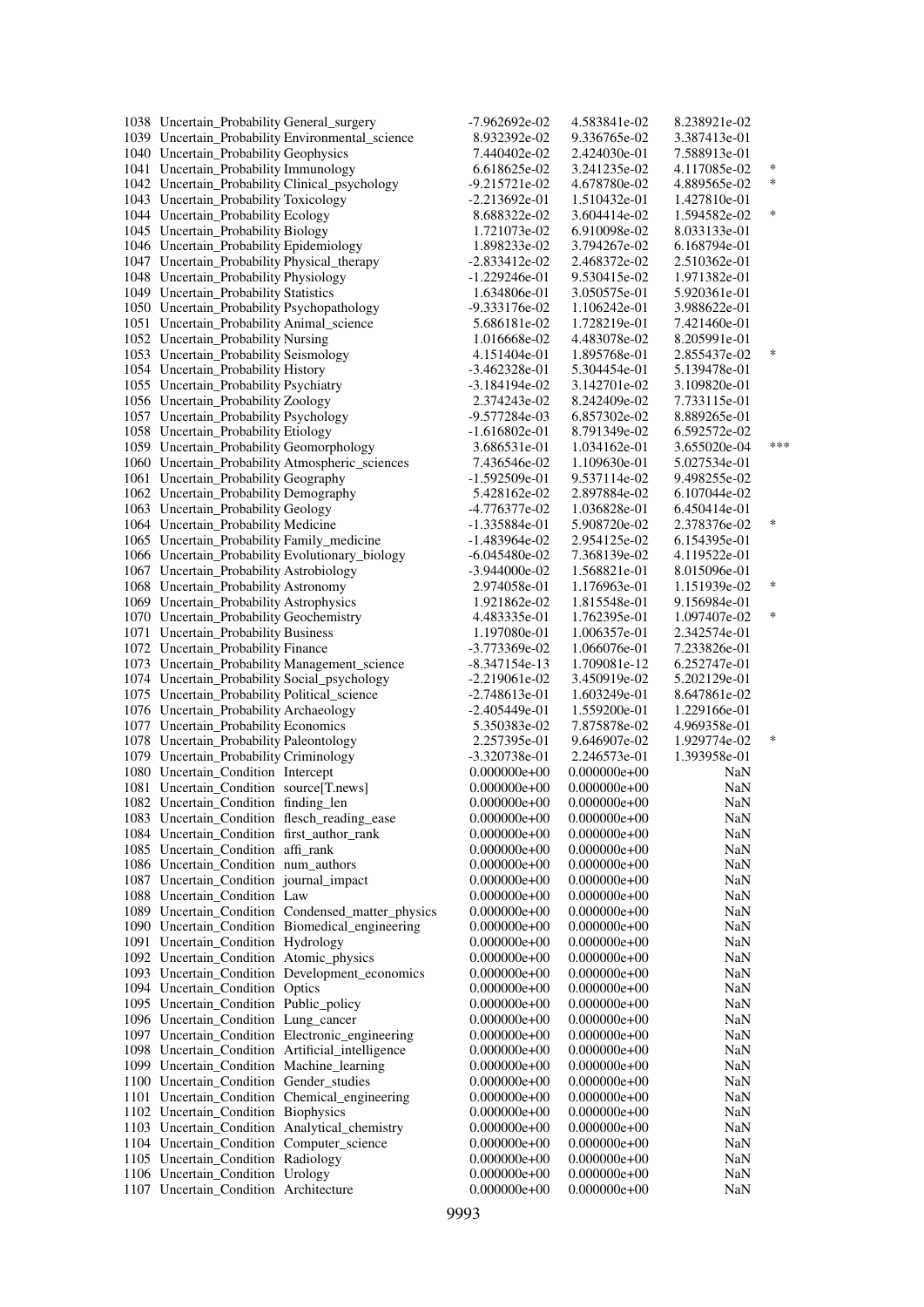|                                              | 1108 Uncertain_Condition Quantum_mechanics           | $0.000000e + 00$ | $0.000000e + 00$ | NaN        |
|----------------------------------------------|------------------------------------------------------|------------------|------------------|------------|
| 1109 Uncertain_Condition Particle_physics    |                                                      | $0.000000e+00$   | $0.000000e+00$   | NaN        |
| 1110 Uncertain_Condition Materials_science   |                                                      | $0.000000e+00$   | $0.000000e+00$   | NaN        |
|                                              | 1111 Uncertain Condition Computational biology       | $0.000000e+00$   | $0.000000e+00$   | <b>NaN</b> |
| 1112 Uncertain_Condition Agronomy            |                                                      | $0.000000e+00$   | $0.000000e+00$   | NaN        |
|                                              | 1113 Uncertain_Condition Environmental_resource man- | $0.000000e + 00$ | $0.000000e+00$   | NaN        |
|                                              |                                                      |                  |                  |            |
|                                              | agement                                              |                  |                  |            |
| 1114 Uncertain_Condition Molecular_biology   |                                                      | $0.000000e + 00$ | $0.000000e+00$   | NaN        |
| 1115 Uncertain_Condition Dermatology         |                                                      | $0.000000e+00$   | $0.000000e+00$   | NaN        |
| 1116 Uncertain_Condition Engineering         |                                                      | $0.000000e+00$   | $0.000000e+00$   | NaN        |
| 1117 Uncertain_Condition Surgery             |                                                      | $0.000000e + 00$ | $0.000000e+00$   | NaN        |
| 1118 Uncertain Condition Public health       |                                                      | $0.000000e+00$   | $0.000000e+00$   | NaN        |
| 1119 Uncertain_Condition Molecular_physics   |                                                      | $0.000000e+00$   | $0.000000e+00$   | NaN        |
| 1120 Uncertain Condition Bioinformatics      |                                                      | $0.000000e + 00$ | $0.000000e+00$   | NaN        |
| 1121 Uncertain_Condition Physics             |                                                      | $0.000000e+00$   | $0.000000e+00$   | NaN        |
|                                              | 1122 Uncertain_Condition Cognitive_psychology        | $0.000000e+00$   | $0.000000e+00$   | NaN        |
| 1123 Uncertain_Condition Oncology            |                                                      | $0.000000e + 00$ | $0.000000e+00$   | NaN        |
|                                              |                                                      | $0.000000e+00$   | $0.000000e+00$   | NaN        |
| 1124 Uncertain_Condition Pathology           |                                                      |                  |                  |            |
| 1125 Uncertain_Condition Biochemistry        |                                                      | $0.000000e+00$   | $0.000000e+00$   | NaN        |
| 1126 Uncertain_Condition Social_science      |                                                      | $0.000000e + 00$ | $0.000000e+00$   | NaN        |
| 1127 Uncertain_Condition Climatology         |                                                      | $0.000000e+00$   | $0.000000e+00$   | NaN        |
| 1128 Uncertain_Condition Pharmacology        |                                                      | $0.000000e + 00$ | $0.000000e+00$   | NaN        |
| 1129 Uncertain_Condition Agriculture         |                                                      | $0.000000e + 00$ | $0.000000e+00$   | NaN        |
| 1130 Uncertain_Condition Neuroscience        |                                                      | $0.000000e+00$   | $0.000000e+00$   | NaN        |
| 1131 Uncertain_Condition Fishery             |                                                      | $0.000000e+00$   | $0.000000e+00$   | NaN        |
| 1132 Uncertain_Condition Virology            |                                                      | $0.000000e+00$   | $0.000000e+00$   | NaN        |
| 1133 Uncertain_Condition Microbiology        |                                                      | $0.000000e+00$   | $0.000000e+00$   | NaN        |
| 1134 Uncertain_Condition Communication       |                                                      | $0.000000e + 00$ | $0.000000e+00$   | NaN        |
| 1135 Uncertain_Condition Endocrinology       |                                                      | $0.000000e+00$   | $0.000000e+00$   | NaN        |
| 1136 Uncertain_Condition Epigenetics         |                                                      | $0.000000e+00$   | $0.000000e+00$   | NaN        |
|                                              |                                                      |                  |                  |            |
| 1137 Uncertain_Condition Marketing           |                                                      | $0.000000e + 00$ | $0.000000e+00$   | NaN        |
| 1138 Uncertain_Condition Global_health       |                                                      | $0.000000e+00$   | $0.000000e+00$   | NaN        |
| 1139 Uncertain_Condition Agroforestry        |                                                      | $0.000000e+00$   | $0.000000e+00$   | NaN        |
| 1140 Uncertain_Condition Chemistry           |                                                      | $0.000000e+00$   | $0.000000e+00$   | NaN        |
| 1141 Uncertain_Condition Mathematics         |                                                      | $0.000000e + 00$ | $0.000000e+00$   | NaN        |
| 1142 Uncertain_Condition Gynecology          |                                                      | $0.000000e+00$   | $0.000000e+00$   | NaN        |
| 1143 Uncertain_Condition Gerontology         |                                                      | $0.000000e+00$   | $0.000000e+00$   | NaN        |
| 1144 Uncertain_Condition Meteorology         |                                                      | $0.000000e+00$   | $0.000000e+00$   | NaN        |
| 1145 Uncertain_Condition Veterinary_medicine |                                                      | $0.000000e + 00$ | $0.000000e+00$   | NaN        |
| 1146 Uncertain_Condition Government          |                                                      | $0.000000e + 00$ | $0.000000e+00$   | NaN        |
| 1147 Uncertain_Condition Dentistry           |                                                      | $0.000000e+00$   | $0.000000e+00$   | NaN        |
| 1148 Uncertain_Condition Microeconomics      |                                                      | $0.000000e + 00$ | $0.000000e+00$   | NaN        |
| 1149 Uncertain Condition Sociology           |                                                      | $0.000000e + 00$ | $0.000000e+00$   |            |
|                                              |                                                      |                  |                  | NaN        |
|                                              | 1150 Uncertain_Condition Emergency_medicine          | $0.000000e + 00$ | $0.000000e+00$   | NaN        |
| 1151 Uncertain_Condition Pediatrics          |                                                      | $0.000000e + 00$ | $0.000000e+00$   | NaN        |
| 1152 Uncertain Condition Advertising         |                                                      | $0.000000e+00$   | $0.000000e+00$   | NaN        |
| 1153 Uncertain_Condition Oceanography        |                                                      | $0.000000e + 00$ | $0.000000e+00$   | <b>NaN</b> |
|                                              | 1154 Uncertain_Condition Developmental_psychology    | $0.000000e + 00$ | $0.000000e + 00$ | NaN        |
| 1155 Uncertain_Condition Internal_medicine   |                                                      | $0.000000e+00$   | $0.000000e+00$   | NaN        |
| 1156 Uncertain Condition Cardiology          |                                                      | $0.000000e + 00$ | $0.000000e+00$   | NaN        |
|                                              | 1157 Uncertain_Condition Environmental_engineering   | $0.000000e + 00$ | $0.000000e+00$   | NaN        |
| 1158 Uncertain_Condition General_surgery     |                                                      | $0.000000e+00$   | $0.000000e+00$   | NaN        |
|                                              | 1159 Uncertain_Condition Environmental_science       | $0.000000e + 00$ | $0.000000e+00$   | NaN        |
| 1160 Uncertain_Condition Geophysics          |                                                      | $0.000000e + 00$ | $0.000000e+00$   | NaN        |
|                                              |                                                      |                  | $0.000000e+00$   |            |
| 1161 Uncertain_Condition Immunology          |                                                      | $0.000000e+00$   | $0.000000e+00$   | NaN        |
| 1162 Uncertain_Condition Clinical_psychology |                                                      | $0.000000e + 00$ |                  | NaN        |
| 1163 Uncertain_Condition Toxicology          |                                                      | $0.000000e + 00$ | $0.000000e+00$   | <b>NaN</b> |
| 1164 Uncertain_Condition Ecology             |                                                      | $0.000000e + 00$ | $0.000000e+00$   | NaN        |
| 1165 Uncertain_Condition Biology             |                                                      | $0.000000e + 00$ | $0.000000e+00$   | NaN        |
| 1166 Uncertain_Condition Epidemiology        |                                                      | $0.000000e + 00$ | $0.000000e+00$   | <b>NaN</b> |
| 1167 Uncertain_Condition Physical_therapy    |                                                      | $0.000000e+00$   | $0.000000e+00$   | NaN        |
| 1168 Uncertain_Condition Physiology          |                                                      | $0.000000e + 00$ | $0.000000e+00$   | NaN        |
| 1169 Uncertain Condition Statistics          |                                                      | $0.000000e+00$   | $0.000000e+00$   | NaN        |
| 1170 Uncertain_Condition Psychopathology     |                                                      | $0.000000e+00$   | $0.000000e+00$   | NaN        |
| 1171 Uncertain_Condition Animal_science      |                                                      | $0.000000e + 00$ | $0.000000e+00$   | NaN        |
| 1172 Uncertain_Condition Nursing             |                                                      | $0.000000e+00$   | $0.000000e+00$   | NaN        |
|                                              |                                                      |                  |                  |            |
| 1173 Uncertain_Condition Seismology          |                                                      | $0.000000e + 00$ | $0.000000e + 00$ | NaN        |
| 1174 Uncertain_Condition History             |                                                      | $0.000000e + 00$ | $0.000000e+00$   | NaN        |
| 1175 Uncertain_Condition Psychiatry          |                                                      | $0.000000e + 00$ | $0.000000e+00$   | NaN        |
| 1176 Uncertain_Condition Zoology             |                                                      | $0.000000e + 00$ | $0.000000e+00$   | NaN        |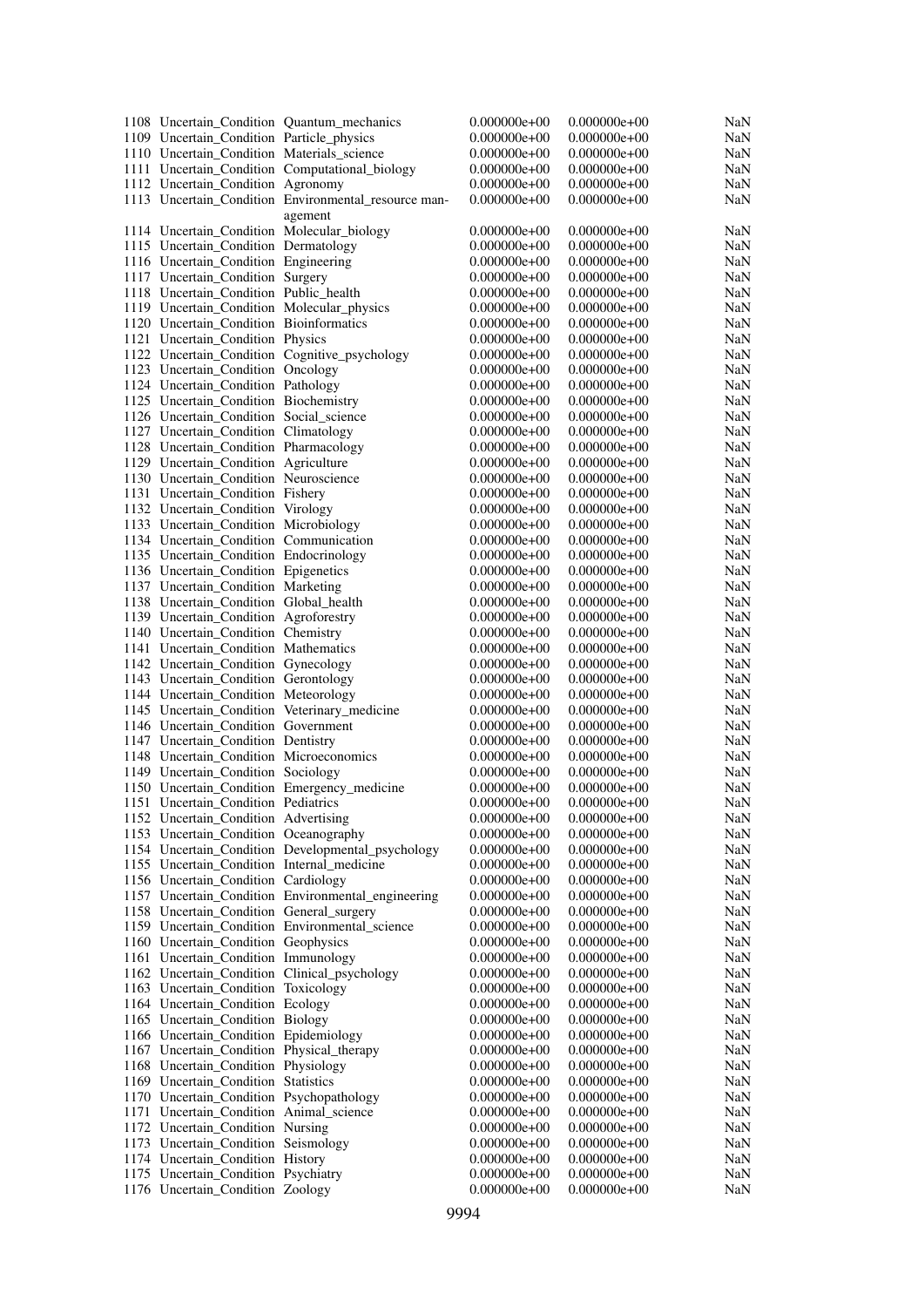| 1177 Uncertain_Condition Psychology                   | $0.000000e + 00$ | $0.000000e+00$   | NaN          |        |
|-------------------------------------------------------|------------------|------------------|--------------|--------|
|                                                       |                  | $0.000000e+00$   |              |        |
| 1178 Uncertain_Condition Etiology                     | $0.000000e+00$   |                  | NaN          |        |
| 1179 Uncertain_Condition Geomorphology                | $0.000000e+00$   | $0.000000e + 00$ | NaN          |        |
| 1180 Uncertain_Condition Atmospheric_sciences         | $0.000000e+00$   | $0.000000e+00$   | NaN          |        |
| 1181 Uncertain_Condition Geography                    | $0.000000e+00$   | $0.000000e+00$   | NaN          |        |
| 1182 Uncertain_Condition Demography                   | $0.000000e+00$   | $0.000000e + 00$ | NaN          |        |
| 1183 Uncertain_Condition Geology                      |                  |                  |              |        |
|                                                       | $0.000000e+00$   | $0.000000e+00$   | NaN          |        |
| 1184 Uncertain_Condition Medicine                     | $0.000000e+00$   | $0.000000e+00$   | NaN          |        |
| 1185 Uncertain_Condition Family_medicine              | $0.000000e+00$   | $0.000000e + 00$ | NaN          |        |
| 1186 Uncertain_Condition Evolutionary_biology         | $0.000000e+00$   | $0.000000e+00$   | NaN          |        |
| 1187 Uncertain_Condition Astrobiology                 | $0.000000e+00$   | $0.000000e+00$   | NaN          |        |
|                                                       |                  |                  |              |        |
| 1188 Uncertain_Condition Astronomy                    | $0.000000e + 00$ | $0.000000e + 00$ | <b>NaN</b>   |        |
| 1189 Uncertain_Condition Astrophysics                 | $0.000000e+00$   | $0.000000e+00$   | NaN          |        |
| 1190 Uncertain_Condition Geochemistry                 | $0.000000e+00$   | $0.000000e+00$   | NaN          |        |
| 1191 Uncertain Condition Business                     | $0.000000e+00$   | $0.000000e + 00$ | <b>NaN</b>   |        |
| 1192 Uncertain Condition Finance                      | $0.000000e+00$   | $0.000000e+00$   | <b>NaN</b>   |        |
|                                                       |                  |                  |              |        |
| 1193 Uncertain_Condition Management_science           | $0.000000e+00$   | $0.000000e+00$   | NaN          |        |
| 1194 Uncertain_Condition Social_psychology            | $0.000000e+00$   | $0.000000e + 00$ | <b>NaN</b>   |        |
| 1195 Uncertain_Condition Political_science            | $0.000000e+00$   | $0.000000e+00$   | NaN          |        |
| 1196 Uncertain_Condition Archaeology                  | $0.000000e+00$   | $0.000000e+00$   | NaN          |        |
|                                                       |                  |                  |              |        |
| 1197 Uncertain_Condition Economics                    | $0.000000e+00$   | $0.000000e+00$   | <b>NaN</b>   |        |
| 1198 Uncertain_Condition Paleontology                 | $0.000000e+00$   | $0.000000e+00$   | <b>NaN</b>   |        |
| 1199 Uncertain_Condition Criminology                  | $0.000000e + 00$ | $0.000000e+00$   | NaN          |        |
| 1200 Uncertain_Suggestion Intercept                   | 2.670386e-02     | 8.583111e-03     | 1.867244e-03 | $**$   |
| 1201 Uncertain_Suggestion source[T.news]              | 2.067624e-03     | 1.205908e-03     | 8.644614e-02 |        |
|                                                       |                  |                  |              | ***    |
| 1202 Uncertain_Suggestion finding_len                 | $-2.445807e-04$  | 6.805788e-05     | 3.271960e-04 |        |
| 1203 Uncertain_Suggestion flesch_reading_ease         | $-7.451400e-05$  | 2.714587e-05     | 6.060328e-03 | $***$  |
| 1204 Uncertain_Suggestion first_author_rank           | -6.141558e-07    | 3.476037e-07     | 7.728045e-02 |        |
| 1205 Uncertain_Suggestion affi_rank                   | $-7.612485e-07$  | 3.466763e-07     | 2.812034e-02 | *      |
|                                                       |                  |                  |              |        |
| 1206 Uncertain_Suggestion num_authors                 | -4.797802e-05    | 4.726386e-05     | 3.100722e-01 |        |
| 1207 Uncertain_Suggestion journal_impact              | -6.819403e-05    | 4.873051e-05     | 1.617134e-01 |        |
| 1208 Uncertain_Suggestion Law                         | $-1.560751e-02$  | 2.363612e-02     | 5.090574e-01 |        |
| 1209 Uncertain_Suggestion Condensed_matter_physics    | $-1.280859e-02$  | 4.815663e-02     | 7.902605e-01 |        |
| 1210 Uncertain_Suggestion Biomedical_engineering      | -3.277797e-02    | 4.549649e-02     | 4.712605e-01 |        |
|                                                       |                  |                  |              |        |
| 1211 Uncertain_Suggestion Hydrology                   | $-3.560857e-03$  | 3.990404e-02     | 9.288961e-01 |        |
| 1212 Uncertain_Suggestion Atomic_physics              | -5.982489e-03    | 5.663964e-02     | 9.158825e-01 |        |
| 1213 Uncertain_Suggestion Development_economics       | $-1.272990e-02$  | 6.445440e-02     | 8.434375e-01 |        |
| 1214 Uncertain_Suggestion Optics                      | $-2.384740e-02$  | 7.031837e-02     | 7.345137e-01 |        |
| 1215 Uncertain_Suggestion Public_policy               | -2.387632e-02    | 4.326321e-02     | 5.810366e-01 |        |
|                                                       |                  |                  |              |        |
| 1216 Uncertain_Suggestion Lung_cancer                 | $-1.331188e-02$  | 1.027060e-02     | 1.949588e-01 |        |
| 1217 Uncertain_Suggestion Electronic_engineering      | $-5.748026e-02$  | 1.181787e-01     | 6.267030e-01 |        |
| 1218 Uncertain_Suggestion Artificial_intelligence     | -7.498732e-03    | 5.975898e-02     | 9.001432e-01 |        |
| 1219 Uncertain_Suggestion Machine_learning            | $-1.358001e-02$  | 6.330292e-02     | 8.301416e-01 |        |
|                                                       |                  |                  |              |        |
| 1220 Uncertain_Suggestion Gender_studies              | $-6.031476e-03$  | 3.805883e-02     | 8.740829e-01 |        |
| 1221 Uncertain_Suggestion Chemical_engineering        | -2.975552e-02    | 4.442856e-02     | 5.030363e-01 |        |
| 1222 Uncertain_Suggestion Biophysics                  | $-2.138889e-02$  | 2.725811e-02     | 4.326555e-01 |        |
| 1223 Uncertain_Suggestion Analytical_chemistry        | -4.135868e-02    | 4.833551e-02     | 3.922026e-01 |        |
| 1224 Uncertain_Suggestion Computer_science            | 2.391564e-03     | 3.183634e-02     | 9.401199e-01 |        |
|                                                       |                  |                  |              | $***$  |
| 1225 Uncertain_Suggestion Radiology                   | 3.566238e-02     | 1.134561e-02     | 1.674428e-03 |        |
| 1226 Uncertain_Suggestion Urology                     | $-8.399161e-03$  | 1.715366e-02     | 6.243952e-01 |        |
| 1227 Uncertain_Suggestion Architecture                | $-1.131125e-02$  | 3.894664e-02     | 7.714923e-01 |        |
| 1228 Uncertain_Suggestion Quantum_mechanics           | $-2.345793e-02$  | 1.542590e-01     | 8.791353e-01 |        |
|                                                       |                  |                  |              |        |
| 1229 Uncertain_Suggestion Particle_physics            | 1.044366e-02     | 1.334888e-01     | 9.376413e-01 |        |
| 1230 Uncertain_Suggestion Materials_science           | 5.366930e-02     | 2.300805e-02     | 1.968263e-02 | $\ast$ |
| 1231 Uncertain_Suggestion Computational_biology       | $-1.665146e-02$  | 5.664429e-02     | 7.687890e-01 |        |
| 1232 Uncertain_Suggestion Agronomy                    | 3.898630e-02     | 3.032684e-02     | 1.986273e-01 |        |
| 1233 Uncertain_Suggestion Environmental_resource man- | $-1.301216e-02$  | 1.749351e-02     | 4.569939e-01 |        |
|                                                       |                  |                  |              |        |
| agement                                               |                  |                  |              |        |
| 1234 Uncertain_Suggestion Molecular_biology           | $-1.223814e-02$  | 1.133040e-02     | 2.801109e-01 |        |
| 1235 Uncertain_Suggestion Dermatology                 | $-4.565215e-03$  | 1.543382e-02     | 7.673929e-01 |        |
| 1236 Uncertain_Suggestion Engineering                 | $-4.783412e-03$  | 4.108985e-02     | 9.073266e-01 |        |
| 1237 Uncertain_Suggestion Surgery                     | 9.958769e-03     | 5.762264e-03     | 8.396286e-02 |        |
|                                                       |                  |                  |              |        |
| 1238 Uncertain_Suggestion Public_health               | 1.179314e-02     | 7.852879e-03     | 1.331833e-01 |        |
| 1239 Uncertain_Suggestion Molecular_physics           | $-5.269004e-02$  | 5.668678e-02     | 3.526502e-01 |        |
| 1240 Uncertain_Suggestion Bioinformatics              | 1.007092e-01     | 2.597550e-02     | 1.062335e-04 | ***    |
| 1241 Uncertain_Suggestion Physics                     | 1.197093e-03     | 2.950044e-02     | 9.676323e-01 |        |
|                                                       |                  |                  |              |        |
| 1242 Uncertain_Suggestion Cognitive_psychology        | -2.037807e-02    | 1.479146e-02     | 1.683220e-01 |        |
| 1243 Uncertain_Suggestion Oncology                    | 2.811483e-03     | 1.017635e-02     | 7.823404e-01 |        |
| 1244 Uncertain_Suggestion Pathology                   | 1.741977e-02     | 1.055455e-02     | 9.887460e-02 |        |
| 1245 Uncertain_Suggestion Biochemistry                | $-2.880700e-02$  | 1.445382e-02     | 4.627820e-02 | $\ast$ |
|                                                       |                  |                  |              |        |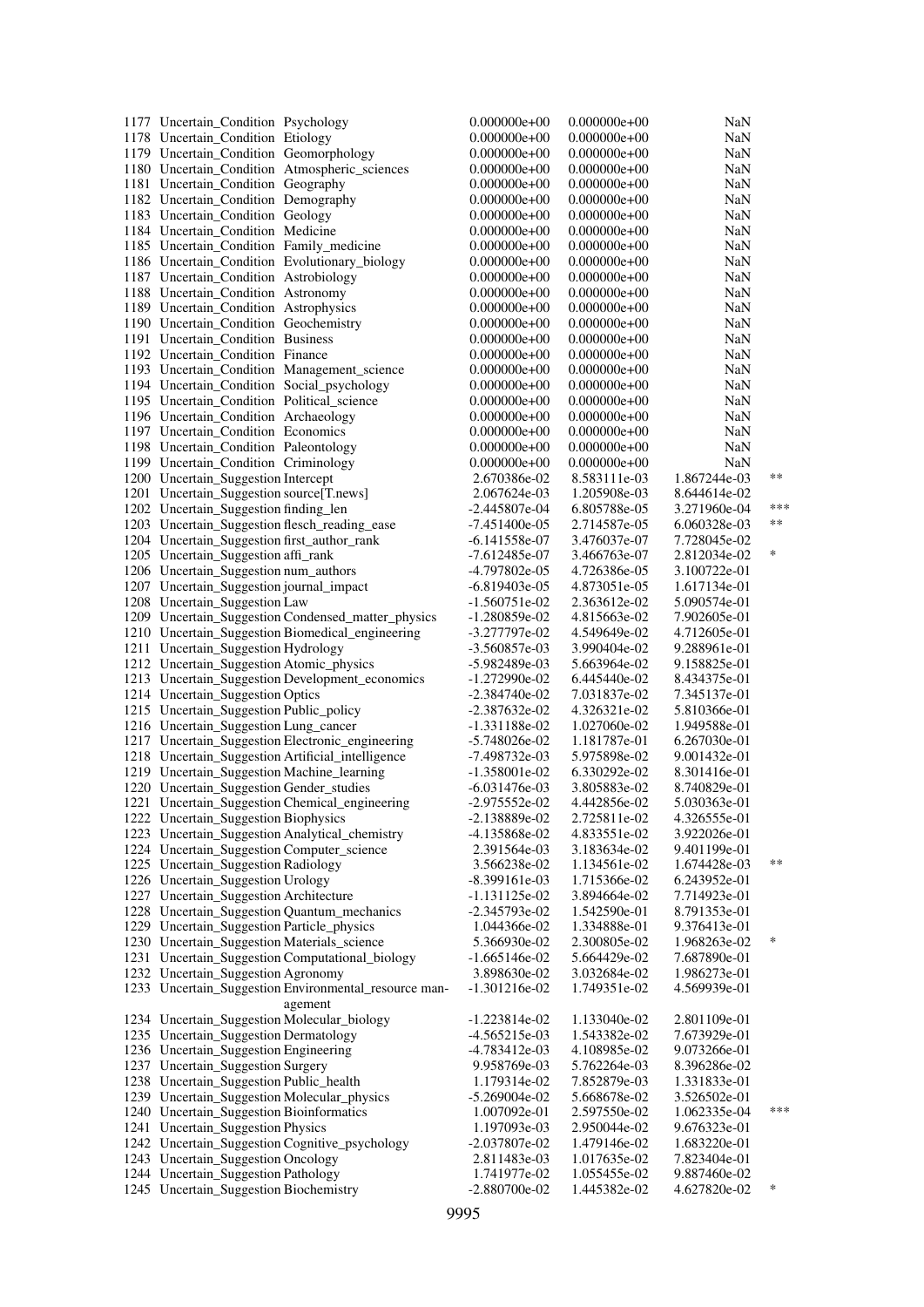| 1246 Uncertain_Suggestion Social_science                                             | $-8.064522e-03$                    | 5.753048e-02                 | 8.885213e-01                 |        |
|--------------------------------------------------------------------------------------|------------------------------------|------------------------------|------------------------------|--------|
| 1247 Uncertain_Suggestion Climatology                                                | -7.746988e-03                      | 1.598035e-02                 | 6.278389e-01                 |        |
| 1248 Uncertain_Suggestion Pharmacology                                               | $-1.154582e-02$                    | 2.306758e-02                 | 6.167163e-01                 |        |
| 1249 Uncertain_Suggestion Agriculture                                                | 4.581642e-02                       | 1.864350e-02                 | 1.400364e-02                 | $\ast$ |
| 1250 Uncertain_Suggestion Neuroscience                                               | $-1.739951e-02$                    | 1.240465e-02                 | 1.607419e-01                 |        |
| 1251 Uncertain_Suggestion Fishery                                                    | $-7.357160e-03$                    | 2.654194e-02                 | 7.816386e-01                 |        |
| 1252 Uncertain_Suggestion Virology                                                   | $-1.025838e-02$                    | 1.196852e-02                 | 3.913980e-01                 |        |
| 1253 Uncertain_Suggestion Microbiology                                               | -1.407277e-02                      | 1.780234e-02                 | 4.292493e-01                 |        |
| 1254 Uncertain_Suggestion Communication                                              | -7.775990e-03                      | 1.828042e-02                 | 6.705721e-01                 |        |
| 1255 Uncertain_Suggestion Endocrinology                                              | 3.306488e-03                       | 5.894647e-03                 | 5.748545e-01                 |        |
| 1256 Uncertain_Suggestion Epigenetics                                                | -1.170532e-02                      | 1.765509e-02                 | 5.073423e-01                 |        |
| 1257 Uncertain_Suggestion Marketing                                                  | $-5.890505e-03$                    | 1.904549e-02                 | 7.571088e-01                 |        |
| 1258 Uncertain_Suggestion Global_health                                              | -1.616995e-02                      | 2.797716e-02                 | 5.632946e-01                 |        |
| 1259 Uncertain_Suggestion Agroforestry<br>1260 Uncertain_Suggestion Chemistry        | $-3.457540e-02$<br>4.551077e-02    | 2.444457e-02<br>2.041903e-02 | 1.572564e-01<br>2.584143e-02 | $\ast$ |
| 1261 Uncertain_Suggestion Mathematics                                                | $-6.080060e-03$                    | 5.950688e-02                 | 9.186201e-01                 |        |
| 1262 Uncertain_Suggestion Gynecology                                                 | 2.745621e-03                       | 9.762481e-03                 | 7.785292e-01                 |        |
| 1263 Uncertain_Suggestion Gerontology                                                | -8.913656e-04                      | 1.034624e-02                 | 9.313457e-01                 |        |
| 1264 Uncertain_Suggestion Meteorology                                                | $-4.081652e-03$                    | 3.093270e-02                 | 8.950238e-01                 |        |
| 1265 Uncertain_Suggestion Veterinary_medicine                                        | -7.778878e-03                      | 7.061607e-02                 | 9.122863e-01                 |        |
| 1266 Uncertain_Suggestion Government                                                 | $-1.333452e-02$                    | 2.076807e-02                 | 5.208401e-01                 |        |
| 1267 Uncertain_Suggestion Dentistry                                                  | -1.935093e-02                      | 3.828716e-02                 | 6.132755e-01                 |        |
| 1268 Uncertain_Suggestion Microeconomics                                             | $-4.715370e-03$                    | 3.254322e-02                 | 8.847955e-01                 |        |
| 1269 Uncertain_Suggestion Sociology                                                  | 1.055573e-02                       | 4.060861e-02                 | 7.949155e-01                 |        |
| 1270 Uncertain_Suggestion Emergency_medicine                                         | $-3.961473e-03$                    | 8.658169e-03                 | 6.472894e-01                 |        |
| 1271 Uncertain_Suggestion Pediatrics                                                 | 6.111426e-03                       | 6.954654e-03                 | 3.795511e-01                 |        |
| 1272 Uncertain_Suggestion Advertising                                                | $-2.567259e-03$                    | 1.884721e-02                 | 8.916540e-01                 |        |
| 1273 Uncertain_Suggestion Oceanography                                               | $-3.292443e-03$                    | 2.872492e-02                 | 9.087483e-01                 |        |
| 1274 Uncertain_Suggestion Developmental_psychology                                   | 1.077173e-02                       | 1.038488e-02                 | 2.996384e-01                 |        |
| 1275 Uncertain_Suggestion Internal_medicine                                          | 5.978058e-03                       | 5.681371e-03                 | 2.927176e-01                 |        |
| 1276 Uncertain_Suggestion Cardiology                                                 | 1.268667e-02                       | 9.040379e-03                 | 1.605410e-01                 |        |
| 1277 Uncertain_Suggestion Environmental_engineering                                  | -3.178909e-02                      | 2.726129e-02                 | 2.435998e-01                 |        |
| 1278 Uncertain_Suggestion General_surgery                                            | $-8.651048e-03$                    | 1.054332e-02                 | 4.119326e-01                 |        |
| 1279 Uncertain_Suggestion Environmental_science                                      | 5.042320e-03                       | 2.147556e-02                 | 8.143727e-01                 |        |
| 1280 Uncertain_Suggestion Geophysics                                                 | -4.891734e-03                      | 5.575528e-02                 | 9.300880e-01                 |        |
| 1281 Uncertain_Suggestion Immunology                                                 | $-2.452741e-03$                    | 7.455186e-03                 | 7.421625e-01                 |        |
| 1282 Uncertain_Suggestion Clinical_psychology                                        | 1.072300e-02                       | 1.076169e-02                 | 3.190724e-01                 |        |
| 1283 Uncertain_Suggestion Toxicology                                                 | $-2.410973e-02$                    | 3.474156e-02                 | 4.877110e-01                 |        |
| 1284 Uncertain_Suggestion Ecology                                                    | -6.095057e-03                      | 8.290536e-03                 | 4.622416e-01                 |        |
| 1285 Uncertain_Suggestion Biology                                                    | 1.154563e-02                       | 1.589396e-02                 | 4.675968e-01                 |        |
| 1286 Uncertain_Suggestion Epidemiology<br>1287 Uncertain_Suggestion Physical_therapy | $-8.426049e-03$<br>1.584206e-02    | 8.727219e-03<br>5.677519e-03 | 3.343170e-01<br>5.273329e-03 | $**$   |
| 1288 Uncertain_Suggestion Physiology                                                 | $-5.625106e-03$                    | 2.192097e-02                 | 7.974851e-01                 |        |
| 1289 Uncertain_Suggestion Statistics                                                 | 5.057500e-03                       | 7.016649e-02                 | 9.425405e-01                 |        |
| 1290 Uncertain_Suggestion Psychopathology                                            | $-1.015400e-02$                    | 2.544476e-02                 | 6.898552e-01                 |        |
| 1291 Uncertain_Suggestion Animal_science                                             | -7.754407e-03                      | 3.975088e-02                 | 8.453372e-01                 |        |
| 1292 Uncertain Suggestion Nursing                                                    | 8.284643e-03                       | 1.031156e-02                 | 4.217394e-01                 |        |
| 1293 Uncertain_Suggestion Seismology                                                 | $-8.361010e-03$                    | 4.360468e-02                 | 8.479444e-01                 |        |
| 1294 Uncertain_Suggestion History                                                    | 1.495849e-02                       | 1.220081e-01                 | 9.024238e-01                 |        |
| 1295 Uncertain_Suggestion Psychiatry                                                 | 1.481884e-02                       | 7.228549e-03                 | 4.038008e-02                 | $\ast$ |
| 1296 Uncertain_Suggestion Zoology                                                    | $-1.115926e-02$                    | 1.895842e-02                 | 5.561281e-01                 |        |
| 1297 Uncertain_Suggestion Psychology                                                 | 2.402052e-02                       | 1.577253e-02                 | 1.277994e-01                 |        |
| 1298 Uncertain_Suggestion Etiology                                                   | $-1.341029e-02$                    | 2.022104e-02                 | 5.072238e-01                 |        |
| 1299 Uncertain_Suggestion Geomorphology                                              | $-5.172582e-03$                    | 2.378683e-02                 | 8.278566e-01                 |        |
| 1300 Uncertain_Suggestion Atmospheric_sciences                                       | $-2.766515e-03$                    | 2.552268e-02                 | 9.136845e-01                 |        |
| 1301 Uncertain_Suggestion Geography                                                  | $-5.384843e-04$                    | 2.193638e-02                 | 9.804162e-01                 |        |
| 1302 Uncertain_Suggestion Demography                                                 | 2.255693e-03                       | 6.665442e-03                 | 7.350551e-01                 |        |
| 1303 Uncertain_Suggestion Geology                                                    | 5.191933e-03                       | 2.384814e-02                 | 8.276600e-01                 |        |
| 1304 Uncertain_Suggestion Medicine                                                   | $-5.656349e-03$                    | 1.359069e-02                 | 6.772756e-01                 |        |
| 1305 Uncertain_Suggestion Family_medicine                                            | 3.107898e-02                       | 6.794802e-03                 | 4.830554e-06                 | ***    |
| 1306 Uncertain_Suggestion Evolutionary_biology                                       | -1.194638e-02                      | 1.694751e-02                 | 4.808822e-01                 |        |
| 1307 Uncertain_Suggestion Astrobiology                                               | $-9.176464e-03$                    | 3.608456e-02                 | 7.992644e-01                 |        |
| 1308 Uncertain_Suggestion Astronomy                                                  | -4.942890e-03                      | 2.707140e-02                 | 8.551248e-01                 |        |
| 1309 Uncertain_Suggestion Astrophysics                                               | -3.751304e-03                      | 4.175956e-02                 | 9.284229e-01                 |        |
| 1310 Uncertain_Suggestion Geochemistry                                               | $-4.843630e-03$                    | 4.053698e-02                 | 9.048916e-01                 |        |
| 1311 Uncertain_Suggestion Business                                                   | $-1.435803e-03$                    | 2.314729e-02                 | 9.505407e-01                 |        |
| 1312 Uncertain_Suggestion Finance<br>1313 Uncertain_Suggestion Management_science    | $-7.500047e-03$<br>$-1.752187e-13$ | 2.452089e-02<br>3.931069e-13 | 7.597134e-01<br>6.558012e-01 |        |
| 1314 Uncertain_Suggestion Social_psychology                                          | $-2.547493e-02$                    | 7.937484e-03                 | 1.333123e-03                 | $***$  |
| 1315 Uncertain_Suggestion Political_science                                          | 4.882161e-03                       | 3.687643e-02                 | 8.946759e-01                 |        |
|                                                                                      |                                    |                              |                              |        |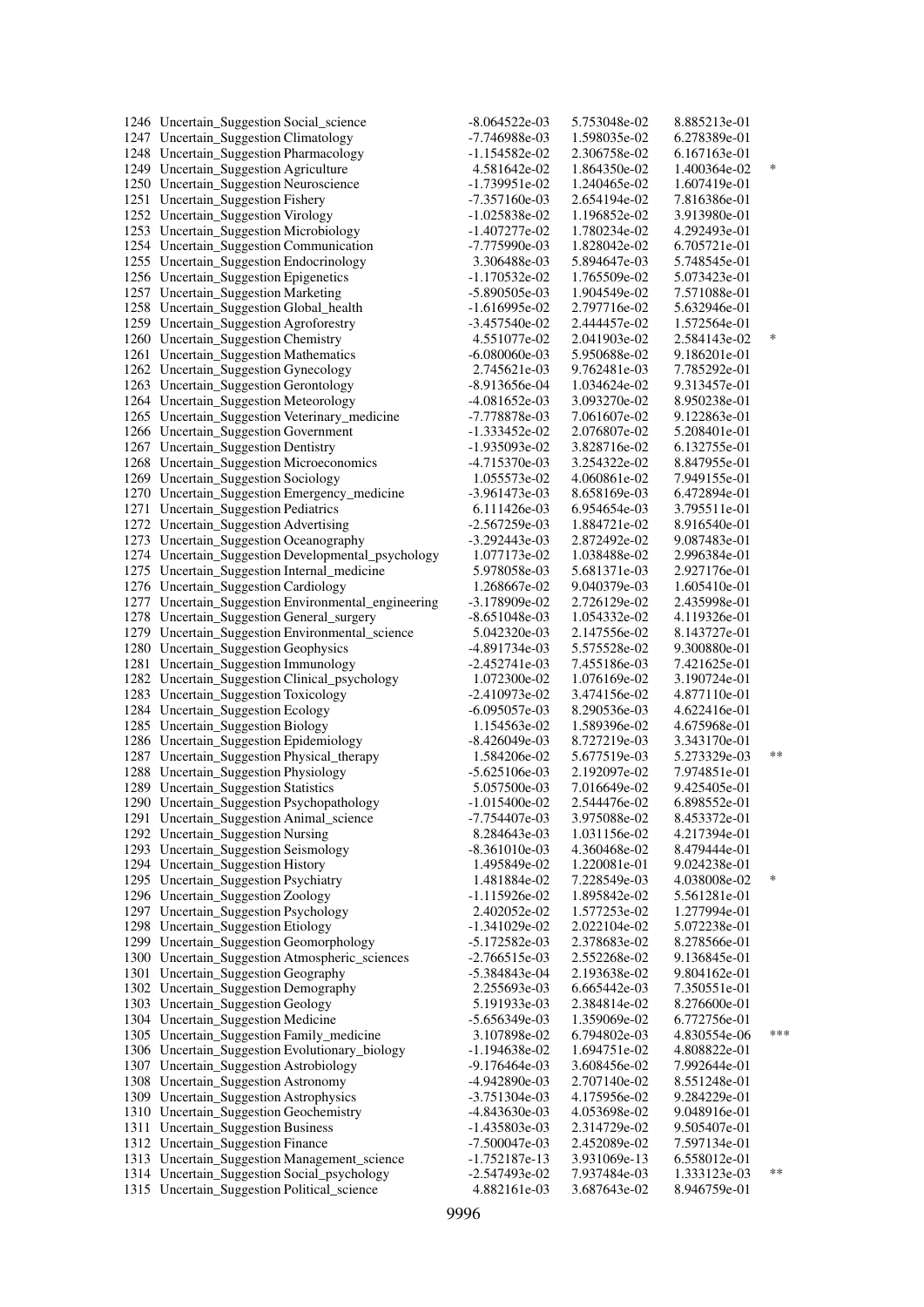| 1316 Uncertain_Suggestion Archaeology  |                             | $-1.840884e-03$ | 3.586326e-02 | 9.590628e-01 |        |
|----------------------------------------|-----------------------------|-----------------|--------------|--------------|--------|
| 1317 Uncertain_Suggestion Economics    |                             | -2.313135e-03   | 1.811536e-02 | 8.983969e-01 |        |
| 1318 Uncertain_Suggestion Paleontology |                             | $-1.281670e-02$ | 2.218892e-02 | 5.635324e-01 |        |
| 1319 Uncertain_Suggestion Criminology  |                             | $-2.036915e-02$ | 5.167358e-02 | 6.934480e-01 |        |
| 1320 Uncertain_Framing                 | Intercept                   | 8.281496e-02    | 1.605147e-02 | 2.514565e-07 | ***    |
| 1321 Uncertain_Framing                 | source[T.news]              | -7.710937e-03   | 2.255195e-03 | 6.300010e-04 | ***    |
| 1322 Uncertain_Framing                 | finding_len                 | 5.739700e-04    | 1.272765e-04 | 6.550709e-06 | ***    |
| 1323 Uncertain_Framing                 | flesch_reading_ease         | -1.602138e-04   | 5.076609e-05 | 1.603560e-03 | **     |
| 1324 Uncertain_Framing                 | first_author_rank           | $-1.394150e-06$ | 6.500613e-07 | 3.199970e-02 | $\ast$ |
| 1325 Uncertain_Framing                 | affi_rank                   | -1.812258e-06   | 6.483269e-07 | 5.192976e-03 | $**$   |
| 1326 Uncertain_Framing                 | num_authors                 | -5.742586e-06   | 8.838919e-05 | 9.481994e-01 |        |
| 1327 Uncertain_Framing                 | journal_impact              | -3.303234e-05   | 9.113199e-05 | 7.170090e-01 |        |
| 1328 Uncertain_Framing                 | Law                         | 1.873384e-01    | 4.420243e-02 | 2.268742e-05 | ***    |
| 1329 Uncertain Framing                 | Condensed_matter_physics    | $-2.862624e-01$ | 9.005878e-02 | 1.483244e-03 | $***$  |
| 1330 Uncertain_Framing                 | Biomedical_engineering      | -3.400521e-02   | 8.508398e-02 | 6.894087e-01 |        |
| 1331 Uncertain_Framing                 | Hydrology                   | $-3.692180e-02$ | 7.462543e-02 | 6.207767e-01 |        |
| 1332 Uncertain_Framing                 | Atomic_physics              | $-6.035571e-02$ | 1.059230e-01 | 5.688183e-01 |        |
| 1333 Uncertain_Framing                 | Development_economics       | $-6.019191e-02$ | 1.205376e-01 | 6.175327e-01 |        |
| 1334 Uncertain_Framing                 | Optics                      | $-6.412809e-02$ | 1.315039e-01 | 6.258049e-01 |        |
| 1335 Uncertain_Framing                 | Public_policy               | -9.074627e-02   | 8.090749e-02 | 2.620509e-01 |        |
| 1336 Uncertain Framing                 | Lung_cancer                 | 7.470580e-02    | 1.920728e-02 | 1.009687e-04 | ***    |
| 1337 Uncertain_Framing                 | Electronic_engineering      | -4.896030e-02   | 2.210086e-01 | 8.246823e-01 |        |
| 1338 Uncertain_Framing                 | Artificial_intelligence     | -1.208984e-01   | 1.117566e-01 | 2.793609e-01 |        |
| 1339 Uncertain Framing                 | Machine_learning            | 3.247193e-01    | 1.183842e-01 | 6.097699e-03 | **     |
| 1340 Uncertain_Framing                 | Gender_studies              | $-3.084225e-02$ | 7.117466e-02 | 6.647809e-01 |        |
| 1341 Uncertain_Framing                 | Chemical_engineering        | $-2.761438e-02$ | 8.308683e-02 | 7.396261e-01 |        |
| 1342 Uncertain_Framing                 | <b>Biophysics</b>           | -2.576067e-02   | 5.097600e-02 | 6.133223e-01 |        |
| 1343 Uncertain_Framing                 | Analytical_chemistry        | 8.234614e-04    | 9.039331e-02 | 9.927317e-01 |        |
| 1344 Uncertain_Framing                 | Computer_science            | $-1.108400e-01$ | 5.953785e-02 | 6.267171e-02 |        |
| 1345 Uncertain_Framing                 | Radiology                   | -5.880081e-02   | 2.121768e-02 | 5.590992e-03 | **     |
| 1346 Uncertain_Framing                 | Urology                     | $-2.619999e-02$ | 3.207945e-02 | 4.141021e-01 |        |
| 1347 Uncertain_Framing                 | Architecture                | $-4.681033e-02$ | 7.283497e-02 | 5.204363e-01 |        |
| 1348 Uncertain_Framing                 | Quantum_mechanics           | -9.729366e-02   | 2.884831e-01 | 7.359267e-01 |        |
| 1349 Uncertain_Framing                 | Particle_physics            | $-1.780182e-02$ | 2.496404e-01 | 9.431522e-01 |        |
| 1350 Uncertain_Framing                 | Materials_science           | -9.959486e-02   | 4.302787e-02 | 2.064701e-02 | $\ast$ |
| 1351 Uncertain_Framing                 | Computational_biology       | -4.683668e-02   | 1.059317e-01 | 6.583951e-01 |        |
| 1352 Uncertain_Framing                 | Agronomy                    | $-3.451915e-02$ | 5.671490e-02 | 5.427715e-01 |        |
| 1353 Uncertain_Framing                 | Environmental_resource man- | 4.050763e-02    | 3.271500e-02 | 2.156651e-01 |        |
|                                        | agement                     |                 |              |              |        |
| 1354 Uncertain_Framing                 | Molecular_biology           | -3.798837e-02   | 2.118924e-02 | 7.302575e-02 |        |
| 1355 Uncertain_Framing                 | Dermatology                 | -4.477060e-03   | 2.886312e-02 | 8.767342e-01 |        |
| 1356 Uncertain_Framing                 | Engineering                 | $-1.546452e-01$ | 7.684303e-02 | 4.418968e-02 | *      |
| 1357 Uncertain_Framing                 | Surgery                     | 1.520634e-03    | 1.077614e-02 | 8.877842e-01 |        |
| 1358 Uncertain_Framing                 | Public_health               | -2.271512e-02   | 1.468584e-02 | 1.219511e-01 |        |
| 1359 Uncertain Framing                 | Molecular_physics           | 9.928907e-01    | 1.060112e-01 | 8.760939e-21 | ***    |
| 1360 Uncertain Framing                 | <b>Bioinformatics</b>       | -4.748700e-02   | 4.857736e-02 | 3.283129e-01 |        |
| 1361 Uncertain Framing                 | Physics                     | -9.519299e-03   | 5.516942e-02 | 8.630105e-01 |        |
| 1362 Uncertain_Framing                 | Cognitive_psychology        | $-1.995946e-02$ | 2.766183e-02 | 4.705827e-01 |        |
| 1363 Uncertain Framing                 | Oncology                    | 3.211170e-03    | 1.903102e-02 | 8.660089e-01 |        |
| 1364 Uncertain_Framing                 | Pathology                   | -3.439106e-02   | 1.973829e-02 | 8.147029e-02 |        |
| 1365 Uncertain_Framing                 | Biochemistry                | 2.179685e-02    | 2.703041e-02 | 4.200371e-01 |        |
| 1366 Uncertain_Framing                 | Social_science              | 1.348591e-02    | 1.075890e-01 | 9.002511e-01 |        |
| 1367 Uncertain_Framing                 | Climatology                 | 9.375349e-03    | 2.988519e-02 | 7.537447e-01 |        |
| 1368 Uncertain Framing                 | Pharmacology                | -5.408905e-02   | 4.313919e-02 | 2.099276e-01 |        |
| 1369 Uncertain_Framing                 | Agriculture                 | 3.850984e-02    | 3.486561e-02 | 2.693871e-01 |        |
| 1370 Uncertain_Framing                 | Neuroscience                | $-3.819941e-02$ | 2.319821e-02 | 9.965345e-02 |        |
| 1371 Uncertain_Framing                 | Fishery                     | $-5.701099e-02$ | 4.963666e-02 | 2.507560e-01 |        |
| 1372 Uncertain_Framing                 | Virology                    | -4.021547e-03   | 2.238259e-02 | 8.574121e-01 |        |
| 1373 Uncertain_Framing                 | Microbiology                | $-5.514412e-02$ | 3.329254e-02 | 9.767489e-02 |        |
| 1374 Uncertain_Framing                 | Communication               | 2.351208e-02    | 3.418662e-02 | 4.916181e-01 |        |
| 1375 Uncertain_Framing                 | Endocrinology               | $-2.441709e-02$ | 1.102371e-02 | 2.677994e-02 | ∗      |
| 1376 Uncertain_Framing                 | Epigenetics                 | $-2.447318e-02$ | 3.301716e-02 | 4.585697e-01 |        |
| 1377 Uncertain_Framing                 | Marketing                   | $-3.028020e-02$ | 3.561738e-02 | 3.952561e-01 |        |
| 1378 Uncertain_Framing                 | Global_health               | 1.728898e-01    | 5.232070e-02 | 9.542772e-04 | ***    |
| 1379 Uncertain_Framing                 | Agroforestry                | $-6.645924e-02$ | 4.571433e-02 | 1.460274e-01 |        |
| 1380 Uncertain_Framing                 | Chemistry                   | $-1.130828e-01$ | 3.818608e-02 | 3.068327e-03 | **     |
| 1381 Uncertain_Framing                 | Mathematics                 | $-1.537482e-01$ | 1.112851e-01 | 1.671275e-01 |        |
| 1382 Uncertain_Framing                 | Gynecology                  | 2.306441e-02    | 1.825703e-02 | 2.064980e-01 |        |
| 1383 Uncertain_Framing                 | Gerontology                 | $-3.461012e-03$ | 1.934874e-02 | 8.580384e-01 |        |
| 1384 Uncertain_Framing                 | Meteorology                 | 7.683999e-03    | 5.784793e-02 | 8.943291e-01 |        |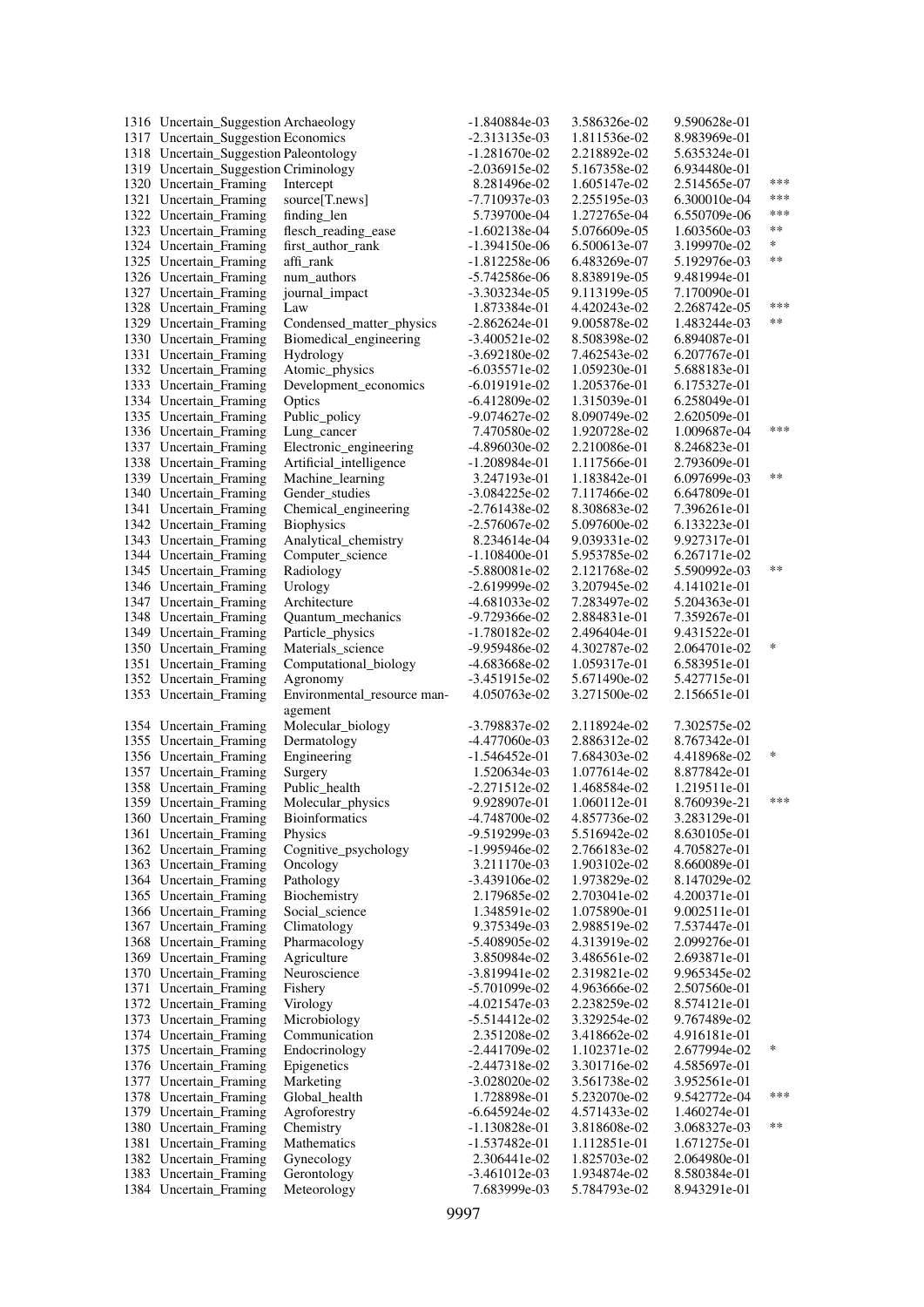| 1385 Uncertain_Framing                           | Veterinary_medicine       | 3.167938e-01                   | 1.320607e-01                 | 1.646058e-02                 | $\ast$ |
|--------------------------------------------------|---------------------------|--------------------------------|------------------------------|------------------------------|--------|
| 1386 Uncertain_Framing                           | Government                | $-2.594031e-04$                | 3.883883e-02                 | 9.946711e-01                 |        |
| 1387 Uncertain_Framing                           | Dentistry                 | 2.029945e-01                   | 7.160167e-02                 | 4.588857e-03                 | **     |
| 1388 Uncertain_Framing                           | Microeconomics            | 2.300896e-01                   | 6.085978e-02                 | 1.571153e-04                 | ***    |
| 1389 Uncertain_Framing                           | Sociology                 | $-1.089801e-01$                | 7.594305e-02                 | 1.513043e-01                 |        |
| 1390 Uncertain_Framing                           | Emergency_medicine        | $-2.438546e-02$                | 1.619183e-02                 | 1.320824e-01                 |        |
| 1391 Uncertain_Framing                           | Pediatrics                | -5.797582e-04                  | 1.300605e-02                 | 9.644459e-01                 |        |
| 1392 Uncertain_Framing                           | Advertising               | $-3.070616e-02$                | 3.524659e-02                 | 3.836714e-01                 |        |
| 1393 Uncertain_Framing                           | Oceanography              | 1.924933e-01                   | 5.371910e-02                 | 3.404772e-04                 | ***    |
| 1394 Uncertain_Framing                           | Developmental_psychology  | $-2.028550e-02$                | 1.942100e-02                 | 2.962671e-01                 |        |
| 1395 Uncertain_Framing                           | Internal medicine         | -3.495452e-02                  | 1.062486e-02                 | 1.004953e-03                 | **     |
| 1396 Uncertain_Framing                           | Cardiology                | $-1.344618e-02$                | 1.690661e-02                 | 4.264415e-01                 |        |
| 1397 Uncertain_Framing                           | Environmental_engineering | $-7.050410e-02$                | 5.098194e-02                 | 1.667121e-01                 |        |
| 1398 Uncertain_Framing                           | General_surgery           | 1.948310e-02                   | 1.971730e-02                 | 3.231113e-01                 |        |
| 1399 Uncertain_Framing                           | Environmental_science     | -8.912884e-02                  | 4.016191e-02                 | 2.648766e-02                 | $\ast$ |
| 1400 Uncertain_Framing                           | Geophysics                | -1.023038e-01                  | 1.042692e-01                 | 3.265367e-01                 |        |
| 1401 Uncertain_Framing                           | Immunology                | $-1.522179e-02$                | 1.394211e-02                 | 2.749477e-01                 |        |
| 1402 Uncertain_Framing                           | Clinical_psychology       | -3.370913e-02                  | 2.012568e-02                 | 9.397174e-02                 |        |
| 1403 Uncertain_Framing                           | Toxicology                | 2.826013e-02                   | 6.497095e-02                 | 6.635946e-01                 |        |
| 1404 Uncertain_Framing                           | Ecology                   | -4.505954e-03                  | 1.550431e-02                 | 7.713421e-01                 |        |
| 1405 Uncertain_Framing                           | Biology                   | -8.572393e-02                  | 2.972365e-02                 | 3.932622e-03                 | $**$   |
| 1406 Uncertain_Framing                           | Epidemiology              | -7.238877e-03                  | 1.632096e-02                 | 6.573880e-01                 |        |
| 1407 Uncertain_Framing                           | Physical_therapy          | 3.665741e-03                   | 1.061765e-02                 | 7.299123e-01                 |        |
| 1408 Uncertain_Framing                           | Physiology                | -4.007166e-02                  | 4.099489e-02                 | 3.283501e-01                 |        |
| 1409 Uncertain_Framing                           | <b>Statistics</b>         | $-2.529518e-03$                | 1.312199e-01                 | 9.846205e-01                 |        |
| 1410 Uncertain_Framing                           | Psychopathology           | 5.274026e-02                   | 4.758480e-02                 | 2.677343e-01                 |        |
| 1411 Uncertain_Framing                           | Animal_science            |                                |                              | 2.412390e-01                 |        |
|                                                  |                           | 8.712150e-02                   | 7.433899e-02                 |                              |        |
| 1412 Uncertain_Framing<br>1413 Uncertain_Framing | Nursing                   | -4.739154e-03<br>-8.340940e-02 | 1.928387e-02<br>8.154607e-02 | 8.058739e-01<br>3.063977e-01 |        |
|                                                  | Seismology                |                                |                              |                              |        |
| 1414 Uncertain_Framing                           | History                   | $-7.951242e-02$                | 2.281701e-01                 | 7.274863e-01                 |        |
| 1415 Uncertain_Framing                           | Psychiatry                | $-1.074816e-02$                | 1.351827e-02                 | 4.265792e-01                 | *      |
| 1416 Uncertain_Framing                           | Zoology                   | 7.152264e-02                   | 3.545456e-02                 | 4.368420e-02                 |        |
| 1417 Uncertain_Framing                           | Psychology                | $-5.413890e-02$                | 2.949655e-02                 | 6.646454e-02                 |        |
| 1418 Uncertain_Framing                           | Etiology                  | $-3.168746e-02$                | 3.781581e-02                 | 4.020786e-01                 |        |
| 1419 Uncertain_Framing                           | Geomorphology             | -3.529849e-02                  | 4.448428e-02                 | 4.274981e-01                 |        |
| 1420 Uncertain_Framing                           | Atmospheric_sciences      | -9.218068e-02                  | 4.773052e-02                 | 5.347090e-02                 |        |
| 1421 Uncertain_Framing                           | Geography                 | -5.942883e-02                  | 4.102371e-02                 | 1.474605e-01                 |        |
| 1422 Uncertain_Framing                           | Demography                | 9.239116e-03                   | 1.246519e-02                 | 4.585895e-01                 |        |
| 1423 Uncertain_Framing                           | Geology                   | 2.528768e-02                   | 4.459893e-02                 | 5.707226e-01                 | $**$   |
| 1424 Uncertain_Framing                           | Medicine                  | $-7.551127e-02$                | 2.541624e-02                 | 2.973872e-03                 |        |
| 1425 Uncertain_Framing                           | Family_medicine           | 8.199466e-03                   | 1.270711e-02                 | 5.187661e-01                 |        |
| 1426 Uncertain_Framing                           | Evolutionary_biology      | $-5.102185e-03$                | 3.169391e-02                 | 8.721092e-01                 |        |
| 1427 Uncertain_Framing                           | Astrobiology              | $-1.282909e-01$                | 6.748252e-02                 | 5.731124e-02                 |        |
| 1428 Uncertain_Framing                           | Astronomy                 | 1.609425e-01                   | 5.062681e-02                 | 1.481300e-03                 | **     |
| 1429 Uncertain Framing                           | Astrophysics              | $-2.128578e-01$                | 7.809546e-02                 | 6.426819e-03                 | **     |
| 1430 Uncertain_Framing                           | Geochemistry              | $-1.096710e-01$                | 7.580909e-02                 | 1.480126e-01                 |        |
| 1431 Uncertain_Framing                           | <b>Business</b>           | $-1.029544e-01$                | 4.328825e-02                 | 1.740480e-02                 | ∗      |
| 1432 Uncertain_Framing                           | Finance                   | -4.962095e-02                  | 4.585706e-02                 | 2.792376e-01                 |        |
| 1433 Uncertain_Framing                           | Management science        | -9.394623e-13                  | 7.351578e-13                 | 2.013054e-01                 |        |
| 1434 Uncertain_Framing                           | Social_psychology         | $-2.200380e-02$                | 1.484406e-02                 | 1.382766e-01                 |        |
| 1435 Uncertain_Framing                           | Political_science         | -9.999354e-02                  | 6.896342e-02                 | 1.470964e-01                 |        |
| 1436 Uncertain_Framing                           | Archaeology               | $-6.543096e-02$                | 6.706866e-02                 | 3.292899e-01                 |        |
| 1437 Uncertain_Framing                           | Economics                 | -3.821832e-02                  | 3.387794e-02                 | 2.592907e-01                 |        |
| 1438 Uncertain_Framing                           | Paleontology              | $-1.831027e-02$                | 4.149598e-02                 | 6.590363e-01                 |        |
| 1439 Uncertain Framing                           | Criminology               | -9.719018e-02                  | 9.663591e-02                 | 3.145614e-01                 |        |

Table 7: Regression coefficients for predicting aspect-level certainty with the source of the finding (RQ2).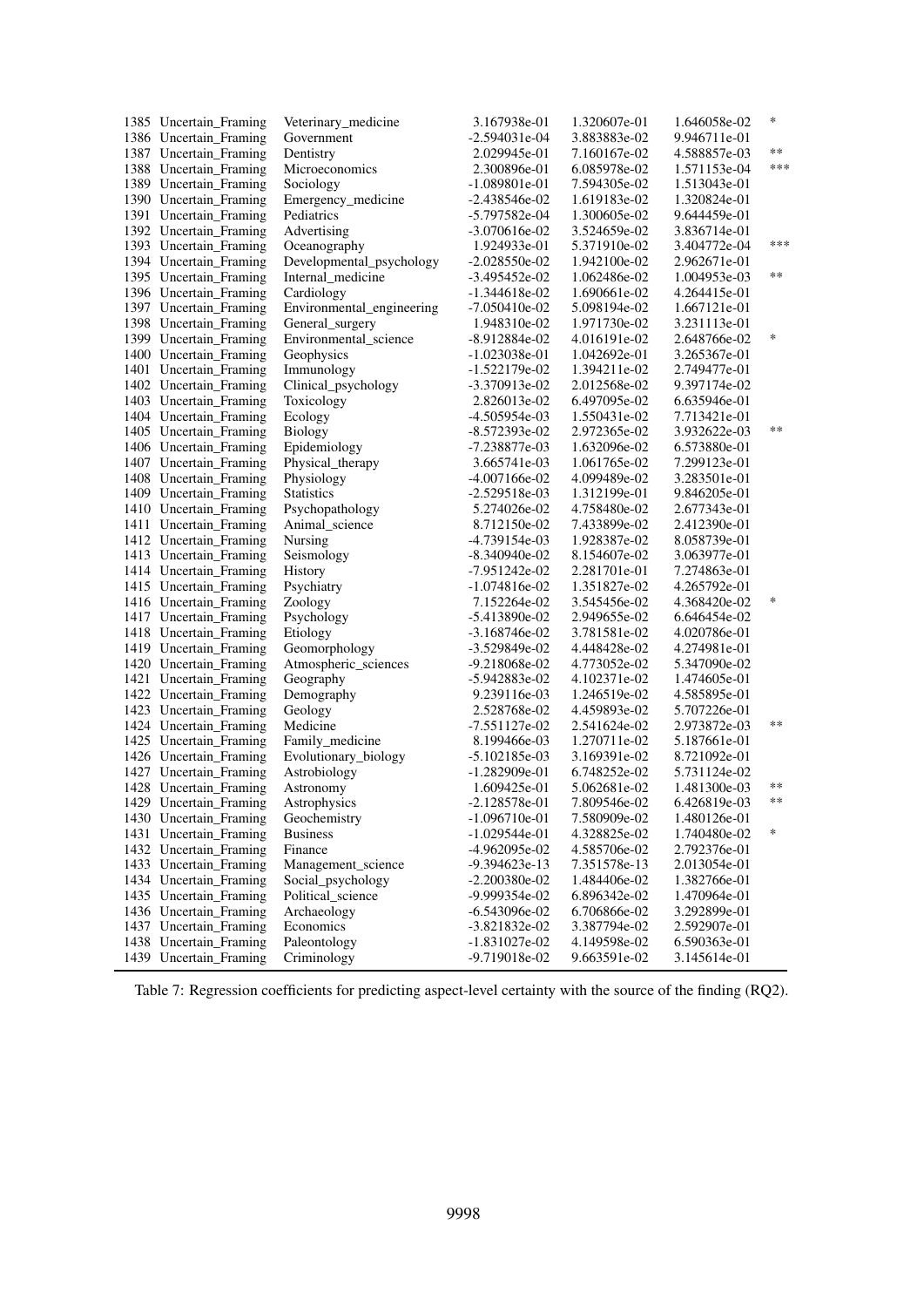<span id="page-40-0"></span>

|                  | index                                                                | coeff                              | <b>SE</b>                    | p value                      |        |
|------------------|----------------------------------------------------------------------|------------------------------------|------------------------------|------------------------------|--------|
| $\boldsymbol{0}$ | Intercept                                                            | 1.964574e+00                       | 1.730216e-01                 | 1.361045e-29                 | ***    |
| $\mathbf{1}$     | abs_Number_STATE[T.Certain]                                          | 2.844180e-02                       | 1.696833e-02                 | 9.375438e-02                 |        |
| $\overline{c}$   | abs_Number_STATE[T.Uncertain]                                        | $-6.859408e-02$                    | 3.020092e-02                 | 2.316485e-02                 | $\ast$ |
| $\mathfrak{Z}$   | abs_Extent_STATE[T.Certain]                                          | 1.616107e-03                       | 1.655072e-02                 | 9.222167e-01                 |        |
| $\overline{4}$   | abs_Extent_STATE[T.Uncertain]                                        | 2.899808e-02                       | 2.107222e-02                 | 1.688306e-01                 |        |
| 5                | abs_Probability_STATE[T.Certain]                                     | 7.646274e-03                       | 1.911305e-02                 | 6.891295e-01                 |        |
| 6                | abs_Probability_STATE[T.Uncertain]                                   | $-2.260107e-02$                    | 3.520943e-02                 | 5.209589e-01                 |        |
| 7<br>8           | abs_Condition_STATE[T.Certain]                                       | $-3.411162e-02$                    | 3.671247e-02                 | 3.528436e-01                 | **     |
| 9                | abs_Suggestion_STATE[T.Certain]<br>abs_Suggestion_STATE[T.Uncertain] | $-1.400909e-01$<br>$-6.587783e-02$ | 4.805333e-02<br>9.853438e-02 | 3.565707e-03<br>5.037897e-01 |        |
| 10               | abs_Framing_STATE[T.Certain]                                         | 3.585483e-03                       | 2.031451e-02                 | 8.599079e-01                 |        |
| 11               | abs_Framing_STATE[T.Uncertain]                                       | $-1.076960e-01$                    | 4.333388e-02                 | 1.297133e-02                 | $\ast$ |
| 12               | journal_impact_cat[T.1]                                              | -9.913563e-03                      | 9.633521e-02                 | 9.180401e-01                 |        |
| 13               | journal_impact_cat[T.10]                                             | 8.967768e-02                       | 1.000680e-01                 | 3.701977e-01                 |        |
| 14               | journal_impact_cat[T.11-20]                                          | 1.451402e-02                       | 9.405024e-02                 | 8.773608e-01                 |        |
| 15               | journal_impact_cat[T.2]                                              | $-1.059573e-02$                    | 9.449466e-02                 | 9.107235e-01                 |        |
| 16               | journal_impact_cat[T.21-30]                                          | 9.153368e-03                       | 9.835565e-02                 | 9.258557e-01                 |        |
| 17               | journal_impact_cat[T.3]                                              | $-2.676568e-03$                    | 9.438566e-02                 | 9.773777e-01                 |        |
| 18               | journal_impact_cat[T.4]                                              | 1.233059e-02                       | 9.435727e-02                 | 8.960328e-01                 |        |
| 19               | journal_impact_cat[T.5]                                              | 6.302687e-02                       | 9.501415e-02                 | 5.071358e-01                 |        |
| $20\,$           | journal_impact_cat[T.6]                                              | -9.899351e-03                      | 9.781021e-02                 | 9.193871e-01                 |        |
| 21<br>$22\,$     | journal_impact_cat[T.7]<br>journal_impact_cat[T.8]                   | 2.351605e-02<br>$-8.979248e-03$    | 9.806796e-02<br>9.976485e-02 | 8.104982e-01<br>9.282868e-01 |        |
| 23               | journal_impact_cat[T.9]                                              | 7.005939e-02                       | 9.561894e-02                 | 4.637724e-01                 |        |
| 24               | journal_impact_cat[T.>30]                                            | 7.395042e-02                       | 9.522755e-02                 | 4.374443e-01                 |        |
| $25\,$           | num authors cat[T.10]                                                | 3.737626e-02                       | 5.971992e-02                 | 5.314299e-01                 |        |
| 26               | num_authors_cat[T.11-20]                                             | 4.302108e-02                       | 5.528899e-02                 | 4.365315e-01                 |        |
| 27               | num_authors_cat[T.2]                                                 | $-3.563177e-02$                    | 5.627319e-02                 | 5.266308e-01                 |        |
| $28\,$           | num_authors_cat[T.21-30]                                             | $-4.554514e-02$                    | 6.275255e-02                 | 4.679948e-01                 |        |
| 29               | num_authors_cat[T.3]                                                 | 3.064185e-02                       | 5.540858e-02                 | 5.802718e-01                 |        |
| 30               | num_authors_cat[T.4]                                                 | 1.747497e-02                       | 5.499067e-02                 | 7.506618e-01                 |        |
| 31               | num_authors_cat[T.5]                                                 | 4.730588e-02                       | 5.508287e-02                 | 3.904764e-01                 |        |
| 32               | num_authors_cat[T.6]                                                 | 5.416085e-02                       | 5.572517e-02                 | 3.311237e-01                 |        |
| 33               | num_authors_cat[T.7]                                                 | 1.897214e-02                       | 5.632460e-02                 | 7.362519e-01                 |        |
| 34<br>35         | num_authors_cat[T.8]                                                 | 6.379646e-02<br>4.382665e-02       | 5.743058e-02<br>5.966418e-02 | 2.666775e-01<br>4.626375e-01 |        |
| 36               | num_authors_cat[T.9]<br>num_authors_cat[T.>30]                       | 4.471737e-03                       | 6.450590e-02                 | 9.447348e-01                 |        |
| 37               | outlet_re[T.7th Space Family Portal]                                 | -7.314486e-02                      | 1.028863e-01                 | 4.771545e-01                 |        |
| 38               | outlet_re[T.ABC News]                                                | 3.046019e-01                       | 2.877835e-01                 | 2.898947e-01                 |        |
| 39               | outlet_re[T.AJMC]                                                    | $-8.163920e-02$                    | 1.136995e-01                 | 4.727677e-01                 |        |
| 40               | outlet_re[T.Action News Now]                                         | -7.902238e-02                      | 2.059369e-01                 | 7.011979e-01                 |        |
| 41               | outlet_re[T.Arstechnica]                                             | $-2.216913e-01$                    | 2.067283e-01                 | 2.835904e-01                 |        |
| 42               | outlet_re[T.Becker's Hospital Review]                                | $-1.479676e-01$                    | 1.556804e-01                 | 3.419163e-01                 |        |
| 43               | outlet_re[T.Benzinga]                                                | $-2.235247e-01$                    | 1.125087e-01                 | 4.699517e-02                 |        |
| 44               | outlet_re[T.Bio-Medicine.org]                                        | $-4.802014e-02$                    | 1.485274e-01                 | 7.464725e-01                 |        |
| 45               | outlet_re[T.Biospace]                                                | 5.209157e-02                       | 1.548434e-01                 | 7.365694e-01                 |        |
| 46               | outlet_re[T.Business Insider]                                        | $-8.346022e-02$                    | 1.172547e-01                 | 4.766236e-01                 |        |
| 47               | outlet_re[T.Business Wire]                                           | 1.390192e-01                       | 2.464933e-01                 | 5.727825e-01<br>2.206187e-02 | *      |
| 48<br>49         | outlet_re[T.Bustle]<br>outlet_re[T.CBS News]                         | $-3.241497e-01$<br>$-1.613810e-01$ | 1.415584e-01<br>1.541787e-01 | 2.952716e-01                 |        |
| 50               | outlet_re[T.Christian Science Monitor]                               | $-2.259828e-01$                    | 1.684575e-01                 | 1.798119e-01                 |        |
| 51               | outlet_re[T.Clinical Advisor]                                        | $-2.887507e-02$                    | 9.300493e-02                 | 7.562152e-01                 |        |
| 52               | outlet_re[T.Cornell Chronicle]                                       | $-2.067643e-01$                    | 1.498743e-01                 | 1.677633e-01                 |        |
| 53               | outlet_re[T.Counsel & Heal]                                          | 2.683303e-01                       | 1.210705e-01                 | 2.670550e-02                 | $\ast$ |
| 54               | outlet_re[T.Doctors Lounge]                                          | 3.588042e-02                       | 7.421485e-02                 | 6.287810e-01                 |        |
| 55               | outlet_re[T.Drug Discovery and Devel-                                | 1.056507e-02                       | 1.546392e-01                 | 9.455325e-01                 |        |
|                  | opment ]                                                             |                                    |                              |                              |        |
| 56               | outlet_re[T.Drugs.com]                                               | 3.059068e-02                       | 7.217873e-02                 | 6.717126e-01                 |        |
| 57               | outlet_re[T.ECN]                                                     | $-1.527935e-01$                    | 2.164670e-01                 | 4.803066e-01                 |        |
| 58               | outlet_re[T.EarthSky]                                                | $-1.206184e-01$                    | 1.762651e-01                 | 4.938100e-01                 |        |
| 59               | outlet_re[T.Elite Daily]                                             | $-1.556170e-01$                    | 1.943854e-01                 | 4.234171e-01                 |        |
| 60               | outlet_re[T.Emaxhealth.com]                                          | 5.559788e-02                       | 1.081245e-01                 | 6.071285e-01                 |        |
| 61               | outlet_re[T.Environmental News Net-<br>work]                         | $-3.303157e-02$                    | 1.327056e-01                 | 8.034395e-01                 |        |
| 62               | outlet_re[T.Everyday Health]                                         | 8.934230e-02                       | 2.229055e-01                 | 6.885750e-01                 |        |
| 63               | outlet_re[T.Fight Aging!]                                            | 9.835234e-02                       | 1.110734e-01                 | 3.759359e-01                 |        |
| 64               | outlet_re[T.Futurity]                                                | $-4.061382e-02$                    | 8.267862e-02                 | 6.232842e-01                 |        |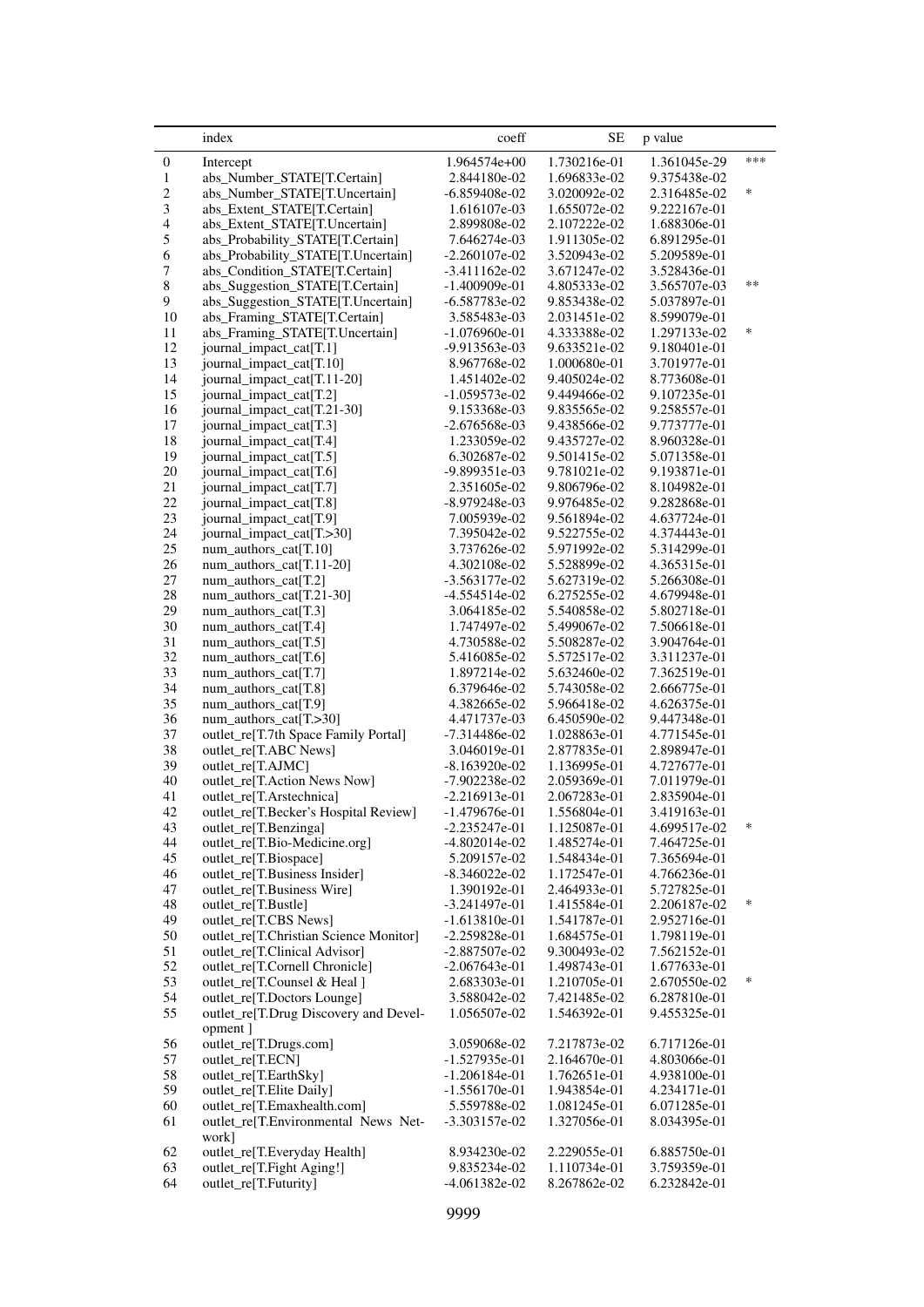| 65     | outlet_re[T.GEN]                             | 5.703374e-03    | 9.537530e-02 | 9.523174e-01 |        |
|--------|----------------------------------------------|-----------------|--------------|--------------|--------|
| 66     | outlet_re[T.Google News]                     | -4.522779e-01   | 2.486946e-01 | 6.901864e-02 |        |
| 67     | outlet_re[T.Green Car Congress]              | 6.236724e-02    | 1.123859e-01 | 5.789564e-01 |        |
| 68     | outlet_re[T.Guardian Liberty Voice]          | 2.809698e-01    | 1.495827e-01 | 6.037817e-02 |        |
| 69     | outlet_re[T.Headlines & Global News]         | 1.490881e-02    | 1.082392e-01 | 8.904507e-01 |        |
| $70\,$ | outlet_re[T.Health Canal]                    | $-4.314973e-02$ | 7.433104e-02 | 5.615931e-01 |        |
| $71\,$ | outlet_re[T.Health Day]                      | $-1.541944e-01$ | 1.402554e-01 | 2.716430e-01 |        |
| $72\,$ | outlet_re[T.Health Medicinet]                | $-8.468564e-02$ | 7.360682e-02 | 2.499760e-01 |        |
| 73     | outlet_re[T.Homeland Security News           | $-7.181731e-02$ | 1.294845e-01 | 5.791603e-01 |        |
|        | Wire]                                        |                 |              |              |        |
|        |                                              |                 | 2.235940e-01 |              |        |
| 74     | outlet_re[T.HowStuffWorks]                   | $-2.498181e-01$ |              | 2.639153e-01 |        |
| 75     | outlet_re[T.Infection Control Today]         | 2.871228e-02    | 1.055070e-01 | 7.855262e-01 |        |
| 76     | outlet_re[T.Insurance News Net]              | $-6.180401e-02$ | 2.486693e-01 | 8.037255e-01 |        |
| 77     | outlet_re[T.International<br><b>Business</b> | $-1.627059e-01$ | 1.415930e-01 | 2.505540e-01 |        |
|        | Times]                                       |                 |              |              |        |
| 78     | outlet_re[T.Inverse]                         | -4.928470e-02   | 8.687417e-02 | 5.705228e-01 |        |
| 79     | outlet_re[T.KPBS]                            | $-4.593463e-01$ | 4.778852e-01 | 3.364851e-01 |        |
| 80     | outlet_re[T.LiveScience]                     | $-1.306514e-01$ | 1.359060e-01 | 3.364197e-01 |        |
| 81     | outlet_re[T.MIT News]                        | -7.107759e-02   | 1.575200e-01 | 6.518399e-01 |        |
| 82     | outlet_re[T.MSN]                             | 5.947856e-02    | 1.104433e-01 | 5.902205e-01 |        |
| 83     | outlet_re[T.Medical Daily]                   | 2.713372e-03    | 8.768741e-02 | 9.753154e-01 |        |
| 84     | outlet_re[T.Medicinenet]                     | $-8.076063e-02$ | 1.192707e-01 | 4.983543e-01 |        |
| 85     | outlet_re[T.MinnPost]                        | 3.443965e-01    | 1.960939e-01 | 7.908836e-02 |        |
| 86     | outlet_re[T.Mongabay]                        | $-6.811923e-02$ | 1.873440e-01 | 7.161651e-01 |        |
| 87     | outlet_re[T.Mother Nature Network]           | $-2.763805e-01$ | 1.673802e-01 | 9.874458e-02 |        |
| 88     | outlet_re[T.My Science]                      | 3.483963e-01    | 1.451694e-01 | 1.642704e-02 | $\ast$ |
| 89     | outlet_re[T.Nanowerk]                        | 8.096455e-03    | 1.058460e-01 | 9.390295e-01 |        |
| 90     | outlet_re[T.National Geographic]             | $-3.036850e-01$ | 2.092475e-01 | 1.467406e-01 |        |
| 91     | outlet_re[T.Nature World News]               | $-3.571103e-03$ | 9.292002e-02 | 9.693445e-01 |        |
|        |                                              |                 |              |              |        |
| 92     | outlet_re[T.Newsweek]                        | $-1.750058e-02$ | 1.246192e-01 | 8.883228e-01 |        |
| 93     | outlet_re[T.Newswise]                        | $-1.369415e-01$ | 7.427771e-02 | 6.528206e-02 |        |
| 94     | outlet_re[T.Nutra Ingredients USA]           | 5.507245e-02    | 1.368482e-01 | 6.873779e-01 |        |
| 95     | outlet_re[T.OnMedica]                        | $-3.932312e-01$ | 1.924101e-01 | 4.102325e-02 | *      |
| 96     | outlet_re[T.Oncology Nurse Advisor]          | $-2.845357e-02$ | 8.021973e-02 | 7.228296e-01 |        |
| 97     | outlet_re[T.Oregon Public Broadcast-         | $-2.666921e-01$ | 3.417858e-01 | 4.352495e-01 |        |
|        | ing]                                         |                 |              |              |        |
| 98     | outlet_re[T.PR Newswire]                     | $-3.164633e-01$ | 1.351765e-01 | 1.925733e-02 | *      |
| 99     | outlet_re[T.PR Web]                          | $-1.157196e-01$ | 1.834363e-01 | 5.281657e-01 |        |
| 100    | outlet_re[T.Pacific Standard]                | -7.247648e-02   | 3.525606e-01 | 8.371321e-01 |        |
| 101    | outlet_re[T.Parent Herald]                   | $-1.371882e-02$ | 1.318641e-01 | 9.171429e-01 |        |
| 102    | outlet_re[T.Pediatric News]                  | $-1.041879e-01$ | 1.289190e-01 | 4.190258e-01 |        |
| 103    | outlet_re[T.Physician's Briefing]            | 5.903768e-02    | 7.128629e-02 | 4.076014e-01 |        |
| 104    | outlet_re[T.Physician's Weekly]              | 5.279796e-02    | 8.979990e-02 | 5.565861e-01 |        |
| 105    | outlet_re[T.Psych Central]                   | -7.079623e-02   | 8.881198e-02 | 4.253955e-01 |        |
| 106    | outlet_re[T.Psychology Today]                | 1.471616e-01    | 1.458590e-01 | 3.130466e-01 |        |
| 107    | outlet_re[T.Quartz]                          | $-2.568594e-02$ | 1.736216e-01 | 8.823932e-01 |        |
| 108    | outlet_re[T.Real Clear Science]              | $-1.033074e-01$ | 2.967537e-01 | 7.277578e-01 |        |
| 109    | outlet_re[T.Renal & Urology News]            | $-2.863998e-01$ | 1.486517e-01 | 5.406808e-02 |        |
| 110    | outlet_re[T.Runner's World]                  | 1.692774e-01    | 1.487845e-01 | 2.552741e-01 |        |
| 111    | outlet_re[T.Salon]                           | $-2.017878e-01$ | 1.607046e-01 | 2.092913e-01 |        |
| 112    | outlet_re[T.Sci-News]                        | $-8.138982e-02$ | 1.000133e-01 | 4.157961e-01 |        |
| 113    | outlet_re[T.Science 2.0]                     | $-1.136839e-02$ | 8.991745e-02 | 8.993944e-01 |        |
| 114    | outlet_re[T.Science Alert]                   | $-2.144484e-01$ | 1.502139e-01 | 1.534506e-01 |        |
| 115    | outlet_re[T.Science Daily]                   | -4.366435e-02   | 7.140627e-02 | 5.408960e-01 |        |
|        |                                              |                 |              |              |        |
| 116    | outlet_re[T.Science World Report]            | $-1.422420e-01$ | 8.674987e-02 | 1.011216e-01 |        |
| 117    | outlet_re[T.Science/AAAS]                    | $-5.761539e-02$ | 2.084667e-01 | 7.822676e-01 |        |
| 118    | outlet_re[T.Scientific American]             | -4.941122e-02   | 1.312369e-01 | 7.065549e-01 |        |
| 119    | outlet_re[T.Seed Daily]                      | $-1.668183e-02$ | 1.344291e-01 | 9.012449e-01 |        |
| 120    | outlet_re[T.SeedQuest]                       | $-5.266943e-02$ | 1.476495e-01 | 7.213138e-01 |        |
| 121    | outlet_re[T.Sign of the Times]               | $-3.243128e-01$ | 2.089051e-01 | 1.206069e-01 |        |
| 122    | outlet_re[T.Sky Nightly ]                    | $-2.064380e-01$ | 1.565965e-01 | 1.874577e-01 |        |
| 123    | outlet_re[T.Smithsonian Magazine]            | $-1.020489e-01$ | 2.075115e-01 | 6.228957e-01 |        |
| 124    | outlet_re[T.Space Daily]                     | $-3.221622e-02$ | 1.663509e-01 | 8.464450e-01 |        |
| 125    | outlet_re[T.Space.com]                       | $-2.475331e-01$ | 2.977834e-01 | 4.058626e-01 |        |
| 126    | outlet_re[T.TIME Magazine]                   | $-1.573875e-01$ | 1.272313e-01 | 2.161261e-01 |        |
| 127    | outlet_re[T.Tech Times]                      | $-2.266114e-01$ | 9.318396e-02 | 1.504862e-02 | $\ast$ |
| 128    | outlet_re[T.Tech Xplore]                     | $-1.922758e-01$ | 1.704491e-01 | 2.593397e-01 |        |
| 129    | outlet_re[T.Technology Networks]             | 1.374658e-02    | 8.413666e-02 | 8.702213e-01 |        |
| 130    | outlet_re[T.Technology.org]                  | -4.991141e-02   | 7.621141e-02 | 5.125513e-01 |        |
| 131    | outlet_re[T.The ASCO Post]                   | 1.168462e-02    | 9.385778e-02 | 9.009290e-01 |        |
|        |                                              |                 |              |              |        |

10000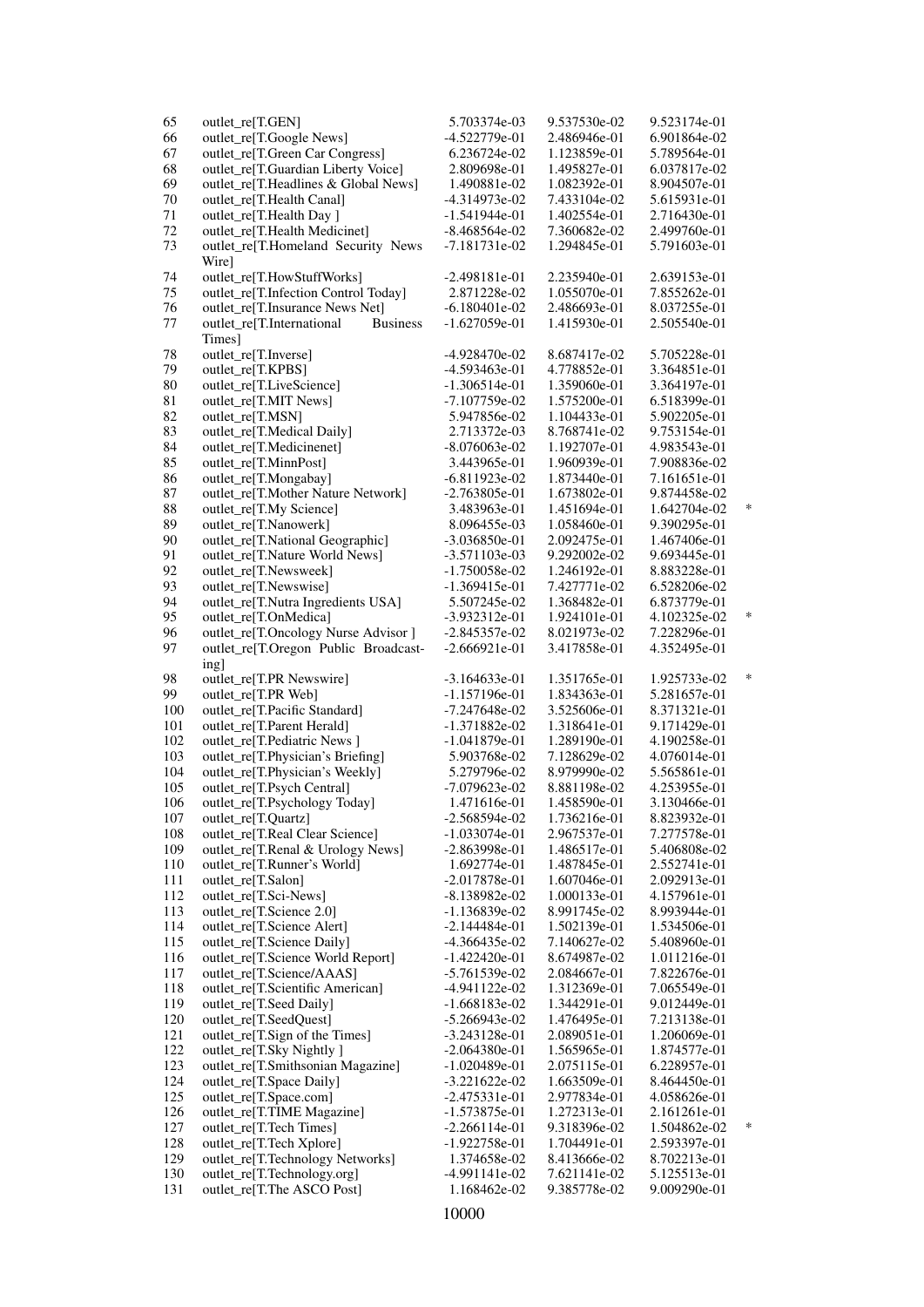| 132        | outlet_re[T.The Atlanta Journal Consti-  | 2.579170e-01                       | 2.061377e-01                 | 2.109122e-01                 |          |
|------------|------------------------------------------|------------------------------------|------------------------------|------------------------------|----------|
|            | tution]<br>outlet_re[T.The Atlantic]     |                                    |                              |                              |          |
| 133<br>134 | outlet_re[T.The Epoch Times]             | $-8.017929e-02$<br>$-1.312479e-01$ | 2.251770e-01<br>1.110176e-01 | 7.217983e-01<br>2.371604e-01 |          |
| 135        | outlet_re[T.The Inquisitr]               | 1.302168e-01                       | 1.825987e-01                 | 4.757910e-01                 |          |
| 136        | outlet_re[T.The Raw Story]               | $-2.481762e-01$                    | 2.229263e-01                 | 2.656367e-01                 |          |
| 137        | outlet_re[T.The University Herald]       | $-6.434642e-01$                    | 1.599709e-01                 | 5.828394e-05                 | ***      |
| 138        | outlet_re[T.UBM Medica]                  | $-6.016875e-02$                    | 8.026344e-02                 | 4.534990e-01                 |          |
| 139        | outlet_re[T.UPI.com]                     | 8.112067e-02                       | 1.267747e-01                 | 5.222736e-01                 |          |
| 140        | outlet_re[T.USNews.com]                  | $-9.798014e-02$                    | 9.177399e-02                 | 2.857308e-01                 |          |
| 141        | outlet_re[T.Vice]                        | $-7.818448e-03$                    | 2.517404e-01                 | 9.752246e-01                 |          |
| 142        | outlet_re[T.Vox.com]                     | $-3.341810e-01$                    | 1.929045e-01                 | 8.325744e-02                 |          |
| 143        | outlet_re[T.WebMD News]                  | $-1.310441e-01$                    | 1.952281e-01                 | 5.020949e-01                 |          |
| 144        | outlet_re[T.Yahoo!]                      | $-5.646596e-02$                    | 1.108680e-01                 | 6.105541e-01                 |          |
| 145        | outlet_re[T.Yahoo! Finance USA]          | $-7.182726e-02$                    | 1.125804e-01                 | 5.234912e-01                 |          |
| 146        | outlet_re[T.newsmax.com]                 | 1.473574e-01                       | 1.651354e-01                 | 3.722431e-01                 |          |
| 147        | outlet_re[T.outlet_ref]                  | -1.387991e-01                      | 7.826739e-02                 | 7.621130e-02                 |          |
| 148        | outlet_re[T.redOrbit]                    | $-1.253200e-01$                    | 1.020059e-01                 | 2.192836e-01                 |          |
| 149        | abs_level_of_uncertainty                 | 5.699637e-01                       | 1.522749e-02                 | 3.852465e-277                | ***      |
| 150        | abs_finding_len                          | $-5.525056e-04$                    | 7.162267e-04                 | 4.404918e-01                 |          |
| 151        | abs_flesch_reading_ease                  | $-4.160216e-04$                    | 2.800400e-04                 | 1.374403e-01                 |          |
| 152        | first_author_rank                        | -4.919522e-06                      | 3.511413e-06                 | 1.612604e-01                 | $\ast$   |
| 153        | affi_rank                                | 6.934040e-06                       | 3.471540e-06                 | 4.582494e-02                 | $**$     |
| 154        | Law                                      | 7.366396e-01                       | 2.361478e-01                 | 1.820350e-03                 |          |
| 155        | Condensed_matter_physics                 | 8.138790e-01                       | 4.870948e-01                 | 9.479404e-02                 |          |
| 156<br>157 | Biomedical_engineering<br>Hydrology      | 1.787057e-01<br>4.387856e-01       | 4.496644e-01<br>3.984513e-01 | 6.910711e-01<br>2.708395e-01 |          |
| 158        | Atomic_physics                           | $1.055620e+00$                     | 5.598327e-01                 | 5.939484e-02                 |          |
| 159        | Development_economics                    | 9.766939e-01                       | 6.344526e-01                 | 1.237500e-01                 |          |
| 160        | Optics                                   | 1.977795e-01                       | 6.850613e-01                 | 7.728179e-01                 |          |
| 161        | Public_policy                            | 1.715567e-01                       | 4.336509e-01                 | 6.924060e-01                 |          |
| 162        | Lung_cancer                              | $-1.895581e-01$                    | 1.011566e-01                 | 6.098937e-02                 |          |
| 163        | Electronic_engineering                   | 7.334788e-01                       | 1.202981e+00                 | 5.420709e-01                 |          |
| 164        | Artificial_intelligence                  | 4.496298e-01                       | 5.821348e-01                 | 4.399177e-01                 |          |
| 165        | Machine_learning                         | 1.193459e+00                       | 6.224831e-01                 | 5.525050e-02                 |          |
| 166        | Gender_studies                           | 1.698486e-01                       | 3.783571e-01                 | 6.535113e-01                 |          |
| 167        | Chemical_engineering                     | 1.356124e-01                       | 4.603929e-01                 | 7.683412e-01                 |          |
| 168        | <b>Biophysics</b>                        | $-6.251133e-01$                    | 2.699860e-01                 | 2.062540e-02                 | $\ast$   |
| 169        | Analytical_chemistry                     | 6.470635e-02                       | 4.763130e-01                 | 8.919455e-01                 |          |
| 170        | Computer_science                         | 5.993530e-01                       | 3.165207e-01                 | 5.832820e-02                 |          |
| 171        | Radiology                                | 3.306108e-01                       | 1.257341e-01                 | 8.573178e-03                 | **<br>** |
| 172        | Urology                                  | 5.536116e-01                       | 1.734635e-01                 | 1.422210e-03                 |          |
| 173        | Architecture<br><b>Ouantum</b> mechanics | 7.057613e-01                       | 3.804322e-01                 | 6.362037e-02<br>4.286306e-01 |          |
| 174<br>175 | Particle_physics                         | $-1.200196e+00$<br>$-1.005499e+00$ | 1.516187e+00<br>1.297896e+00 | 4.385374e-01                 |          |
| 176        | Materials_science                        | $-1.936561e-02$                    | 2.358550e-01                 | 9.345633e-01                 |          |
| 177        | Computational_biology                    | 1.604343e-01                       | 6.447472e-01                 | 8.034981e-01                 |          |
| 178        | Agronomy                                 | $-1.691026e-01$                    | 2.998099e-01                 | 5.727519e-01                 |          |
| 179        | Environmental_resource_management        | 3.442745e-01                       | 1.769106e-01                 | 5.169456e-02                 |          |
| 180        | Molecular_biology                        | 3.329921e-01                       | 1.140334e-01                 | 3.511247e-03                 | **       |
| 181        | Dermatology                              | 2.053528e-01                       | 1.618487e-01                 | 2.045611e-01                 |          |
| 182        | Engineering                              | $-2.612870e-02$                    | 4.064867e-01                 | 9.487498e-01                 |          |
| 183        | Surgery                                  | 7.256831e-02                       | 5.796134e-02                 | 2.106117e-01                 |          |
| 184        | Public_health                            | 3.683271e-02                       | 7.998789e-02                 | 6.451886e-01                 |          |
| 185        | Molecular_physics                        | $-2.779245e+00$                    | 5.568305e-01                 | 6.161629e-07                 | ***      |
| 186        | Bioinformatics                           | 3.118113e-01                       | 2.547929e-01                 | 2.210796e-01                 |          |
| 187        | Physics                                  | 6.081841e-01                       | 2.931849e-01                 | 3.808211e-02                 | $\ast$   |
| 188        | Cognitive_psychology                     | 1.008165e-01                       | 1.476448e-01                 | 4.947385e-01                 |          |
| 189        | Oncology                                 | 2.514013e-01                       | 1.018363e-01                 | 1.358749e-02                 | ∗        |
| 190        | Pathology                                | -9.373196e-02                      | 1.049929e-01                 | 3.720276e-01                 |          |
| 191        | Biochemistry                             | 1.774480e-01                       | 1.429166e-01                 | 2.144231e-01                 |          |
| 192        | Social_science                           | $-6.793392e-01$                    | 5.846966e-01                 | 2.453337e-01                 |          |
| 193<br>194 | Climatology<br>Pharmacology              | $-2.748547e-02$<br>$-1.151915e-02$ | 1.599616e-01<br>2.262672e-01 | 8.635803e-01<br>9.593992e-01 |          |
| 195        | Agriculture                              | $-1.438755e-01$                    | 1.853908e-01                 | 4.377391e-01                 |          |
| 196        | Neuroscience                             | 2.077526e-01                       | 1.225342e-01                 | 9.003621e-02                 |          |
| 197        | Fishery                                  | $-6.280234e-02$                    | 2.614855e-01                 | 8.102022e-01                 |          |
| 198        | Virology                                 | 8.153155e-02                       | 1.191987e-01                 | 4.940021e-01                 |          |
| 199        | Microbiology                             | 2.829945e-01                       | 1.755445e-01                 | 1.069911e-01                 |          |
| 200        | Communication                            | -5.512068e-02                      | 1.818739e-01                 | 7.618458e-01                 |          |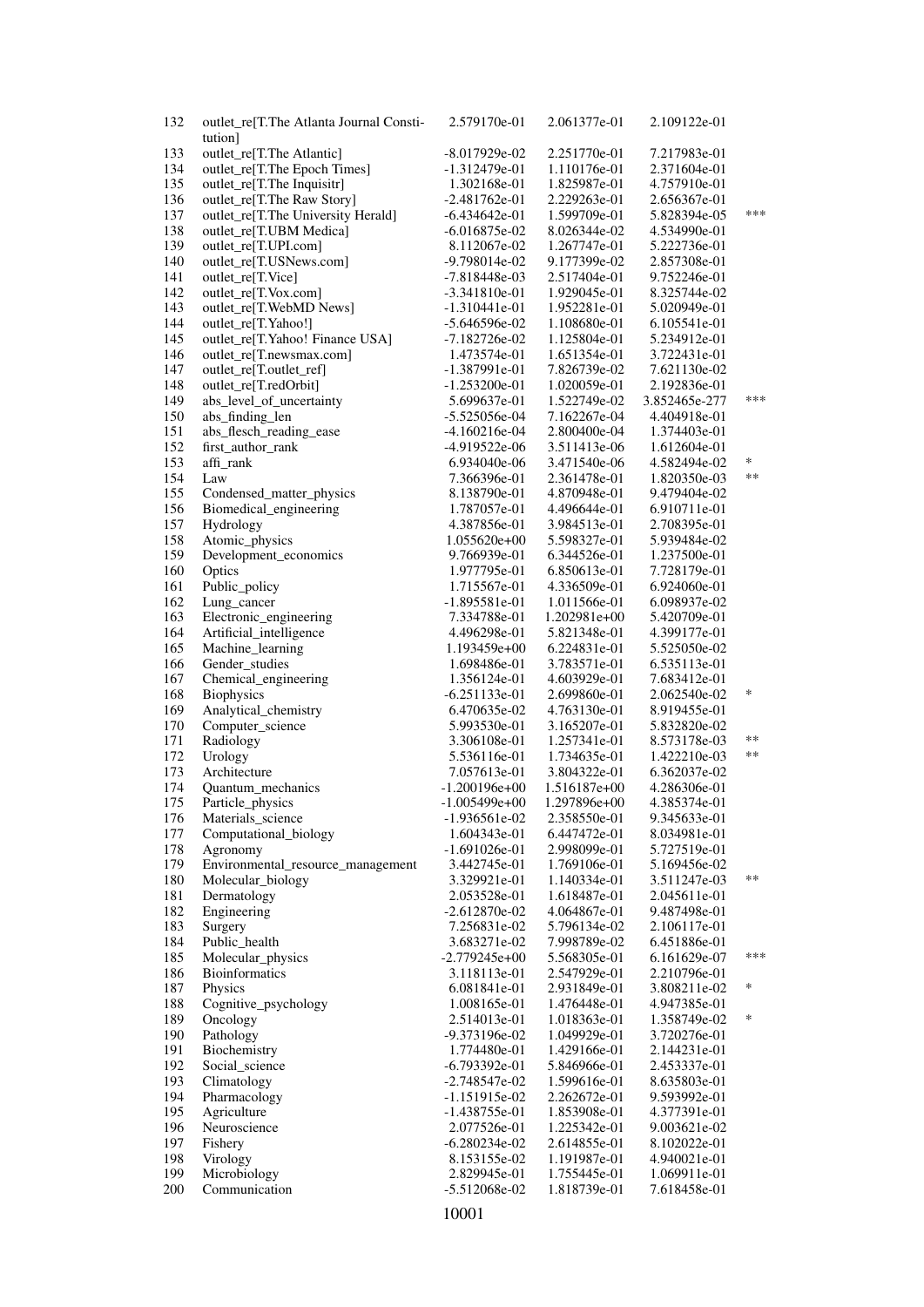| 201        | Endocrinology                            | $-1.144640e-02$                 | 6.000891e-02                 | 8.487315e-01                 |        |
|------------|------------------------------------------|---------------------------------|------------------------------|------------------------------|--------|
| 202        | Epigenetics                              | $-3.201931e-01$                 | 1.739367e-01                 | 6.568889e-02                 |        |
| 203        | Marketing                                | $-5.428802e-02$                 | 1.878822e-01                 | 7.726313e-01                 |        |
| 204        | Global_health                            | $-8.158797e-01$                 | 2.747229e-01                 | 2.990865e-03                 | **     |
| 205        | Agroforestry                             | 3.464929e-01                    | 2.411601e-01                 | 1.508313e-01                 |        |
| 206        | Chemistry                                | $-2.867175e-01$                 | 2.035011e-01                 | 1.589068e-01                 |        |
| 207        | Mathematics                              | $-2.450289e-04$                 | 5.875854e-01                 | 9.996673e-01                 |        |
| 208        | Gynecology                               | 5.374073e-02                    | 1.003932e-01                 | 5.924596e-01                 |        |
| 209        | Gerontology                              | 1.067810e-01                    | 1.025651e-01                 | 2.978669e-01                 |        |
| 210        | Meteorology                              | 1.868873e-01                    | 3.175428e-01                 | 5.561894e-01                 |        |
| 211        | Veterinary_medicine                      | 4.891855e-01                    | 6.890164e-01                 | 4.777448e-01                 |        |
| 212        | Government                               | 6.598691e-02                    | 2.044891e-01                 | 7.469395e-01                 |        |
| 213        | Dentistry                                | 4.435792e-01                    | 3.849765e-01                 | 2.492726e-01                 |        |
| 214        | Microeconomics                           | $-3.951653e-01$                 | 3.245074e-01                 | 2.233687e-01                 |        |
| 215        | Sociology                                | 1.286958e-01                    | 4.117888e-01                 | 7.546491e-01                 |        |
| 216        | Emergency_medicine                       | 2.787570e-02                    | 8.573117e-02                 | 7.450765e-01                 |        |
| 217        | Pediatrics                               | -1.003705e-01                   | 6.917502e-02                 | 1.468394e-01                 |        |
| 218        | Advertising                              | 3.186477e-01                    | 1.918371e-01                 | 9.675651e-02                 |        |
| 219<br>220 | Oceanography<br>Developmental_psychology | $-6.560915e-02$<br>1.195245e-01 | 2.819131e-01<br>1.034674e-01 | 8.159799e-01<br>2.480562e-01 |        |
| 221        | Internal_medicine                        | 8.220328e-02                    | 5.690524e-02                 | 1.486298e-01                 |        |
| 222        | Cardiology                               | 5.524896e-02                    | 8.955315e-02                 | 5.372962e-01                 |        |
| 223        | Environmental_engineering                | $-8.506562e-02$                 | 2.751861e-01                 | 7.572402e-01                 |        |
| 224        | General_surgery                          | 3.474743e-03                    | 1.107736e-01                 | 9.749771e-01                 |        |
| 225        | Environmental_science                    | $-2.655664e-01$                 | 2.169341e-01                 | 2.209299e-01                 |        |
| 226        | Geophysics                               | $-6.860677e-02$                 | 5.465873e-01                 | 9.001171e-01                 |        |
| 227        | Immunology                               | 1.933034e-02                    | 7.518751e-02                 | 7.971137e-01                 |        |
| 228        | Clinical_psychology                      | 1.138828e-01                    | 1.061013e-01                 | 2.831598e-01                 |        |
| 229        | Toxicology                               | 8.617096e-01                    | 3.482656e-01                 | 1.337623e-02                 | *      |
| 230        | Ecology                                  | 7.529510e-02                    | 8.527012e-02                 | 3.772598e-01                 |        |
| 231        | Biology                                  | 9.222282e-02                    | 1.596439e-01                 | 5.635019e-01                 |        |
| 232        | Epidemiology                             | 8.594034e-02                    | 8.753896e-02                 | 3.262664e-01                 |        |
| 233        | Physical_therapy                         | 2.620408e-01                    | 5.671623e-02                 | 3.909564e-06                 | ***    |
| 234        | Physiology                               | -1.980659e-01                   | 2.178464e-01                 | 3.632795e-01                 |        |
| 235        | <b>Statistics</b>                        | 2.341798e-02                    | 6.805480e-01                 | 9.725509e-01                 |        |
| 236        | Psychopathology                          | 2.472524e-01                    | 2.503421e-01                 | 3.233580e-01                 |        |
| 237        | Animal science                           | 3.515531e-02                    | 3.951403e-01                 | 9.291092e-01                 |        |
| 238        | Nursing                                  | 2.257262e-01                    | 1.022985e-01                 | 2.738178e-02                 | $\ast$ |
| 239        | Seismology                               | 1.323521e-02                    | 4.299924e-01                 | 9.754459e-01                 |        |
| 240        | <b>History</b>                           | 1.381349e+00                    | 1.326173e+00                 | 2.976343e-01                 |        |
| 241        | Psychiatry                               | 1.751021e-02                    | 7.313545e-02                 | 8.107864e-01                 |        |
| 242        | Zoology                                  | 3.438307e-01                    | 1.880035e-01                 | 6.746886e-02                 |        |
| 243        | Psychology                               | -4.618279e-03                   | 1.582133e-01                 | 9.767138e-01                 |        |
| 244        | Etiology                                 | 3.132386e-01                    | 1.985362e-01                 | 1.146753e-01                 |        |
| 245        | Geomorphology                            | 3.468530e-01                    | 2.357002e-01                 | 1.411825e-01                 |        |
| 246        | Atmospheric_sciences                     | 3.069264e-01                    | 2.614331e-01                 | 2.404332e-01                 |        |
| 247        | Geography                                | 2.762497e-01                    | 2.213373e-01                 | 2.120431e-01                 |        |
| 248        | Demography                               | 6.952602e-02                    | 6.645468e-02                 | 2.955008e-01                 | *      |
| 249        | Geology                                  | $-6.022320e-01$                 | 2.371066e-01                 | 1.111151e-02                 |        |
| 250        | Medicine                                 | 9.558576e-02                    | 1.369642e-01                 | 4.852724e-01                 |        |
| 251        | Family_medicine                          | $-1.230967e-01$                 | 6.874645e-02                 | 7.340696e-02                 |        |
| 252        | Evolutionary_biology                     | -1.388986e-01                   | 1.670676e-01                 | 4.057836e-01                 |        |
| 253        | Astrobiology                             | 6.528570e-01                    | 3.667338e-01                 | 7.509240e-02                 |        |
| 254        | Astronomy                                | 1.452574e-01                    | 2.820646e-01                 | 6.065856e-01                 |        |
| 255<br>256 | Astrophysics                             | $-4.785610e-02$<br>1.369776e-01 | 4.135766e-01<br>4.036109e-01 | 9.078839e-01<br>7.343346e-01 |        |
| 257        | Geochemistry<br><b>Business</b>          | 3.041133e-02                    | 2.331766e-01                 | 8.962368e-01                 |        |
| 258        | Finance                                  | 1.940427e-02                    | 2.396875e-01                 | 9.354791e-01                 |        |
| 259        | Management science                       | -4.253369e-14                   | 5.514719e-14                 | 4.405723e-01                 |        |
| 260        | Social_psychology                        | 4.484812e-02                    | 8.051094e-02                 | 5.775172e-01                 |        |
| 261        | Political_science                        | $-2.722226e-01$                 | 3.667877e-01                 | 4.580057e-01                 |        |
| 262        | Archaeology                              | 4.512896e-01                    | 3.544401e-01                 | 2.029775e-01                 |        |
| 263        | Economics                                | 1.880270e-01                    | 1.833695e-01                 | 3.052140e-01                 |        |
| 264        | Paleontology                             | 1.245241e-02                    | 2.222471e-01                 | 9.553200e-01                 |        |
| 265        | Criminology                              | 4.386701e-01                    | 5.081198e-01                 | 3.879942e-01                 |        |
|            |                                          |                                 |                              |                              |        |

Table 8: Regression coefficients for predicting sentence-level certainty in news with aspect-level certainty in abstracts (RQ3).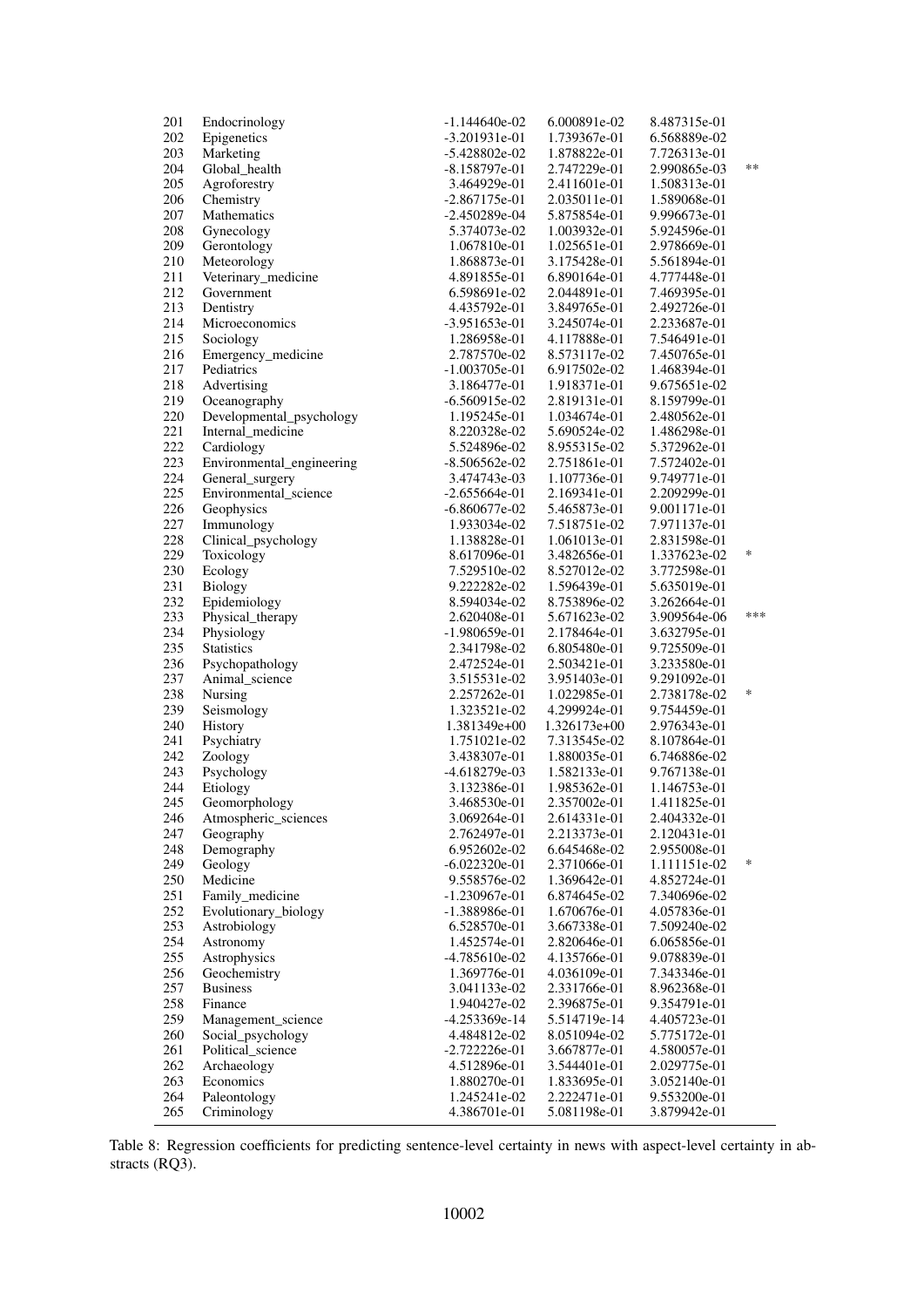<span id="page-44-0"></span>

|                          | IV                                                                  | coeff                              | <b>SE</b>            | p value                      |                      |
|--------------------------|---------------------------------------------------------------------|------------------------------------|----------------------|------------------------------|----------------------|
| $\boldsymbol{0}$         | (Intercept)                                                         | 4.769169e+00                       | 0.090361             | $0.000000e + 00$             | ***                  |
| $\mathbf{1}$             | finding len                                                         | $-8.585722e-03$                    | 0.000329             | 2.223725e-149                | ***                  |
| 2                        | flesch_reading_ease                                                 | $-1.233028e-03$                    | 0.000127             | 3.486418e-22                 | ***                  |
| 3                        | first_author_rank                                                   | 6.810203e-06                       | 0.000002             | 2.893930e-05                 | ***                  |
| $\overline{\mathcal{A}}$ | affi rank                                                           | $-1.955582e-07$                    | 0.000002             | 9.088450e-01                 |                      |
| $\mathfrak s$            | affi_cateinternational                                              | 6.176708e-03                       | 0.006035             | 3.061173e-01                 |                      |
| 6                        | affi_cateunknown                                                    | 7.980791e-02                       | 0.066196             | 2.279631e-01                 |                      |
| $\boldsymbol{7}$         | journal_impact_cat>30                                               | 1.115552e-02                       | 0.011485             | 3.314135e-01                 |                      |
| $\,$ 8 $\,$              | journal_impact_cat0                                                 | 3.484480e-02                       | 0.038634             | 3.671009e-01                 |                      |
| 9                        | journal_impact_cat1                                                 | 2.338580e-02                       | 0.016713             | 1.617297e-01                 |                      |
| 10                       | journal_impact_cat10                                                | 3.099042e-02                       | 0.021125             | 1.423854e-01                 |                      |
| 11<br>12                 | journal_impact_cat11-20                                             | $-1.325421e-02$                    | 0.011667             | 2.559562e-01<br>8.353414e-01 |                      |
| 13                       | journal_impact_cat2<br>journal_impact_cat21-30                      | $-2.835769e-03$<br>1.157902e-02    | 0.013643<br>0.016218 | 4.752635e-01                 |                      |
| 14                       | journal_impact_cat3                                                 | $-2.153386e-02$                    | 0.013002             | 9.768855e-02                 |                      |
| 15                       | journal_impact_cat4                                                 | $-1.383440e-02$                    | 0.012566             | 2.709385e-01                 |                      |
| 16                       | journal_impact_cat5                                                 | 7.237343e-03                       | 0.014383             | 6.148402e-01                 |                      |
| $17\,$                   | journal_impact_cat6                                                 | $-1.279505e-03$                    | 0.017806             | 9.427163e-01                 |                      |
| 18                       | journal_impact_cat7                                                 | $-4.565138e-03$                    | 0.016952             | 7.876998e-01                 |                      |
| 19                       | journal_impact_cat8                                                 | $-1.158010e-02$                    | 0.019421             | 5.509985e-01                 |                      |
| $20\,$                   | num_authors_cat>30                                                  | $-6.860334e-02$                    | 0.020412             | 7.774055e-04                 | ***                  |
| 21                       | num_authors_cat1                                                    | $-5.658062e-02$                    | 0.020951             | 6.922228e-03                 | $\ast\ast$           |
| $22\,$                   | num_authors_cat10                                                   | $-4.269129e-02$                    | 0.018650             | 2.207752e-02                 | *                    |
| 23                       | num_authors_cat11-20                                                | $-3.377127e-02$                    | 0.014301             | 1.820837e-02                 | *                    |
| 24                       | num_authors_cat2                                                    | $-7.501011e-02$                    | 0.015725             | 1.845783e-06                 | ***                  |
| 25                       | num_authors_cat21-30                                                | $-2.494395e-02$                    | 0.018716             | 1.826133e-01                 |                      |
| 26                       | num_authors_cat3                                                    | $-4.136119e-02$                    | 0.015437             | 7.376600e-03                 | $\ast\ast$           |
| $27\,$                   | num_authors_cat4                                                    | -4.854558e-02                      | 0.015367             | 1.582984e-03                 | $\ast\ast$           |
| $28\,$                   | num authors cat5                                                    | $-5.129608e-02$                    | 0.015485             | 9.244715e-04                 | ***                  |
| 29                       | num_authors_cat6                                                    | $-3.495075e-02$                    | 0.015828             | 2.723927e-02                 | *                    |
| 30                       | num_authors_cat7                                                    | $-4.805026e-02$                    | 0.016237             | 3.084075e-03                 | $\ast\ast$           |
| 31                       | num_authors_cat8                                                    | $-2.308659e-02$                    | 0.016820             | 1.698922e-01                 |                      |
| 32                       | outlet_re12 News KBMT                                               | 1.418467e-01                       | 0.167373             | 3.967259e-01                 |                      |
| 33<br>34                 | outlet_re2 Minute Medicine                                          | -4.312124e-02                      | 0.087548             | 6.223354e-01                 |                      |
| 35                       | outlet_re7th Space Family Portal<br>outlet_reABC 7 WKBW Buffalo     | -4.599097e-02<br>$-8.998381e-02$   | 0.091995<br>0.256673 | 6.171269e-01<br>7.259058e-01 |                      |
| 36                       | outlet_reABC Action News WFTS Tampa Bay                             | $-2.982455e-01$                    | 0.244460             | 2.224629e-01                 |                      |
| 37                       | outlet_reABC News                                                   | $-6.698653e-02$                    | 0.093044             | 4.715628e-01                 |                      |
| 38                       | outlet_reABC News 15 Arizona                                        | 1.766278e-01                       | 0.270452             | 5.137049e-01                 |                      |
| 39                       | outlet_reABC News WMUR 9                                            | $-3.542851e-01$                    | 0.129487             | 6.219294e-03                 | $\ast\ast$           |
| 40                       | outlet_reAction News Now                                            | $-5.668414e-02$                    | 0.102343             | 5.796746e-01                 |                      |
| 41                       | outlet_reAJMC                                                       | $-1.393673e-01$                    | 0.095787             | 1.456802e-01                 |                      |
| 42                       | outlet_reAlaska Despatch News                                       | 9.177018e-02                       | 0.123984             | 4.591945e-01                 |                      |
| 43                       | outlet_reAlternet                                                   | $-1.114754e-01$                    | 0.094173             | 2.365219e-01                 |                      |
| 44                       | outlet_reAmerican Council on Science and Health                     | $-9.416221e-02$                    | 0.096104             | 3.271910e-01                 |                      |
| 45                       | outlet_reAmerican Physical Society - Physics                        | $-2.596486e-01$                    | 0.102138             | 1.101966e-02                 | *                    |
| 46                       | outlet_reAOL                                                        | $-7.593740e-02$                    | 0.429942             | 8.598053e-01                 |                      |
| 47                       | outlet_reArizona Public Radio                                       | $-1.542826e-01$                    | 0.234993             | 5.114788e-01                 |                      |
| 48                       | outlet_reArstechnica                                                | $-2.321924e-01$                    | 0.112495             | 3.901870e-02                 | ∗                    |
| 49                       | outlet_reAstrobiology Magazine                                      | $-2.117611e-01$                    | 0.103951             | 4.164215e-02                 | $\ast$<br>$\ast\ast$ |
| 50                       | outlet_reazfamily.com                                               | $-2.734613e-01$                    | 0.097476             | 5.026437e-03                 |                      |
| 51<br>52                 | outlet_reBecker's Hospital Review<br>outlet_reBecker's Spine Review | 1.236054e-02                       | 0.105464             | 9.067007e-01                 |                      |
| 53                       |                                                                     | 1.118130e-02                       | 0.178829             | 9.501449e-01                 |                      |
| 54                       | outlet_reBenzinga<br>outlet_reBillings Gazette                      | $-8.756726e-02$<br>$-3.004539e-02$ | 0.089176<br>0.166643 | 3.261230e-01<br>8.569189e-01 |                      |
| 55                       | outlet_reBio-Medicine.org                                           | $-1.291493e-01$                    | 0.123512             | 2.957305e-01                 |                      |
| 56                       | outlet_reBiospace                                                   | $-8.649325e-02$                    | 0.087187             | 3.211818e-01                 |                      |
| 57                       | outlet_reBioTech Gate                                               | $-2.053865e-01$                    | 0.118983             | 8.431746e-02                 |                      |
| 58                       | outlet_reBoise State Public Radio                                   | 4.968309e-02                       | 0.308591             | 8.720939e-01                 |                      |
| 59                       | outlet_reBreitbart News Network                                     | $-7.084124e-02$                    | 0.217911             | 7.451118e-01                 |                      |
| 60                       | outlet_reBrookings                                                  | $-6.427207e-03$                    | 0.102487             | 9.499958e-01                 |                      |
| 61                       | outlet_reBusiness Insider                                           | $-1.177954e-01$                    | 0.098250             | 2.305574e-01                 |                      |
| 62                       | outlet_reBusiness Wire                                              | 3.400983e-01                       | 0.256321             | 1.845636e-01                 |                      |
| 63                       | outlet_reBustle                                                     | $-1.959370e-01$                    | 0.096802             | 4.296269e-02                 | *                    |
| 64                       | outlet_reBuzzfeed                                                   | $-1.476767e-01$                    | 0.211114             | 4.842350e-01                 |                      |
| 65                       | outlet_reCarbon Brief                                               | $-2.223582e-01$                    | 0.094952             | 1.919420e-02                 | ∗                    |
| 66                       | outlet_reCardiovascular Business                                    | $-3.031564e-02$                    | 0.144638             | 8.339826e-01                 |                      |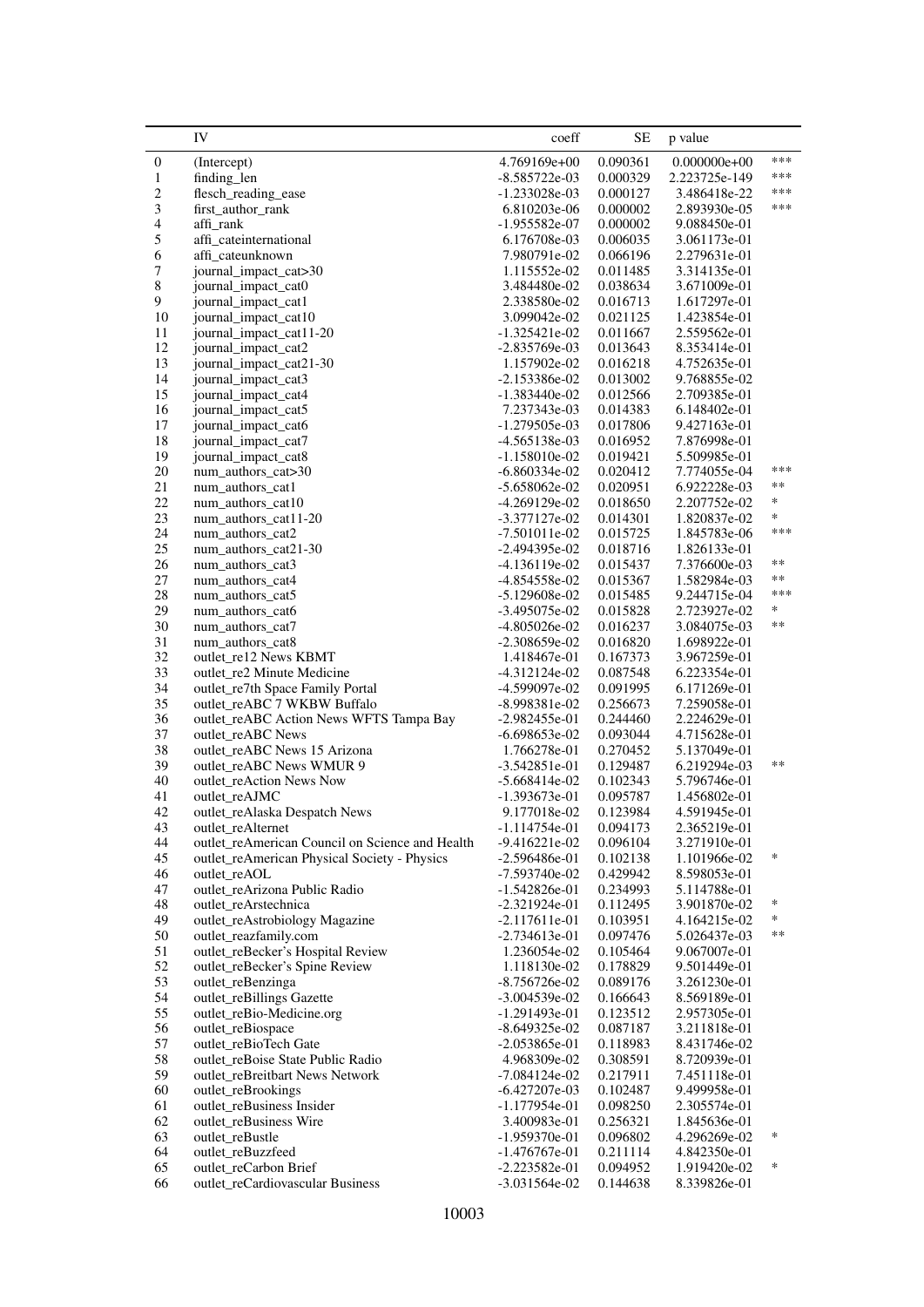| 67     | outlet_reCBS News                                | $-1.057902e-01$     | 0.091276 | 2.464531e-01 |        |
|--------|--------------------------------------------------|---------------------|----------|--------------|--------|
| 68     | outlet_reCentre for Disease Research and Policy  | 1.289307e-01        | 0.150621 | 3.920055e-01 |        |
| 69     | outlet_reChristian Science Monitor               | $-2.282957e-02$     | 0.090961 | 8.018283e-01 |        |
| 70     | outlet_reClinical Advisor                        | $-7.162084e-02$     | 0.094883 | 4.503524e-01 |        |
| 71     | outlet_reCNBC                                    | 5.914617e-02        | 0.270347 | 8.268232e-01 |        |
| 72     | outlet_reCNET                                    | 4.275404e-02        | 0.189956 | 8.219228e-01 |        |
| 73     | outlet_reCNN News                                | $-2.990173e-01$     | 0.172478 | 8.298300e-02 |        |
| 74     | outlet_reCommon Dreams                           | $-1.647337e-01$     | 0.099371 | 9.736787e-02 |        |
| 75     | outlet_reCornell Chronicle                       | $-8.121157e-02$     | 0.117048 | 4.877897e-01 |        |
| 76     |                                                  |                     |          |              |        |
|        | outlet_reCounsel & Heal                          | $-2.143805e-02$     | 0.092798 | 8.173015e-01 |        |
| $77\,$ | outlet_reDaily Kos                               | 2.300905e-02        | 0.244820 | 9.251225e-01 |        |
| 78     | outlet_reDayton Daily News                       | 8.135284e-02        | 0.127584 | 5.237081e-01 |        |
| 79     | outlet_reDiscover Magazine                       | 1.773501e-02        | 0.178653 | 9.209237e-01 |        |
| $80\,$ | outlet_reDoctors Lounge                          | $-2.875162e-02$     | 0.089025 | 7.467259e-01 |        |
| 81     | outlet_reDrug Discovery and Development          | $-1.270650e-01$     | 0.134709 | 3.455532e-01 |        |
| 82     | outlet_reDrugs.com                               | 4.794902e-03        | 0.085832 | 9.554506e-01 |        |
| 83     | outlet_reEarthSky                                | $-1.043942e-01$     | 0.088849 | 2.400150e-01 |        |
| 84     | outlet_reECN                                     | -5.907096e-02       | 0.100715 | 5.575317e-01 |        |
| 85     | outlet_reElite Daily                             | $-6.227301e-02$     | 0.091942 | 4.982124e-01 |        |
| 86     | outlet_reEmaxhealth.com                          | 1.496814e-02        | 0.093292 | 8.725321e-01 |        |
| 87     | outlet_reEnvironmental News Network              | $-1.580648e-01$     | 0.091333 | 8.351947e-02 |        |
| 88     | outlet_reEquities.com                            | -4.579956e-02       | 0.106006 | 6.657094e-01 |        |
| 89     | outlet_reEurekAlert!                             | $-6.943812e-02$     | 0.085482 | 4.166176e-01 |        |
| 90     | outlet_reEveryday Health                         | $-1.493808e-01$     | 0.088384 | 9.100728e-02 |        |
| 91     |                                                  |                     |          |              |        |
|        | outlet_reFast Company                            | $-1.643770e-01$     | 0.101322 | 1.047374e-01 |        |
| 92     | outlet_reFight Aging!                            | $-8.325870e-02$     | 0.089406 | 3.517325e-01 |        |
| 93     | outlet_reFiveThirtyEight                         | $-1.347739e-01$     | 0.119805 | 2.606163e-01 |        |
| 94     | outlet_reFOX News                                | $-2.000903e-01$     | 0.159959 | 2.109811e-01 |        |
| 95     | outlet_reFuturity                                | -9.837692e-02       | 0.081818 | 2.292193e-01 |        |
| 96     | outlet_reGEN                                     | $-1.224438e-01$     | 0.088232 | 1.652196e-01 |        |
| 97     | outlet_reGeorgia Public Radio                    | $-1.360975e-01$     | 0.139693 | 3.299296e-01 |        |
| 98     | outlet_reGoogle News                             | -1.390805e-01       | 0.092665 | 1.333882e-01 |        |
| 99     | outlet_reGovernment Executive                    | $-1.144597e-01$     | 0.112339 | 3.082658e-01 |        |
| 100    | outlet_reGreen Car Congress                      | 5.236885e-02        | 0.105622 | 6.200273e-01 |        |
| 101    | outlet_reGuardian Liberty Voice                  | -4.884608e-02       | 0.087284 | 5.757369e-01 |        |
| 102    | outlet_reHarvard Business Review                 | $-1.502870e-01$     | 0.109402 | 1.695334e-01 |        |
| 103    | outlet_reHeadlines & Global News                 | 6.714558e-03        | 0.084716 | 9.368267e-01 |        |
| 104    | outlet_reHealth                                  | -4.375126e-02       | 0.110842 | 6.930523e-01 |        |
| 105    | outlet_reHealth Canal                            | -7.192425e-02       | 0.081390 | 3.768590e-01 |        |
| 106    | outlet_reHealth Day                              | $-1.811595e-01$     | 0.154427 | 2.407556e-01 |        |
| 107    |                                                  |                     | 0.140246 | 4.700892e-01 |        |
|        | outlet_reHealth Imaging                          | $-1.013049e-01$     |          |              |        |
| 108    | outlet_reHealth Medicinet                        | $-1.197016e-01$     | 0.081891 | 1.438250e-01 |        |
| 109    | outlet reHealthline                              | 5.041231e-04        | 0.118510 | 9.966059e-01 |        |
| 110    | outlet_rehellogiggles.com                        | -1.521049e-01       | 0.128123 | 2.351606e-01 |        |
| 111    | outlet reHerald Sun                              | 1.840454e-02        | 0.157959 | 9.072447e-01 |        |
| 112    | outlet_reHerald Tribune                          | -7.896818e-02       | 0.113124 | 4.851392e-01 |        |
| 113    | outlet_reHomeland Security News Wire             | $-2.311931e-01$     | 0.095445 | 1.542642e-02 | $\ast$ |
| 114    | outlet_reHouston Chronicle                       | $-1.264263e-01$     | 0.111696 | 2.576873e-01 |        |
| 115    | outlet_reHowStuffWorks                           | $-1.085633e-01$     | 0.091457 | 2.352169e-01 |        |
| 116    | outlet_reHuffington Post                         | $-1.753507e-01$     | 0.096591 | 6.946858e-02 |        |
| 117    | outlet_reIdaho Statements                        | $-1.367420e-01$     | 0.205719 | 5.062429e-01 |        |
| 118    | outlet_reInc.                                    | $-2.885615e-02$     | 0.092435 | 7.549076e-01 |        |
| 119    | outlet_reInfection Control Today                 | -4.932433e-02       | 0.096901 | 6.107402e-01 |        |
| 120    | outlet_reInside Science                          | -1.394995e-01       | 0.115661 | 2.277802e-01 |        |
| 121    | outlet_reInsurance News Net                      | $-1.118142e-01$     | 0.116388 | 3.367068e-01 |        |
| 122    | outlet_reInternational Business Times            | $-8.918184e-02$     | 0.085132 | 2.948382e-01 |        |
| 123    | outlet reInverse                                 | $-1.340195e-01$     | 0.082395 | 1.038382e-01 |        |
|        |                                                  | 8.488846e-02        |          |              |        |
| 124    | outlet_reIowa Public Radio                       |                     | 0.270454 | 7.536174e-01 |        |
| 125    | outlet_reJournalist's Resource                   | $-1.261923e-01$     | 0.096084 | 1.890678e-01 |        |
| 126    | outlet_reKansas City Star                        | 1.827350e-01        | 0.431490 | 6.719338e-01 |        |
| 127    | outlet_reKansas City University Radio            | 1.907765e-02        | 0.190358 | 9.201699e-01 |        |
| 128    | outlet_reKansas Public Radio                     | $-3.241566e-02$     | 0.181981 | 8.586239e-01 |        |
| 129    | outlet_reKCENG12                                 | $-2.303815e-01$     | 0.308981 | 4.559008e-01 |        |
| 130    | outlet_reKERA News                               | 3.279992e-02        | 0.186044 | 8.600572e-01 |        |
| 131    | outlet_reKiiiTV 3                                | $-3.457711e-01$     | 0.138292 | 1.241090e-02 | ÷      |
| 132    | outlet_reKing 5                                  | $-7.172016$ e $-02$ | 0.140876 | 6.106830e-01 |        |
| 133    | outlet_reKOSU                                    | $-2.588662e-01$     | 0.336716 | 4.420162e-01 |        |
| 134    | outlet_reKPBS                                    | -7.959956e-02       | 0.135971 | 5.582689e-01 |        |
| 135    | outlet_reKPCC : Southern California Public Radio | $-6.482439e-02$     | 0.127915 | 6.123117e-01 |        |
| 136    | outlet_reKRWG TV/FM                              | $-3.408372e-01$     | 0.186725 | 6.795268e-02 |        |
|        |                                                  |                     |          |              |        |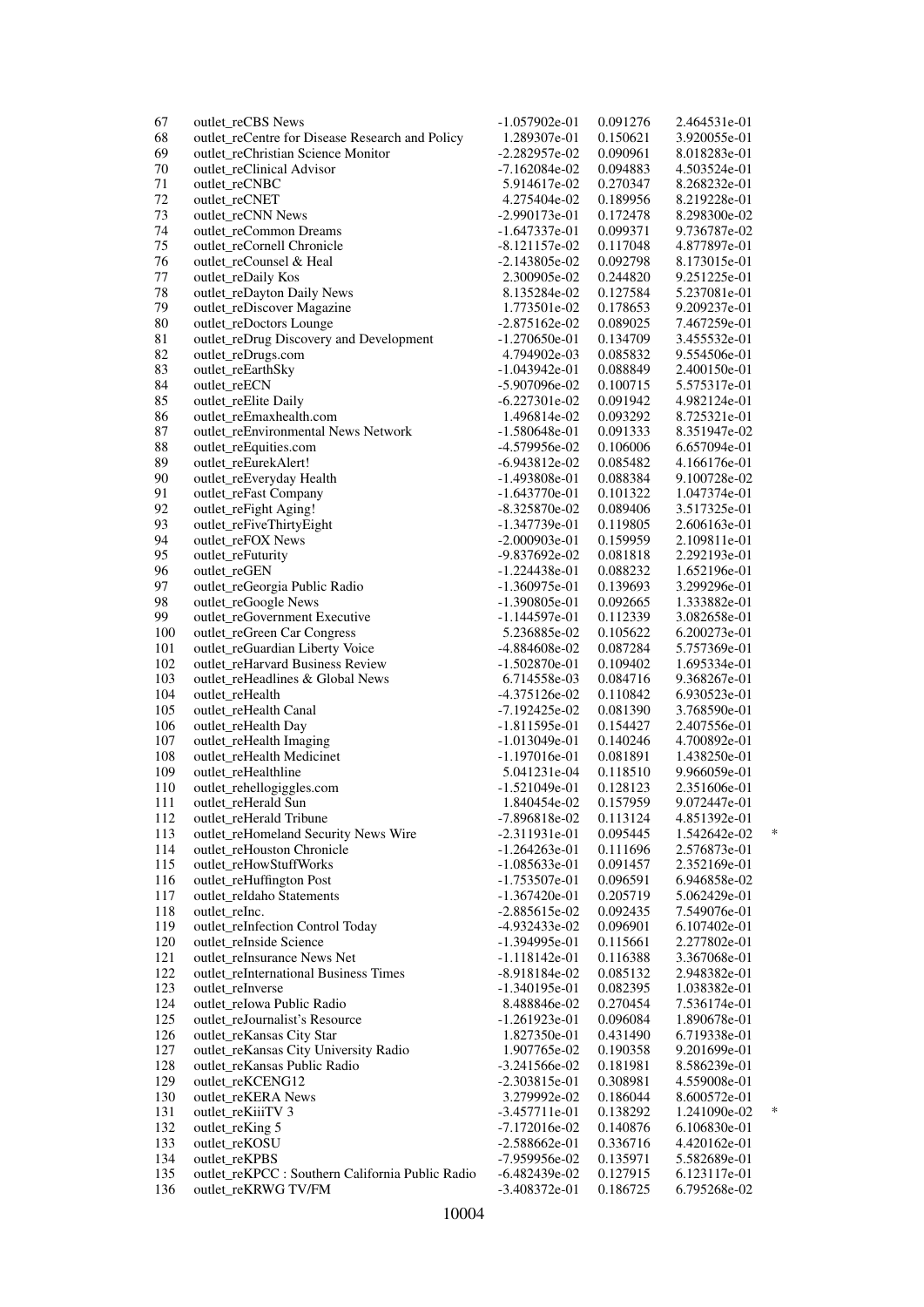| -1.704335e-01<br>139<br>outlet_reKUOW<br>1.493518e-02<br>0.217831<br>9.453376e-01<br>140<br>outlet_reLab Manager<br>-7.857505e-02<br>0.090292<br>3.841746e-01<br>141<br>outlet_reLexington Herald Leader<br>0.211151<br>8.968359e-02<br>-3.583428e-01<br>142<br>outlet_reLifehacker<br>$-8.568183e-02$<br>0.143355<br>5.500498e-01<br>143<br>outlet_reLincoln Journal Star<br>$-1.609512e-02$<br>0.147410<br>9.130554e-01<br>144<br>outlet_reLiveScience<br>0.084400<br>-1.064932e-01<br>2.070392e-01<br>145<br>outlet_reMarketWatch<br>$-9.276407e-03$<br>0.103723<br>9.287367e-01<br>146<br>outlet_reMedcity News<br>$-8.197926e-02$<br>0.108809<br>4.511961e-01<br>147<br>outlet_reMedical Daily<br>$-1.106447e-01$<br>1.758279e-01<br>0.081733<br>148<br>outlet_reMedicinenet<br>-9.953593e-02<br>0.087098<br>2.531216e-01<br>149<br>outlet_reMedium US<br>0.083424<br>1.784587e-01<br>-1.122500e-01<br>150<br>outlet_reMen's Health<br>1.242141e-01<br>0.159841<br>4.370972e-01<br>151<br>outlet_reMic<br>$-2.714787e-01$<br>0.110274<br>1.382411e-02<br>152<br>outlet_reMinnPost<br>-1.199738e-01<br>0.096098<br>2.118700e-01<br>153<br>outlet_reMinyanville: Finance<br>2.548422e-02<br>0.190078<br>8.933459e-01<br>154<br>outlet_reMIT News<br>0.095727<br>9.247091e-01<br>$-9.046612e-03$<br>155<br>outlet_reMIT Technology Review<br>$-1.470581e-01$<br>0.200698<br>4.637228e-01<br>156<br>outlet_reMongabay<br>$-1.568619e-01$<br>0.086476<br>6.969115e-02<br>157<br>outlet_reMother Jones<br>$-3.759236e-01$<br>0.186148<br>4.343985e-02<br>158<br>outlet reMother Nature Network<br>$-9.544112e-02$<br>0.086099<br>2.676454e-01<br>159<br>outlet reMSN<br>$-1.301312e-01$<br>0.091907<br>1.568085e-01<br>160<br>outlet_reMy Science<br>-3.489837e-02<br>0.117097<br>7.656812e-01<br>161<br>outlet_reNanowerk<br>0.084120<br>8.117638e-01<br>2.003345e-02<br>162<br>outlet_reNational Geographic<br>$-4.082564e-02$<br>0.107597<br>7.043701e-01<br>163<br>outlet_reNature World News<br>$-1.211760e-01$<br>0.082059<br>1.397624e-01<br>164<br>outlet reNBC News<br>1.114485e-01<br>0.154169<br>4.697460e-01<br>165<br>outlet_reNew Hampshire Public Radio<br>$-1.321984e-01$<br>0.257018<br>6.070054e-01<br>166<br>outlet_reNew York Daily News<br>0.103295<br>6.180894e-01<br>-5.149885e-02<br>167<br>outlet_reNew York Magazine<br>$-1.704247e-03$<br>0.143413<br>9.905186e-01<br>168<br>outlet_reNew York Post<br>1.488574e-01<br>0.429672<br>7.290098e-01<br>169<br>outlet_reNew York Times<br>$-5.607231e-02$<br>0.095775<br>5.582393e-01<br>170<br>outlet_reNews Channel<br>8.213177e-02<br>0.144154<br>5.688500e-01<br>171<br>outlet_reNewser<br>-5.894877e-02<br>0.091765<br>5.206239e-01<br>172<br>outlet_renewsmax.com<br>$-1.081776$ e $-01$<br>0.101941<br>2.886139e-01<br>173<br>outlet_reNewsweek<br>-9.483019e-02<br>0.138609<br>4.938786e-01<br>174<br>outlet_reNewswise<br>$-9.817610e-02$<br>0.081690<br>2.294406e-01<br>175<br>outlet_reNorth East Public Radio<br>0.139442<br>-1.937664e-01<br>1.646596e-01<br>176<br>outlet_reNorthwest Indiana Times<br>4.126759e-03<br>0.138152<br>9.761699e-01<br>177<br>outlet_reNPR<br>$-1.175292e-01$<br>0.157668<br>4.560187e-01<br>178<br>outlet_reNutra Ingredients USA<br>6.983471e-02<br>0.099478<br>4.826746e-01<br>179<br>outlet_reOncology Nurse Advisor<br>$-3.679552e-02$<br>0.085922<br>6.684741e-01<br>180<br>outlet_reOnMedica<br>0.164375<br>4.962610e-02<br>7.627233e-01<br>181<br>outlet_reOregon Public Broadcasting<br>-4.380958e-01<br>0.199689<br>2.824662e-02<br>182<br>outlet_reOutside<br>$-2.098173e-01$<br>0.105426<br>4.657494e-02<br>183<br>outlet_rePacific Standard<br>$-1.278349e-01$<br>0.089554<br>1.534532e-01<br>184<br>outlet_reParent Herald<br>$-7.227167e-02$<br>0.089470<br>4.192243e-01<br>185<br>outlet_rePBS<br>$-1.332501e-01$<br>0.086110<br>1.217614e-01<br>186<br>outlet_rePediatric News<br>$-8.104710e-02$<br>0.087781<br>3.558585e-01<br>187<br>outlet_rePettinga: Stock Market<br>$-1.557469e-01$<br>0.428893<br>7.165035e-01<br>188<br>outlet_rePharmacy Times<br>$-1.179944e-01$<br>0.118284<br>3.185005e-01<br>189<br>outlet_rePhilly.com<br>$-1.826453e-01$<br>0.098743<br>6.435964e-02<br>190<br>outlet_rePhysician's Briefing<br>$-1.166461e-02$<br>0.225665<br>9.587759e-01<br>191<br>outlet_rePhysician's Weekly<br>-9.399661e-02<br>0.142341<br>5.090236e-01<br>192<br>outlet_rePM 360<br>$-1.123080e-01$<br>0.144289<br>4.363622e-01<br>193<br>outlet_rePolitico Magazine<br>$-5.817698e-01$<br>0.245738<br>1.791423e-02<br>194<br>outlet_rePopular Mechanics<br>$-1.249849e-01$<br>0.274259<br>6.485940e-01<br>195<br>outlet_rePopular Science<br>$-1.515766e+00$<br>0.428817<br>4.083987e-04<br>196<br>outlet_rePR Newswire<br>$-6.320346e-02$<br>0.114111<br>5.796654e-01<br>197<br>outlet_rePR Web<br>$-1.307000e-01$<br>0.109985<br>2.347001e-01<br>198<br>outlet_rePressfrom<br>-9.822203e-02<br>2.825115e-01<br>0.091395<br>199<br>outlet_rePrevention<br>$-1.145023e-01$<br>0.094920<br>2.277022e-01<br>200<br>outlet_rePsych Central<br>$-1.623597e-01$<br>0.085102<br>5.641802e-02<br>201<br>outlet_rePsychology Today<br>2.012517e-02<br>0.094449<br>8.312652e-01<br>202<br>outlet rePublic Radio International<br>$-7.554060e-02$<br>0.113615<br>5.061276e-01<br>203<br>outlet_reQuartz<br>$-1.553909e-01$<br>0.097070<br>1.094238e-01<br>204<br>outlet_reR&D<br>6.907842e-02<br>0.244635<br>7.776582e-01<br>205<br>outlet_reRaleigh News and Observer<br>0.176008<br>-1.484769e-01<br>3.989065e-01<br>206<br>outlet_reReal Clear Science<br>$-1.057347e-01$<br>0.090167<br>2.409384e-01 | 137 | outlet_reKTEN | -9.834243e-02 | 0.143354 | 4.927093e-01 |        |
|-----------------------------------------------------------------------------------------------------------------------------------------------------------------------------------------------------------------------------------------------------------------------------------------------------------------------------------------------------------------------------------------------------------------------------------------------------------------------------------------------------------------------------------------------------------------------------------------------------------------------------------------------------------------------------------------------------------------------------------------------------------------------------------------------------------------------------------------------------------------------------------------------------------------------------------------------------------------------------------------------------------------------------------------------------------------------------------------------------------------------------------------------------------------------------------------------------------------------------------------------------------------------------------------------------------------------------------------------------------------------------------------------------------------------------------------------------------------------------------------------------------------------------------------------------------------------------------------------------------------------------------------------------------------------------------------------------------------------------------------------------------------------------------------------------------------------------------------------------------------------------------------------------------------------------------------------------------------------------------------------------------------------------------------------------------------------------------------------------------------------------------------------------------------------------------------------------------------------------------------------------------------------------------------------------------------------------------------------------------------------------------------------------------------------------------------------------------------------------------------------------------------------------------------------------------------------------------------------------------------------------------------------------------------------------------------------------------------------------------------------------------------------------------------------------------------------------------------------------------------------------------------------------------------------------------------------------------------------------------------------------------------------------------------------------------------------------------------------------------------------------------------------------------------------------------------------------------------------------------------------------------------------------------------------------------------------------------------------------------------------------------------------------------------------------------------------------------------------------------------------------------------------------------------------------------------------------------------------------------------------------------------------------------------------------------------------------------------------------------------------------------------------------------------------------------------------------------------------------------------------------------------------------------------------------------------------------------------------------------------------------------------------------------------------------------------------------------------------------------------------------------------------------------------------------------------------------------------------------------------------------------------------------------------------------------------------------------------------------------------------------------------------------------------------------------------------------------------------------------------------------------------------------------------------------------------------------------------------------------------------------------------------------------------------------------------------------------------------------------------------------------------------------------------------------------------------------------------------------------------------------------------------------------------------------------------------------------------------------------------------------------------------------------------------------------------------------------------------------------------------------------------------------------------------------------------------------------------------------------------------------------------------------------------------------------------------------------------------------------------------------------------------------------------------------------------------------------------------------------------------------------------------------------------------------------------------------------------------------------------------------------------|-----|---------------|---------------|----------|--------------|--------|
|                                                                                                                                                                                                                                                                                                                                                                                                                                                                                                                                                                                                                                                                                                                                                                                                                                                                                                                                                                                                                                                                                                                                                                                                                                                                                                                                                                                                                                                                                                                                                                                                                                                                                                                                                                                                                                                                                                                                                                                                                                                                                                                                                                                                                                                                                                                                                                                                                                                                                                                                                                                                                                                                                                                                                                                                                                                                                                                                                                                                                                                                                                                                                                                                                                                                                                                                                                                                                                                                                                                                                                                                                                                                                                                                                                                                                                                                                                                                                                                                                                                                                                                                                                                                                                                                                                                                                                                                                                                                                                                                                                                                                                                                                                                                                                                                                                                                                                                                                                                                                                                                                                                                                                                                                                                                                                                                                                                                                                                                                                                                                                                                                                         | 138 | outlet_reKUNC |               | 0.122598 | 1.644783e-01 |        |
|                                                                                                                                                                                                                                                                                                                                                                                                                                                                                                                                                                                                                                                                                                                                                                                                                                                                                                                                                                                                                                                                                                                                                                                                                                                                                                                                                                                                                                                                                                                                                                                                                                                                                                                                                                                                                                                                                                                                                                                                                                                                                                                                                                                                                                                                                                                                                                                                                                                                                                                                                                                                                                                                                                                                                                                                                                                                                                                                                                                                                                                                                                                                                                                                                                                                                                                                                                                                                                                                                                                                                                                                                                                                                                                                                                                                                                                                                                                                                                                                                                                                                                                                                                                                                                                                                                                                                                                                                                                                                                                                                                                                                                                                                                                                                                                                                                                                                                                                                                                                                                                                                                                                                                                                                                                                                                                                                                                                                                                                                                                                                                                                                                         |     |               |               |          |              |        |
|                                                                                                                                                                                                                                                                                                                                                                                                                                                                                                                                                                                                                                                                                                                                                                                                                                                                                                                                                                                                                                                                                                                                                                                                                                                                                                                                                                                                                                                                                                                                                                                                                                                                                                                                                                                                                                                                                                                                                                                                                                                                                                                                                                                                                                                                                                                                                                                                                                                                                                                                                                                                                                                                                                                                                                                                                                                                                                                                                                                                                                                                                                                                                                                                                                                                                                                                                                                                                                                                                                                                                                                                                                                                                                                                                                                                                                                                                                                                                                                                                                                                                                                                                                                                                                                                                                                                                                                                                                                                                                                                                                                                                                                                                                                                                                                                                                                                                                                                                                                                                                                                                                                                                                                                                                                                                                                                                                                                                                                                                                                                                                                                                                         |     |               |               |          |              |        |
|                                                                                                                                                                                                                                                                                                                                                                                                                                                                                                                                                                                                                                                                                                                                                                                                                                                                                                                                                                                                                                                                                                                                                                                                                                                                                                                                                                                                                                                                                                                                                                                                                                                                                                                                                                                                                                                                                                                                                                                                                                                                                                                                                                                                                                                                                                                                                                                                                                                                                                                                                                                                                                                                                                                                                                                                                                                                                                                                                                                                                                                                                                                                                                                                                                                                                                                                                                                                                                                                                                                                                                                                                                                                                                                                                                                                                                                                                                                                                                                                                                                                                                                                                                                                                                                                                                                                                                                                                                                                                                                                                                                                                                                                                                                                                                                                                                                                                                                                                                                                                                                                                                                                                                                                                                                                                                                                                                                                                                                                                                                                                                                                                                         |     |               |               |          |              |        |
|                                                                                                                                                                                                                                                                                                                                                                                                                                                                                                                                                                                                                                                                                                                                                                                                                                                                                                                                                                                                                                                                                                                                                                                                                                                                                                                                                                                                                                                                                                                                                                                                                                                                                                                                                                                                                                                                                                                                                                                                                                                                                                                                                                                                                                                                                                                                                                                                                                                                                                                                                                                                                                                                                                                                                                                                                                                                                                                                                                                                                                                                                                                                                                                                                                                                                                                                                                                                                                                                                                                                                                                                                                                                                                                                                                                                                                                                                                                                                                                                                                                                                                                                                                                                                                                                                                                                                                                                                                                                                                                                                                                                                                                                                                                                                                                                                                                                                                                                                                                                                                                                                                                                                                                                                                                                                                                                                                                                                                                                                                                                                                                                                                         |     |               |               |          |              |        |
|                                                                                                                                                                                                                                                                                                                                                                                                                                                                                                                                                                                                                                                                                                                                                                                                                                                                                                                                                                                                                                                                                                                                                                                                                                                                                                                                                                                                                                                                                                                                                                                                                                                                                                                                                                                                                                                                                                                                                                                                                                                                                                                                                                                                                                                                                                                                                                                                                                                                                                                                                                                                                                                                                                                                                                                                                                                                                                                                                                                                                                                                                                                                                                                                                                                                                                                                                                                                                                                                                                                                                                                                                                                                                                                                                                                                                                                                                                                                                                                                                                                                                                                                                                                                                                                                                                                                                                                                                                                                                                                                                                                                                                                                                                                                                                                                                                                                                                                                                                                                                                                                                                                                                                                                                                                                                                                                                                                                                                                                                                                                                                                                                                         |     |               |               |          |              |        |
|                                                                                                                                                                                                                                                                                                                                                                                                                                                                                                                                                                                                                                                                                                                                                                                                                                                                                                                                                                                                                                                                                                                                                                                                                                                                                                                                                                                                                                                                                                                                                                                                                                                                                                                                                                                                                                                                                                                                                                                                                                                                                                                                                                                                                                                                                                                                                                                                                                                                                                                                                                                                                                                                                                                                                                                                                                                                                                                                                                                                                                                                                                                                                                                                                                                                                                                                                                                                                                                                                                                                                                                                                                                                                                                                                                                                                                                                                                                                                                                                                                                                                                                                                                                                                                                                                                                                                                                                                                                                                                                                                                                                                                                                                                                                                                                                                                                                                                                                                                                                                                                                                                                                                                                                                                                                                                                                                                                                                                                                                                                                                                                                                                         |     |               |               |          |              |        |
|                                                                                                                                                                                                                                                                                                                                                                                                                                                                                                                                                                                                                                                                                                                                                                                                                                                                                                                                                                                                                                                                                                                                                                                                                                                                                                                                                                                                                                                                                                                                                                                                                                                                                                                                                                                                                                                                                                                                                                                                                                                                                                                                                                                                                                                                                                                                                                                                                                                                                                                                                                                                                                                                                                                                                                                                                                                                                                                                                                                                                                                                                                                                                                                                                                                                                                                                                                                                                                                                                                                                                                                                                                                                                                                                                                                                                                                                                                                                                                                                                                                                                                                                                                                                                                                                                                                                                                                                                                                                                                                                                                                                                                                                                                                                                                                                                                                                                                                                                                                                                                                                                                                                                                                                                                                                                                                                                                                                                                                                                                                                                                                                                                         |     |               |               |          |              |        |
|                                                                                                                                                                                                                                                                                                                                                                                                                                                                                                                                                                                                                                                                                                                                                                                                                                                                                                                                                                                                                                                                                                                                                                                                                                                                                                                                                                                                                                                                                                                                                                                                                                                                                                                                                                                                                                                                                                                                                                                                                                                                                                                                                                                                                                                                                                                                                                                                                                                                                                                                                                                                                                                                                                                                                                                                                                                                                                                                                                                                                                                                                                                                                                                                                                                                                                                                                                                                                                                                                                                                                                                                                                                                                                                                                                                                                                                                                                                                                                                                                                                                                                                                                                                                                                                                                                                                                                                                                                                                                                                                                                                                                                                                                                                                                                                                                                                                                                                                                                                                                                                                                                                                                                                                                                                                                                                                                                                                                                                                                                                                                                                                                                         |     |               |               |          |              |        |
|                                                                                                                                                                                                                                                                                                                                                                                                                                                                                                                                                                                                                                                                                                                                                                                                                                                                                                                                                                                                                                                                                                                                                                                                                                                                                                                                                                                                                                                                                                                                                                                                                                                                                                                                                                                                                                                                                                                                                                                                                                                                                                                                                                                                                                                                                                                                                                                                                                                                                                                                                                                                                                                                                                                                                                                                                                                                                                                                                                                                                                                                                                                                                                                                                                                                                                                                                                                                                                                                                                                                                                                                                                                                                                                                                                                                                                                                                                                                                                                                                                                                                                                                                                                                                                                                                                                                                                                                                                                                                                                                                                                                                                                                                                                                                                                                                                                                                                                                                                                                                                                                                                                                                                                                                                                                                                                                                                                                                                                                                                                                                                                                                                         |     |               |               |          |              |        |
|                                                                                                                                                                                                                                                                                                                                                                                                                                                                                                                                                                                                                                                                                                                                                                                                                                                                                                                                                                                                                                                                                                                                                                                                                                                                                                                                                                                                                                                                                                                                                                                                                                                                                                                                                                                                                                                                                                                                                                                                                                                                                                                                                                                                                                                                                                                                                                                                                                                                                                                                                                                                                                                                                                                                                                                                                                                                                                                                                                                                                                                                                                                                                                                                                                                                                                                                                                                                                                                                                                                                                                                                                                                                                                                                                                                                                                                                                                                                                                                                                                                                                                                                                                                                                                                                                                                                                                                                                                                                                                                                                                                                                                                                                                                                                                                                                                                                                                                                                                                                                                                                                                                                                                                                                                                                                                                                                                                                                                                                                                                                                                                                                                         |     |               |               |          |              |        |
|                                                                                                                                                                                                                                                                                                                                                                                                                                                                                                                                                                                                                                                                                                                                                                                                                                                                                                                                                                                                                                                                                                                                                                                                                                                                                                                                                                                                                                                                                                                                                                                                                                                                                                                                                                                                                                                                                                                                                                                                                                                                                                                                                                                                                                                                                                                                                                                                                                                                                                                                                                                                                                                                                                                                                                                                                                                                                                                                                                                                                                                                                                                                                                                                                                                                                                                                                                                                                                                                                                                                                                                                                                                                                                                                                                                                                                                                                                                                                                                                                                                                                                                                                                                                                                                                                                                                                                                                                                                                                                                                                                                                                                                                                                                                                                                                                                                                                                                                                                                                                                                                                                                                                                                                                                                                                                                                                                                                                                                                                                                                                                                                                                         |     |               |               |          |              |        |
|                                                                                                                                                                                                                                                                                                                                                                                                                                                                                                                                                                                                                                                                                                                                                                                                                                                                                                                                                                                                                                                                                                                                                                                                                                                                                                                                                                                                                                                                                                                                                                                                                                                                                                                                                                                                                                                                                                                                                                                                                                                                                                                                                                                                                                                                                                                                                                                                                                                                                                                                                                                                                                                                                                                                                                                                                                                                                                                                                                                                                                                                                                                                                                                                                                                                                                                                                                                                                                                                                                                                                                                                                                                                                                                                                                                                                                                                                                                                                                                                                                                                                                                                                                                                                                                                                                                                                                                                                                                                                                                                                                                                                                                                                                                                                                                                                                                                                                                                                                                                                                                                                                                                                                                                                                                                                                                                                                                                                                                                                                                                                                                                                                         |     |               |               |          |              |        |
|                                                                                                                                                                                                                                                                                                                                                                                                                                                                                                                                                                                                                                                                                                                                                                                                                                                                                                                                                                                                                                                                                                                                                                                                                                                                                                                                                                                                                                                                                                                                                                                                                                                                                                                                                                                                                                                                                                                                                                                                                                                                                                                                                                                                                                                                                                                                                                                                                                                                                                                                                                                                                                                                                                                                                                                                                                                                                                                                                                                                                                                                                                                                                                                                                                                                                                                                                                                                                                                                                                                                                                                                                                                                                                                                                                                                                                                                                                                                                                                                                                                                                                                                                                                                                                                                                                                                                                                                                                                                                                                                                                                                                                                                                                                                                                                                                                                                                                                                                                                                                                                                                                                                                                                                                                                                                                                                                                                                                                                                                                                                                                                                                                         |     |               |               |          |              | $\ast$ |
|                                                                                                                                                                                                                                                                                                                                                                                                                                                                                                                                                                                                                                                                                                                                                                                                                                                                                                                                                                                                                                                                                                                                                                                                                                                                                                                                                                                                                                                                                                                                                                                                                                                                                                                                                                                                                                                                                                                                                                                                                                                                                                                                                                                                                                                                                                                                                                                                                                                                                                                                                                                                                                                                                                                                                                                                                                                                                                                                                                                                                                                                                                                                                                                                                                                                                                                                                                                                                                                                                                                                                                                                                                                                                                                                                                                                                                                                                                                                                                                                                                                                                                                                                                                                                                                                                                                                                                                                                                                                                                                                                                                                                                                                                                                                                                                                                                                                                                                                                                                                                                                                                                                                                                                                                                                                                                                                                                                                                                                                                                                                                                                                                                         |     |               |               |          |              |        |
|                                                                                                                                                                                                                                                                                                                                                                                                                                                                                                                                                                                                                                                                                                                                                                                                                                                                                                                                                                                                                                                                                                                                                                                                                                                                                                                                                                                                                                                                                                                                                                                                                                                                                                                                                                                                                                                                                                                                                                                                                                                                                                                                                                                                                                                                                                                                                                                                                                                                                                                                                                                                                                                                                                                                                                                                                                                                                                                                                                                                                                                                                                                                                                                                                                                                                                                                                                                                                                                                                                                                                                                                                                                                                                                                                                                                                                                                                                                                                                                                                                                                                                                                                                                                                                                                                                                                                                                                                                                                                                                                                                                                                                                                                                                                                                                                                                                                                                                                                                                                                                                                                                                                                                                                                                                                                                                                                                                                                                                                                                                                                                                                                                         |     |               |               |          |              |        |
|                                                                                                                                                                                                                                                                                                                                                                                                                                                                                                                                                                                                                                                                                                                                                                                                                                                                                                                                                                                                                                                                                                                                                                                                                                                                                                                                                                                                                                                                                                                                                                                                                                                                                                                                                                                                                                                                                                                                                                                                                                                                                                                                                                                                                                                                                                                                                                                                                                                                                                                                                                                                                                                                                                                                                                                                                                                                                                                                                                                                                                                                                                                                                                                                                                                                                                                                                                                                                                                                                                                                                                                                                                                                                                                                                                                                                                                                                                                                                                                                                                                                                                                                                                                                                                                                                                                                                                                                                                                                                                                                                                                                                                                                                                                                                                                                                                                                                                                                                                                                                                                                                                                                                                                                                                                                                                                                                                                                                                                                                                                                                                                                                                         |     |               |               |          |              |        |
|                                                                                                                                                                                                                                                                                                                                                                                                                                                                                                                                                                                                                                                                                                                                                                                                                                                                                                                                                                                                                                                                                                                                                                                                                                                                                                                                                                                                                                                                                                                                                                                                                                                                                                                                                                                                                                                                                                                                                                                                                                                                                                                                                                                                                                                                                                                                                                                                                                                                                                                                                                                                                                                                                                                                                                                                                                                                                                                                                                                                                                                                                                                                                                                                                                                                                                                                                                                                                                                                                                                                                                                                                                                                                                                                                                                                                                                                                                                                                                                                                                                                                                                                                                                                                                                                                                                                                                                                                                                                                                                                                                                                                                                                                                                                                                                                                                                                                                                                                                                                                                                                                                                                                                                                                                                                                                                                                                                                                                                                                                                                                                                                                                         |     |               |               |          |              |        |
|                                                                                                                                                                                                                                                                                                                                                                                                                                                                                                                                                                                                                                                                                                                                                                                                                                                                                                                                                                                                                                                                                                                                                                                                                                                                                                                                                                                                                                                                                                                                                                                                                                                                                                                                                                                                                                                                                                                                                                                                                                                                                                                                                                                                                                                                                                                                                                                                                                                                                                                                                                                                                                                                                                                                                                                                                                                                                                                                                                                                                                                                                                                                                                                                                                                                                                                                                                                                                                                                                                                                                                                                                                                                                                                                                                                                                                                                                                                                                                                                                                                                                                                                                                                                                                                                                                                                                                                                                                                                                                                                                                                                                                                                                                                                                                                                                                                                                                                                                                                                                                                                                                                                                                                                                                                                                                                                                                                                                                                                                                                                                                                                                                         |     |               |               |          |              |        |
|                                                                                                                                                                                                                                                                                                                                                                                                                                                                                                                                                                                                                                                                                                                                                                                                                                                                                                                                                                                                                                                                                                                                                                                                                                                                                                                                                                                                                                                                                                                                                                                                                                                                                                                                                                                                                                                                                                                                                                                                                                                                                                                                                                                                                                                                                                                                                                                                                                                                                                                                                                                                                                                                                                                                                                                                                                                                                                                                                                                                                                                                                                                                                                                                                                                                                                                                                                                                                                                                                                                                                                                                                                                                                                                                                                                                                                                                                                                                                                                                                                                                                                                                                                                                                                                                                                                                                                                                                                                                                                                                                                                                                                                                                                                                                                                                                                                                                                                                                                                                                                                                                                                                                                                                                                                                                                                                                                                                                                                                                                                                                                                                                                         |     |               |               |          |              | $\ast$ |
|                                                                                                                                                                                                                                                                                                                                                                                                                                                                                                                                                                                                                                                                                                                                                                                                                                                                                                                                                                                                                                                                                                                                                                                                                                                                                                                                                                                                                                                                                                                                                                                                                                                                                                                                                                                                                                                                                                                                                                                                                                                                                                                                                                                                                                                                                                                                                                                                                                                                                                                                                                                                                                                                                                                                                                                                                                                                                                                                                                                                                                                                                                                                                                                                                                                                                                                                                                                                                                                                                                                                                                                                                                                                                                                                                                                                                                                                                                                                                                                                                                                                                                                                                                                                                                                                                                                                                                                                                                                                                                                                                                                                                                                                                                                                                                                                                                                                                                                                                                                                                                                                                                                                                                                                                                                                                                                                                                                                                                                                                                                                                                                                                                         |     |               |               |          |              |        |
|                                                                                                                                                                                                                                                                                                                                                                                                                                                                                                                                                                                                                                                                                                                                                                                                                                                                                                                                                                                                                                                                                                                                                                                                                                                                                                                                                                                                                                                                                                                                                                                                                                                                                                                                                                                                                                                                                                                                                                                                                                                                                                                                                                                                                                                                                                                                                                                                                                                                                                                                                                                                                                                                                                                                                                                                                                                                                                                                                                                                                                                                                                                                                                                                                                                                                                                                                                                                                                                                                                                                                                                                                                                                                                                                                                                                                                                                                                                                                                                                                                                                                                                                                                                                                                                                                                                                                                                                                                                                                                                                                                                                                                                                                                                                                                                                                                                                                                                                                                                                                                                                                                                                                                                                                                                                                                                                                                                                                                                                                                                                                                                                                                         |     |               |               |          |              |        |
|                                                                                                                                                                                                                                                                                                                                                                                                                                                                                                                                                                                                                                                                                                                                                                                                                                                                                                                                                                                                                                                                                                                                                                                                                                                                                                                                                                                                                                                                                                                                                                                                                                                                                                                                                                                                                                                                                                                                                                                                                                                                                                                                                                                                                                                                                                                                                                                                                                                                                                                                                                                                                                                                                                                                                                                                                                                                                                                                                                                                                                                                                                                                                                                                                                                                                                                                                                                                                                                                                                                                                                                                                                                                                                                                                                                                                                                                                                                                                                                                                                                                                                                                                                                                                                                                                                                                                                                                                                                                                                                                                                                                                                                                                                                                                                                                                                                                                                                                                                                                                                                                                                                                                                                                                                                                                                                                                                                                                                                                                                                                                                                                                                         |     |               |               |          |              |        |
|                                                                                                                                                                                                                                                                                                                                                                                                                                                                                                                                                                                                                                                                                                                                                                                                                                                                                                                                                                                                                                                                                                                                                                                                                                                                                                                                                                                                                                                                                                                                                                                                                                                                                                                                                                                                                                                                                                                                                                                                                                                                                                                                                                                                                                                                                                                                                                                                                                                                                                                                                                                                                                                                                                                                                                                                                                                                                                                                                                                                                                                                                                                                                                                                                                                                                                                                                                                                                                                                                                                                                                                                                                                                                                                                                                                                                                                                                                                                                                                                                                                                                                                                                                                                                                                                                                                                                                                                                                                                                                                                                                                                                                                                                                                                                                                                                                                                                                                                                                                                                                                                                                                                                                                                                                                                                                                                                                                                                                                                                                                                                                                                                                         |     |               |               |          |              |        |
|                                                                                                                                                                                                                                                                                                                                                                                                                                                                                                                                                                                                                                                                                                                                                                                                                                                                                                                                                                                                                                                                                                                                                                                                                                                                                                                                                                                                                                                                                                                                                                                                                                                                                                                                                                                                                                                                                                                                                                                                                                                                                                                                                                                                                                                                                                                                                                                                                                                                                                                                                                                                                                                                                                                                                                                                                                                                                                                                                                                                                                                                                                                                                                                                                                                                                                                                                                                                                                                                                                                                                                                                                                                                                                                                                                                                                                                                                                                                                                                                                                                                                                                                                                                                                                                                                                                                                                                                                                                                                                                                                                                                                                                                                                                                                                                                                                                                                                                                                                                                                                                                                                                                                                                                                                                                                                                                                                                                                                                                                                                                                                                                                                         |     |               |               |          |              |        |
|                                                                                                                                                                                                                                                                                                                                                                                                                                                                                                                                                                                                                                                                                                                                                                                                                                                                                                                                                                                                                                                                                                                                                                                                                                                                                                                                                                                                                                                                                                                                                                                                                                                                                                                                                                                                                                                                                                                                                                                                                                                                                                                                                                                                                                                                                                                                                                                                                                                                                                                                                                                                                                                                                                                                                                                                                                                                                                                                                                                                                                                                                                                                                                                                                                                                                                                                                                                                                                                                                                                                                                                                                                                                                                                                                                                                                                                                                                                                                                                                                                                                                                                                                                                                                                                                                                                                                                                                                                                                                                                                                                                                                                                                                                                                                                                                                                                                                                                                                                                                                                                                                                                                                                                                                                                                                                                                                                                                                                                                                                                                                                                                                                         |     |               |               |          |              |        |
|                                                                                                                                                                                                                                                                                                                                                                                                                                                                                                                                                                                                                                                                                                                                                                                                                                                                                                                                                                                                                                                                                                                                                                                                                                                                                                                                                                                                                                                                                                                                                                                                                                                                                                                                                                                                                                                                                                                                                                                                                                                                                                                                                                                                                                                                                                                                                                                                                                                                                                                                                                                                                                                                                                                                                                                                                                                                                                                                                                                                                                                                                                                                                                                                                                                                                                                                                                                                                                                                                                                                                                                                                                                                                                                                                                                                                                                                                                                                                                                                                                                                                                                                                                                                                                                                                                                                                                                                                                                                                                                                                                                                                                                                                                                                                                                                                                                                                                                                                                                                                                                                                                                                                                                                                                                                                                                                                                                                                                                                                                                                                                                                                                         |     |               |               |          |              |        |
|                                                                                                                                                                                                                                                                                                                                                                                                                                                                                                                                                                                                                                                                                                                                                                                                                                                                                                                                                                                                                                                                                                                                                                                                                                                                                                                                                                                                                                                                                                                                                                                                                                                                                                                                                                                                                                                                                                                                                                                                                                                                                                                                                                                                                                                                                                                                                                                                                                                                                                                                                                                                                                                                                                                                                                                                                                                                                                                                                                                                                                                                                                                                                                                                                                                                                                                                                                                                                                                                                                                                                                                                                                                                                                                                                                                                                                                                                                                                                                                                                                                                                                                                                                                                                                                                                                                                                                                                                                                                                                                                                                                                                                                                                                                                                                                                                                                                                                                                                                                                                                                                                                                                                                                                                                                                                                                                                                                                                                                                                                                                                                                                                                         |     |               |               |          |              |        |
|                                                                                                                                                                                                                                                                                                                                                                                                                                                                                                                                                                                                                                                                                                                                                                                                                                                                                                                                                                                                                                                                                                                                                                                                                                                                                                                                                                                                                                                                                                                                                                                                                                                                                                                                                                                                                                                                                                                                                                                                                                                                                                                                                                                                                                                                                                                                                                                                                                                                                                                                                                                                                                                                                                                                                                                                                                                                                                                                                                                                                                                                                                                                                                                                                                                                                                                                                                                                                                                                                                                                                                                                                                                                                                                                                                                                                                                                                                                                                                                                                                                                                                                                                                                                                                                                                                                                                                                                                                                                                                                                                                                                                                                                                                                                                                                                                                                                                                                                                                                                                                                                                                                                                                                                                                                                                                                                                                                                                                                                                                                                                                                                                                         |     |               |               |          |              |        |
|                                                                                                                                                                                                                                                                                                                                                                                                                                                                                                                                                                                                                                                                                                                                                                                                                                                                                                                                                                                                                                                                                                                                                                                                                                                                                                                                                                                                                                                                                                                                                                                                                                                                                                                                                                                                                                                                                                                                                                                                                                                                                                                                                                                                                                                                                                                                                                                                                                                                                                                                                                                                                                                                                                                                                                                                                                                                                                                                                                                                                                                                                                                                                                                                                                                                                                                                                                                                                                                                                                                                                                                                                                                                                                                                                                                                                                                                                                                                                                                                                                                                                                                                                                                                                                                                                                                                                                                                                                                                                                                                                                                                                                                                                                                                                                                                                                                                                                                                                                                                                                                                                                                                                                                                                                                                                                                                                                                                                                                                                                                                                                                                                                         |     |               |               |          |              |        |
|                                                                                                                                                                                                                                                                                                                                                                                                                                                                                                                                                                                                                                                                                                                                                                                                                                                                                                                                                                                                                                                                                                                                                                                                                                                                                                                                                                                                                                                                                                                                                                                                                                                                                                                                                                                                                                                                                                                                                                                                                                                                                                                                                                                                                                                                                                                                                                                                                                                                                                                                                                                                                                                                                                                                                                                                                                                                                                                                                                                                                                                                                                                                                                                                                                                                                                                                                                                                                                                                                                                                                                                                                                                                                                                                                                                                                                                                                                                                                                                                                                                                                                                                                                                                                                                                                                                                                                                                                                                                                                                                                                                                                                                                                                                                                                                                                                                                                                                                                                                                                                                                                                                                                                                                                                                                                                                                                                                                                                                                                                                                                                                                                                         |     |               |               |          |              |        |
|                                                                                                                                                                                                                                                                                                                                                                                                                                                                                                                                                                                                                                                                                                                                                                                                                                                                                                                                                                                                                                                                                                                                                                                                                                                                                                                                                                                                                                                                                                                                                                                                                                                                                                                                                                                                                                                                                                                                                                                                                                                                                                                                                                                                                                                                                                                                                                                                                                                                                                                                                                                                                                                                                                                                                                                                                                                                                                                                                                                                                                                                                                                                                                                                                                                                                                                                                                                                                                                                                                                                                                                                                                                                                                                                                                                                                                                                                                                                                                                                                                                                                                                                                                                                                                                                                                                                                                                                                                                                                                                                                                                                                                                                                                                                                                                                                                                                                                                                                                                                                                                                                                                                                                                                                                                                                                                                                                                                                                                                                                                                                                                                                                         |     |               |               |          |              |        |
|                                                                                                                                                                                                                                                                                                                                                                                                                                                                                                                                                                                                                                                                                                                                                                                                                                                                                                                                                                                                                                                                                                                                                                                                                                                                                                                                                                                                                                                                                                                                                                                                                                                                                                                                                                                                                                                                                                                                                                                                                                                                                                                                                                                                                                                                                                                                                                                                                                                                                                                                                                                                                                                                                                                                                                                                                                                                                                                                                                                                                                                                                                                                                                                                                                                                                                                                                                                                                                                                                                                                                                                                                                                                                                                                                                                                                                                                                                                                                                                                                                                                                                                                                                                                                                                                                                                                                                                                                                                                                                                                                                                                                                                                                                                                                                                                                                                                                                                                                                                                                                                                                                                                                                                                                                                                                                                                                                                                                                                                                                                                                                                                                                         |     |               |               |          |              |        |
|                                                                                                                                                                                                                                                                                                                                                                                                                                                                                                                                                                                                                                                                                                                                                                                                                                                                                                                                                                                                                                                                                                                                                                                                                                                                                                                                                                                                                                                                                                                                                                                                                                                                                                                                                                                                                                                                                                                                                                                                                                                                                                                                                                                                                                                                                                                                                                                                                                                                                                                                                                                                                                                                                                                                                                                                                                                                                                                                                                                                                                                                                                                                                                                                                                                                                                                                                                                                                                                                                                                                                                                                                                                                                                                                                                                                                                                                                                                                                                                                                                                                                                                                                                                                                                                                                                                                                                                                                                                                                                                                                                                                                                                                                                                                                                                                                                                                                                                                                                                                                                                                                                                                                                                                                                                                                                                                                                                                                                                                                                                                                                                                                                         |     |               |               |          |              |        |
|                                                                                                                                                                                                                                                                                                                                                                                                                                                                                                                                                                                                                                                                                                                                                                                                                                                                                                                                                                                                                                                                                                                                                                                                                                                                                                                                                                                                                                                                                                                                                                                                                                                                                                                                                                                                                                                                                                                                                                                                                                                                                                                                                                                                                                                                                                                                                                                                                                                                                                                                                                                                                                                                                                                                                                                                                                                                                                                                                                                                                                                                                                                                                                                                                                                                                                                                                                                                                                                                                                                                                                                                                                                                                                                                                                                                                                                                                                                                                                                                                                                                                                                                                                                                                                                                                                                                                                                                                                                                                                                                                                                                                                                                                                                                                                                                                                                                                                                                                                                                                                                                                                                                                                                                                                                                                                                                                                                                                                                                                                                                                                                                                                         |     |               |               |          |              |        |
|                                                                                                                                                                                                                                                                                                                                                                                                                                                                                                                                                                                                                                                                                                                                                                                                                                                                                                                                                                                                                                                                                                                                                                                                                                                                                                                                                                                                                                                                                                                                                                                                                                                                                                                                                                                                                                                                                                                                                                                                                                                                                                                                                                                                                                                                                                                                                                                                                                                                                                                                                                                                                                                                                                                                                                                                                                                                                                                                                                                                                                                                                                                                                                                                                                                                                                                                                                                                                                                                                                                                                                                                                                                                                                                                                                                                                                                                                                                                                                                                                                                                                                                                                                                                                                                                                                                                                                                                                                                                                                                                                                                                                                                                                                                                                                                                                                                                                                                                                                                                                                                                                                                                                                                                                                                                                                                                                                                                                                                                                                                                                                                                                                         |     |               |               |          |              |        |
|                                                                                                                                                                                                                                                                                                                                                                                                                                                                                                                                                                                                                                                                                                                                                                                                                                                                                                                                                                                                                                                                                                                                                                                                                                                                                                                                                                                                                                                                                                                                                                                                                                                                                                                                                                                                                                                                                                                                                                                                                                                                                                                                                                                                                                                                                                                                                                                                                                                                                                                                                                                                                                                                                                                                                                                                                                                                                                                                                                                                                                                                                                                                                                                                                                                                                                                                                                                                                                                                                                                                                                                                                                                                                                                                                                                                                                                                                                                                                                                                                                                                                                                                                                                                                                                                                                                                                                                                                                                                                                                                                                                                                                                                                                                                                                                                                                                                                                                                                                                                                                                                                                                                                                                                                                                                                                                                                                                                                                                                                                                                                                                                                                         |     |               |               |          |              |        |
|                                                                                                                                                                                                                                                                                                                                                                                                                                                                                                                                                                                                                                                                                                                                                                                                                                                                                                                                                                                                                                                                                                                                                                                                                                                                                                                                                                                                                                                                                                                                                                                                                                                                                                                                                                                                                                                                                                                                                                                                                                                                                                                                                                                                                                                                                                                                                                                                                                                                                                                                                                                                                                                                                                                                                                                                                                                                                                                                                                                                                                                                                                                                                                                                                                                                                                                                                                                                                                                                                                                                                                                                                                                                                                                                                                                                                                                                                                                                                                                                                                                                                                                                                                                                                                                                                                                                                                                                                                                                                                                                                                                                                                                                                                                                                                                                                                                                                                                                                                                                                                                                                                                                                                                                                                                                                                                                                                                                                                                                                                                                                                                                                                         |     |               |               |          |              |        |
|                                                                                                                                                                                                                                                                                                                                                                                                                                                                                                                                                                                                                                                                                                                                                                                                                                                                                                                                                                                                                                                                                                                                                                                                                                                                                                                                                                                                                                                                                                                                                                                                                                                                                                                                                                                                                                                                                                                                                                                                                                                                                                                                                                                                                                                                                                                                                                                                                                                                                                                                                                                                                                                                                                                                                                                                                                                                                                                                                                                                                                                                                                                                                                                                                                                                                                                                                                                                                                                                                                                                                                                                                                                                                                                                                                                                                                                                                                                                                                                                                                                                                                                                                                                                                                                                                                                                                                                                                                                                                                                                                                                                                                                                                                                                                                                                                                                                                                                                                                                                                                                                                                                                                                                                                                                                                                                                                                                                                                                                                                                                                                                                                                         |     |               |               |          |              |        |
|                                                                                                                                                                                                                                                                                                                                                                                                                                                                                                                                                                                                                                                                                                                                                                                                                                                                                                                                                                                                                                                                                                                                                                                                                                                                                                                                                                                                                                                                                                                                                                                                                                                                                                                                                                                                                                                                                                                                                                                                                                                                                                                                                                                                                                                                                                                                                                                                                                                                                                                                                                                                                                                                                                                                                                                                                                                                                                                                                                                                                                                                                                                                                                                                                                                                                                                                                                                                                                                                                                                                                                                                                                                                                                                                                                                                                                                                                                                                                                                                                                                                                                                                                                                                                                                                                                                                                                                                                                                                                                                                                                                                                                                                                                                                                                                                                                                                                                                                                                                                                                                                                                                                                                                                                                                                                                                                                                                                                                                                                                                                                                                                                                         |     |               |               |          |              |        |
|                                                                                                                                                                                                                                                                                                                                                                                                                                                                                                                                                                                                                                                                                                                                                                                                                                                                                                                                                                                                                                                                                                                                                                                                                                                                                                                                                                                                                                                                                                                                                                                                                                                                                                                                                                                                                                                                                                                                                                                                                                                                                                                                                                                                                                                                                                                                                                                                                                                                                                                                                                                                                                                                                                                                                                                                                                                                                                                                                                                                                                                                                                                                                                                                                                                                                                                                                                                                                                                                                                                                                                                                                                                                                                                                                                                                                                                                                                                                                                                                                                                                                                                                                                                                                                                                                                                                                                                                                                                                                                                                                                                                                                                                                                                                                                                                                                                                                                                                                                                                                                                                                                                                                                                                                                                                                                                                                                                                                                                                                                                                                                                                                                         |     |               |               |          |              |        |
|                                                                                                                                                                                                                                                                                                                                                                                                                                                                                                                                                                                                                                                                                                                                                                                                                                                                                                                                                                                                                                                                                                                                                                                                                                                                                                                                                                                                                                                                                                                                                                                                                                                                                                                                                                                                                                                                                                                                                                                                                                                                                                                                                                                                                                                                                                                                                                                                                                                                                                                                                                                                                                                                                                                                                                                                                                                                                                                                                                                                                                                                                                                                                                                                                                                                                                                                                                                                                                                                                                                                                                                                                                                                                                                                                                                                                                                                                                                                                                                                                                                                                                                                                                                                                                                                                                                                                                                                                                                                                                                                                                                                                                                                                                                                                                                                                                                                                                                                                                                                                                                                                                                                                                                                                                                                                                                                                                                                                                                                                                                                                                                                                                         |     |               |               |          |              |        |
|                                                                                                                                                                                                                                                                                                                                                                                                                                                                                                                                                                                                                                                                                                                                                                                                                                                                                                                                                                                                                                                                                                                                                                                                                                                                                                                                                                                                                                                                                                                                                                                                                                                                                                                                                                                                                                                                                                                                                                                                                                                                                                                                                                                                                                                                                                                                                                                                                                                                                                                                                                                                                                                                                                                                                                                                                                                                                                                                                                                                                                                                                                                                                                                                                                                                                                                                                                                                                                                                                                                                                                                                                                                                                                                                                                                                                                                                                                                                                                                                                                                                                                                                                                                                                                                                                                                                                                                                                                                                                                                                                                                                                                                                                                                                                                                                                                                                                                                                                                                                                                                                                                                                                                                                                                                                                                                                                                                                                                                                                                                                                                                                                                         |     |               |               |          |              | *      |
|                                                                                                                                                                                                                                                                                                                                                                                                                                                                                                                                                                                                                                                                                                                                                                                                                                                                                                                                                                                                                                                                                                                                                                                                                                                                                                                                                                                                                                                                                                                                                                                                                                                                                                                                                                                                                                                                                                                                                                                                                                                                                                                                                                                                                                                                                                                                                                                                                                                                                                                                                                                                                                                                                                                                                                                                                                                                                                                                                                                                                                                                                                                                                                                                                                                                                                                                                                                                                                                                                                                                                                                                                                                                                                                                                                                                                                                                                                                                                                                                                                                                                                                                                                                                                                                                                                                                                                                                                                                                                                                                                                                                                                                                                                                                                                                                                                                                                                                                                                                                                                                                                                                                                                                                                                                                                                                                                                                                                                                                                                                                                                                                                                         |     |               |               |          |              |        |
|                                                                                                                                                                                                                                                                                                                                                                                                                                                                                                                                                                                                                                                                                                                                                                                                                                                                                                                                                                                                                                                                                                                                                                                                                                                                                                                                                                                                                                                                                                                                                                                                                                                                                                                                                                                                                                                                                                                                                                                                                                                                                                                                                                                                                                                                                                                                                                                                                                                                                                                                                                                                                                                                                                                                                                                                                                                                                                                                                                                                                                                                                                                                                                                                                                                                                                                                                                                                                                                                                                                                                                                                                                                                                                                                                                                                                                                                                                                                                                                                                                                                                                                                                                                                                                                                                                                                                                                                                                                                                                                                                                                                                                                                                                                                                                                                                                                                                                                                                                                                                                                                                                                                                                                                                                                                                                                                                                                                                                                                                                                                                                                                                                         |     |               |               |          |              |        |
|                                                                                                                                                                                                                                                                                                                                                                                                                                                                                                                                                                                                                                                                                                                                                                                                                                                                                                                                                                                                                                                                                                                                                                                                                                                                                                                                                                                                                                                                                                                                                                                                                                                                                                                                                                                                                                                                                                                                                                                                                                                                                                                                                                                                                                                                                                                                                                                                                                                                                                                                                                                                                                                                                                                                                                                                                                                                                                                                                                                                                                                                                                                                                                                                                                                                                                                                                                                                                                                                                                                                                                                                                                                                                                                                                                                                                                                                                                                                                                                                                                                                                                                                                                                                                                                                                                                                                                                                                                                                                                                                                                                                                                                                                                                                                                                                                                                                                                                                                                                                                                                                                                                                                                                                                                                                                                                                                                                                                                                                                                                                                                                                                                         |     |               |               |          |              |        |
|                                                                                                                                                                                                                                                                                                                                                                                                                                                                                                                                                                                                                                                                                                                                                                                                                                                                                                                                                                                                                                                                                                                                                                                                                                                                                                                                                                                                                                                                                                                                                                                                                                                                                                                                                                                                                                                                                                                                                                                                                                                                                                                                                                                                                                                                                                                                                                                                                                                                                                                                                                                                                                                                                                                                                                                                                                                                                                                                                                                                                                                                                                                                                                                                                                                                                                                                                                                                                                                                                                                                                                                                                                                                                                                                                                                                                                                                                                                                                                                                                                                                                                                                                                                                                                                                                                                                                                                                                                                                                                                                                                                                                                                                                                                                                                                                                                                                                                                                                                                                                                                                                                                                                                                                                                                                                                                                                                                                                                                                                                                                                                                                                                         |     |               |               |          |              |        |
|                                                                                                                                                                                                                                                                                                                                                                                                                                                                                                                                                                                                                                                                                                                                                                                                                                                                                                                                                                                                                                                                                                                                                                                                                                                                                                                                                                                                                                                                                                                                                                                                                                                                                                                                                                                                                                                                                                                                                                                                                                                                                                                                                                                                                                                                                                                                                                                                                                                                                                                                                                                                                                                                                                                                                                                                                                                                                                                                                                                                                                                                                                                                                                                                                                                                                                                                                                                                                                                                                                                                                                                                                                                                                                                                                                                                                                                                                                                                                                                                                                                                                                                                                                                                                                                                                                                                                                                                                                                                                                                                                                                                                                                                                                                                                                                                                                                                                                                                                                                                                                                                                                                                                                                                                                                                                                                                                                                                                                                                                                                                                                                                                                         |     |               |               |          |              |        |
|                                                                                                                                                                                                                                                                                                                                                                                                                                                                                                                                                                                                                                                                                                                                                                                                                                                                                                                                                                                                                                                                                                                                                                                                                                                                                                                                                                                                                                                                                                                                                                                                                                                                                                                                                                                                                                                                                                                                                                                                                                                                                                                                                                                                                                                                                                                                                                                                                                                                                                                                                                                                                                                                                                                                                                                                                                                                                                                                                                                                                                                                                                                                                                                                                                                                                                                                                                                                                                                                                                                                                                                                                                                                                                                                                                                                                                                                                                                                                                                                                                                                                                                                                                                                                                                                                                                                                                                                                                                                                                                                                                                                                                                                                                                                                                                                                                                                                                                                                                                                                                                                                                                                                                                                                                                                                                                                                                                                                                                                                                                                                                                                                                         |     |               |               |          |              |        |
|                                                                                                                                                                                                                                                                                                                                                                                                                                                                                                                                                                                                                                                                                                                                                                                                                                                                                                                                                                                                                                                                                                                                                                                                                                                                                                                                                                                                                                                                                                                                                                                                                                                                                                                                                                                                                                                                                                                                                                                                                                                                                                                                                                                                                                                                                                                                                                                                                                                                                                                                                                                                                                                                                                                                                                                                                                                                                                                                                                                                                                                                                                                                                                                                                                                                                                                                                                                                                                                                                                                                                                                                                                                                                                                                                                                                                                                                                                                                                                                                                                                                                                                                                                                                                                                                                                                                                                                                                                                                                                                                                                                                                                                                                                                                                                                                                                                                                                                                                                                                                                                                                                                                                                                                                                                                                                                                                                                                                                                                                                                                                                                                                                         |     |               |               |          |              |        |
|                                                                                                                                                                                                                                                                                                                                                                                                                                                                                                                                                                                                                                                                                                                                                                                                                                                                                                                                                                                                                                                                                                                                                                                                                                                                                                                                                                                                                                                                                                                                                                                                                                                                                                                                                                                                                                                                                                                                                                                                                                                                                                                                                                                                                                                                                                                                                                                                                                                                                                                                                                                                                                                                                                                                                                                                                                                                                                                                                                                                                                                                                                                                                                                                                                                                                                                                                                                                                                                                                                                                                                                                                                                                                                                                                                                                                                                                                                                                                                                                                                                                                                                                                                                                                                                                                                                                                                                                                                                                                                                                                                                                                                                                                                                                                                                                                                                                                                                                                                                                                                                                                                                                                                                                                                                                                                                                                                                                                                                                                                                                                                                                                                         |     |               |               |          |              |        |
|                                                                                                                                                                                                                                                                                                                                                                                                                                                                                                                                                                                                                                                                                                                                                                                                                                                                                                                                                                                                                                                                                                                                                                                                                                                                                                                                                                                                                                                                                                                                                                                                                                                                                                                                                                                                                                                                                                                                                                                                                                                                                                                                                                                                                                                                                                                                                                                                                                                                                                                                                                                                                                                                                                                                                                                                                                                                                                                                                                                                                                                                                                                                                                                                                                                                                                                                                                                                                                                                                                                                                                                                                                                                                                                                                                                                                                                                                                                                                                                                                                                                                                                                                                                                                                                                                                                                                                                                                                                                                                                                                                                                                                                                                                                                                                                                                                                                                                                                                                                                                                                                                                                                                                                                                                                                                                                                                                                                                                                                                                                                                                                                                                         |     |               |               |          |              |        |
|                                                                                                                                                                                                                                                                                                                                                                                                                                                                                                                                                                                                                                                                                                                                                                                                                                                                                                                                                                                                                                                                                                                                                                                                                                                                                                                                                                                                                                                                                                                                                                                                                                                                                                                                                                                                                                                                                                                                                                                                                                                                                                                                                                                                                                                                                                                                                                                                                                                                                                                                                                                                                                                                                                                                                                                                                                                                                                                                                                                                                                                                                                                                                                                                                                                                                                                                                                                                                                                                                                                                                                                                                                                                                                                                                                                                                                                                                                                                                                                                                                                                                                                                                                                                                                                                                                                                                                                                                                                                                                                                                                                                                                                                                                                                                                                                                                                                                                                                                                                                                                                                                                                                                                                                                                                                                                                                                                                                                                                                                                                                                                                                                                         |     |               |               |          |              |        |
|                                                                                                                                                                                                                                                                                                                                                                                                                                                                                                                                                                                                                                                                                                                                                                                                                                                                                                                                                                                                                                                                                                                                                                                                                                                                                                                                                                                                                                                                                                                                                                                                                                                                                                                                                                                                                                                                                                                                                                                                                                                                                                                                                                                                                                                                                                                                                                                                                                                                                                                                                                                                                                                                                                                                                                                                                                                                                                                                                                                                                                                                                                                                                                                                                                                                                                                                                                                                                                                                                                                                                                                                                                                                                                                                                                                                                                                                                                                                                                                                                                                                                                                                                                                                                                                                                                                                                                                                                                                                                                                                                                                                                                                                                                                                                                                                                                                                                                                                                                                                                                                                                                                                                                                                                                                                                                                                                                                                                                                                                                                                                                                                                                         |     |               |               |          |              |        |
|                                                                                                                                                                                                                                                                                                                                                                                                                                                                                                                                                                                                                                                                                                                                                                                                                                                                                                                                                                                                                                                                                                                                                                                                                                                                                                                                                                                                                                                                                                                                                                                                                                                                                                                                                                                                                                                                                                                                                                                                                                                                                                                                                                                                                                                                                                                                                                                                                                                                                                                                                                                                                                                                                                                                                                                                                                                                                                                                                                                                                                                                                                                                                                                                                                                                                                                                                                                                                                                                                                                                                                                                                                                                                                                                                                                                                                                                                                                                                                                                                                                                                                                                                                                                                                                                                                                                                                                                                                                                                                                                                                                                                                                                                                                                                                                                                                                                                                                                                                                                                                                                                                                                                                                                                                                                                                                                                                                                                                                                                                                                                                                                                                         |     |               |               |          |              | $\ast$ |
|                                                                                                                                                                                                                                                                                                                                                                                                                                                                                                                                                                                                                                                                                                                                                                                                                                                                                                                                                                                                                                                                                                                                                                                                                                                                                                                                                                                                                                                                                                                                                                                                                                                                                                                                                                                                                                                                                                                                                                                                                                                                                                                                                                                                                                                                                                                                                                                                                                                                                                                                                                                                                                                                                                                                                                                                                                                                                                                                                                                                                                                                                                                                                                                                                                                                                                                                                                                                                                                                                                                                                                                                                                                                                                                                                                                                                                                                                                                                                                                                                                                                                                                                                                                                                                                                                                                                                                                                                                                                                                                                                                                                                                                                                                                                                                                                                                                                                                                                                                                                                                                                                                                                                                                                                                                                                                                                                                                                                                                                                                                                                                                                                                         |     |               |               |          |              |        |
|                                                                                                                                                                                                                                                                                                                                                                                                                                                                                                                                                                                                                                                                                                                                                                                                                                                                                                                                                                                                                                                                                                                                                                                                                                                                                                                                                                                                                                                                                                                                                                                                                                                                                                                                                                                                                                                                                                                                                                                                                                                                                                                                                                                                                                                                                                                                                                                                                                                                                                                                                                                                                                                                                                                                                                                                                                                                                                                                                                                                                                                                                                                                                                                                                                                                                                                                                                                                                                                                                                                                                                                                                                                                                                                                                                                                                                                                                                                                                                                                                                                                                                                                                                                                                                                                                                                                                                                                                                                                                                                                                                                                                                                                                                                                                                                                                                                                                                                                                                                                                                                                                                                                                                                                                                                                                                                                                                                                                                                                                                                                                                                                                                         |     |               |               |          |              | ***    |
|                                                                                                                                                                                                                                                                                                                                                                                                                                                                                                                                                                                                                                                                                                                                                                                                                                                                                                                                                                                                                                                                                                                                                                                                                                                                                                                                                                                                                                                                                                                                                                                                                                                                                                                                                                                                                                                                                                                                                                                                                                                                                                                                                                                                                                                                                                                                                                                                                                                                                                                                                                                                                                                                                                                                                                                                                                                                                                                                                                                                                                                                                                                                                                                                                                                                                                                                                                                                                                                                                                                                                                                                                                                                                                                                                                                                                                                                                                                                                                                                                                                                                                                                                                                                                                                                                                                                                                                                                                                                                                                                                                                                                                                                                                                                                                                                                                                                                                                                                                                                                                                                                                                                                                                                                                                                                                                                                                                                                                                                                                                                                                                                                                         |     |               |               |          |              |        |
|                                                                                                                                                                                                                                                                                                                                                                                                                                                                                                                                                                                                                                                                                                                                                                                                                                                                                                                                                                                                                                                                                                                                                                                                                                                                                                                                                                                                                                                                                                                                                                                                                                                                                                                                                                                                                                                                                                                                                                                                                                                                                                                                                                                                                                                                                                                                                                                                                                                                                                                                                                                                                                                                                                                                                                                                                                                                                                                                                                                                                                                                                                                                                                                                                                                                                                                                                                                                                                                                                                                                                                                                                                                                                                                                                                                                                                                                                                                                                                                                                                                                                                                                                                                                                                                                                                                                                                                                                                                                                                                                                                                                                                                                                                                                                                                                                                                                                                                                                                                                                                                                                                                                                                                                                                                                                                                                                                                                                                                                                                                                                                                                                                         |     |               |               |          |              |        |
|                                                                                                                                                                                                                                                                                                                                                                                                                                                                                                                                                                                                                                                                                                                                                                                                                                                                                                                                                                                                                                                                                                                                                                                                                                                                                                                                                                                                                                                                                                                                                                                                                                                                                                                                                                                                                                                                                                                                                                                                                                                                                                                                                                                                                                                                                                                                                                                                                                                                                                                                                                                                                                                                                                                                                                                                                                                                                                                                                                                                                                                                                                                                                                                                                                                                                                                                                                                                                                                                                                                                                                                                                                                                                                                                                                                                                                                                                                                                                                                                                                                                                                                                                                                                                                                                                                                                                                                                                                                                                                                                                                                                                                                                                                                                                                                                                                                                                                                                                                                                                                                                                                                                                                                                                                                                                                                                                                                                                                                                                                                                                                                                                                         |     |               |               |          |              |        |
|                                                                                                                                                                                                                                                                                                                                                                                                                                                                                                                                                                                                                                                                                                                                                                                                                                                                                                                                                                                                                                                                                                                                                                                                                                                                                                                                                                                                                                                                                                                                                                                                                                                                                                                                                                                                                                                                                                                                                                                                                                                                                                                                                                                                                                                                                                                                                                                                                                                                                                                                                                                                                                                                                                                                                                                                                                                                                                                                                                                                                                                                                                                                                                                                                                                                                                                                                                                                                                                                                                                                                                                                                                                                                                                                                                                                                                                                                                                                                                                                                                                                                                                                                                                                                                                                                                                                                                                                                                                                                                                                                                                                                                                                                                                                                                                                                                                                                                                                                                                                                                                                                                                                                                                                                                                                                                                                                                                                                                                                                                                                                                                                                                         |     |               |               |          |              |        |
|                                                                                                                                                                                                                                                                                                                                                                                                                                                                                                                                                                                                                                                                                                                                                                                                                                                                                                                                                                                                                                                                                                                                                                                                                                                                                                                                                                                                                                                                                                                                                                                                                                                                                                                                                                                                                                                                                                                                                                                                                                                                                                                                                                                                                                                                                                                                                                                                                                                                                                                                                                                                                                                                                                                                                                                                                                                                                                                                                                                                                                                                                                                                                                                                                                                                                                                                                                                                                                                                                                                                                                                                                                                                                                                                                                                                                                                                                                                                                                                                                                                                                                                                                                                                                                                                                                                                                                                                                                                                                                                                                                                                                                                                                                                                                                                                                                                                                                                                                                                                                                                                                                                                                                                                                                                                                                                                                                                                                                                                                                                                                                                                                                         |     |               |               |          |              |        |
|                                                                                                                                                                                                                                                                                                                                                                                                                                                                                                                                                                                                                                                                                                                                                                                                                                                                                                                                                                                                                                                                                                                                                                                                                                                                                                                                                                                                                                                                                                                                                                                                                                                                                                                                                                                                                                                                                                                                                                                                                                                                                                                                                                                                                                                                                                                                                                                                                                                                                                                                                                                                                                                                                                                                                                                                                                                                                                                                                                                                                                                                                                                                                                                                                                                                                                                                                                                                                                                                                                                                                                                                                                                                                                                                                                                                                                                                                                                                                                                                                                                                                                                                                                                                                                                                                                                                                                                                                                                                                                                                                                                                                                                                                                                                                                                                                                                                                                                                                                                                                                                                                                                                                                                                                                                                                                                                                                                                                                                                                                                                                                                                                                         |     |               |               |          |              |        |
|                                                                                                                                                                                                                                                                                                                                                                                                                                                                                                                                                                                                                                                                                                                                                                                                                                                                                                                                                                                                                                                                                                                                                                                                                                                                                                                                                                                                                                                                                                                                                                                                                                                                                                                                                                                                                                                                                                                                                                                                                                                                                                                                                                                                                                                                                                                                                                                                                                                                                                                                                                                                                                                                                                                                                                                                                                                                                                                                                                                                                                                                                                                                                                                                                                                                                                                                                                                                                                                                                                                                                                                                                                                                                                                                                                                                                                                                                                                                                                                                                                                                                                                                                                                                                                                                                                                                                                                                                                                                                                                                                                                                                                                                                                                                                                                                                                                                                                                                                                                                                                                                                                                                                                                                                                                                                                                                                                                                                                                                                                                                                                                                                                         |     |               |               |          |              |        |
|                                                                                                                                                                                                                                                                                                                                                                                                                                                                                                                                                                                                                                                                                                                                                                                                                                                                                                                                                                                                                                                                                                                                                                                                                                                                                                                                                                                                                                                                                                                                                                                                                                                                                                                                                                                                                                                                                                                                                                                                                                                                                                                                                                                                                                                                                                                                                                                                                                                                                                                                                                                                                                                                                                                                                                                                                                                                                                                                                                                                                                                                                                                                                                                                                                                                                                                                                                                                                                                                                                                                                                                                                                                                                                                                                                                                                                                                                                                                                                                                                                                                                                                                                                                                                                                                                                                                                                                                                                                                                                                                                                                                                                                                                                                                                                                                                                                                                                                                                                                                                                                                                                                                                                                                                                                                                                                                                                                                                                                                                                                                                                                                                                         |     |               |               |          |              |        |
|                                                                                                                                                                                                                                                                                                                                                                                                                                                                                                                                                                                                                                                                                                                                                                                                                                                                                                                                                                                                                                                                                                                                                                                                                                                                                                                                                                                                                                                                                                                                                                                                                                                                                                                                                                                                                                                                                                                                                                                                                                                                                                                                                                                                                                                                                                                                                                                                                                                                                                                                                                                                                                                                                                                                                                                                                                                                                                                                                                                                                                                                                                                                                                                                                                                                                                                                                                                                                                                                                                                                                                                                                                                                                                                                                                                                                                                                                                                                                                                                                                                                                                                                                                                                                                                                                                                                                                                                                                                                                                                                                                                                                                                                                                                                                                                                                                                                                                                                                                                                                                                                                                                                                                                                                                                                                                                                                                                                                                                                                                                                                                                                                                         |     |               |               |          |              |        |
|                                                                                                                                                                                                                                                                                                                                                                                                                                                                                                                                                                                                                                                                                                                                                                                                                                                                                                                                                                                                                                                                                                                                                                                                                                                                                                                                                                                                                                                                                                                                                                                                                                                                                                                                                                                                                                                                                                                                                                                                                                                                                                                                                                                                                                                                                                                                                                                                                                                                                                                                                                                                                                                                                                                                                                                                                                                                                                                                                                                                                                                                                                                                                                                                                                                                                                                                                                                                                                                                                                                                                                                                                                                                                                                                                                                                                                                                                                                                                                                                                                                                                                                                                                                                                                                                                                                                                                                                                                                                                                                                                                                                                                                                                                                                                                                                                                                                                                                                                                                                                                                                                                                                                                                                                                                                                                                                                                                                                                                                                                                                                                                                                                         |     |               |               |          |              |        |
|                                                                                                                                                                                                                                                                                                                                                                                                                                                                                                                                                                                                                                                                                                                                                                                                                                                                                                                                                                                                                                                                                                                                                                                                                                                                                                                                                                                                                                                                                                                                                                                                                                                                                                                                                                                                                                                                                                                                                                                                                                                                                                                                                                                                                                                                                                                                                                                                                                                                                                                                                                                                                                                                                                                                                                                                                                                                                                                                                                                                                                                                                                                                                                                                                                                                                                                                                                                                                                                                                                                                                                                                                                                                                                                                                                                                                                                                                                                                                                                                                                                                                                                                                                                                                                                                                                                                                                                                                                                                                                                                                                                                                                                                                                                                                                                                                                                                                                                                                                                                                                                                                                                                                                                                                                                                                                                                                                                                                                                                                                                                                                                                                                         |     |               |               |          |              |        |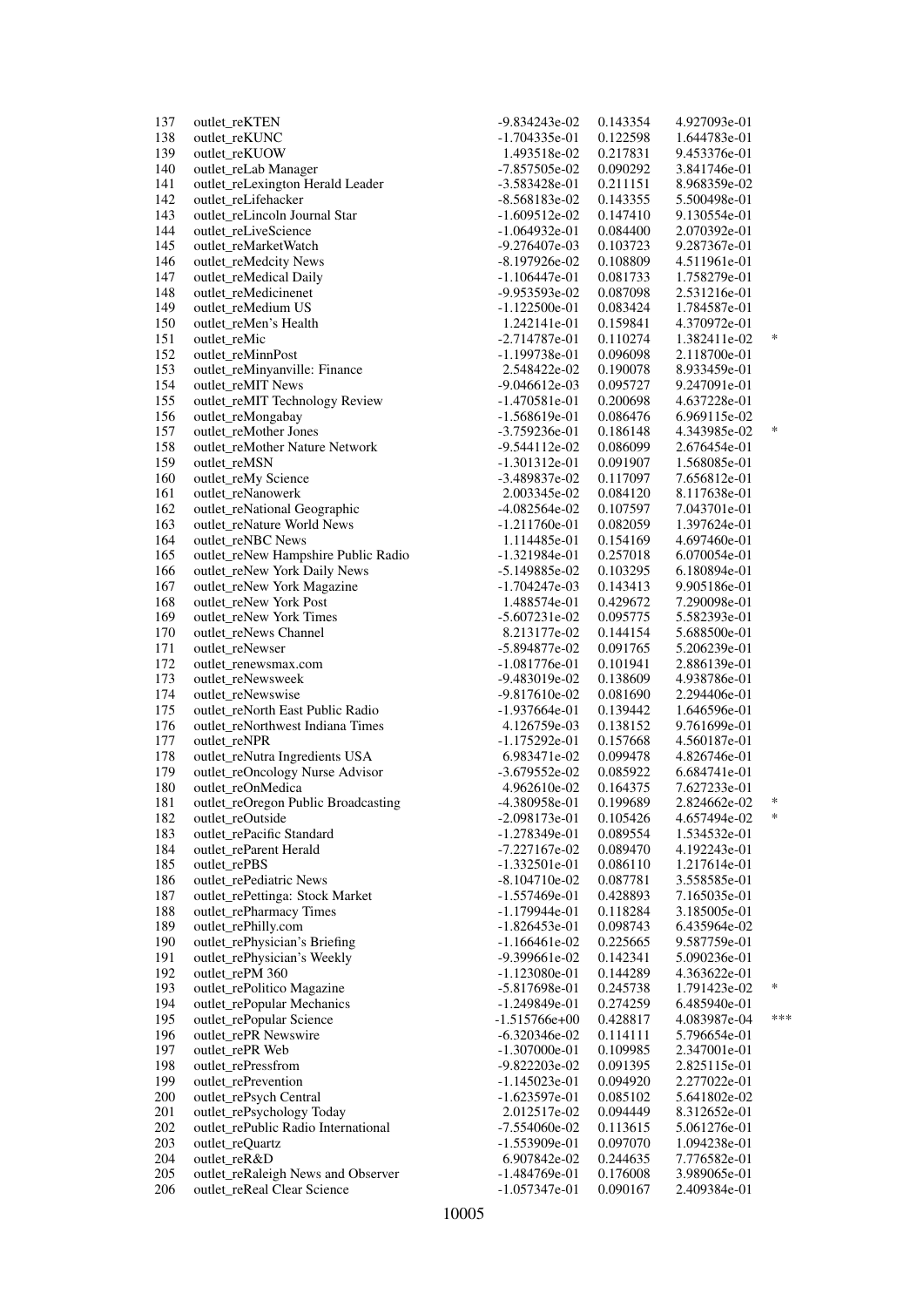| 207 | outlet_reReason                               | $-7.172918e-02$ | 0.100165 | 4.739262e-01 |        |
|-----|-----------------------------------------------|-----------------|----------|--------------|--------|
| 208 | outlet_reredOrbit                             | $-1.194361e-01$ | 0.085498 | 1.624348e-01 |        |
| 209 | outlet_reRelief Web                           | $-7.076507e-02$ | 0.139495 | 6.119504e-01 |        |
| 210 | outlet_reRenal & Urology News                 | $-2.514014e-01$ | 0.113343 | 2.655434e-02 | $\ast$ |
| 211 | outlet_reRocket News                          | 1.615605e-01    | 0.308731 | 6.007641e-01 |        |
| 212 | outlet_reRunner's World                       | $-1.504648e-01$ | 0.092001 | 1.019534e-01 |        |
| 213 | outlet_reSalon                                | $-1.265607e-01$ | 0.107117 | 2.374001e-01 |        |
| 214 | outlet_reSci-News                             | $-9.216745e-02$ | 0.084148 | 2.733879e-01 |        |
| 215 | outlet_reScience 2.0                          | $-8.690223e-02$ | 0.084530 | 3.039221e-01 |        |
| 216 | outlet_reScience Alert                        | $-1.393268e-01$ | 0.083442 | 9.497571e-02 |        |
|     |                                               |                 |          |              |        |
| 217 | outlet_reScience Daily                        | $-3.342673e-02$ | 0.081747 | 6.826104e-01 |        |
| 218 | outlet_reScience World Report                 | $-1.711869e-01$ | 0.082404 | 3.776807e-02 | $\ast$ |
| 219 | outlet_reScience/AAAS                         | $-2.003872e-01$ | 0.093369 | 3.186238e-02 | $\ast$ |
| 220 | outlet_reScientific American                  | $-1.608189e-01$ | 0.089883 | 7.358719e-02 |        |
| 221 | outlet_reSeed Daily                           | $-1.718862e-01$ | 0.094259 | 6.822495e-02 |        |
| 222 | outlet_reSeedQuest                            | $-1.687705e-01$ | 0.108636 | 1.202993e-01 |        |
| 223 | outlet_reSFGate                               | $-7.066610e-02$ | 0.144596 | 6.250465e-01 |        |
| 224 | outlet_reShe Knows                            | -4.378007e-02   | 0.092903 | 6.374667e-01 |        |
| 225 | outlet_reSign of the Times                    | $-1.401738e-01$ | 0.083003 | 9.126485e-02 |        |
| 226 | outlet_reSky Nightly                          | $-1.358002e-01$ | 0.091466 | 1.376273e-01 |        |
| 227 | outlet_reSlate Magazine                       | 2.381837e-02    | 0.131770 | 8.565582e-01 |        |
| 228 | outlet_reSmithsonian Magazine                 | $-9.156631e-02$ | 0.105474 | 3.853221e-01 |        |
| 229 | outlet_reSpace Daily                          | -1.533121e-01   | 0.088813 | 8.431101e-02 |        |
| 230 | outlet_reSpace.com                            | $-2.754762e-01$ | 0.190987 | 1.491993e-01 |        |
| 231 | outlet_reSPIE Newsroom                        | -9.738364e-02   | 0.144411 |              |        |
|     |                                               |                 |          | 5.000909e-01 |        |
| 232 | outlet_reSpringfield News Sun                 | 6.652785e-02    | 0.244409 | 7.854701e-01 | $***$  |
| 233 | outlet_reSt. Louis Post-Dispatch              | $-5.640932e-01$ | 0.175363 | 1.297268e-03 |        |
| 234 | outlet_reStar Tribune                         | 1.211137e-02    | 0.103912 | 9.072137e-01 |        |
| 235 | outlet_reStatesman.com                        | -2.288543e-01   | 0.150263 | 1.277563e-01 |        |
| 236 | outlet_reTCTMD                                | 2.104453e-01    | 0.144007 | 1.439233e-01 |        |
| 237 | outlet_reTech Times                           | $-7.274466e-02$ | 0.107746 | 4.995811e-01 |        |
| 238 | outlet_reTech Xplore                          | $-2.132806e-01$ | 0.114480 | 6.246071e-02 |        |
| 239 | outlet_reTechnology Networks                  | $-3.707963e-02$ | 0.082963 | 6.549190e-01 |        |
| 240 | outlet_reTechnology.org                       | -9.818053e-02   | 0.081028 | 2.256381e-01 |        |
| 241 | outlet_reThe Advocate                         | 8.886938e-02    | 0.179171 | 6.198944e-01 |        |
| 242 | outlet_reThe ASCO Post                        | 3.041240e-03    | 0.087142 | 9.721598e-01 |        |
| 243 | outlet_reThe Atlanta Journal Constitution     | $-1.607467e-01$ | 0.135414 | 2.352011e-01 |        |
| 244 | outlet_reThe Atlantic                         | $-6.557165e-02$ | 0.096151 | 4.952612e-01 |        |
| 245 | outlet_reThe Body                             | $-1.484161e-01$ | 0.120679 | 2.187615e-01 |        |
| 246 | outlet_reThe Columbian                        | $-2.789612e-01$ | 0.094597 | 3.189796e-03 | $***$  |
| 247 | outlet_reThe Daily Beast                      | $-2.640513e-01$ | 0.099946 | 8.245276e-03 | $***$  |
| 248 |                                               | $-1.083757e-01$ |          |              |        |
|     | outlet_reThe Daily Caller                     |                 | 0.116698 | 3.530541e-01 |        |
| 249 | outlet_reThe Daily Meal                       | 6.904495e-02    | 0.131389 | 5.992364e-01 |        |
| 250 | outlet_reThe Denver Post                      | -1.554902e-01   | 0.186026 | 4.032421e-01 |        |
| 251 | outlet_reThe Deseret News                     | 8.105423e-03    | 0.120665 | 9.464444e-01 |        |
| 252 | outlet_reThe Ecologist                        | -2.993036e-02   | 0.123181 | 8.080222e-01 |        |
| 253 | outlet_reThe Epoch Times                      | -9.873554e-02   | 0.083186 | 2.352625e-01 |        |
| 254 | outlet_reThe Hill                             | $-8.941341e-02$ | 0.092783 | 3.352104e-01 |        |
| 255 | outlet_reThe Inquisitr                        | $-2.177188e-01$ | 0.087619 | 1.296349e-02 | ∗      |
| 256 | outlet reThe Modesto Bee                      | $-6.710310e-01$ | 0.212488 | 1.589348e-03 | $***$  |
| 257 | outlet_reThe New York Observer                | $-3.049783e-01$ | 0.205597 | 1.379785e-01 |        |
| 258 | outlet_reThe Raw Story                        | $-1.132624e-01$ | 0.086479 | 1.902960e-01 |        |
| 259 | outlet_reThe Sacramento Bee                   | $-1.678217e-01$ | 0.170188 | 3.240898e-01 |        |
| 260 | outlet_reThe San Diego Union-Tribune          | $-8.874699e-02$ | 0.104396 | 3.952714e-01 |        |
| 261 | outlet_reThe Seattle Times                    | $-1.884026e-01$ | 0.096942 | 5.196561e-02 |        |
| 262 | outlet_reThe University Herald                | $-1.324061e-01$ | 0.094654 | 1.618625e-01 |        |
| 263 | outlet_reThe University of New Orleans Public | $-1.840991e-01$ | 0.140553 | 1.902609e-01 |        |
| 264 | outlet_reThe Verge                            | $-1.801690e-01$ | 0.104278 | 8.403321e-02 |        |
| 265 |                                               |                 |          |              |        |
|     | outlet_reThe Week                             | $-2.083448e-01$ | 0.112975 | 6.516177e-02 |        |
| 266 | outlet_reTIME Magazine                        | $-1.551461e-01$ | 0.124589 | 2.130393e-01 |        |
| 267 | outlet_reTODAY                                | $-2.206053e-01$ | 0.181992 | 2.254511e-01 |        |
| 268 | outlet_reUBM Medica                           | $-3.766528e-02$ | 0.086759 | 6.641901e-01 |        |
| 269 | outlet_reUPI.com                              | $-1.563671e-01$ | 0.083897 | 6.235537e-02 |        |
| 270 | outlet_reUS News Health                       | $-1.110524e-01$ | 0.167373 | 5.070099e-01 |        |
| 271 | outlet_reUSA Today                            | $-1.745214e-01$ | 0.211178 | 4.085689e-01 |        |
| 272 | outlet_reUSNews.com                           | $-1.272654e-01$ | 0.100129 | 2.037259e-01 |        |
| 273 | outlet_reValue Walk                           | $-1.194338e-01$ | 0.126310 | 3.443758e-01 |        |
| 274 | outlet_reVice                                 | $-1.157334e-01$ | 0.111034 | 2.972661e-01 |        |
| 275 | outlet_reVoice of America                     | 1.188659e-02    | 0.130311 | 9.273203e-01 |        |
| 276 | outlet_reVox.com                              | $-1.521713e-01$ | 0.108516 | 1.608336e-01 |        |
|     |                                               |                 |          |              |        |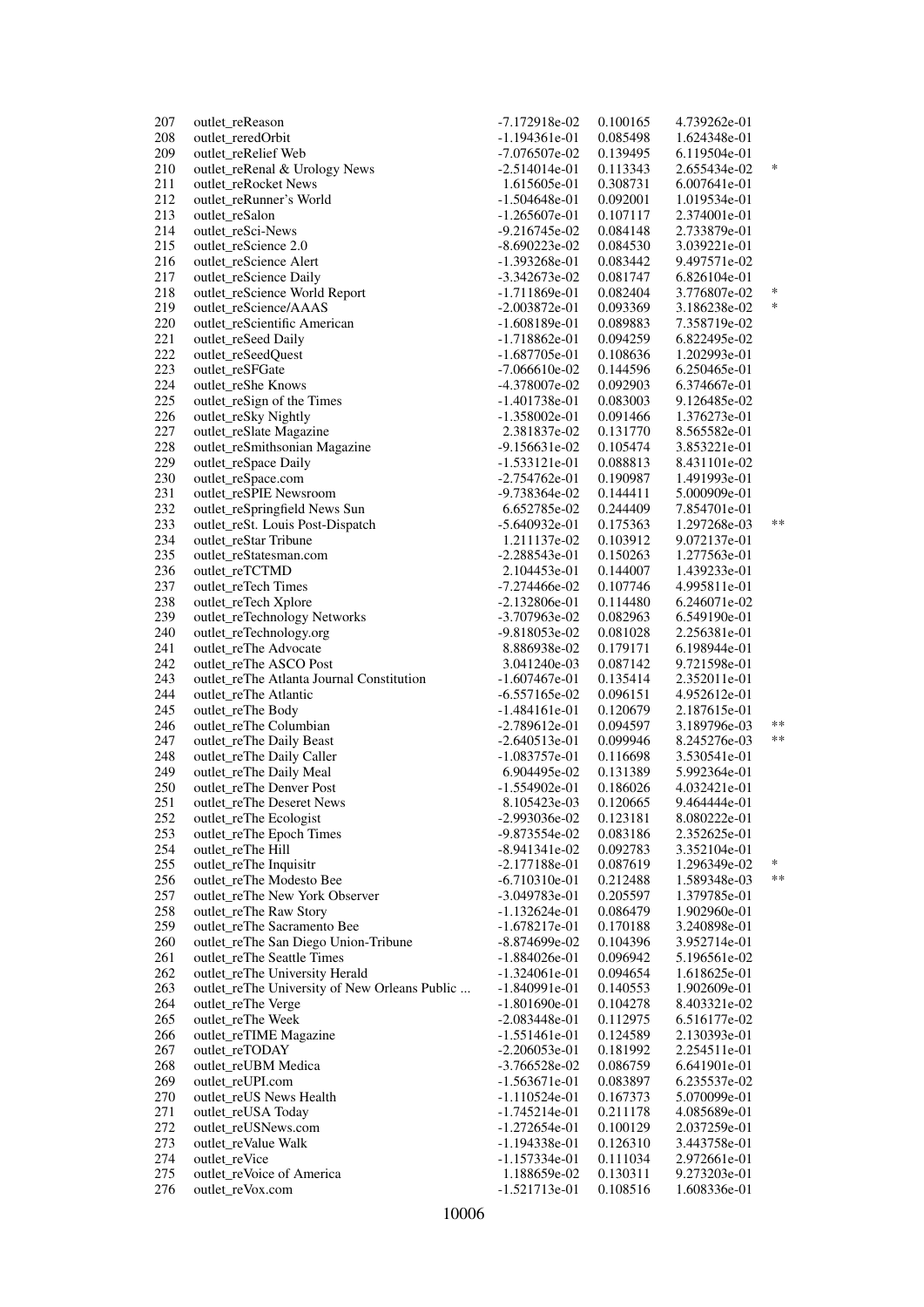| 277        | outlet_reWABE                     | $-1.530104e-01$                    | 0.132771             | 2.491446e-01                 |                   |
|------------|-----------------------------------|------------------------------------|----------------------|------------------------------|-------------------|
| 278        | outlet_reWashington Post          | $-1.208006e-01$                    | 0.097351             | 2.146544e-01                 |                   |
| 279        | outlet_reWBUR                     | -1.522810e-01                      | 0.097646             | 1.188768e-01                 |                   |
| 280        | outlet reWCBE                     | 4.569468e-01                       | 0.733914             | 5.335389e-01                 |                   |
| 281        | outlet_reWebMD News               | -1.413242e-01                      | 0.095115             | 1.373320e-01                 |                   |
| 282        | outlet_reWinona Daily News        | 6.541215e-02                       | 0.256676             | 7.988452e-01                 |                   |
| 283        | outlet_reWired.com                | $-2.650373e-01$                    | 0.190140             | 1.633507e-01                 |                   |
| 284        | outlet_reWitchita's Public Radio  | 4.372475e-01                       | 0.430508             | 3.097973e-01                 |                   |
| 285        | outlet_reWJCT                     | $-1.406031e-01$                    | 0.206107             | 4.951242e-01                 |                   |
| 286        | outlet_reWLRN                     | $-2.919310e-02$                    | 0.178686             | 8.702223e-01                 |                   |
| 287        | outlet reWomen's Health           | $-5.471109e-02$                    | 0.190042             | 7.734325e-01                 |                   |
| 288        | outlet reWPTV 5 West Palm Beach   | $-1.809289e-01$                    | 0.124834             | 1.472420e-01                 |                   |
| 289        | outlet reWTOP                     | $-8.711230e-02$                    | 0.113108             | 4.412005e-01                 |                   |
| 290        | outlet_reWUNC                     | 1.109425e-01                       | 0.256964             | 6.659285e-01                 |                   |
| 291        | outlet_reWUWM                     | -4.187978e-01                      | 0.287672             | 1.454482e-01                 |                   |
| 292        | outlet_reWVXU                     | $-2.412514e-01$                    | 0.187498             | 1.982064e-01                 |                   |
| 293        | outlet_reWyoming Public Radio     | $-7.128794e-01$                    | 0.244629             | 3.567925e-03                 | $***$             |
| 294        | outlet_reWYPR                     | $-1.519889e-01$                    | 0.169573             | 3.700929e-01                 |                   |
| 295        | outlet_reYahoo!                   | $-3.240712e-01$                    | 0.120671             | 7.242106e-03                 | **                |
| 296        | outlet_reYahoo! Finance USA       | -1.401263e-01                      | 0.141206             | 3.210271e-01                 |                   |
| 297        | outlet reYahoo! News              | -7.839039e-02                      | 0.090265             | 3.851550e-01                 |                   |
| 298        | Law                               | 1.721709e-01                       | 0.134234             | 1.996289e-01                 |                   |
| 299        | Condensed_matter_physics          | 1.163050e-01                       | 0.085238             | 1.724250e-01                 |                   |
| 300        | Biomedical_engineering            | 2.005427e-01                       | 0.180201             | 2.657617e-01                 |                   |
| 301        | Atomic_physics                    | 2.404188e-01                       | 0.149166             | 1.070207e-01                 |                   |
| 302        | Development_economics             | 1.831802e-01                       | 0.158995             | 2.492776e-01                 |                   |
| 303        | Optics                            | 1.445717e-02                       | 0.117821             | 9.023411e-01                 |                   |
| 304        | Public_policy                     | -1.083858e-01                      | 0.114745             | 3.448750e-01                 |                   |
| 305        | Lung_cancer                       | $-3.712357e-02$                    | 0.074053             | 6.161517e-01                 |                   |
| 306        | Electronic_engineering            | $-2.097268e-01$                    | 0.231280             | 3.645117e-01                 |                   |
| 307        | Artificial_intelligence           | 8.744930e-02                       | 0.238827             | 7.142457e-01                 |                   |
| 308        | Machine_learning                  | -6.166676e-02                      | 0.176886             | 7.273718e-01                 |                   |
| 309        | Gender_studies                    | 1.417851e-01                       | 0.183644             | 4.400788e-01                 |                   |
| 310        | <b>Biophysics</b>                 | 1.608861e-01                       | 0.102834             | 1.177007e-01                 |                   |
| 311        | Analytical_chemistry              | 1.594539e-01                       | 0.125640             | 2.043983e-01                 |                   |
| 312        | Computer_science                  | -5.391396e-02                      | 0.107686             | 6.166139e-01                 |                   |
| 313        | Radiology                         | 2.401873e-01                       | 0.095808             | 1.217915e-02                 | $\ast$            |
| 314        | Urology                           | 2.880421e-01                       | 0.137263             | 3.586734e-02                 | *                 |
| 315        | Architecture                      | 1.435663e-01                       | 0.114968             | 2.117613e-01                 |                   |
| 316        | Quantum_mechanics                 | $-1.728541e-02$                    | 0.161338             | 9.146800e-01                 |                   |
| 317        | Particle_physics                  | -5.146881e-01                      | 0.222524             | 2.072816e-02                 | *                 |
| 318        | Materials_science                 | $-6.886770e-02$                    | 0.081632             | 3.988744e-01                 |                   |
| 319        | Computational_biology             | $-8.003381e-02$                    | 0.121947             | 5.116345e-01                 |                   |
| 320        | Agronomy                          | 1.213806e-03                       | 0.112305             | 9.913766e-01                 |                   |
| 321        | Environmental_resource_management | -2.784589e-01                      | 0.074938             | 2.026766e-04                 | ***<br>$\ast\ast$ |
| 322        | Molecular_biology                 | 1.070506e-01                       | 0.037830             | 4.659032e-03                 |                   |
| 323        | Dermatology                       | $-5.254046e-03$                    | 0.140825             | 9.702387e-01                 | **                |
| 324        | Engineering                       | $-4.055292e-01$                    | 0.141090             | 4.050847e-03                 | ***               |
| 325        | Surgery                           | 1.600701e-01                       | 0.037936             | 2.452308e-05                 |                   |
| 326        | Public_health                     | -7.008866e-02                      | 0.043877             | 1.101838e-01                 |                   |
| 327        | Molecular_physics                 | 2.343603e-01                       | 0.149442             | 1.168315e-01                 | $***$             |
| 328        | <b>Bioinformatics</b>             | $-2.252473e-01$<br>$-3.206476e-01$ | 0.084063             | 7.374516e-03                 | ***               |
| 329        | Physics                           |                                    | 0.088412             | 2.872156e-04                 |                   |
| 330        | Cognitive_psychology              | 1.675965e-02<br>8.431974e-02       | 0.053147<br>0.061431 | 7.524988e-01                 |                   |
| 331        | Oncology                          |                                    |                      | 1.698819e-01                 | $***$             |
| 332        | Pathology                         | $-1.407800e-01$                    | 0.050008             | 4.876691e-03<br>1.791067e-01 |                   |
| 333<br>334 | Biochemistry<br>Social_science    | $-6.209284e-02$<br>7.226562e-02    | 0.046216<br>0.130312 | 5.791993e-01                 |                   |
|            |                                   |                                    |                      |                              | ***               |
| 335<br>336 | Climatology                       | $-2.159606e-01$<br>$-1.293220e-01$ | 0.052833<br>0.068141 | 4.362709e-05<br>5.772042e-02 |                   |
| 337        | Pharmacology<br>Agriculture       | $-2.126438e-01$                    | 0.075827             | 5.043597e-03                 | $***$             |
| 338        | Neuroscience                      | 8.277387e-02                       | 0.037780             | 2.845838e-02                 | ∗                 |
| 339        | Fishery                           | 2.120101e-02                       | 0.081538             | 7.948548e-01                 |                   |
| 340        | Virology                          | $-6.290769e-02$                    | 0.050882             | 2.163372e-01                 |                   |
| 341        | Microbiology                      | $-1.303452e-01$                    | 0.066750             | 5.085319e-02                 |                   |
| 342        | Communication                     | 6.594518e-02                       | 0.071462             | 3.561116e-01                 |                   |
| 343        | Endocrinology                     | $-8.295582e-02$                    | 0.029428             | 4.819048e-03                 | $***$             |
| 344        | Epigenetics                       | $-2.038808e-01$                    | 0.066214             | 2.076831e-03                 | **                |
| 345        | Marketing                         | 6.484000e-03                       | 0.096933             | 9.466685e-01                 |                   |
| 346        | Global_health                     | $-2.102279e-01$                    | 0.122478             | 8.608321e-02                 |                   |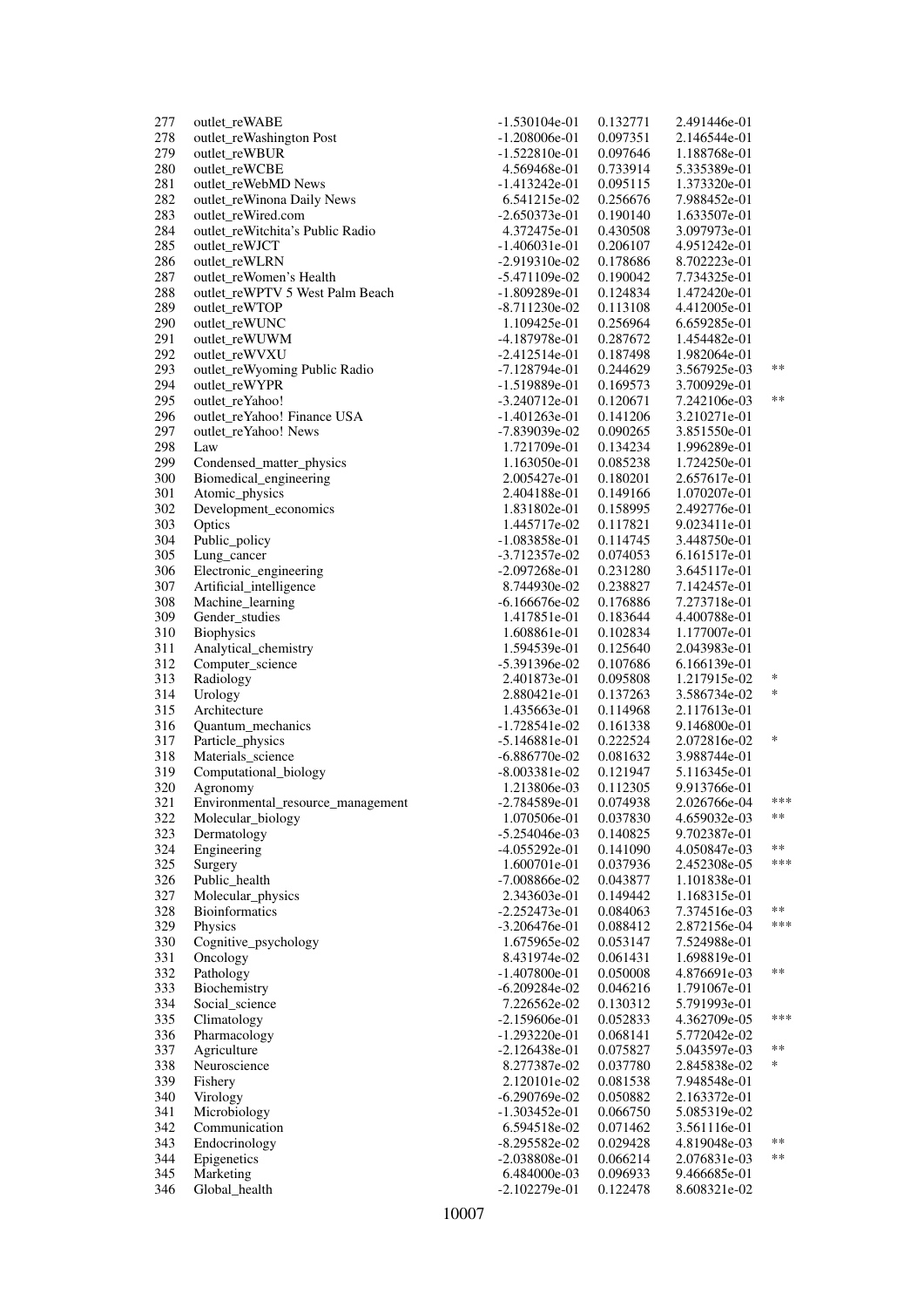| 347 | Agroforestry              | $-1.023366e-01$ | 0.099613 | 3.042634e-01 |        |
|-----|---------------------------|-----------------|----------|--------------|--------|
| 348 | Chemistry                 | $-1.706154e-01$ | 0.075523 | 2.387944e-02 | *      |
| 349 | Mathematics               | 9.916813e-02    | 0.172493 | 5.653527e-01 |        |
| 350 | Gynecology                | 7.714846e-03    | 0.068467 | 9.102853e-01 |        |
| 351 | Gerontology               | $-1.548258e-02$ | 0.051382 | 7.631704e-01 |        |
| 352 | Meteorology               | $-1.022310e-01$ | 0.097902 | 2.963860e-01 |        |
| 353 | Veterinary_medicine       | $-2.187664e-02$ | 0.181025 | 9.038112e-01 |        |
| 354 | Government                | 5.838730e-02    | 0.087349 | 5.038582e-01 |        |
| 355 | Microeconomics            | 2.251458e-02    | 0.110058 | 8.379090e-01 |        |
| 356 | Sociology                 | $-3.587626e-02$ | 0.102351 | 7.259481e-01 |        |
| 357 | Emergency_medicine        | $-2.638125e-02$ | 0.073208 | 7.185775e-01 |        |
| 358 | Pediatrics                | $-5.868329e-02$ | 0.047359 | 2.153019e-01 |        |
| 359 | Advertising               | 5.823807e-02    | 0.107186 | 5.869006e-01 |        |
| 360 | Oceanography              | $-2.346723e-01$ | 0.073053 | 1.317122e-03 | $***$  |
| 361 | Developmental_psychology  | 1.602301e-02    | 0.041542 | 6.997169e-01 |        |
| 362 | Internal_medicine         | $-6.580158e-03$ | 0.045423 | 8.848195e-01 |        |
| 363 | Cardiology                | $-5.137208e-02$ | 0.054119 | 3.425002e-01 |        |
| 364 | Environmental_engineering | $-3.475709e-01$ | 0.103400 | 7.758290e-04 | ***    |
| 365 | General_surgery           | 3.771307e-03    | 0.094628 | 9.682097e-01 |        |
| 366 | Environmental_science     | $-1.405490e-01$ | 0.075904 | 6.407606e-02 |        |
| 367 | Geophysics                | $-3.276576e-01$ | 0.085726 | 1.324129e-04 | ***    |
| 368 | Immunology                | -1.180278e-01   | 0.030886 | 1.327800e-04 | ***    |
| 369 | Clinical_psychology       | $-5.710342e-03$ | 0.051239 | 9.112639e-01 |        |
| 370 | Toxicology                | -1.388905e-01   | 0.118715 | 2.420241e-01 |        |
| 371 | Ecology                   | $-2.204166e-01$ | 0.028954 | 2.716346e-14 | ***    |
| 372 | Biology                   | 3.126888e-02    | 0.063525 | 6.225579e-01 |        |
| 373 | Epidemiology              | $-6.900839e-02$ | 0.049052 | 1.594790e-01 |        |
| 374 | Physical_therapy          | -2.429769e-02   | 0.034015 | 4.750274e-01 |        |
| 375 | Physiology                | $-2.156699e-01$ | 0.086821 | 1.299090e-02 | *      |
| 376 | Statistics                | $-2.583037e-01$ | 0.201861 | 2.006857e-01 |        |
| 377 | Psychopathology           | $-1.340226e-01$ | 0.113052 | 2.358237e-01 |        |
| 378 | Nursing                   | 2.394885e-02    | 0.063192 | 7.046985e-01 |        |
| 379 | Seismology                | -3.598085e-01   | 0.135588 | 7.963458e-03 | **     |
| 380 | History                   | 8.397447e-02    | 0.193616 | 6.644952e-01 |        |
| 381 | Psychiatry                | $-8.875945e-02$ | 0.038209 | 2.018135e-02 | $\ast$ |
| 382 | Zoology                   | $-1.464639e-01$ | 0.061093 | 1.651398e-02 | *      |
| 383 | Psychology                | -4.680635e-02   | 0.066437 | 4.811117e-01 |        |
| 384 | Etiology                  | 1.207033e-01    | 0.165057 | 4.646094e-01 |        |
| 385 | Geomorphology             | $-1.001681e-01$ | 0.067753 | 1.392994e-01 |        |
| 386 | Atmospheric_sciences      | $-3.118873e-01$ | 0.065910 | 2.227327e-06 | ***    |
| 387 | Geography                 | 3.375765e-03    | 0.081065 | 9.667838e-01 |        |
| 388 | Demography                | $-3.752818e-02$ | 0.042629 | 3.786731e-01 |        |
| 389 | Geology                   | -9.362959e-02   | 0.073806 | 2.045930e-01 |        |
| 390 | Medicine                  | $-1.534967e-02$ | 0.059516 | 7.964786e-01 |        |
| 391 | Family_medicine           | $-6.142130e-02$ | 0.049181 | 2.117098e-01 |        |
| 392 | Evolutionary_biology      | $-1.298161e-01$ | 0.053081 | 1.446307e-02 | ∗      |
| 393 | Astrobiology              | -4.705279e-01   | 0.079334 | 3.025629e-09 | ***    |
| 394 | Astronomy                 | 2.001468e-02    | 0.073932 | 7.866079e-01 |        |
| 395 | Astrophysics              | -5.991756e-02   | 0.086935 | 4.906845e-01 |        |
| 396 | Geochemistry              | -1.471454e-01   | 0.102864 | 1.525830e-01 |        |
| 397 | <b>Business</b>           | $-1.551947e-01$ | 0.099747 | 1.197419e-01 |        |
| 398 | Finance                   | $-1.264973e-01$ | 0.125101 | 3.119430e-01 |        |
| 399 | Social_psychology         | 2.953284e-02    | 0.033976 | 3.847217e-01 |        |
| 400 | Political science         | $-1.957042e-01$ | 0.099545 | 4.930379e-02 | ∗      |
| 401 | Archaeology               | -5.971080e-03   | 0.085627 | 9.444058e-01 |        |
| 402 | Economics                 | $-2.804262e-02$ | 0.074189 | 7.054386e-01 |        |
| 403 | Paleontology              | $-7.758444e-02$ | 0.051442 | 1.315102e-01 |        |
| 404 | Criminology               | -4.469132e-03   | 0.158899 | 9.775620e-01 |        |
|     |                           |                 |          |              |        |

Table 9: Regression coefficients for predicting sentence-level certainty in news with team size and journal impact factors (RQ4,RQ5).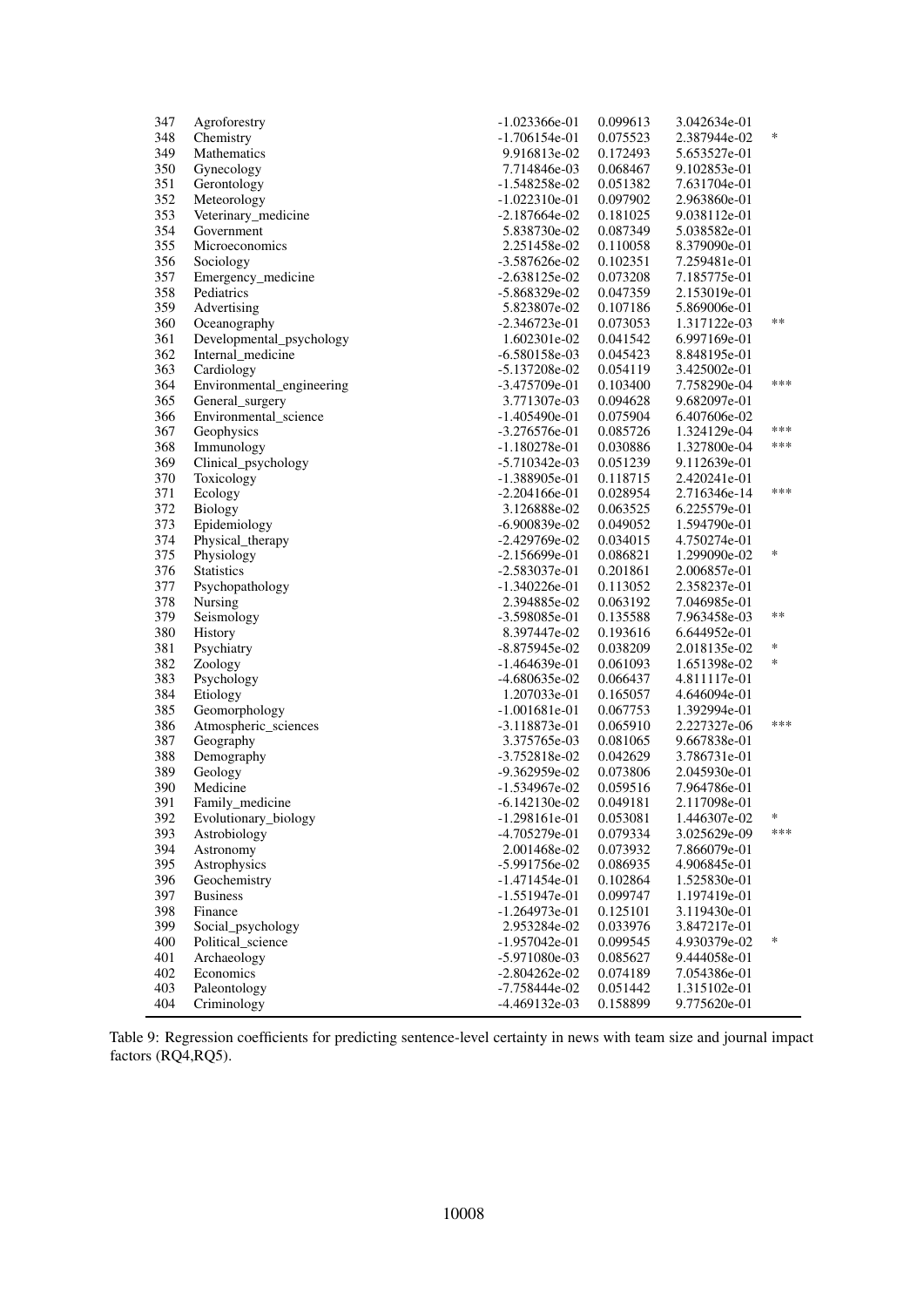<span id="page-50-0"></span>

|                          | IV                                       | coeff                      | SЕ                           | p value                      |        |
|--------------------------|------------------------------------------|----------------------------|------------------------------|------------------------------|--------|
| $\boldsymbol{0}$         | (Intercept)                              | 4.702461                   | 1.967952e-02                 | $0.000000e + 00$             | ***    |
| $\mathbf{1}$             | finding len                              | $-0.005205$                | 1.466497e-04                 | 2.569752e-275                | ***    |
| $\overline{c}$           | flesch_reading_ease                      | 0.001294                   | 5.116505e-05                 | 6.128200e-141                | ***    |
| 3                        | first_author_rank                        | 0.000005                   | 7.462000e-07                 | 1.993841e-10                 | ***    |
| $\overline{\mathcal{L}}$ | affi rank                                | 0.000004                   | 8.059055e-07                 | 1.423131e-06                 | ***    |
| 5                        | affi_cateinternational                   | 0.002711                   | 2.850670e-03                 | 3.415584e-01                 |        |
| 6                        | affi_cateunknown                         | -0.059613                  | 3.050521e-02                 | 5.068047e-02                 |        |
| 7                        | journal_impact_cat>30                    | 0.017183                   | 6.753183e-03                 | 1.094663e-02                 | *      |
| 8                        | journal_impact_cat0                      | 0.070931                   | 1.583193e-02                 | 7.458490e-06                 | ***    |
| 9                        | journal_impact_cat1                      | 0.037022                   | 7.467444e-03                 | 7.132324e-07                 | ***    |
| 10                       | journal_impact_cat10                     | $-0.026817$                | 1.123234e-02                 | 1.696552e-02                 | *      |
| 11                       | journal_impact_cat11-20                  | 0.011012                   | 6.338012e-03                 | 8.232125e-02                 |        |
| 12                       | journal_impact_cat2                      | 0.011039                   | 6.455363e-03                 | 8.725644e-02                 |        |
| 13                       | journal_impact_cat21-30                  | 0.038526                   | 9.059239e-03                 | 2.112806e-05                 | ***    |
| 14                       | journal_impact_cat3                      | 0.018069                   | 6.341746e-03                 | 4.383846e-03                 | $**$   |
| 15                       | journal_impact_cat4                      | 0.004721                   | 6.373307e-03                 | 4.588848e-01                 |        |
| 16                       | journal_impact_cat5                      | 0.018826                   | 7.066775e-03                 | 7.722863e-03                 | $**$   |
| 17                       | journal_impact_cat6                      | 0.005337                   | 7.986480e-03                 | 5.039642e-01                 |        |
| $18\,$                   | journal_impact_cat7                      | 0.001111                   | 8.614447e-03                 | 8.973578e-01                 |        |
| 19                       | journal_impact_cat8                      | 0.021862                   | 9.556599e-03                 | 2.215719e-02                 | *      |
| 20                       | num_authors_cat>30                       | 0.014470                   | 1.129322e-02                 | 2.000785e-01                 |        |
| 21                       | num_authors_cat1                         | $-0.148581$                | 8.792205e-03                 | 4.924378e-64                 | ***    |
| $22\,$                   | num_authors_cat10                        | 0.017420                   | 9.410994e-03                 | 6.417202e-02                 |        |
| 23                       | num_authors_cat11-20                     | 0.028837                   | 7.205957e-03                 | 6.285478e-05                 | ***    |
| 24                       | num_authors_cat2                         | $-0.105479$                | 7.601852e-03                 | 9.247603e-44                 | ***    |
| 25                       | num_authors_cat21-30                     | 0.038827                   | 1.006697e-02                 | 1.148614e-04                 | ***    |
| 26                       | num_authors_cat3                         | $-0.086735$                | 7.493623e-03                 | 5.649063e-31                 | ***    |
| $27\,$                   | num_authors_cat4                         | $-0.056550$                | 7.477742e-03                 | 3.969260e-14                 | ***    |
| 28                       | num_authors_cat5                         | $-0.033781$                | 7.570891e-03                 | 8.125985e-06                 | ***    |
| 29                       | num_authors_cat6                         | $-0.020872$                | 7.792431e-03                 | 7.394795e-03                 | $***$  |
| 30                       | num_authors_cat7                         | $-0.010136$                | 8.040348e-03                 | 2.074176e-01                 | ***    |
| 31                       | num_authors_cat8                         | $-0.028621$                | 8.454277e-03                 | 7.109233e-04                 |        |
| 32<br>33                 | Law                                      | 0.070084                   | 5.388687e-02                 | 1.934019e-01                 |        |
| 34                       | Condensed_matter_physics                 | $-0.041109$                | 3.862303e-02                 | 2.871597e-01                 |        |
| 35                       | Biomedical_engineering<br>Atomic_physics | $-0.115420$<br>$-0.065105$ | 7.616218e-02<br>6.382480e-02 | 1.296587e-01<br>3.077015e-01 |        |
| 36                       | Development_economics                    | $-0.047205$                | 5.816054e-02                 | 4.170027e-01                 |        |
| 37                       | Optics                                   | 0.019396                   | 4.343975e-02                 | 6.552398e-01                 |        |
| 38                       | Public_policy                            | $-0.125913$                | 5.683616e-02                 | 2.673537e-02                 | *      |
| 39                       | Lung_cancer                              | $-0.006981$                | 3.413327e-02                 | 8.379544e-01                 |        |
| 40                       | Electronic_engineering                   | 0.014172                   | 6.542282e-02                 | 8.285036e-01                 |        |
| 41                       | Artificial_intelligence                  | $-0.247202$                | 1.133583e-01                 | 2.920580e-02                 | $\ast$ |
| 42                       | Machine_learning                         | $-0.055287$                | 7.571961e-02                 | 4.652959e-01                 |        |
| 43                       | Gender_studies                           | 0.088098                   | 7.363374e-02                 | 2.315290e-01                 |        |
| 44                       | <b>Biophysics</b>                        | $-0.095586$                | 4.566339e-02                 | 3.632583e-02                 | ∗      |
| 45                       | Analytical_chemistry                     | 0.188117                   | 4.607491e-02                 | 4.449884e-05                 | ***    |
| 46                       | Computer_science                         | $-0.214977$                | 5.003685e-02                 | 1.736742e-05                 | ***    |
| 47                       | Radiology                                | 0.074570                   | 3.824252e-02                 | 5.118506e-02                 |        |
| 48                       | Urology                                  | 0.152922                   | 5.692800e-02                 | 7.226562e-03                 | **     |
| 49                       | Architecture                             | $-0.001120$                | 4.665485e-02                 | 9.808520e-01                 |        |
| 50                       | Quantum_mechanics                        | $-0.035286$                | 6.571753e-02                 | 5.913162e-01                 |        |
| 51                       | Particle_physics                         | 0.087655                   | 1.072413e-01                 | 4.137200e-01                 |        |
| 52                       | Materials_science                        | $-0.137963$                | 3.801369e-02                 | 2.842558e-04                 | ***    |
| 53                       | Computational_biology                    | $-0.208796$                | 5.312750e-02                 | 8.493616e-05                 | ***    |
| 54                       | Agronomy                                 | 0.015144                   | 5.126088e-02                 | 7.676661e-01                 |        |
| 55                       | Environmental_resource_management        | $-0.314153$                | 3.475149e-02                 | 1.577128e-19                 | ***    |
| 56                       | Molecular_biology                        | 0.187494                   | 1.882368e-02                 | 2.289362e-23                 | ***    |
| 57                       | Dermatology                              | 0.049912                   | 5.069291e-02                 | 3.248259e-01                 | ***    |
| 58                       | Engineering                              | $-0.335568$                | 6.239112e-02                 | 7.519028e-08                 | ***    |
| 59                       | Surgery                                  | 0.277696                   | 1.633176e-02                 | 8.381155e-65                 | ***    |
| 60<br>61                 | Public_health<br>Molecular_physics       | $-0.150272$                | 2.069503e-02<br>7.221638e-02 | 3.846014e-13<br>6.414253e-01 |        |
| 62                       | <b>Bioinformatics</b>                    | $-0.033632$<br>$-0.211685$ | 3.927797e-02                 | 7.075208e-08                 | ***    |
| 63                       | Physics                                  | $-0.215974$                | 4.325506e-02                 | 5.947209e-07                 | ***    |
| 64                       | Cognitive_psychology                     | $-0.018843$                | 2.709459e-02                 | 4.867830e-01                 |        |
| 65                       | Oncology                                 | 0.045282                   | 2.996952e-02                 | 1.308060e-01                 |        |
| 66                       | Pathology                                | 0.054385                   | 2.291640e-02                 | 1.763593e-02                 | ∗      |
|                          |                                          |                            |                              |                              |        |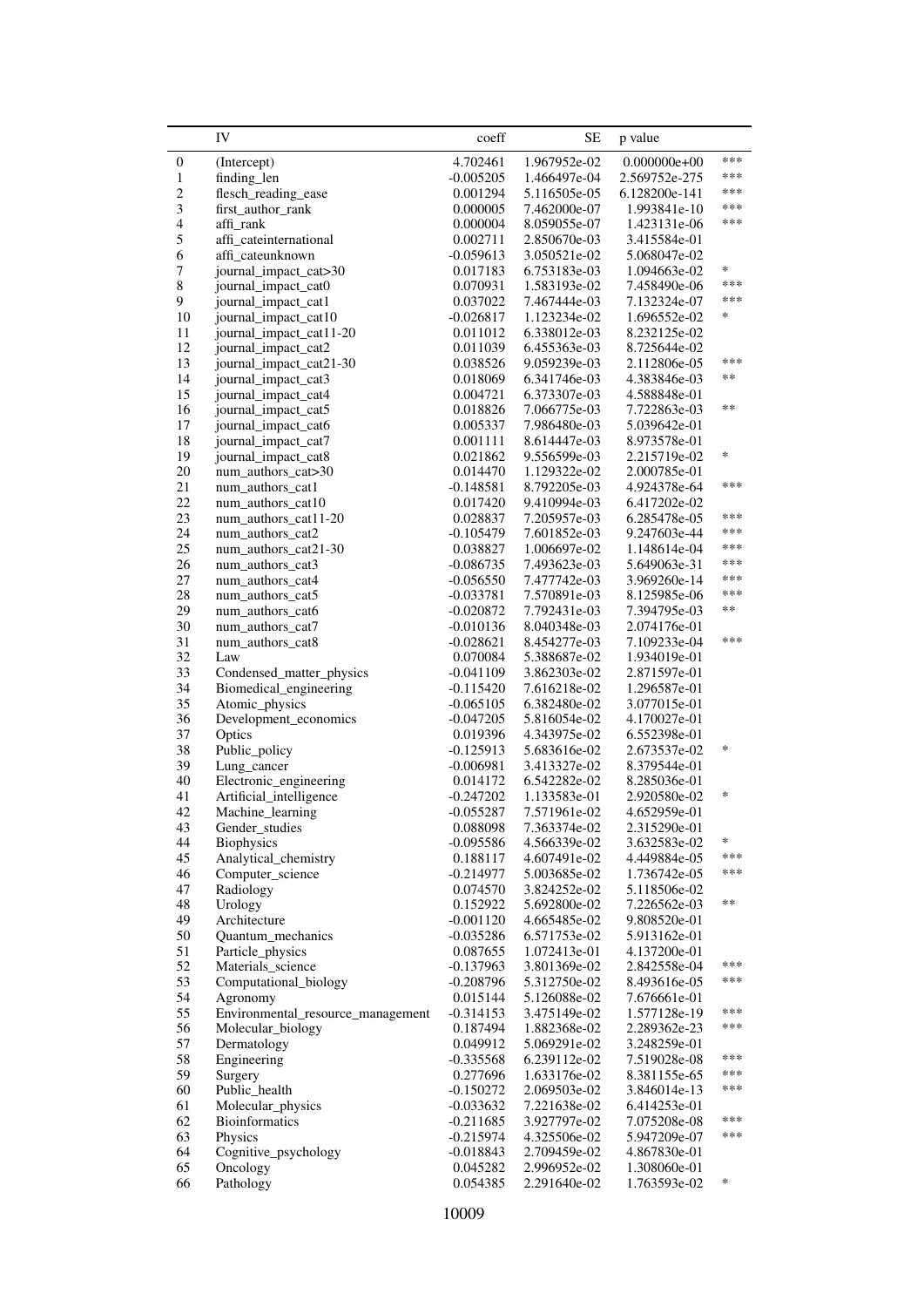| 67  | Biochemistry              | 0.150523    | 1.937312e-02 | 7.897200e-15 | ***    |
|-----|---------------------------|-------------|--------------|--------------|--------|
| 68  | Social_science            | $-0.077175$ | 5.181339e-02 | 1.363622e-01 |        |
| 69  | Climatology               | $-0.105629$ | 2.974517e-02 | 3.836280e-04 | ***    |
| 70  | Pharmacology              | $-0.066023$ | 3.419125e-02 | 5.348590e-02 |        |
| 71  | Agriculture               | $-0.124944$ | 3.849407e-02 | 1.171319e-03 | **     |
| 72  | Neuroscience              | $-0.040433$ | 2.052772e-02 | 4.887829e-02 | *      |
| 73  | Fishery                   | $-0.018945$ | 3.785747e-02 | 6.167764e-01 |        |
| 74  | Virology                  | 0.044061    | 2.329545e-02 | 5.857037e-02 |        |
| 75  | Microbiology              | 0.062986    | 2.950870e-02 | 3.280375e-02 | *      |
| 76  | Communication             | $-0.049786$ | 3.779225e-02 | 1.877201e-01 |        |
| 77  | Endocrinology             | 0.099994    | 1.383730e-02 | 4.973172e-13 | ***    |
|     |                           |             |              |              |        |
| 78  | Epigenetics               | $-0.045685$ | 3.590429e-02 | 2.032255e-01 |        |
| 79  | Marketing                 | 0.021009    | 4.681376e-02 | 6.535895e-01 |        |
| 80  | Global_health             | $-0.187153$ | 5.960169e-02 | 1.689269e-03 | **     |
| 81  | Agroforestry              | $-0.084819$ | 4.218669e-02 | 4.437289e-02 | *      |
| 82  | Chemistry                 | $-0.052805$ | 3.598906e-02 | 1.423112e-01 |        |
| 83  | Mathematics               | $-0.144235$ | 7.229676e-02 | 4.603922e-02 | *      |
| 84  | Gynecology                | 0.057809    | 2.921346e-02 | 4.783538e-02 | *      |
| 85  | Gerontology               | $-0.017460$ | 2.517976e-02 | 4.880496e-01 |        |
| 86  | Meteorology               | $-0.151979$ | 5.489613e-02 | 5.632253e-03 | **     |
| 87  | Veterinary_medicine       | 0.133730    | 6.474758e-02 | 3.888556e-02 | *      |
| 88  | Government                | $-0.008927$ | 3.318931e-02 | 7.879425e-01 |        |
| 89  | Microeconomics            | $-0.001723$ | 4.848316e-02 | 9.716472e-01 |        |
| 90  | Sociology                 | $-0.123963$ | 4.444876e-02 | 5.289137e-03 | **     |
| 91  | Emergency_medicine        | 0.055253    | 3.008571e-02 | 6.628037e-02 |        |
| 92  | Pediatrics                | 0.043768    | 2.151070e-02 | 4.188308e-02 | *      |
| 93  | Advertising               | $-0.080519$ | 4.985165e-02 | 1.062758e-01 |        |
|     |                           | $-0.093951$ |              |              | *      |
| 94  | Oceanography              |             | 4.204117e-02 | 2.543589e-02 |        |
| 95  | Developmental_psychology  | $-0.028208$ | 2.048616e-02 | 1.685289e-01 | ***    |
| 96  | Internal_medicine         | 0.130101    | 1.963416e-02 | 3.449496e-11 | ***    |
| 97  | Cardiology                | 0.149023    | 2.556410e-02 | 5.569803e-09 |        |
| 98  | Environmental_engineering | $-0.195223$ | 4.856665e-02 | 5.828793e-05 | ***    |
| 99  | General_surgery           | 0.098495    | 3.676245e-02 | 7.379414e-03 | **     |
| 100 | Environmental_science     | $-0.410593$ | 4.504788e-02 | 7.950253e-20 | ***    |
| 101 | Geophysics                | $-0.113802$ | 3.527352e-02 | 1.254295e-03 | $***$  |
| 102 | Immunology                | -0.034687   | 1.535150e-02 | 2.385222e-02 | *      |
| 103 | Clinical_psychology       | 0.001512    | 2.386325e-02 | 9.494757e-01 |        |
| 104 | Toxicology                | 0.003859    | 6.158601e-02 | 9.500313e-01 |        |
| 105 | Ecology                   | $-0.318332$ | 1.532214e-02 | 8.521177e-96 | ***    |
| 106 | <b>Biology</b>            | $-0.243515$ | 3.256232e-02 | 7.544197e-14 | ***    |
| 107 | Epidemiology              | $-0.088103$ | 2.346292e-02 | 1.733877e-04 | ***    |
| 108 | Physical_therapy          | 0.055652    | 1.539083e-02 | 2.993417e-04 | ***    |
| 109 | Physiology                | $-0.122551$ | 4.986490e-02 | 1.398523e-02 | $\ast$ |
| 110 | <b>Statistics</b>         | 0.122982    | 6.827500e-02 | 7.166060e-02 |        |
| 111 | Psychopathology           | $-0.062601$ | 5.205788e-02 | 2.291609e-01 |        |
| 112 | Nursing                   | $-0.067656$ | 2.636459e-02 | 1.028358e-02 | ∗      |
| 113 | Seismology                | $-0.239308$ | 5.505282e-02 | 1.381345e-05 | ***    |
| 114 | History                   | $-0.196408$ | 1.350999e-01 | 1.460043e-01 |        |
|     | Psychiatry                |             |              |              | **     |
| 115 |                           | $-0.053432$ | 1.788472e-02 | 2.812340e-03 |        |
| 116 | Zoology                   | 0.028663    | 3.633594e-02 | 4.302032e-01 | ***    |
| 117 | Psychology                | $-0.155348$ | 3.398603e-02 | 4.857360e-06 |        |
| 118 | Etiology                  | $-0.292206$ | 6.218985e-02 | 2.620713e-06 | ***    |
| 119 | Geomorphology             | $-0.054918$ | 3.105129e-02 | 7.695808e-02 |        |
| 120 | Atmospheric_sciences      | $-0.139718$ | 3.961923e-02 | 4.211423e-04 | ***    |
| 121 | Geography                 | $-0.345746$ | 4.959965e-02 | 3.160046e-12 | ***    |
| 122 | Demography                | 0.017103    | 2.072842e-02 | 4.093193e-01 |        |
| 123 | Geology                   | $-0.296945$ | 3.930839e-02 | 4.226897e-14 | ***    |
| 124 | Medicine                  | $-0.137230$ | 2.962260e-02 | 3.612458e-06 | ***    |
| 125 | Family_medicine           | $-0.117472$ | 2.238108e-02 | 1.532959e-07 | ***    |
| 126 | Evolutionary_biology      | $-0.242706$ | 3.755519e-02 | 1.030608e-10 | ***    |
| 127 | Astrobiology              | $-0.417982$ | 5.736262e-02 | 3.186050e-13 | ***    |
| 128 | Astronomy                 | $-0.206327$ | 4.292206e-02 | 1.532825e-06 | ***    |
| 129 | Astrophysics              | $-0.142561$ | 4.859643e-02 | 3.351218e-03 | **     |
| 130 | Geochemistry              | $-0.073973$ | 4.427317e-02 | 9.475456e-02 |        |
| 131 | <b>Business</b>           | $-0.350525$ | 5.697195e-02 | 7.633308e-10 | ***    |
| 132 | Finance                   | $-0.057185$ | 5.510151e-02 | 2.993578e-01 |        |
| 133 | Social_psychology         | 0.016152    | 1.661061e-02 | 3.308430e-01 |        |
| 134 | Political_science         | $-0.262903$ | 5.347179e-02 | 8.808093e-07 | ***    |
| 135 | Archaeology               | $-0.131174$ | 6.392884e-02 | 4.018239e-02 | *      |
| 136 | Economics                 |             |              |              | ***    |
|     |                           | $-0.227615$ | 3.555490e-02 | 1.538332e-10 |        |